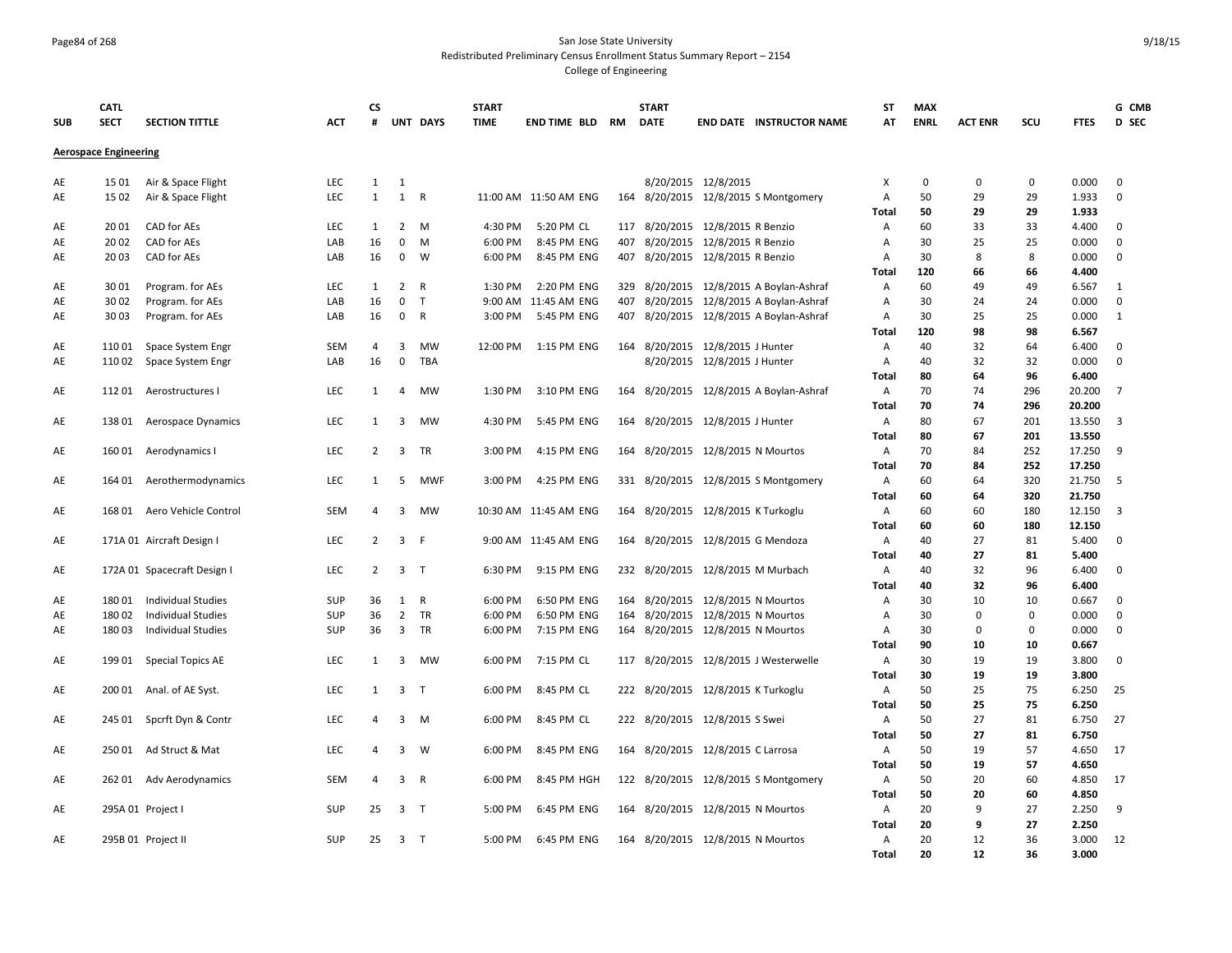### Page85 of 268 San Jose State University Redistributed Preliminary Census Enrollment Status Summary Report – 2154 College of Engineering

| <b>SUB</b> | <b>CATL</b><br><b>SECT</b> | <b>SECTION TITTLE</b>       | <b>ACT</b> | СS |     | UNT DAYS | <b>START</b><br><b>TIME</b> | <b>END TIME BLD</b> | RM | <b>START</b><br><b>DATE</b>       | <b>END DATE INSTRUCTOR NAME</b>    | ST<br>AT | <b>MAX</b><br><b>ENRL</b> | <b>ACT ENR</b> | scu  | <b>FTES</b> | G CMB<br><b>D</b> SEC |
|------------|----------------------------|-----------------------------|------------|----|-----|----------|-----------------------------|---------------------|----|-----------------------------------|------------------------------------|----------|---------------------------|----------------|------|-------------|-----------------------|
| AE         | 297 01                     | Special Topics AE           | <b>LEC</b> |    | 3 F |          | 4:30 PM                     | 7:15 PM ENG         |    | 331 8/20/2015 12/8/2015 N Mourtos |                                    | A        | 50                        |                |      | 0.250       | - 1                   |
|            |                            |                             |            |    |     |          |                             |                     |    |                                   |                                    | Total    | -50                       |                |      | 0.250       |                       |
| AE         | 298 01                     | Spec Proj in Aerospace Engr | <b>SUP</b> | 25 |     |          | 5:00 PM                     | 6:45 PM ENG         |    | 164 8/20/2015 12/8/2015 N Mourtos |                                    | A        | 20                        |                | 12   | 1.000       | -4                    |
|            |                            |                             |            |    |     |          |                             |                     |    |                                   |                                    | Total    | 20                        |                | 12   | 1.000       |                       |
| AE         | 299 01                     | Thesis                      | <b>SUP</b> | 25 |     |          | 5:00 PM                     | 6:45 PM ENG         |    | 164 8/20/2015                     | 12/8/2015 N Mourtos                | A        | 20                        |                | 18   | 1.500       | 6                     |
|            |                            |                             |            |    |     |          |                             |                     |    |                                   |                                    | Total    | 20                        |                | 18   | 1.500       |                       |
|            |                            |                             |            |    |     |          |                             |                     |    |                                   | <b>Aerospace Engineering Total</b> |          | 1240                      | 817            | 2111 | 150.967     |                       |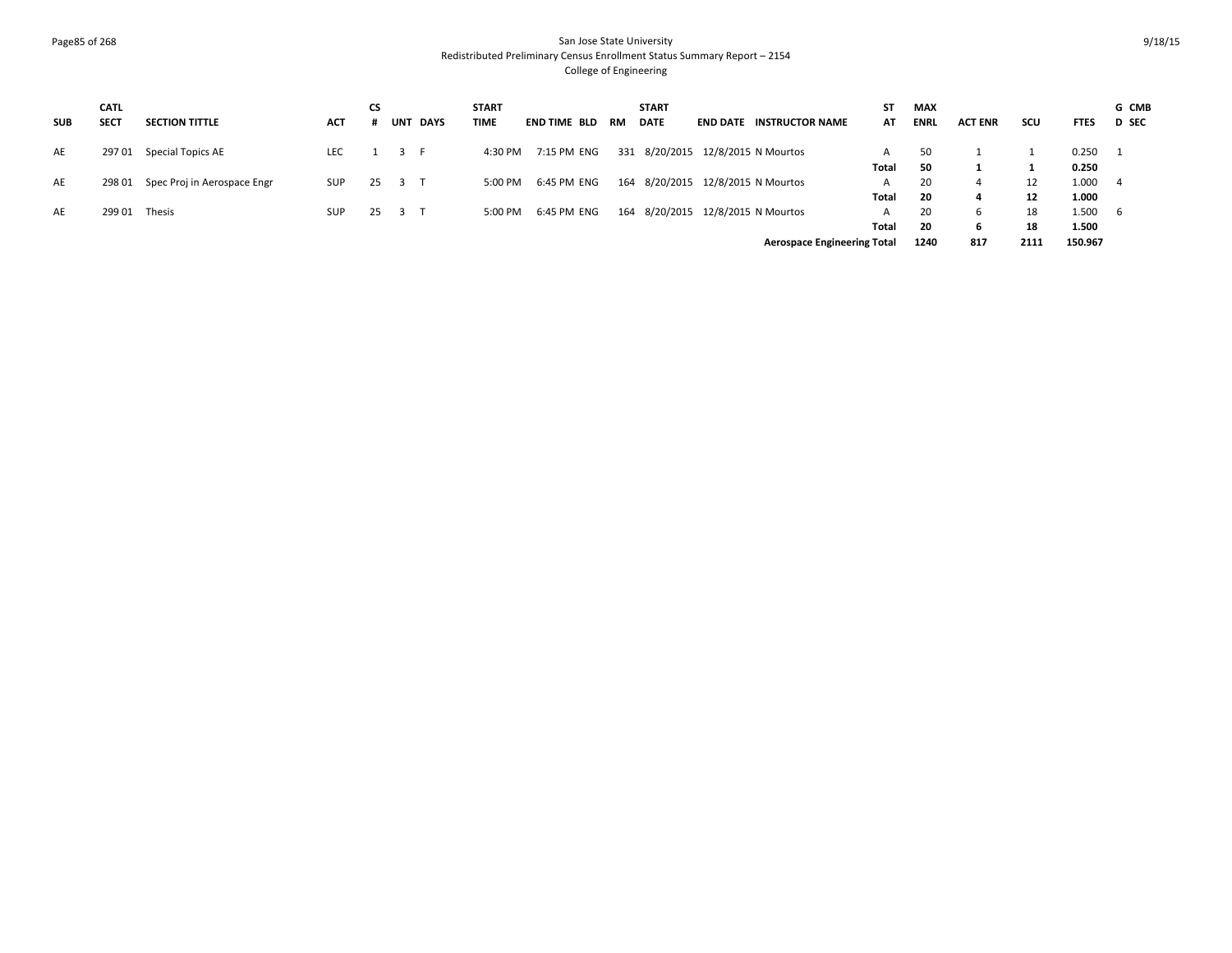# Page86 of 268 San Jose State University Redistributed Preliminary Census Enrollment Status Summary Report – 2154

| <b>SUB</b>  | <b>CATL</b><br><b>SECT</b> | <b>SECTION TITTLE</b>      | <b>ACT</b> | <b>CS</b><br># |                         | UNT DAYS     | <b>START</b><br><b>TIME</b> | end time bld         | RM | <b>START</b><br><b>DATE</b>      |                            | <b>END DATE INSTRUCTOR NAME</b> | <b>ST</b><br>AT       | <b>MAX</b><br><b>ENRL</b> | <b>ACT ENR</b> | scu  | <b>FTES</b> | G CMB<br>D SEC |
|-------------|----------------------------|----------------------------|------------|----------------|-------------------------|--------------|-----------------------------|----------------------|----|----------------------------------|----------------------------|---------------------------------|-----------------------|---------------------------|----------------|------|-------------|----------------|
| Aviation    |                            |                            |            |                |                         |              |                             |                      |    |                                  |                            |                                 |                       |                           |                |      |             |                |
| <b>AVIA</b> | 201                        | Intro to Aviation          | <b>SEM</b> | $\overline{a}$ | $\overline{3}$          | <b>MW</b>    | 1:30 PM                     | 2:45 PM IS           |    | 216 8/20/2015 12/8/2015 G Falcon |                            |                                 | $\overline{A}$        | 48                        | 49             | 147  | 9.800       | $\mathbf 0$    |
|             |                            |                            |            |                |                         |              |                             |                      |    |                                  |                            |                                 | Total                 | 48                        | 49             | 147  | 9.800       |                |
| <b>AVIA</b> | 301                        | Intro Private Flt          | SUP        | 23             | 2                       | TBA          |                             |                      |    |                                  | 8/20/2015 12/8/2015 D Neal |                                 | A                     | 20                        | 4              | 8    | 0.533       | $\mathbf 0$    |
|             |                            |                            |            |                |                         |              |                             |                      |    |                                  |                            |                                 | Total                 | 20                        | 4              | 8    | 0.533       |                |
| <b>AVIA</b> | 42 01                      | <b>Aircraft Systems</b>    | <b>LEC</b> | $\overline{2}$ | 3                       | W            | 6:00 PM                     | 7:45 PM IS           |    | 216 8/20/2015 12/8/2015 D Neal   |                            |                                 | A                     | 44                        | 46             | 92   | 9.200       | $\mathbf 0$    |
| <b>AVIA</b> | 42 11                      | <b>Aircraft Systems</b>    | LAB        | 16             | $\mathbf 0$             | M            | 6:00 PM                     | 8:45 PM RHV          |    | 120 8/20/2015 12/8/2015 D Neal   |                            |                                 | А                     | 22                        | 25             | 25   | 0.000       | $\mathbf 0$    |
| AVIA        | 42 12                      | <b>Aircraft Systems</b>    | LAB        | 16             | $\mathbf 0$             | T            |                             | 8:00 AM 10:45 AM RHV |    | 120 8/20/2015 12/8/2015 D Neal   |                            |                                 | A                     | 22                        | 21             | 21   | 0.000       | $\mathbf 0$    |
|             |                            |                            |            |                |                         |              |                             |                      |    |                                  |                            |                                 | Total                 | 88                        | 92             | 138  | 9.200       |                |
| <b>AVIA</b> | 63 01                      | <b>Instrument Flight</b>   | <b>SUP</b> | 23             | 2                       | TBA          |                             |                      |    |                                  | 8/20/2015 12/8/2015 D Neal |                                 | $\overline{A}$        | 20                        | $\overline{3}$ | 6    | 0.400       | $\mathbf 0$    |
|             |                            |                            |            |                |                         |              |                             |                      |    |                                  |                            |                                 | Total                 | 20                        | 3              | 6    | 0.400       |                |
| AVIA        | 6801                       | Avionics/Airb Comm         | <b>LEC</b> | $\overline{2}$ | 3                       | W            |                             | 9:00 AM 10:45 AM IS  |    | 117 8/20/2015 12/8/2015 D Neal   |                            |                                 | Α                     | 30                        | 32             | 64   | 6.400       | $\mathbf 0$    |
| AVIA        | 68 11                      | Avionics/Airb Comm         | LAB        | 16             | $\mathbf 0$             | M            |                             | 9:00 AM 11:45 AM IS  |    | 117 8/20/2015 12/8/2015 D Neal   |                            |                                 | A                     | 30                        | 32             | 32   | 0.000       | $\mathbf 0$    |
|             |                            |                            |            |                |                         |              |                             |                      |    |                                  |                            |                                 | Total                 | 60                        | 64             | 96   | 6.400       |                |
| AVIA        | 78 01                      | Intro Avia Mgmt            | LEC        | 2              | 3                       | MW           |                             | 10:30 AM 11:45 AM IS |    | 216 8/20/2015 12/8/2015 G Falcon |                            |                                 | Α                     | 46                        | 51             | 153  | 10.200      | $\mathbf 0$    |
|             |                            |                            |            |                |                         |              |                             |                      |    |                                  |                            |                                 | Total                 | 46                        | 51             | 153  | 10.200      |                |
| <b>AVIA</b> | 91 01                      | Air Turbine Engnes         | LEC        | $\overline{2}$ | 3                       | TR           |                             | 12:00 PM 1:15 PM IS  |    | 216 8/20/2015 12/8/2015 D Romano |                            |                                 | Α                     | 46                        | 37             | 111  | 7.400       | 0              |
|             |                            |                            |            |                |                         |              |                             |                      |    |                                  |                            |                                 | Total                 | 46                        | 37             | 111  | 7.400       |                |
| AVIA        | 113 01                     | Comm Prof Flight           | <b>SUP</b> | 23             | $\overline{2}$          | TBA          |                             |                      |    |                                  | 8/20/2015 12/8/2015 D Neal |                                 | Α                     | 20                        | 0              | 0    | 0.000       | $\mathbf 0$    |
|             |                            |                            |            |                |                         |              |                             |                      |    |                                  |                            |                                 | Total                 | 20                        | 0              | 0    | 0.000       |                |
| <b>AVIA</b> | 17701                      | Genl Av Ops & Mgmt         | LEC        | $\overline{2}$ | 3                       | <b>MW</b>    | 7:30 AM                     | 8:45 AM IS           |    | 216 8/20/2015 12/8/2015 V Collom |                            |                                 | Α                     | 46                        | 34             | 102  | 6.800       | 0              |
|             |                            |                            |            |                |                         |              |                             |                      |    |                                  |                            |                                 | Total                 | 46                        | 34             | 102  | 6.800       |                |
| <b>AVIA</b> | 17801                      | Airport Plan & Mgmt        | LEC        | $\overline{2}$ | $\overline{\mathbf{3}}$ | $\mathsf{T}$ | 3:00 PM                     | 5:45 PM IS           |    | 216 8/20/2015 12/8/2015 W Wei    |                            |                                 | Α                     | 30                        | 32             | 96   | 6.400       | $\mathbf 0$    |
|             |                            |                            |            |                |                         |              |                             |                      |    |                                  |                            |                                 | Total                 | 30                        | 32             | 96   | 6.400       |                |
| <b>AVIA</b> | 18001                      | Individual Studies         | SUP        | 36             | $\mathbf{1}$            | TBA          |                             |                      |    |                                  | 8/20/2015 12/8/2015 W Wei  |                                 | A                     | 10                        | $\Omega$       | 0    | 0.000       | 0              |
| AVIA        | 18003                      | <b>Individual Studies</b>  | SUP        | 36             | $\overline{3}$          | TBA          |                             |                      |    |                                  | 8/20/2015 12/8/2015 W Wei  |                                 | Α                     | 10                        | $\overline{2}$ | 6    | 0.400       | $\mathbf 0$    |
| AVIA        |                            | 180H 01 Individual Studies | <b>SUP</b> | 36             | $\mathbf{1}$            | TBA          |                             |                      |    |                                  | 8/20/2015 12/8/2015 W Wei  |                                 | A                     | 10                        | $\overline{3}$ | 3    | 0.200       | $\mathbf 0$    |
| <b>AVIA</b> |                            | 180H 02 Individual Studies | <b>SUP</b> | 36             | $\overline{2}$          | TBA          |                             |                      |    |                                  | 8/20/2015 12/8/2015 W Wei  |                                 | $\overline{A}$        | 10                        | 3              | 6    | 0.400       | $\mathbf 0$    |
|             |                            |                            |            |                |                         |              |                             |                      |    |                                  |                            |                                 | Total                 | 40                        | 8              | 15   | 1.000       |                |
| AVIA        | 190 01                     | Senior Capstone            | LEC        | $\overline{2}$ | $\overline{3}$          | M            | 3:00 PM                     | 5:45 PM IS           |    | 216 8/20/2015 12/8/2015 G Falcon |                            |                                 | A                     | 24                        | 40             | 120  | 8.000       | $\mathbf 0$    |
|             |                            |                            |            |                |                         |              |                             |                      |    |                                  |                            |                                 | Total                 | 24                        | 40             | 120  | 8.000       |                |
| AVIA        | 193 01                     | Aerodynamics               | <b>LEC</b> | $\overline{2}$ | 3                       | $\mathsf{R}$ |                             | 9:00 AM 10:45 AM IS  |    | 117 8/20/2015 12/8/2015 P Kutler |                            |                                 | Α                     | 24                        | 34             | 68   | 6.800       | $\mathbf 0$    |
| <b>AVIA</b> | 193 11                     | Aerodynamics               | LAB        | 16             | $\mathbf 0$             | T            |                             | 9:00 AM 11:45 AM IS  |    | 133 8/20/2015 12/8/2015 P Kutler |                            |                                 | A                     | 24                        | 34             | 34   | 0.000       | $\mathbf 0$    |
|             |                            |                            |            |                |                         |              |                             |                      |    |                                  |                            |                                 | Total                 | 48                        | 68             | 102  | 6.800       |                |
| <b>AVIA</b> | 195 03                     | Intern Avia Indust         | SUP        | 36             | $\overline{3}$          | TBA          |                             |                      |    |                                  | 8/20/2015 12/8/2015 W Wei  |                                 | A                     | 20                        | 8              | 24   | 1.600       | $\mathbf 0$    |
|             |                            |                            |            |                |                         |              |                             |                      |    |                                  |                            |                                 | Total                 | 20                        | 8              | 24   | 1.600       |                |
|             |                            |                            |            |                |                         |              |                             |                      |    |                                  |                            |                                 | <b>Aviation Total</b> | 556                       | 490            | 1118 | 74.533      |                |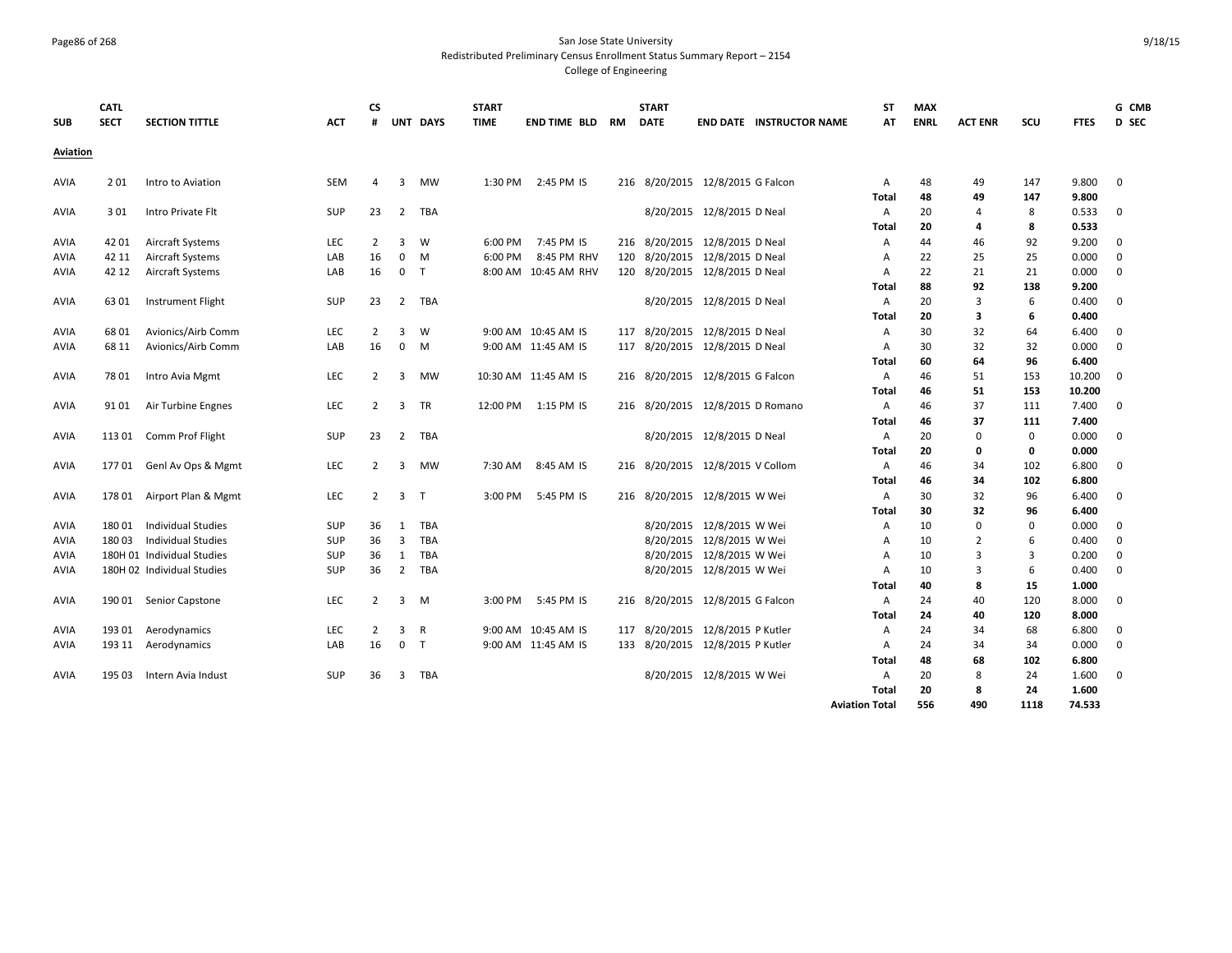#### Page87 of 268 San Jose State University Redistributed Preliminary Census Enrollment Status Summary Report – 2154 College of Engineering

**SUB CATL SECT SECTION TITTLE ACT CS # UNT DAYS START TIME END TIME BLD RM START DATE END DATE INSTRUCTOR NAME ST AT MAX ENRL ACT ENR SCU FTES G CMB D SEC Biomedical Engineering** BME 115 01 Fndtns Biomed Engr CHO CHO CHO A 4 TR 3:00 PM 4:15 PM ENG 331 8/20/2015 12/8/2015 B Hawkins A 48 48 46 138 12.800 8 BME 11502 Fndtns Biomed Engr | LAB 16 0 F 9:00 AM 11:45 AM ENG 221 8/20/2015 12/8/2015 F Erogbogbo | A 16 16 16 0.000 4 BME 115 03 Fndtns Biomed Engr LAB 16 0 R 9:00 AM 11:45 AM ENG 221 8/20/2015 12/8/2015 D Valenzuela Medina A 16 16 16 0.000 1 BME 115 04 Fndtns Biomed Engr | LAB 16 0 F 1:30 PM 4:15 PM ENG 221 8/20/2015 12/8/2015 B Hawkins | A 16 14 14 0.000 3 **Total 96 92 184 12.800** BME 11701 Biotransport Phen 18 LEC 2 3 MW 3:00 PM 4:15 PM ENG 329 8/20/2015 12/8/2015 B Hawkins 18 A 43 16 48 3.400 4 **Total 43 16 48 3.400** BME 17701 Physiol for Engr COM SC 2 3 MW 4:30 PM 5:45 PM ENG 329 8/20/2015 12/8/2015 F Erogbogbo A 43 46 138 9.600 8 C \* BIOL 17701 Physiol for Engr LEC 2 3 MW 4:30 PM 5:45 PM ENG 329 8/20/2015 12/8/2015 F Erogbogbo A 0 0 0 0.000 0 C \* **Total 43 46 138 9.600** BME 198A 01 Senior Project I LEC 2 2 F 9:00 AM 9:50 AM ENG 339 8/20/2015 12/8/2015 B Hawkins A 50 43 43 5.733 0 BME 198A 02 Senior Project I LAB 16 0 F 10:00 AM 12:45 PM ENG 339 8/20/2015 12/8/2015 B Hawkins A 50 43 43 0.000 0 **Total 100 86 86 5.733** BME 258 01 Medical Imaging CHC 2 3 T 6:00 PM 7:40 PM ENG 333 8/20/2015 12/8/2015 A Bellofiore A 43 30 60 7.350 27 BME 258 02 Medical Imaging 60 CDAB 16 0 T 7:45 PM 10:15 PM ENG 333 8/20/2015 12/8/2015 A Bellofiore A 43 30 30 0.000 27 **Total 86 60 90 7.350** BME 274 01 Med Dev Regs & Manuf SEM 4 3 M 6:00 PM 8:45 PM ENG 329 8/20/2015 12/8/2015 G Selvaduray A 43 41 123 10.200 40 **Total 43 41 123 10.200 Biomedical Engineering Total 411 341 669 49.083**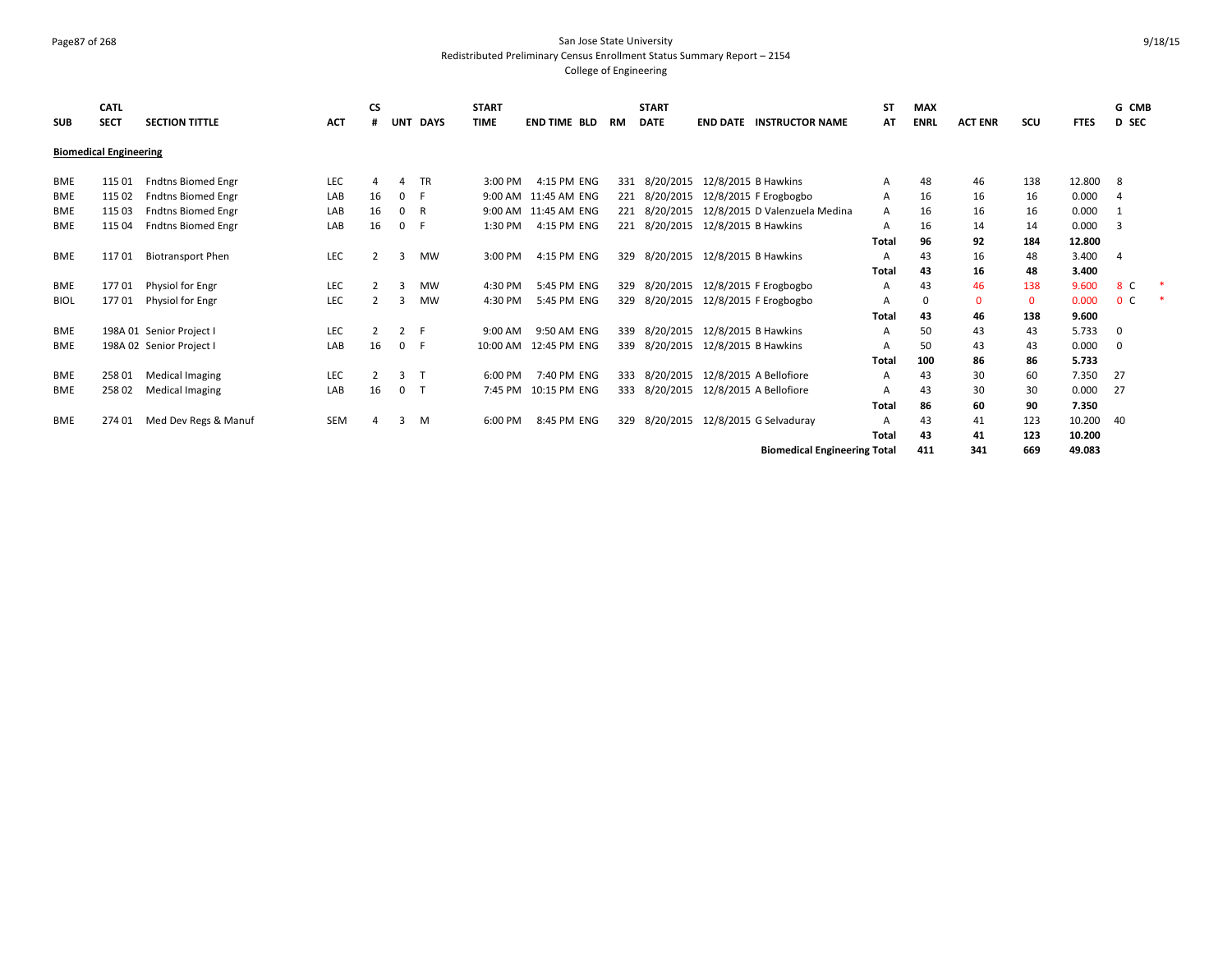# Page88 of 268 San Jose State University Redistributed Preliminary Census Enrollment Status Summary Report – 2154

|                          | <b>CATL</b>                 |                                                    |            | СS             |                            |                   | <b>START</b>        |                            |     | <b>START</b> |                                                                       | <b>ST</b>                        | <b>MAX</b>  |                |                   |                 | G CMB                      |  |
|--------------------------|-----------------------------|----------------------------------------------------|------------|----------------|----------------------------|-------------------|---------------------|----------------------------|-----|--------------|-----------------------------------------------------------------------|----------------------------------|-------------|----------------|-------------------|-----------------|----------------------------|--|
| <b>SUB</b>               | <b>SECT</b>                 | <b>SECTION TITTLE</b>                              | <b>ACT</b> | #              |                            | UNT DAYS          | <b>TIME</b>         | <b>END TIME BLD RM</b>     |     | <b>DATE</b>  | <b>END DATE INSTRUCTOR NAME</b>                                       | AT                               | <b>ENRL</b> | <b>ACT ENR</b> | scu               | <b>FTES</b>     | D SEC                      |  |
|                          | <b>Chemical Engineering</b> |                                                    |            |                |                            |                   |                     |                            |     |              |                                                                       |                                  |             |                |                   |                 |                            |  |
|                          |                             |                                                    |            |                |                            |                   |                     |                            |     |              |                                                                       |                                  |             |                |                   |                 |                            |  |
| <b>CHE</b>               | 109 01                      | <b>Heat Trans Electr</b>                           | LEC        | $\overline{2}$ | 3                          | TR                | 6:00 PM             | 7:15 PM ENG                |     |              | 327 8/20/2015 12/8/2015 F Erogbogbo                                   | $\overline{A}$                   | 30          | $\overline{7}$ | 21                | 1.400           | 5 C                        |  |
| ME                       | 109 01                      | <b>Heat Trans Electr</b>                           | LEC        | $\overline{2}$ | $\overline{3}$             | <b>TR</b>         | 6:00 PM             | 7:15 PM ENG                | 327 |              | 8/20/2015 12/8/2015 F Erogbogbo                                       | $\overline{A}$                   | 0           | $\mathbf 0$    | $\mathbf{0}$      | 0.000           | 0 <sup>C</sup>             |  |
|                          |                             |                                                    |            |                |                            |                   |                     |                            |     |              |                                                                       | Total                            | 30          | 7              | 21                | 1.400           |                            |  |
| <b>CHE</b>               | 115 01                      | Indus Chem Calc                                    | LEC        | 2              | 3                          | T                 |                     | 8:30 AM 10:10 AM ENG       | 337 |              | 8/20/2015 12/8/2015 C Komives                                         | A                                | 78          | 79             | 158               | 16.100          | 6                          |  |
| <b>CHE</b><br><b>CHE</b> | 115 02<br>115 03            | Indus Chem Calc<br>Indus Chem Calc                 | LAB<br>LAB | 15<br>15       | $\mathbf 0$<br>$\mathbf 0$ | $\mathsf{R}$<br>F | 1:30 PM<br>12:00 PM | 4:15 PM ENG<br>2:45 PM ENG |     |              | 333 8/20/2015 12/8/2015   Ohabuire<br>333 8/20/2015 12/8/2015 L Chang | $\overline{A}$<br>$\overline{A}$ | 45<br>30    | 47<br>32       | 47<br>32          | 0.000<br>0.000  | 3<br>3                     |  |
|                          |                             |                                                    |            |                |                            |                   |                     |                            |     |              |                                                                       | Total                            | 153         | 158            | 237               | 16.100          |                            |  |
| <b>CHE</b>               | 158 01                      | Kin and React Des                                  | SEM        | 4              | 3                          | M                 | 10:30 AM            | 12:10 PM ENG               |     |              | 301 8/20/2015 12/8/2015 L Rosenfeld                                   | Α                                | 32          | 35             | 70                | 7.250           | 5                          |  |
| CHE                      | 158 02                      | Kin and React Des                                  | LAB        | 16             | $\mathbf 0$                | $\mathsf{T}$      |                     | 9:00 AM 11:45 AM ENG       |     |              | 333 8/20/2015 12/8/2015 L Chang                                       | Α                                | 35          | 37             | 37                | 0.000           | 5                          |  |
| <b>CHE</b>               | 15803                       | Kin and React Des                                  | LAB        | 16             | $\mathbf 0$                | W                 | 6:00 PM             | 8:45 PM ENG                |     |              | 333 8/20/2015 12/8/2015 L Rosenfeld                                   | $\overline{A}$                   | 35          | 25             | 25                | 0.000           | $\overline{2}$             |  |
| <b>CHE</b>               | 15804                       | Kin and React Des                                  | SEM        | $\overline{a}$ | 3                          | W                 |                     | 10:30 AM 12:10 PM ENG      |     |              | 301 8/20/2015 12/8/2015 L Rosenfeld                                   | $\overline{A}$                   | 32          | 27             | 54                | 5.500           | $\overline{2}$             |  |
|                          |                             |                                                    |            |                |                            |                   |                     |                            |     |              |                                                                       | Total                            | 134         | 124            | 186               | 12.750          |                            |  |
| <b>CHE</b>               |                             | 160B 01 Unit Oper II                               | <b>SEM</b> | 4              | $\overline{4}$             | <b>MW</b>         |                     | 9:00 AM 10:15 AM ENG       |     |              | 331 8/20/2015 12/8/2015 C Komives                                     | $\overline{A}$                   | 70          | 60             | 180               | 16.333          | .5                         |  |
| <b>CHE</b>               |                             | 160B 02 Unit Oper II                               | LAB        | 16             | $\mathbf 0$                | $\mathsf{R}$      |                     | 9:00 AM 11:45 AM ENG       |     |              | 333 8/20/2015 12/8/2015 C Komives                                     | $\overline{A}$                   | 40          | 36             | 36                | 0.000           | 5                          |  |
| <b>CHE</b>               |                             | 160B 03 Unit Oper II                               | LAB        | 16             | $\mathbf 0$                | M                 | 6:00 PM             | 8:45 PM ENG                |     |              | 333 8/20/2015 12/8/2015 C Komives                                     | $\overline{A}$                   | 35          | 24             | 24                | 0.000           | $\mathbf 0$                |  |
|                          |                             |                                                    |            |                |                            |                   |                     |                            |     |              |                                                                       | Total                            | 145         | 120            | 240               | 16.333          |                            |  |
| <b>CHE</b>               | 161 01                      | Proc Sfty Engr Ethics                              | SEM        | 4              | 1                          | M                 | 4:30 PM             | 5:20 PM ENG                |     |              | 331 8/20/2015 12/8/2015 X Sinha                                       | Α                                | 70          | 66             | 66                | 4.400           | $\mathbf 0$                |  |
|                          |                             |                                                    |            |                |                            |                   |                     |                            |     |              |                                                                       | Total                            | 70          | 66             | 66                | 4.400           |                            |  |
| <b>CHE</b>               |                             | 161L 01 UG ChE Engr Lab                            | LEC        | 2              | $\overline{2}$             | W                 | 4:30 PM             | 5:20 PM ENG                |     |              | 331 8/20/2015 12/8/2015 M Mcneil                                      | Α                                | 70          | 55             | 55                | 7.333           | $\mathbf 0$                |  |
| <b>CHE</b>               |                             | 161L 02 UG ChE Engr Lab                            | LAB        | 16             | $\mathbf 0$                | M<br>F            | 1:30 PM             | 4:15 PM ENG                |     |              | 203 8/20/2015 12/8/2015 E Giles                                       | $\overline{A}$<br>$\overline{A}$ | 12<br>12    | 12             | 12                | 0.000           | $\mathbf 0$                |  |
| <b>CHE</b><br><b>CHE</b> |                             | 161L 03 UG ChE Engr Lab<br>161L 04 UG ChE Engr Lab | LAB<br>LAB | 16             | $\mathbf 0$<br>$\Omega$    |                   |                     | 9:00 AM 11:45 AM ENG       |     |              | 203 8/20/2015 12/8/2015 E Giles                                       | X                                | 0           | 12<br>0        | 12<br>$\mathbf 0$ | 0.000<br>0.000  | $\mathbf 0$<br>$\mathbf 0$ |  |
| <b>CHE</b>               |                             | 161L 05 UG ChE Engr Lab                            | LAB        | 16             | $\mathbf 0$                | F                 | 3:00 PM             | 5:45 PM ENG                | 203 |              | 8/20/2015 12/8/2015 M Mcneil                                          | A                                | 12          | 12             | 12                | 0.000           | $\mathbf 0$                |  |
| <b>CHE</b>               |                             | 161L 06 UG ChE Engr Lab                            | LAB        | 16             | $\mathbf{0}$               | W                 | 1:30 PM             | 4:15 PM ENG                |     |              | 203 8/20/2015 12/8/2015 M Mcneil                                      | $\overline{A}$                   | 12          | 11             | 11                | 0.000           | $\mathbf 0$                |  |
| <b>CHE</b>               |                             | 161L 07 UG ChE Engr Lab                            | LAB        | 16             | $\mathbf{0}$               | $\top$            | 12:00 PM            | 2:45 PM ENG                |     |              | 203 8/20/2015 12/8/2015 N Nguyen                                      | $\overline{A}$                   | 12          | 8              | 8                 | 0.000           | $\mathbf 0$                |  |
|                          |                             |                                                    |            |                |                            |                   |                     |                            |     |              |                                                                       | Total                            | 130         | 110            | 110               | 7.333           |                            |  |
| <b>CHE</b>               |                             | 162 01 Engr Stat Analysis                          | <b>SEM</b> | $\overline{4}$ | 3 <sub>1</sub>             |                   | 6:00 PM             | 8:45 PM BBC                |     |              | 4 8/20/2015 12/8/2015 H Tsao                                          | $\overline{A}$                   | 100         | $\mathbf{0}$   | $\mathbf{0}$      | 0.000           | 0 <sup>c</sup>             |  |
|                          |                             |                                                    |            |                |                            |                   |                     |                            |     |              |                                                                       | Total                            | 100         | $\Omega$       | $\mathbf{0}$      | 0.000           |                            |  |
| <b>CHE</b>               | 180 01                      | Individual Studies                                 | SUP        | 36             | 1                          | TBA               |                     |                            |     |              | 8/20/2015 12/8/2015 G Selvaduray                                      | A                                | 25          | $\overline{2}$ | $\overline{2}$    | 0.167           | $\overline{2}$             |  |
| <b>CHE</b>               | 18002                       | <b>Individual Studies</b>                          | SUP        | 36             | $\overline{2}$             | TBA               |                     |                            |     |              | 8/20/2015 12/8/2015 G Selvaduray                                      | A                                | 25          | $\Omega$       | $\mathbf 0$       | 0.000           | $\mathbf 0$                |  |
| <b>CHE</b>               | 18003                       | <b>Individual Studies</b>                          | <b>SUP</b> | 36             | $\overline{\mathbf{3}}$    | TBA               |                     |                            |     |              | 8/20/2015 12/8/2015 G Selvaduray                                      | Α                                | 25          | $\mathbf 0$    | $\mathbf 0$       | 0.000           | $\mathbf 0$                |  |
|                          |                             |                                                    |            |                |                            |                   |                     |                            |     |              |                                                                       | Total                            | 75          | $\mathbf{2}$   | $\overline{2}$    | 0.167           |                            |  |
| <b>CHE</b>               | 19001                       | Intro to Tran Phen                                 | <b>LEC</b> |                | 3                          |                   |                     |                            |     |              |                                                                       | X                                | $\mathbf 0$ | $\mathbf 0$    | $\Omega$          | 0.000           | $\mathbf 0$                |  |
| <b>CHE</b>               | 190 02                      | Intro to Tran Phen                                 | LAB        | 15             | $\mathbf 0$                | $\mathsf{T}$      | 1:30 PM             | 4:15 PM ENG                | 333 |              | 8/20/2015 12/8/2015   Hinojosa-Villarreal                             | $\overline{A}$                   | 45          | 49             | 49                | 0.000           | 5                          |  |
| <b>CHE</b>               | 190 03                      | Intro to Tran Phen                                 | LAB        | 15             | $\mathbf 0$                | F                 |                     | 9:00 AM 11:45 AM ENG       |     |              | 333 8/20/2015 12/8/2015   Hinojosa-Villarreal                         | $\overline{A}$                   | 45          | 44             | 44                | 0.000           | $\overline{2}$             |  |
| <b>CHE</b>               | 190 04                      | Intro to Tran Phen                                 | LEC        | $\overline{2}$ | $\overline{3}$             | R                 | 7:00 AM             | 8:40 AM ENG                |     |              | 189 8/20/2015 12/8/2015 F Erogbogbo                                   | Α                                | 100<br>190  | 93             | 186               | 18.950          | $\overline{7}$             |  |
| <b>CHE</b>               | 192 01                      | Intro Biochem Engr                                 | SEM        | 4              | 3                          | TR                | 4:30 PM             | 5:45 PM ENG                |     |              | 333 8/20/2015 12/8/2015 X Sinha                                       | Total<br>A                       | 40          | 186<br>31      | 279<br>93         | 18.950<br>6.500 | 6                          |  |
|                          |                             |                                                    |            |                |                            |                   |                     |                            |     |              |                                                                       | Total                            | 40          | 31             | 93                | 6.500           |                            |  |
| <b>CHE</b>               | 19901                       | Special Topics ChE & MatE                          | SEM        | 4              | 3                          | R                 | 6:00 PM             | 8:45 PM ENG                |     |              | 329 8/20/2015 12/8/2015 M Privitera                                   | $\overline{A}$                   | 40          | 32             | 96                | 6.400           | 0 <sup>c</sup>             |  |
| <b>MATE</b>              | 19901                       | Special Topics ChE & MatE                          | SEM        | $\overline{a}$ | $\overline{\mathbf{3}}$    | $\mathsf{R}$      | 6:00 PM             | 8:45 PM ENG                |     |              | 329 8/20/2015 12/8/2015 M Privitera                                   | Α                                | $\Omega$    | $\mathbf 0$    | $\mathbf 0$       | 0.000           | 0 <sup>c</sup>             |  |
|                          |                             |                                                    |            |                |                            |                   |                     |                            |     |              |                                                                       | Total                            | 40          | 32             | 96                | 6.400           |                            |  |
| <b>CHE</b>               | 211 01                      | Adv Ch Engr Thermo                                 | <b>SEM</b> | 5              | 3                          | M                 | 6:00 PM             | 8:45 PM ENG                |     |              | 339 8/20/2015 12/8/2015 L Chang                                       | A                                | 42          | 31             | 93                | 7.750           | 31                         |  |
|                          |                             |                                                    |            |                |                            |                   |                     |                            |     |              |                                                                       | Total                            | 42          | 31             | 93                | 7.750           |                            |  |
| <b>CHE</b>               |                             | 219 01 Transport Proc                              | SEM        | 5              | 3                          | W                 | 6:00 PM             | 8:45 PM ENG                |     |              | 339 8/20/2015 12/8/2015 S Datwani                                     | A                                | 42          | 20             | 60                | 5.000           | 20                         |  |
|                          |                             |                                                    |            |                |                            |                   |                     |                            |     |              |                                                                       | Total                            | 42          | 20             | 60                | 5.000           |                            |  |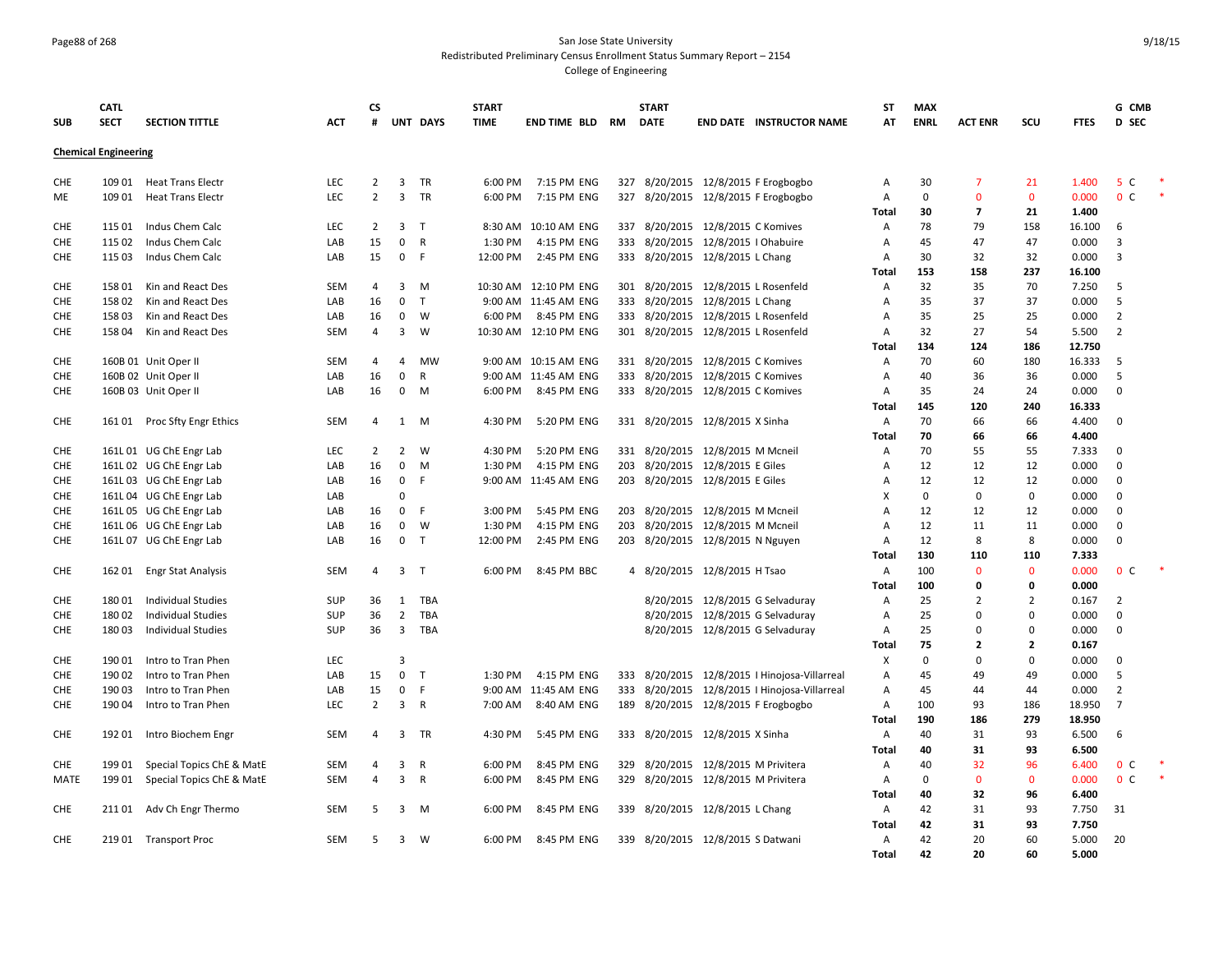#### Page89 of 268 San Jose State University Redistributed Preliminary Census Enrollment Status Summary Report – 2154 College of Engineering

|            | <b>CATL</b> |                       |            | <b>CS</b> |            |            | <b>START</b> |              |     | <b>START</b> |                                |                                   | ST    | <b>MAX</b>  |                |              |             | G CMB          |  |
|------------|-------------|-----------------------|------------|-----------|------------|------------|--------------|--------------|-----|--------------|--------------------------------|-----------------------------------|-------|-------------|----------------|--------------|-------------|----------------|--|
| <b>SUB</b> | <b>SECT</b> | <b>SECTION TITTLE</b> | ACT        | #         | <b>UNT</b> | DAYS       | <b>TIME</b>  | END TIME BLD | RM  | <b>DATE</b>  |                                | <b>END DATE INSTRUCTOR NAME</b>   | AT    | <b>ENRL</b> | <b>ACT ENR</b> | scu          | <b>FTES</b> | <b>D</b> SEC   |  |
| CHE        | 298 01      | Master's Project      | SUP        | 25        |            | TBA        |              | ENG          | 329 |              | 8/20/2015 12/8/2015 S Diaz     |                                   | A     | 20          |                |              | 0.167       | 2 C            |  |
| <b>BME</b> | 298 01      | Master's Project      | SUP        | 25        |            | TBA        |              | ENG          | 329 |              | 8/20/2015 12/8/2015 S Diaz     |                                   | A     | 0           | $\Omega$       | 0            | 0.000       | 0 <sup>o</sup> |  |
| <b>CHE</b> | 298 02      | Master's Project      | SUP        | 25        |            | <b>TBA</b> |              | ENG          | 329 |              | 8/20/2015 12/8/2015 S Diaz     |                                   | A     | 20          |                |              | 0.333       | 2 C            |  |
| <b>BME</b> | 298 02      | Master's Project      | SUP        | 25        |            | <b>TBA</b> |              | <b>ENG</b>   | 329 | 8/20/2015    | 12/8/2015 S Diaz               |                                   | A     | 0           | $\Omega$       | $\Omega$     | 0.000       | 0 <sup>C</sup> |  |
| <b>CHE</b> | 298 03      | Master's Project      | <b>SUP</b> | 25        | -2         |            |              |              |     |              | 8/20/2015 12/8/2015 S Diaz     |                                   | X     | 0           | $\Omega$       | 0            | 0.000       | $\Omega$       |  |
| <b>BME</b> | 298 03      | Master's Project      | <b>SUP</b> |           |            |            |              |              |     |              |                                |                                   | X     | 0           | $\Omega$       | 0            | 0.000       | $\mathbf 0$    |  |
| CHE        | 298 04      | Master's Project      | SUP        | 25        |            | м          | 3:00 PM      | 5:45 PM ENG  |     |              | 395 8/20/2015 12/8/2015 S Diaz |                                   | A     | 20          | 19             | 38           | 3.167       | 19 C           |  |
| <b>BME</b> | 298 04      | Master's Project      | SUP        | 25        |            | м          | 3:00 PM      | 5:45 PM ENG  |     |              | 395 8/20/2015 12/8/2015 S Diaz |                                   | A     | 0           | $\mathbf{0}$   | $\mathbf{0}$ | 0.000       | 0 <sup>C</sup> |  |
|            |             |                       |            |           |            |            |              |              |     |              |                                |                                   | Total | 60          | 23             | 44           | 3.667       |                |  |
| <b>CHE</b> | 299 01      | Master's Thesis       | <b>SUP</b> | 25        | 3          |            |              |              |     |              | 8/20/2015 12/8/2015 S Diaz     |                                   | X     | 0           | $\Omega$       | $\Omega$     | 0.000       | $\Omega$       |  |
| <b>BME</b> | 299 01      | Master's Thesis       | <b>SUP</b> |           |            |            |              |              |     |              |                                |                                   | X     | $\Omega$    | $\Omega$       | $\Omega$     | 0.000       | $\mathbf 0$    |  |
| <b>CHE</b> | 299 02      | Master's Thesis       | SUP        | 25        | 3          | <b>TBA</b> |              | <b>ENG</b>   | 329 |              | 8/20/2015 12/8/2015 S Diaz     |                                   | A     | 20          | $\Omega$       | $\Omega$     | 0.000       | 0 <sup>o</sup> |  |
| <b>BME</b> | 299 02      | Master's Thesis       | <b>SUP</b> | 25        | 3          | <b>TBA</b> |              | <b>ENG</b>   | 329 |              | 8/20/2015 12/8/2015 S Diaz     |                                   | A     | $\Omega$    | $\Omega$       | $\Omega$     | 0.000       | 0 <sup>c</sup> |  |
| <b>CHE</b> | 299 03      | Master's Thesis       | <b>SUP</b> | 25        | 3          | м          | 3:00 PM      | 5:45 PM ENG  | 395 | 8/20/2015    | 12/8/2015 S Diaz               |                                   | A     | 20          | $\Omega$       | $\mathbf{0}$ | 0.000       | 0 <sup>c</sup> |  |
| <b>BME</b> | 299 03      | Master's Thesis       | SUP        | 25        | 3          | м          | 3:00 PM      | 5:45 PM ENG  |     |              | 395 8/20/2015 12/8/2015 S Diaz |                                   | A     | 0           | $\Omega$       | 0            | 0.000       | 0 <sup>o</sup> |  |
|            |             |                       |            |           |            |            |              |              |     |              |                                |                                   | Total | 40          | 0              | 0            | 0.000       |                |  |
|            |             |                       |            |           |            |            |              |              |     |              |                                | <b>Chemical Engineering Total</b> |       | 1291        | 910            | 1527         | 106.751     |                |  |

9/18/15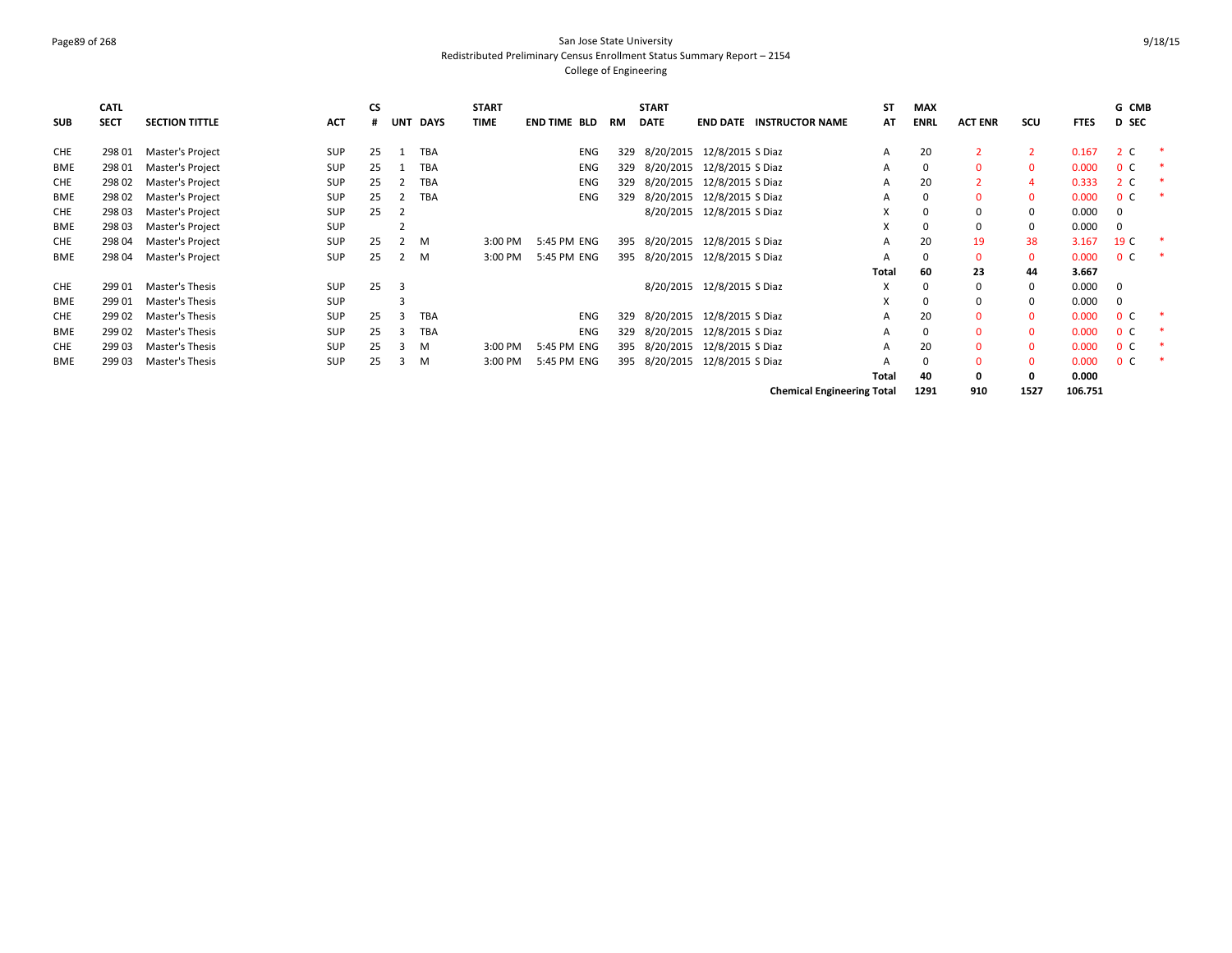# Page90 of 268 San Jose State University Redistributed Preliminary Census Enrollment Status Summary Report – 2154

|            | <b>CATL</b> |                                   |            | CS             |                         |              | <b>START</b> |                       |     | <b>START</b>                       |                             |                                      | ST                        | <b>MAX</b>   |                |             |             | G CMB          |
|------------|-------------|-----------------------------------|------------|----------------|-------------------------|--------------|--------------|-----------------------|-----|------------------------------------|-----------------------------|--------------------------------------|---------------------------|--------------|----------------|-------------|-------------|----------------|
| <b>SUB</b> | <b>SECT</b> | <b>SECTION TITTLE</b>             | <b>ACT</b> | #              |                         | UNT DAYS     | <b>TIME</b>  | END TIME BLD RM       |     | <b>DATE</b>                        |                             | <b>END DATE INSTRUCTOR NAME</b>      | AT                        | <b>ENRL</b>  | <b>ACT ENR</b> | scu         | <b>FTES</b> | <b>D</b> SEC   |
|            |             | Civil & Environmental Engineering |            |                |                         |              |              |                       |     |                                    |                             |                                      |                           |              |                |             |             |                |
| CE         | 801         | <b>Plane Surveying</b>            | <b>SEM</b> | $\overline{2}$ | 3                       | TR           | 7:30 AM      | 8:20 AM ENG           |     | 331 8/20/2015 12/8/2015 J May      |                             |                                      | Α                         | 90           | 82             | 164         | 16.450      | 1              |
| CE         | 802         | Plane Surveying                   | LAB        | 16             | $\mathbf 0$             | $\mathsf{T}$ |              | 8:30 AM 11:20 AM ENG  |     | 132 8/20/2015 12/8/2015 J May      |                             |                                      | Α                         | 18           | 20             | 20          | 0.000       | $\mathbf 0$    |
| CE         | 803         | <b>Plane Surveying</b>            | LAB        | 16             | $\mathbf 0$             | T            | 12:30 PM     | 3:15 PM ENG           |     | 132 8/20/2015 12/8/2015 J May      |                             |                                      | Α                         | 18           | 21             | 21          | 0.000       | $\mathbf{1}$   |
| CE         | 804         | <b>Plane Surveying</b>            | LAB        | 16             | 0                       | R            |              | 8:30 AM 11:20 AM ENG  |     | 132 8/20/2015 12/8/2015 J May      |                             |                                      | Α                         | 18           | 20             | 20          | 0.000       | 0              |
| CE         | 805         | <b>Plane Surveying</b>            | LAB        | 16             | 0                       | $\mathsf{R}$ | 12:30 PM     | 3:15 PM ENG           |     | 132 8/20/2015 12/8/2015 A Ladai    |                             |                                      | A                         | 18           | 21             | 21          | 0.000       | $\mathbf 0$    |
| CE         | 806         | <b>Plane Surveying</b>            | LAB        |                | $\Omega$                |              |              |                       |     |                                    |                             |                                      | $\boldsymbol{\mathsf{X}}$ | $\Omega$     | $\mathbf 0$    | $\mathbf 0$ | 0.000       | $\mathbf 0$    |
|            |             |                                   |            |                |                         |              |              |                       |     |                                    |                             |                                      | Total                     | 162          | 164            | 246         | 16.450      |                |
| CE         | 20 01       | Graphics/CAD/Prog                 | <b>SEM</b> | $\overline{2}$ | 3                       | <b>MW</b>    | 7:30 AM      | 8:20 AM ENG           |     | 331 8/20/2015 12/8/2015 A Wong     |                             |                                      | Α                         | 72           | 79             | 158         | 15.850      | -1             |
| CE         | 20 02       | Graphics/CAD/Prog                 | LAB        | 16             | $\mathbf 0$             | M            | 9:00 AM      | 11:45 AM ENG          |     | 407 8/20/2015 12/8/2015 A Wong     |                             |                                      | Α                         | 18           | 20             | 20          | 0.000       | $\mathbf 0$    |
| CE         | 20 03       | Graphics/CAD/Prog                 | LAB        | 16             | $\mathbf 0$             | M            | 12:00 PM     | 2:45 PM ENG           |     |                                    |                             | 407 8/20/2015 12/8/2015 R Kachhapati | A                         | 18           | 20             | 20          | 0.000       | $\mathbf 0$    |
| CE         | 20 04       | Graphics/CAD/Prog                 | LAB        | 16             | $\mathbf 0$             | W            |              | 9:00 AM 11:45 AM ENG  |     | 407 8/20/2015 12/8/2015 A Wong     |                             |                                      | $\overline{A}$            | 18           | 20             | 20          | 0.000       | $\mathbf 0$    |
| CE         | 20 05       | Graphics/CAD/Prog                 | LAB        | 16             | 0                       | W            | 12:00 PM     | 2:45 PM ENG           |     |                                    |                             | 407 8/20/2015 12/8/2015 R Kachhapati | Α                         | 18           | 19             | 19          | 0.000       | 1              |
|            |             |                                   |            |                |                         |              |              |                       |     |                                    |                             |                                      | Total                     | 144          | 158            | 237         | 15.850      |                |
| CE         | 95 01       | Theory App Statics                | LEC        | $\overline{2}$ | 3                       | <b>TR</b>    |              | 9:00 AM 10:15 AM ENG  |     | 331 8/20/2015 12/8/2015 S Vukazich |                             |                                      | Α                         | 65           | 61             | 183         | 12.250      | 1              |
| CE         | 95 02       | Theory App Statics                | LEC        | $\overline{2}$ | 3                       | <b>MW</b>    |              | 9:00 AM 10:15 AM DMH  | 150 |                                    | 8/20/2015 12/8/2015 M Maaz  |                                      | A                         | 65           | 47             | 141         | 9.450       | $\mathbf{1}$   |
| CE         | 95 03       | Theory App Statics                | LEC        |                | 3                       |              |              |                       |     |                                    |                             |                                      | X                         | $\mathbf 0$  | 0              | 0           | 0.000       | $\mathbf 0$    |
| CE         | 95 04       | Theory App Statics                | <b>LEC</b> | $\overline{2}$ | 3                       | <b>MW</b>    | 12:00 PM     | 1:15 PM ENG           |     | 329 8/20/2015 12/8/2015 M Soliman  |                             |                                      | Α                         | 60           | 46             | 138         | 9.300       | $\overline{2}$ |
|            |             |                                   |            |                |                         |              |              |                       |     |                                    |                             |                                      | Total                     | 190          | 154            | 462         | 31.000      |                |
| CE         | 99 01       | <b>Intro Statics</b>              | LEC        | $\overline{2}$ | $\overline{2}$          | MW           | 8:00 AM      | 8:50 AM ENG           |     | 341 8/20/2015 12/8/2015 M Maaz     |                             |                                      | A                         | 65           | 55             | 110         | 7.433       | 3              |
|            |             |                                   |            |                |                         |              |              |                       |     |                                    |                             |                                      | Total                     | 65           | 55             | 110         | 7.433       |                |
| CE         | 11201       | Mech of Matls                     | LEC        | $\overline{2}$ | 3                       | <b>MW</b>    | 12:00 PM     | 1:15 PM ENG           |     | 341 8/20/2015 12/8/2015 H Habib    |                             |                                      | Α                         | 65           | 60             | 180         | 12.100      | $\overline{2}$ |
| <b>CE</b>  | 11202       | Mech of Matls                     | <b>LEC</b> | $\overline{2}$ | $\overline{3}$          | <b>TR</b>    |              | 10:30 AM 11:45 AM ENG |     | 341 8/20/2015 12/8/2015 M Soliman  |                             |                                      | $\overline{A}$            | 65           | 63             | 189         | 12.600      | $\mathbf 0$    |
| CE         | 112 03      | Mech of Matls                     | LEC        | $\overline{2}$ | 3                       | <b>TR</b>    |              | 9:00 AM 10:15 AM ENG  |     | 488 8/20/2015 12/8/2015 M Soliman  |                             |                                      | Α                         | 50           | 48             | 144         | 9.650       | 1              |
| CE         | 11204       | Mech of Matls                     | LEC        | $\overline{2}$ | 3                       | MW           | 9:00 AM      | 10:15 AM DMH          | 234 |                                    | 8/20/2015 12/8/2015 H Habib |                                      | A                         | 65           | 36             | 108         | 7.250       | 1              |
|            |             |                                   |            |                |                         |              |              |                       |     |                                    |                             |                                      | Total                     | 245          | 207            | 621         | 41.600      |                |
| CE         | 120 01      | Construc Matl Lab                 | LAB        | 16             | $\mathbf{1}$            | M            | 6:00 PM      | 8:45 PM ENG           | 134 |                                    | 8/20/2015 12/8/2015 M Maaz  |                                      | Α                         | 18           | 18             | 18          | 1.200       | $\mathbf 0$    |
| CE         | 120 02      | Construc Matl Lab                 | LAB        | 16             | $\mathbf{1}$            | $\mathsf{T}$ | 6:00 PM      | 8:45 PM ENG           | 134 |                                    | 8/20/2015 12/8/2015 M Maaz  |                                      | Α                         | 18           | 16             | 16          | 1.067       | 0              |
| CE         | 12003       | Construc Matl Lab                 | LAB        | 16             | 1                       | W            | 6:00 PM      | 8:45 PM ENG           |     | 134 8/20/2015 12/8/2015 M Maaz     |                             |                                      | Α                         | 18           | 13             | 13          | 0.883       | 1              |
| CE         | 120 04      | Construc Matl Lab                 | LAB        |                | $\mathbf{1}$            |              |              |                       |     |                                    |                             |                                      | $\boldsymbol{\mathsf{X}}$ | $\mathbf 0$  | 0              | $\mathbf 0$ | 0.000       | $\mathbf 0$    |
|            |             |                                   |            |                |                         |              |              |                       |     |                                    |                             |                                      | Total                     | 54           | 47             | 47          | 3.150       |                |
| CE         | 121 01      | <b>Transp Engrg</b>               | LEC        | $\overline{2}$ | 3                       | MW           |              | 10:30 AM 11:20 AM CL  | 202 |                                    | 8/20/2015 12/8/2015 J Botha |                                      | Α                         | 54           | 58             | 116         | 11.600      | 0              |
| CE         | 12102       | <b>Transp Engrg</b>               | LAB        | 16             | 0                       | M            | 1:30 PM      | 4:15 PM ENG           |     | 339 8/20/2015 12/8/2015 J Botha    |                             |                                      | Α                         | 18           | 19             | 19          | 0.000       | $\mathbf 0$    |
| CE         | 12103       | <b>Transp Engrg</b>               | LAB        | 16             | $\mathbf 0$             | W            | 1:30 PM      | 4:15 PM ENG           |     | 339 8/20/2015 12/8/2015 J Botha    |                             |                                      | Α                         | 18           | 20             | 20          | 0.000       | $\mathbf 0$    |
| CE         | 12104       | <b>Transp Engrg</b>               | LAB        | 16             | $\mathbf 0$             | T            | 1:30 PM      | 4:15 PM ENG           |     | 339 8/20/2015 12/8/2015 J Botha    |                             |                                      | Α                         | 18           | 19             | 19          | 0.000       | $\mathbf 0$    |
| CE         | 12105       | <b>Transp Engrg</b>               | <b>LEC</b> | $\overline{2}$ | 3                       | TR           | 12:00 PM     | 12:50 PM ENG          |     | 395 8/20/2015 12/8/2015 S Koosha   |                             |                                      | A                         | 18           | 16             | 32          | 3.200       | $\mathbf 0$    |
| CE         | 121 06      | <b>Transp Engrg</b>               | LAB        | 16             | $\mathbf{0}$            | R            | 6:00 PM      | 8:45 PM ENG           |     | 395 8/20/2015 12/8/2015 S Koosha   |                             |                                      | $\overline{A}$            | 18           | 16             | 16          | 0.000       | 0              |
|            |             |                                   |            |                |                         |              |              |                       |     |                                    |                             |                                      | Total                     | 144          | 148            | 222         | 14.800      |                |
| CE         |             | 122 01 Traffic Engrg              | <b>SEM</b> | 4              | $\overline{\mathbf{3}}$ | $\mathsf{R}$ | 6:00 PM      | 8:45 PM CL            |     | 303 8/20/2015 12/8/2015 D Pitton   |                             |                                      | A                         | 35           | 35             | 105         | 7.150       | 3              |
|            |             |                                   |            |                |                         |              |              |                       |     |                                    |                             |                                      | Total                     | 35           | 35             | 105         | 7.150       |                |
| CE         | 123 01      | Highway & Stree Des               | <b>SEM</b> | 4              | 3 <sub>1</sub>          |              | 6:00 PM      | 8:45 PM CL            |     | 303 8/20/2015 12/8/2015 S Koosha   |                             |                                      | A                         | 35           | 33             | 99          | 6.650       | 1              |
|            |             |                                   |            |                |                         |              |              |                       |     |                                    |                             |                                      | <b>Total</b>              | 35           | 33             | 99          | 6.650       |                |
| CE         | 13001       | <b>CE Econ Analysis</b>           | LEC        |                | $\overline{2}$          |              |              |                       |     |                                    |                             |                                      | X                         | $\mathbf{0}$ | 0              | 0           | 0.000       | $\mathbf 0$    |
| CE         | 130 02      | <b>CE Econ Analysis</b>           | LEC        | $\overline{2}$ | $\overline{2}$          | TR           | 7:00 AM      | 7:50 AM ENG           |     | 341 8/20/2015 12/8/2015 J Tang     |                             |                                      | A                         | 60           | 60             | 120         | 8.000       | $\mathbf 0$    |
|            |             |                                   |            |                |                         |              |              |                       |     |                                    |                             |                                      | Total                     | 60           | 60             | 120         | 8.000       |                |
| CE         | 13101       | Intr to Const Engr                | LEC        |                | $\overline{3}$          |              |              |                       |     |                                    |                             |                                      | X                         | $\Omega$     | $\Omega$       | $\mathbf 0$ | 0.000       | $\Omega$       |
| CE         | 13102       | Intr to Const Engr                | LEC        | $\overline{2}$ | $\overline{3}$          | W            | 6:00 PM      | 8:45 PM CL            |     | 310 8/20/2015 12/8/2015 H Tooryani |                             |                                      | A                         | 60           | 56             | 168         | 11.200      | $\Omega$       |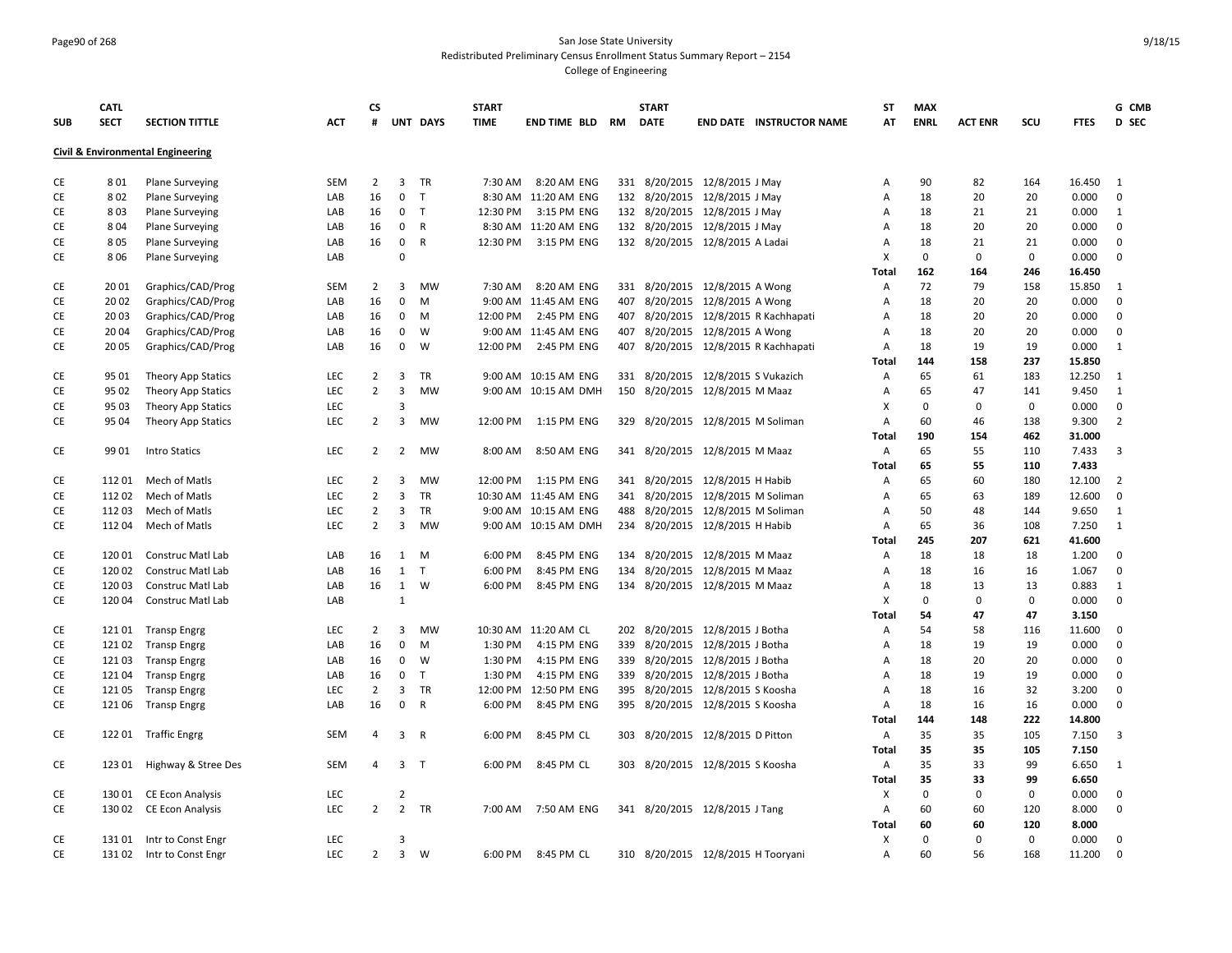# Page91 of 268 San Jose State University Redistributed Preliminary Census Enrollment Status Summary Report – 2154

|            | <b>CATL</b> |                           |            | <b>CS</b>      |                         |              | <b>START</b> |                       |     | <b>START</b>  |                                       | <b>ST</b>                 | <b>MAX</b>  |                |                |             | G CMB                   |
|------------|-------------|---------------------------|------------|----------------|-------------------------|--------------|--------------|-----------------------|-----|---------------|---------------------------------------|---------------------------|-------------|----------------|----------------|-------------|-------------------------|
| <b>SUB</b> | <b>SECT</b> | <b>SECTION TITTLE</b>     | <b>ACT</b> | #              |                         | UNT DAYS     | <b>TIME</b>  | END TIME BLD RM       |     | <b>DATE</b>   | <b>END DATE INSTRUCTOR NAME</b>       | AT                        | <b>ENRL</b> | <b>ACT ENR</b> | scu            | <b>FTES</b> | D SEC                   |
|            |             |                           |            |                |                         |              |              |                       |     |               |                                       | Total                     | 60          | 56             | 168            | 11.200      |                         |
| CE         | 13201       | Constr Meth & Equip       | SEM        | $\overline{4}$ | $\overline{\mathbf{3}}$ | W            | 1:30 PM      | 4:15 PM ENG           |     |               | 395 8/20/2015 12/8/2015 J Pyeon       | Α                         | 30          | 15             | 45             | 3.250       | 5                       |
|            |             |                           |            |                |                         |              |              |                       |     |               |                                       | <b>Total</b>              | 30          | 15             | 45             | 3.250       |                         |
| CE         | 134 01      | Proj Mgt Const            | SEM        | 4              | $\overline{3}$          | $\mathsf{R}$ | 1:30 PM      | 4:15 PM ENG           |     |               | 395 8/20/2015 12/8/2015 J Pyeon       | Α                         | 30          | 31             | 93             | 6.500       | 6                       |
|            |             |                           |            |                |                         |              |              |                       |     |               |                                       | Total                     | 30          | 31             | 93             | 6.500       |                         |
| CE         | 140 01      | Geotech Engr              | SEM        | 2              | 3                       | TR           | 9:00 AM      | 9:50 AM ENG           |     |               | 339 8/20/2015 12/8/2015 M Khan        | Α                         | 48          | 52             | 104            | 10.550      | 3                       |
| CE         | 140 02      | Geotech Engr              | LAB        | 16             | $\mathbf 0$             | M            | 1:30 PM      | 4:15 PM ENG           |     |               | 209 8/20/2015 12/8/2015 T Brown       | A                         | 16          | 16             | 16             | 0.000       | $\overline{2}$          |
| CE         | 14003       | Geotech Engr              | LAB        | 16             | $\mathbf 0$             | $\mathsf{T}$ | 1:30 PM      | 4:15 PM ENG           | 209 |               | 8/20/2015 12/8/2015 T Brown           | $\overline{A}$            | 16          | 18             | 18             | 0.000       | $\mathbf 0$             |
| CE         | 140 04      | Geotech Engr              | LAB        | 16             | $\mathbf 0$             | W            | 1:30 PM      | 4:15 PM ENG           |     |               | 209 8/20/2015 12/8/2015 T Brown       | $\overline{A}$            | 16          | 18             | 18             | 0.000       | $\mathbf{1}$            |
| CE         | 140 05      | Geotech Engr              | <b>SEM</b> | $\overline{2}$ | $\mathbf{3}$            | <b>TR</b>    | 8:00 AM      | 8:50 AM ENG           |     |               | 339 8/20/2015 12/8/2015 M Khan        | A                         | 16          | 16             | 32             | 3.200       | $\mathbf 0$             |
| CE         | 140 06      | Geotech Engr              | LAB        | 16             | $\mathbf 0$             | $\mathsf{R}$ | 1:30 PM      | 4:15 PM ENG           |     |               | 209 8/20/2015 12/8/2015 M Khan        | Α                         | 16          | 16             | 16             | 0.000       | $\Omega$                |
|            |             |                           |            |                |                         |              |              |                       |     |               |                                       | Total                     | 128         | 136            | 204            | 13.750      |                         |
| CE         |             | 145 01 Foundation Engr    | LEC        | $\overline{2}$ | $\overline{3}$          | T            | 1:30 PM      | 4:15 PM ENG           |     |               | 395 8/20/2015 12/8/2015 M Thummaluru  | Α                         | 30          | 13             | 39             | 2.700       | $\overline{2}$          |
|            |             |                           |            |                |                         |              |              |                       |     |               |                                       | Total                     | 30          | 13             | 39             | 2.700       |                         |
| CE         | 15001       | Hydro and Hydrau          | <b>SEM</b> | $\overline{2}$ | $\overline{3}$          | <b>MW</b>    | 12:00 PM     | 12:50 PM ENG          |     |               | 339 8/20/2015 12/8/2015 W Wang        | $\overline{A}$            | 54          | 55             | 110            | 11.100      | $\overline{2}$          |
| CE         | 15002       | Hydro and Hydrau          | LAB        | 16             | $\mathbf 0$             | M            | 1:30 PM      | 4:15 PM ENG           | 150 |               | 8/20/2015 12/8/2015 W Wang            | $\overline{A}$            | 18          | 18             | 18             | 0.000       | $\mathbf 0$             |
| CE         | 15003       | Hydro and Hydrau          | LAB        | 16             | 0                       | T            | 1:30 PM      | 4:15 PM ENG           | 150 |               | 8/20/2015 12/8/2015   Jeyachandran    | Α                         | 18          | 19             | 19             | 0.000       | 1                       |
| CE         | 15004       | Hydro and Hydrau          | LAB        | 16             | $\mathbf 0$             | W            | 1:30 PM      | 4:15 PM ENG           | 150 |               | 8/20/2015 12/8/2015   Jeyachandran    | Α                         | 18          | 18             | 18             | 0.000       | 1                       |
| CE         | 15005       | Hydro and Hydrau          | SEM        | $\overline{2}$ | $\overline{3}$          | MW           | 12:00 PM     | 12:50 PM ENG          | 327 |               | 8/20/2015 12/8/2015   Jeyachandran    | Α                         | 18          | 9              | 18             | 1.850       | 1                       |
| CE         | 150 06      | Hydro and Hydrau          | LAB        | 16             | $\mathbf 0$             | W            | 6:00 PM      | 8:45 PM ENG           |     |               | 150 8/20/2015 12/8/2015 C Salmo       | Α                         | 18          | 9              | 9              | 0.000       | $\mathbf{1}$            |
|            |             |                           |            |                |                         |              |              |                       |     |               |                                       | Total                     | 144         | 128            | 192            | 12.950      |                         |
| CE         | 154 01      | <b>Hydraulic Design</b>   | <b>SEM</b> | 4              | $\overline{\mathbf{3}}$ | T            | 6:00 PM      | 8:45 PM DMH           |     |               | 167 8/20/2015 12/8/2015 B Kassab      | Α                         | 35          | 32             | 96             | 6.550       | $\overline{\mathbf{3}}$ |
|            |             |                           |            |                |                         |              |              |                       |     |               |                                       | Total                     | 35          | 32             | 96             | 6.550       |                         |
| CE         |             | 160 01 Struc Anlys        | SEM        | $\overline{2}$ | $\overline{3}$          | <b>TR</b>    |              | 10:30 AM 11:20 AM ENG |     |               | 339 8/20/2015 12/8/2015 S Vukazich    | Α                         | 54          | 60             | 120            | 12.100      | $\overline{2}$          |
| CE         |             | 160 02 Struc Anlys        | LAB        | 16             | $\mathbf 0$             | $\mathsf{T}$ | 1:30 PM      | 4:15 PM ENG           |     |               | 340 8/20/2015 12/8/2015 S Vukazich    | Α                         | 18          | 22             | 22             | 0.000       | 1                       |
| CE         | 16003       | <b>Struc Anlys</b>        | LAB        | 16             | $\mathbf 0$             | R            | 1:30 PM      | 4:15 PM ENG           |     |               | 340 8/20/2015 12/8/2015 S Vukazich    | Α                         | 18          | 19             | 19             | 0.000       | 1                       |
| CE         | 16004       | <b>Struc Anlys</b>        | LAB        | 16             | $\mathbf 0$             | M            | 1:30 PM      | 4:15 PM ENG           |     |               | 340 8/20/2015 12/8/2015 S Vukazich    | Α                         | 18          | 19             | 19             | 0.000       | $\mathbf 0$             |
| CE         | 160 05      | <b>Struc Anlys</b>        | <b>SEM</b> |                | 3                       |              |              |                       |     |               |                                       | X                         | $\Omega$    | $\Omega$       | $\mathbf 0$    | 0.000       | $\mathbf 0$             |
| <b>CE</b>  | 160 06      | <b>Struc Anlys</b>        | LAB        |                | $\Omega$                |              |              |                       |     |               |                                       | $\boldsymbol{\mathsf{x}}$ | $\mathbf 0$ | $\mathbf 0$    | $\mathbf 0$    | 0.000       | $\mathbf 0$             |
|            |             |                           |            |                |                         |              |              |                       |     |               |                                       | Total                     | 108         | 120            | 180            | 12.100      |                         |
| CE         |             | 162 01 Struc Concrete Des | <b>SEM</b> | $\overline{4}$ | $\overline{3}$          | TR           |              | 10:30 AM 11:20 AM ENG |     |               | 329 8/20/2015 12/8/2015 A Al-Manaseer | Α                         | 48          | 48             | 96             | 9.650       | $\mathbf{1}$            |
| CE         | 162 02      | <b>Struc Concrete Des</b> | LAB        | 16             | $\mathbf 0$             | $\mathsf{T}$ | 1:30 PM      | 4:15 PM ENG           |     |               | 335 8/20/2015 12/8/2015 A Al-Manaseer | Α                         | 16          | 16             | 16             | 0.000       | $\mathbf 0$             |
| CE         | 162 03      | <b>Struc Concrete Des</b> | LAB        | 16             | $\mathbf 0$             | W            | 1:30 PM      | 4:15 PM ENG           |     |               | 335 8/20/2015 12/8/2015 M Maaz        | A                         | 16          | 16             | 16             | 0.000       | $\mathbf 0$             |
| CE         | 16204       | <b>Struc Concrete Des</b> | LAB        | 16             | 0                       | R            | 1:30 PM      | 4:15 PM ENG           |     |               | 335 8/20/2015 12/8/2015 A Al-Manaseer | Α                         | 16          | 16             | 16             | 0.000       | $\mathbf{1}$            |
| CE         | 162 05      | <b>Struc Concrete Des</b> | <b>SEM</b> | 4              | 3                       | <b>TR</b>    |              | 10:30 AM 11:20 AM ENG |     |               | 335 8/20/2015 12/8/2015 B Soumountha  | Α                         | 16          | $\overline{7}$ | 14             | 1.400       | $\mathbf 0$             |
| <b>CE</b>  | 162 06      | <b>Struc Concrete Des</b> | LAB        | 16             | $\mathbf 0$             | T            | 6:00 PM      | 8:45 PM ENG           |     |               | 335 8/20/2015 12/8/2015 F Tondnevis   | Α                         | 16          | $\overline{7}$ | $\overline{7}$ | 0.000       | $\mathbf 0$             |
|            |             |                           |            |                |                         |              |              |                       |     |               |                                       | Total                     | 128         | 110            | 165            | 11.050      |                         |
| CE         | 164 01      | Design Wood Struc         | <b>SEM</b> | $\overline{4}$ | $\overline{3}$          | W            | 1:30 PM      | 4:15 PM ENG           |     |               | 131 8/20/2015 12/8/2015 K McMullin    | Α                         | 35          | 33             | 99             | 6.850       | 5                       |
|            |             |                           |            |                |                         |              |              |                       |     |               |                                       | Total                     | 35          | 33             | 99             | 6.850       |                         |
| CE         |             | 165 01 Erthquk Resis Dsgn | SEM        | 5              | $\overline{3}$          | M            | 1:30 PM      | 4:15 PM ENG           |     |               | 131 8/20/2015 12/8/2015 M Soliman     | A                         | 35          | 23             | 69             | 4.900       | 6                       |
|            |             |                           |            |                |                         |              |              |                       |     |               |                                       | Total                     | 35          | 23             | 69             | 4.900       |                         |
| CE         | 170 01      | Prin Environ Engr         | LEC        | $\overline{2}$ | $\overline{3}$          | MW           | 8:00 AM      | 8:50 AM ENG           |     |               | 339 8/20/2015 12/8/2015 J Mukhar      | Α                         | 54          | 55             | 110            | 11.100      | $\overline{2}$          |
| <b>CE</b>  | 17002       | Prin Environ Engr         | LAB        | 16             | $\mathbf 0$             | M            | 1:30 PM      | 4:15 PM ENG           |     | 336 8/20/2015 | 12/8/2015 J Mukhar                    | Α                         | 18          | 19             | 19             | 0.000       | $\overline{2}$          |
| CE         | 17003       | Prin Environ Engr         | LAB        | 16             | $\mathbf 0$             | $\mathsf{T}$ | 1:30 PM      | 4:15 PM ENG           | 336 |               | 8/20/2015 12/8/2015 R Lukkoor         | A                         | 18          | 17             | 17             | 0.000       | $\mathbf 0$             |
| CE         | 17004       | Prin Environ Engr         | LAB        | 16             | $\mathbf 0$             | R            | 1:30 PM      | 4:15 PM ENG           |     | 336 8/20/2015 | 12/8/2015 R Lukkoor                   | Α                         | 18          | 19             | 19             | 0.000       | $\mathbf 0$             |
| CE         | 170 05      | Prin Environ Engr         | LEC        |                | 3                       |              |              |                       |     |               |                                       | X                         | $\mathbf 0$ | $\Omega$       | 0              | 0.000       | $\mathbf 0$             |
| CE         | 170 06      | Prin Environ Engr         | LAB        |                | $\mathbf 0$             |              |              |                       |     |               |                                       | X                         | $\mathbf 0$ | $\Omega$       | 0              | 0.000       | $\mathbf 0$             |
|            |             |                           |            |                |                         |              |              |                       |     |               |                                       | <b>Total</b>              | 108         | 110            | 165            | 11.100      |                         |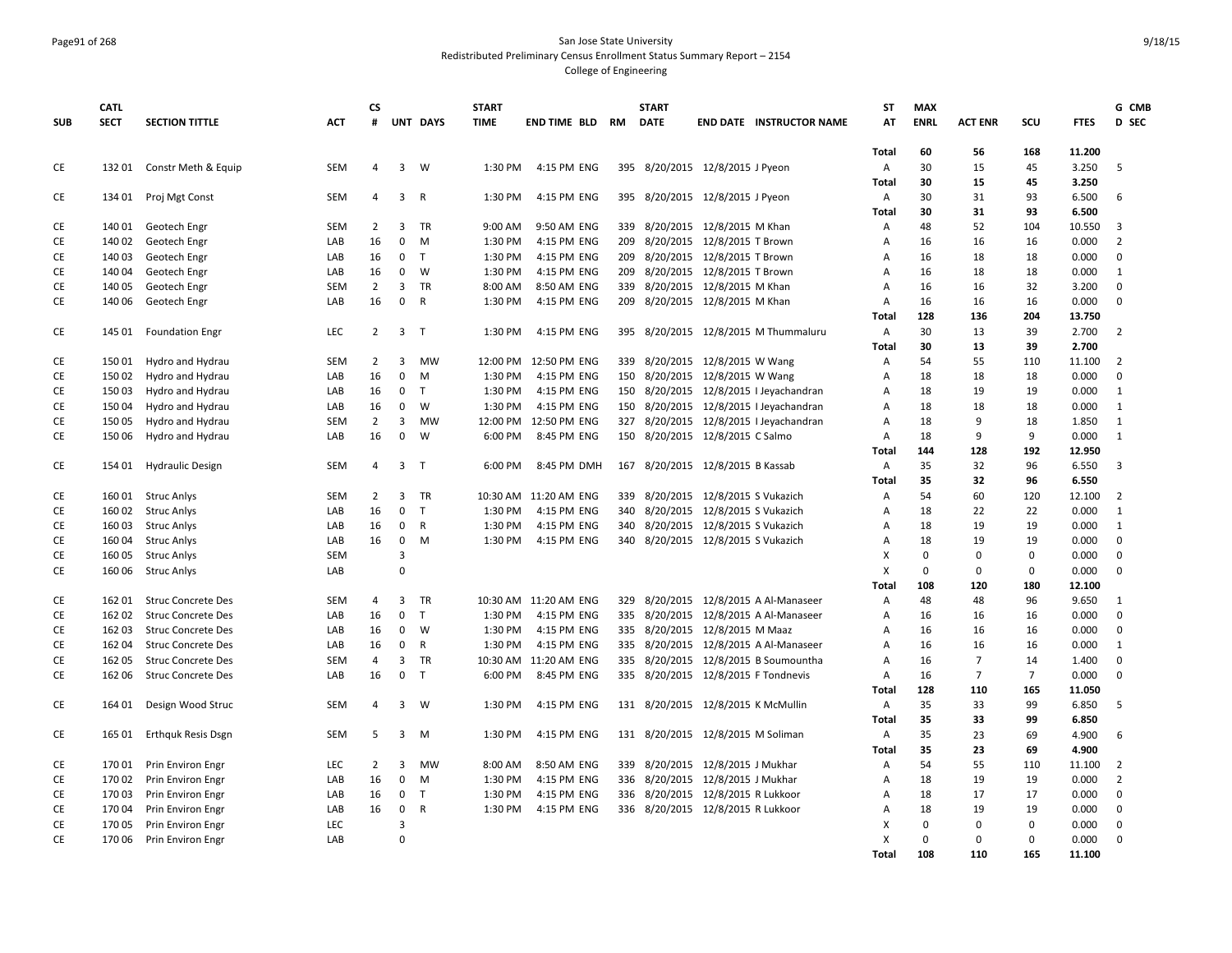### Page92 of 268 San Jose State University Redistributed Preliminary Census Enrollment Status Summary Report – 2154 College of Engineering

| UNT DAYS<br><b>ENRL</b><br>SCU<br>D SEC<br><b>SUB</b><br><b>SECT</b><br><b>SECTION TITTLE</b><br><b>ACT</b><br>#<br><b>TIME</b><br><b>END TIME BLD</b><br><b>DATE</b><br><b>END DATE INSTRUCTOR NAME</b><br>AT<br><b>ACT ENR</b><br><b>FTES</b><br>RM<br>CE<br>Wtr Dist WW Coll<br><b>SEM</b><br>$\overline{3}$<br>M<br>8:45 PM CL<br>234 8/20/2015 12/8/2015 B Kassab<br>35<br>29<br>87<br>6.200<br>8<br>174 01<br>5<br>6:00 PM<br>Α<br>35<br>29<br>87<br>6.200<br>Total<br>CE<br>18101 Civ Eng Systems<br>SEM<br>5<br>3<br><b>MW</b><br>9:00 AM 10:15 AM ENG<br>335 8/20/2015 12/8/2015 J Botha<br>18<br>16<br>48<br>3.200<br>$\Omega$<br>Α<br>5<br>CE<br>SEM<br>3<br>8:45 PM ENG<br>232 8/20/2015 12/8/2015 S Fakhry<br>3.600<br>$\mathbf 0$<br>18102<br>Civ Eng Systems<br>M<br>6:00 PM<br>Α<br>18<br>18<br>54<br>5<br>Civ Eng Systems<br>SEM<br>$\overline{3}$<br>8:45 PM ENG<br>232 8/20/2015 12/8/2015 S Fakhry<br>3.600<br>CE<br>18103<br>W<br>6:00 PM<br>18<br>18<br>54<br>$\mathbf{0}$<br>А<br>$\overline{3}$<br>$\mathbf 0$<br>CE<br><b>SEM</b><br>X<br>$\Omega$<br>$\Omega$<br>0.000<br>$\mathbf 0$<br>18104<br>Civ Eng Systems<br>Total<br>54<br>52<br>156<br>10.400<br>CE<br><b>LEC</b><br>$\overline{2}$<br>$\overline{2}$<br>58<br>7.833<br>3<br>190 01<br>Numer Solu CE Prob<br>$\top$<br>6:00 PM<br>7:50 PM CL<br>202 8/20/2015 12/8/2015 N Pham<br>60<br>116<br>Α<br>LEC<br>$\overline{2}$<br>CE<br>X<br>$\Omega$<br>$\mathbf{0}$<br>$\mathbf 0$<br>0.000<br>$\mathbf 0$<br>190 02<br>Numer Solu CE Prob<br>60<br>116<br>7.833<br>Total<br>58<br>CE<br>60<br>192 01<br>Prob Models for CE<br><b>SEM</b><br>$\overline{2}$<br>$\overline{2}$<br>W<br>7:50 PM MH<br>324 8/20/2015 12/8/2015 J Mukhar<br>51<br>102<br>6.833<br>6:00 PM<br>A<br>1<br>$\overline{2}$<br>$\mathbf 0$<br>0<br>CE<br>192 02<br>Prob Models for CE<br><b>SEM</b><br>х<br>$\mathbf 0$<br>0.000<br>$\mathbf{0}$<br>102<br>6.833<br>60<br>51<br>Total<br>CE<br><b>SEM</b><br>5<br>$\overline{3}$<br>$\mathsf{R}$<br>8:45 PM CL<br>225 8/20/2015 12/8/2015 A Singhal<br>A<br>40<br>93<br>7.650<br>29<br>210 01<br><b>Advanced Mechanics</b><br>6:00 PM<br>31<br>40<br>31<br>93<br>7.650<br>Total<br>30<br>CE<br>225 01<br><b>Public Transp Sys</b><br>SEM<br>5<br>3<br>M<br>6:00 PM<br>8:45 PM ENG<br>327 8/20/2015 12/8/2015 S Koosha<br>Α<br>22<br>66<br>5.500<br>22<br>30<br>22<br>66<br>5.500<br>Total<br>CE<br>SEM<br>8:45 PM CL<br>234 8/20/2015 12/8/2015 W Tanda<br>40<br>27<br>6.750<br>27<br>226 01<br>Topics in Transp Eng<br>5<br>3<br>W<br>6:00 PM<br>A<br>81<br>40<br>27<br>81<br>6.750<br>Total<br>CE<br><b>SEM</b><br>5<br>3<br>$\mathsf{R}$<br>8:45 PM CL<br>302 8/20/2015 12/8/2015 H Tooryani<br>47<br>45<br>135<br>11.200<br>236 01<br>Constr Op Analysis<br>6:00 PM<br>Α<br>44<br>Total<br>47<br>45<br>135<br>11.200<br>CE<br>SEM<br>5<br>3 <sub>T</sub><br>8:45 PM CL<br>93<br>7.750<br>23901<br>Info Tech in Const<br>6:00 PM<br>234 8/20/2015 12/8/2015 J Pyeon<br>A<br>40<br>31<br>31<br>40<br>93<br>7.750<br>Total<br>31<br>CE<br>LEC<br>$\overline{2}$<br>$\mathbf{3}$<br>8:45 PM CL<br>225 8/20/2015 12/8/2015 S Huang<br>$\overline{7}$<br>21<br>1.750<br>243 01<br>Adv Found Design<br>W<br>6:00 PM<br>A<br>40<br>$\overline{7}$<br>1.750<br>40<br>$\overline{ }$<br>21<br>Total<br>30<br>CE<br><b>LEC</b><br>$\overline{2}$<br>3<br>M<br>8:45 PM ENG<br>395 8/20/2015 12/8/2015 L Sullivan-Green<br>Α<br>15<br>45<br>3.750<br>15<br>248 01<br><b>Forensic Engr</b><br>6:00 PM<br>3.750<br>Total<br>30<br>15<br>45<br>CE<br>SEM<br>40<br>4.700<br>25201<br>Adv Hydrology<br>5<br>3<br>6:00 PM<br>8:45 PM CL<br>225 8/20/2015 12/8/2015 W Wang<br>Α<br>19<br>57<br>18<br>M<br>57<br>4.700<br>Total<br>40<br>19<br>CE<br>256 01 SWR Engr<br><b>SEM</b><br>3<br>W<br>6:00 PM<br>8:45 PM CL<br>202 8/20/2015 12/8/2015 W Wang<br>40<br>25<br>75<br>6.150<br>23<br>5<br>Α<br>25<br>40<br>75<br>6.150<br>Total<br>27<br>CE<br>265 01 Adv Seismic Design<br>SEM<br>5<br>3<br>$\top$<br>6:00 PM<br>8:45 PM CL<br>225 8/20/2015 12/8/2015 K McMullin<br>Α<br>40<br>81<br>6.700<br>-26<br>40<br>27<br>6.700<br>Total<br>81<br>CE<br>27201<br><b>SEM</b><br>$\overline{3}$<br>T<br>8:45 PM DMH<br>163 8/20/2015 12/8/2015 U Ndon<br>40<br>20<br>60<br>5.000<br><b>Biological Processes</b><br>4<br>6:00 PM<br>Α<br>-20<br>40<br>20<br>60<br>5.000<br><b>Total</b><br>8/20/2015 12/8/2015 K McMullin<br>CE<br>298 01<br><b>Special Problems</b><br><b>SUP</b><br>25<br>3<br>TBA<br>Α<br>10<br>3<br>0.250<br>1<br>1<br>25<br>3<br>TBA<br>8/20/2015 12/8/2015 J Lee<br>10<br>3<br>0.250<br>$\mathbf{1}$<br>CE<br>298 02<br><b>Special Problems</b><br><b>SUP</b><br>A<br>1<br>3<br>CE<br><b>Special Problems</b><br><b>SUP</b><br>25<br>TBA<br>8/20/2015 12/8/2015 J Pyeon<br>5<br>0.083<br>$\mathbf{1}$<br>298 03<br>1<br>Α<br>1<br>8/20/2015 12/8/2015 L Sullivan-Green<br><b>CE</b><br>25<br>3<br>TBA<br>$\overline{A}$<br>5<br>3<br>0.250<br>1<br>298 04<br><b>Special Problems</b><br><b>SUP</b><br>1<br>12<br>30<br>0.833<br>Total<br>4<br>8/20/2015 12/8/2015<br>$\mathbf 0$<br>0.000<br>CE<br>299 01<br><b>Masters Thesis</b><br><b>SUP</b><br>25<br>3<br>TBA<br>Α<br>10<br>$\Omega$<br>0<br>CE<br>299 02<br>SUP<br>25<br>$\overline{\mathbf{3}}$<br>TBA<br>8/20/2015 12/8/2015<br>10<br>0.000<br>$\mathbf 0$<br><b>Masters Thesis</b><br>A<br>$\Omega$<br>0<br>20<br>0<br>Total<br>0<br>0.000<br>5064<br>2691<br>2331<br>353.983<br>Civil & Environmental Engineering Total | <b>CATL</b> |  | <b>CS</b> |  | <b>START</b> |  | <b>START</b> |  | <b>ST</b> | <b>MAX</b> |  | G CMB |
|--------------------------------------------------------------------------------------------------------------------------------------------------------------------------------------------------------------------------------------------------------------------------------------------------------------------------------------------------------------------------------------------------------------------------------------------------------------------------------------------------------------------------------------------------------------------------------------------------------------------------------------------------------------------------------------------------------------------------------------------------------------------------------------------------------------------------------------------------------------------------------------------------------------------------------------------------------------------------------------------------------------------------------------------------------------------------------------------------------------------------------------------------------------------------------------------------------------------------------------------------------------------------------------------------------------------------------------------------------------------------------------------------------------------------------------------------------------------------------------------------------------------------------------------------------------------------------------------------------------------------------------------------------------------------------------------------------------------------------------------------------------------------------------------------------------------------------------------------------------------------------------------------------------------------------------------------------------------------------------------------------------------------------------------------------------------------------------------------------------------------------------------------------------------------------------------------------------------------------------------------------------------------------------------------------------------------------------------------------------------------------------------------------------------------------------------------------------------------------------------------------------------------------------------------------------------------------------------------------------------------------------------------------------------------------------------------------------------------------------------------------------------------------------------------------------------------------------------------------------------------------------------------------------------------------------------------------------------------------------------------------------------------------------------------------------------------------------------------------------------------------------------------------------------------------------------------------------------------------------------------------------------------------------------------------------------------------------------------------------------------------------------------------------------------------------------------------------------------------------------------------------------------------------------------------------------------------------------------------------------------------------------------------------------------------------------------------------------------------------------------------------------------------------------------------------------------------------------------------------------------------------------------------------------------------------------------------------------------------------------------------------------------------------------------------------------------------------------------------------------------------------------------------------------------------------------------------------------------------------------------------------------------------------------------------------------------------------------------------------------------------------------------------------------------------------------------------------------------------------------------------------------------------------------------------------------------------------------------------------------------------------------------------------------------------------------------------------------------------------------------------------------------------------------------------------------------------------------------------------------------------------------------------------------------------------------------------------------------------------------------------------------------------------------------------------------------------------------------------------------------------------------------------------------------------------------------------------------------------------------------------------------------------------------------------------------------------------------------------------------------------------------------------------------------------------------------------------------------------------------|-------------|--|-----------|--|--------------|--|--------------|--|-----------|------------|--|-------|
|                                                                                                                                                                                                                                                                                                                                                                                                                                                                                                                                                                                                                                                                                                                                                                                                                                                                                                                                                                                                                                                                                                                                                                                                                                                                                                                                                                                                                                                                                                                                                                                                                                                                                                                                                                                                                                                                                                                                                                                                                                                                                                                                                                                                                                                                                                                                                                                                                                                                                                                                                                                                                                                                                                                                                                                                                                                                                                                                                                                                                                                                                                                                                                                                                                                                                                                                                                                                                                                                                                                                                                                                                                                                                                                                                                                                                                                                                                                                                                                                                                                                                                                                                                                                                                                                                                                                                                                                                                                                                                                                                                                                                                                                                                                                                                                                                                                                                                                                                                                                                                                                                                                                                                                                                                                                                                                                                                                                                                                                                            |             |  |           |  |              |  |              |  |           |            |  |       |
|                                                                                                                                                                                                                                                                                                                                                                                                                                                                                                                                                                                                                                                                                                                                                                                                                                                                                                                                                                                                                                                                                                                                                                                                                                                                                                                                                                                                                                                                                                                                                                                                                                                                                                                                                                                                                                                                                                                                                                                                                                                                                                                                                                                                                                                                                                                                                                                                                                                                                                                                                                                                                                                                                                                                                                                                                                                                                                                                                                                                                                                                                                                                                                                                                                                                                                                                                                                                                                                                                                                                                                                                                                                                                                                                                                                                                                                                                                                                                                                                                                                                                                                                                                                                                                                                                                                                                                                                                                                                                                                                                                                                                                                                                                                                                                                                                                                                                                                                                                                                                                                                                                                                                                                                                                                                                                                                                                                                                                                                                            |             |  |           |  |              |  |              |  |           |            |  |       |
|                                                                                                                                                                                                                                                                                                                                                                                                                                                                                                                                                                                                                                                                                                                                                                                                                                                                                                                                                                                                                                                                                                                                                                                                                                                                                                                                                                                                                                                                                                                                                                                                                                                                                                                                                                                                                                                                                                                                                                                                                                                                                                                                                                                                                                                                                                                                                                                                                                                                                                                                                                                                                                                                                                                                                                                                                                                                                                                                                                                                                                                                                                                                                                                                                                                                                                                                                                                                                                                                                                                                                                                                                                                                                                                                                                                                                                                                                                                                                                                                                                                                                                                                                                                                                                                                                                                                                                                                                                                                                                                                                                                                                                                                                                                                                                                                                                                                                                                                                                                                                                                                                                                                                                                                                                                                                                                                                                                                                                                                                            |             |  |           |  |              |  |              |  |           |            |  |       |
|                                                                                                                                                                                                                                                                                                                                                                                                                                                                                                                                                                                                                                                                                                                                                                                                                                                                                                                                                                                                                                                                                                                                                                                                                                                                                                                                                                                                                                                                                                                                                                                                                                                                                                                                                                                                                                                                                                                                                                                                                                                                                                                                                                                                                                                                                                                                                                                                                                                                                                                                                                                                                                                                                                                                                                                                                                                                                                                                                                                                                                                                                                                                                                                                                                                                                                                                                                                                                                                                                                                                                                                                                                                                                                                                                                                                                                                                                                                                                                                                                                                                                                                                                                                                                                                                                                                                                                                                                                                                                                                                                                                                                                                                                                                                                                                                                                                                                                                                                                                                                                                                                                                                                                                                                                                                                                                                                                                                                                                                                            |             |  |           |  |              |  |              |  |           |            |  |       |
|                                                                                                                                                                                                                                                                                                                                                                                                                                                                                                                                                                                                                                                                                                                                                                                                                                                                                                                                                                                                                                                                                                                                                                                                                                                                                                                                                                                                                                                                                                                                                                                                                                                                                                                                                                                                                                                                                                                                                                                                                                                                                                                                                                                                                                                                                                                                                                                                                                                                                                                                                                                                                                                                                                                                                                                                                                                                                                                                                                                                                                                                                                                                                                                                                                                                                                                                                                                                                                                                                                                                                                                                                                                                                                                                                                                                                                                                                                                                                                                                                                                                                                                                                                                                                                                                                                                                                                                                                                                                                                                                                                                                                                                                                                                                                                                                                                                                                                                                                                                                                                                                                                                                                                                                                                                                                                                                                                                                                                                                                            |             |  |           |  |              |  |              |  |           |            |  |       |
|                                                                                                                                                                                                                                                                                                                                                                                                                                                                                                                                                                                                                                                                                                                                                                                                                                                                                                                                                                                                                                                                                                                                                                                                                                                                                                                                                                                                                                                                                                                                                                                                                                                                                                                                                                                                                                                                                                                                                                                                                                                                                                                                                                                                                                                                                                                                                                                                                                                                                                                                                                                                                                                                                                                                                                                                                                                                                                                                                                                                                                                                                                                                                                                                                                                                                                                                                                                                                                                                                                                                                                                                                                                                                                                                                                                                                                                                                                                                                                                                                                                                                                                                                                                                                                                                                                                                                                                                                                                                                                                                                                                                                                                                                                                                                                                                                                                                                                                                                                                                                                                                                                                                                                                                                                                                                                                                                                                                                                                                                            |             |  |           |  |              |  |              |  |           |            |  |       |
|                                                                                                                                                                                                                                                                                                                                                                                                                                                                                                                                                                                                                                                                                                                                                                                                                                                                                                                                                                                                                                                                                                                                                                                                                                                                                                                                                                                                                                                                                                                                                                                                                                                                                                                                                                                                                                                                                                                                                                                                                                                                                                                                                                                                                                                                                                                                                                                                                                                                                                                                                                                                                                                                                                                                                                                                                                                                                                                                                                                                                                                                                                                                                                                                                                                                                                                                                                                                                                                                                                                                                                                                                                                                                                                                                                                                                                                                                                                                                                                                                                                                                                                                                                                                                                                                                                                                                                                                                                                                                                                                                                                                                                                                                                                                                                                                                                                                                                                                                                                                                                                                                                                                                                                                                                                                                                                                                                                                                                                                                            |             |  |           |  |              |  |              |  |           |            |  |       |
|                                                                                                                                                                                                                                                                                                                                                                                                                                                                                                                                                                                                                                                                                                                                                                                                                                                                                                                                                                                                                                                                                                                                                                                                                                                                                                                                                                                                                                                                                                                                                                                                                                                                                                                                                                                                                                                                                                                                                                                                                                                                                                                                                                                                                                                                                                                                                                                                                                                                                                                                                                                                                                                                                                                                                                                                                                                                                                                                                                                                                                                                                                                                                                                                                                                                                                                                                                                                                                                                                                                                                                                                                                                                                                                                                                                                                                                                                                                                                                                                                                                                                                                                                                                                                                                                                                                                                                                                                                                                                                                                                                                                                                                                                                                                                                                                                                                                                                                                                                                                                                                                                                                                                                                                                                                                                                                                                                                                                                                                                            |             |  |           |  |              |  |              |  |           |            |  |       |
|                                                                                                                                                                                                                                                                                                                                                                                                                                                                                                                                                                                                                                                                                                                                                                                                                                                                                                                                                                                                                                                                                                                                                                                                                                                                                                                                                                                                                                                                                                                                                                                                                                                                                                                                                                                                                                                                                                                                                                                                                                                                                                                                                                                                                                                                                                                                                                                                                                                                                                                                                                                                                                                                                                                                                                                                                                                                                                                                                                                                                                                                                                                                                                                                                                                                                                                                                                                                                                                                                                                                                                                                                                                                                                                                                                                                                                                                                                                                                                                                                                                                                                                                                                                                                                                                                                                                                                                                                                                                                                                                                                                                                                                                                                                                                                                                                                                                                                                                                                                                                                                                                                                                                                                                                                                                                                                                                                                                                                                                                            |             |  |           |  |              |  |              |  |           |            |  |       |
|                                                                                                                                                                                                                                                                                                                                                                                                                                                                                                                                                                                                                                                                                                                                                                                                                                                                                                                                                                                                                                                                                                                                                                                                                                                                                                                                                                                                                                                                                                                                                                                                                                                                                                                                                                                                                                                                                                                                                                                                                                                                                                                                                                                                                                                                                                                                                                                                                                                                                                                                                                                                                                                                                                                                                                                                                                                                                                                                                                                                                                                                                                                                                                                                                                                                                                                                                                                                                                                                                                                                                                                                                                                                                                                                                                                                                                                                                                                                                                                                                                                                                                                                                                                                                                                                                                                                                                                                                                                                                                                                                                                                                                                                                                                                                                                                                                                                                                                                                                                                                                                                                                                                                                                                                                                                                                                                                                                                                                                                                            |             |  |           |  |              |  |              |  |           |            |  |       |
|                                                                                                                                                                                                                                                                                                                                                                                                                                                                                                                                                                                                                                                                                                                                                                                                                                                                                                                                                                                                                                                                                                                                                                                                                                                                                                                                                                                                                                                                                                                                                                                                                                                                                                                                                                                                                                                                                                                                                                                                                                                                                                                                                                                                                                                                                                                                                                                                                                                                                                                                                                                                                                                                                                                                                                                                                                                                                                                                                                                                                                                                                                                                                                                                                                                                                                                                                                                                                                                                                                                                                                                                                                                                                                                                                                                                                                                                                                                                                                                                                                                                                                                                                                                                                                                                                                                                                                                                                                                                                                                                                                                                                                                                                                                                                                                                                                                                                                                                                                                                                                                                                                                                                                                                                                                                                                                                                                                                                                                                                            |             |  |           |  |              |  |              |  |           |            |  |       |
|                                                                                                                                                                                                                                                                                                                                                                                                                                                                                                                                                                                                                                                                                                                                                                                                                                                                                                                                                                                                                                                                                                                                                                                                                                                                                                                                                                                                                                                                                                                                                                                                                                                                                                                                                                                                                                                                                                                                                                                                                                                                                                                                                                                                                                                                                                                                                                                                                                                                                                                                                                                                                                                                                                                                                                                                                                                                                                                                                                                                                                                                                                                                                                                                                                                                                                                                                                                                                                                                                                                                                                                                                                                                                                                                                                                                                                                                                                                                                                                                                                                                                                                                                                                                                                                                                                                                                                                                                                                                                                                                                                                                                                                                                                                                                                                                                                                                                                                                                                                                                                                                                                                                                                                                                                                                                                                                                                                                                                                                                            |             |  |           |  |              |  |              |  |           |            |  |       |
|                                                                                                                                                                                                                                                                                                                                                                                                                                                                                                                                                                                                                                                                                                                                                                                                                                                                                                                                                                                                                                                                                                                                                                                                                                                                                                                                                                                                                                                                                                                                                                                                                                                                                                                                                                                                                                                                                                                                                                                                                                                                                                                                                                                                                                                                                                                                                                                                                                                                                                                                                                                                                                                                                                                                                                                                                                                                                                                                                                                                                                                                                                                                                                                                                                                                                                                                                                                                                                                                                                                                                                                                                                                                                                                                                                                                                                                                                                                                                                                                                                                                                                                                                                                                                                                                                                                                                                                                                                                                                                                                                                                                                                                                                                                                                                                                                                                                                                                                                                                                                                                                                                                                                                                                                                                                                                                                                                                                                                                                                            |             |  |           |  |              |  |              |  |           |            |  |       |
|                                                                                                                                                                                                                                                                                                                                                                                                                                                                                                                                                                                                                                                                                                                                                                                                                                                                                                                                                                                                                                                                                                                                                                                                                                                                                                                                                                                                                                                                                                                                                                                                                                                                                                                                                                                                                                                                                                                                                                                                                                                                                                                                                                                                                                                                                                                                                                                                                                                                                                                                                                                                                                                                                                                                                                                                                                                                                                                                                                                                                                                                                                                                                                                                                                                                                                                                                                                                                                                                                                                                                                                                                                                                                                                                                                                                                                                                                                                                                                                                                                                                                                                                                                                                                                                                                                                                                                                                                                                                                                                                                                                                                                                                                                                                                                                                                                                                                                                                                                                                                                                                                                                                                                                                                                                                                                                                                                                                                                                                                            |             |  |           |  |              |  |              |  |           |            |  |       |
|                                                                                                                                                                                                                                                                                                                                                                                                                                                                                                                                                                                                                                                                                                                                                                                                                                                                                                                                                                                                                                                                                                                                                                                                                                                                                                                                                                                                                                                                                                                                                                                                                                                                                                                                                                                                                                                                                                                                                                                                                                                                                                                                                                                                                                                                                                                                                                                                                                                                                                                                                                                                                                                                                                                                                                                                                                                                                                                                                                                                                                                                                                                                                                                                                                                                                                                                                                                                                                                                                                                                                                                                                                                                                                                                                                                                                                                                                                                                                                                                                                                                                                                                                                                                                                                                                                                                                                                                                                                                                                                                                                                                                                                                                                                                                                                                                                                                                                                                                                                                                                                                                                                                                                                                                                                                                                                                                                                                                                                                                            |             |  |           |  |              |  |              |  |           |            |  |       |
|                                                                                                                                                                                                                                                                                                                                                                                                                                                                                                                                                                                                                                                                                                                                                                                                                                                                                                                                                                                                                                                                                                                                                                                                                                                                                                                                                                                                                                                                                                                                                                                                                                                                                                                                                                                                                                                                                                                                                                                                                                                                                                                                                                                                                                                                                                                                                                                                                                                                                                                                                                                                                                                                                                                                                                                                                                                                                                                                                                                                                                                                                                                                                                                                                                                                                                                                                                                                                                                                                                                                                                                                                                                                                                                                                                                                                                                                                                                                                                                                                                                                                                                                                                                                                                                                                                                                                                                                                                                                                                                                                                                                                                                                                                                                                                                                                                                                                                                                                                                                                                                                                                                                                                                                                                                                                                                                                                                                                                                                                            |             |  |           |  |              |  |              |  |           |            |  |       |
|                                                                                                                                                                                                                                                                                                                                                                                                                                                                                                                                                                                                                                                                                                                                                                                                                                                                                                                                                                                                                                                                                                                                                                                                                                                                                                                                                                                                                                                                                                                                                                                                                                                                                                                                                                                                                                                                                                                                                                                                                                                                                                                                                                                                                                                                                                                                                                                                                                                                                                                                                                                                                                                                                                                                                                                                                                                                                                                                                                                                                                                                                                                                                                                                                                                                                                                                                                                                                                                                                                                                                                                                                                                                                                                                                                                                                                                                                                                                                                                                                                                                                                                                                                                                                                                                                                                                                                                                                                                                                                                                                                                                                                                                                                                                                                                                                                                                                                                                                                                                                                                                                                                                                                                                                                                                                                                                                                                                                                                                                            |             |  |           |  |              |  |              |  |           |            |  |       |
|                                                                                                                                                                                                                                                                                                                                                                                                                                                                                                                                                                                                                                                                                                                                                                                                                                                                                                                                                                                                                                                                                                                                                                                                                                                                                                                                                                                                                                                                                                                                                                                                                                                                                                                                                                                                                                                                                                                                                                                                                                                                                                                                                                                                                                                                                                                                                                                                                                                                                                                                                                                                                                                                                                                                                                                                                                                                                                                                                                                                                                                                                                                                                                                                                                                                                                                                                                                                                                                                                                                                                                                                                                                                                                                                                                                                                                                                                                                                                                                                                                                                                                                                                                                                                                                                                                                                                                                                                                                                                                                                                                                                                                                                                                                                                                                                                                                                                                                                                                                                                                                                                                                                                                                                                                                                                                                                                                                                                                                                                            |             |  |           |  |              |  |              |  |           |            |  |       |
|                                                                                                                                                                                                                                                                                                                                                                                                                                                                                                                                                                                                                                                                                                                                                                                                                                                                                                                                                                                                                                                                                                                                                                                                                                                                                                                                                                                                                                                                                                                                                                                                                                                                                                                                                                                                                                                                                                                                                                                                                                                                                                                                                                                                                                                                                                                                                                                                                                                                                                                                                                                                                                                                                                                                                                                                                                                                                                                                                                                                                                                                                                                                                                                                                                                                                                                                                                                                                                                                                                                                                                                                                                                                                                                                                                                                                                                                                                                                                                                                                                                                                                                                                                                                                                                                                                                                                                                                                                                                                                                                                                                                                                                                                                                                                                                                                                                                                                                                                                                                                                                                                                                                                                                                                                                                                                                                                                                                                                                                                            |             |  |           |  |              |  |              |  |           |            |  |       |
|                                                                                                                                                                                                                                                                                                                                                                                                                                                                                                                                                                                                                                                                                                                                                                                                                                                                                                                                                                                                                                                                                                                                                                                                                                                                                                                                                                                                                                                                                                                                                                                                                                                                                                                                                                                                                                                                                                                                                                                                                                                                                                                                                                                                                                                                                                                                                                                                                                                                                                                                                                                                                                                                                                                                                                                                                                                                                                                                                                                                                                                                                                                                                                                                                                                                                                                                                                                                                                                                                                                                                                                                                                                                                                                                                                                                                                                                                                                                                                                                                                                                                                                                                                                                                                                                                                                                                                                                                                                                                                                                                                                                                                                                                                                                                                                                                                                                                                                                                                                                                                                                                                                                                                                                                                                                                                                                                                                                                                                                                            |             |  |           |  |              |  |              |  |           |            |  |       |
|                                                                                                                                                                                                                                                                                                                                                                                                                                                                                                                                                                                                                                                                                                                                                                                                                                                                                                                                                                                                                                                                                                                                                                                                                                                                                                                                                                                                                                                                                                                                                                                                                                                                                                                                                                                                                                                                                                                                                                                                                                                                                                                                                                                                                                                                                                                                                                                                                                                                                                                                                                                                                                                                                                                                                                                                                                                                                                                                                                                                                                                                                                                                                                                                                                                                                                                                                                                                                                                                                                                                                                                                                                                                                                                                                                                                                                                                                                                                                                                                                                                                                                                                                                                                                                                                                                                                                                                                                                                                                                                                                                                                                                                                                                                                                                                                                                                                                                                                                                                                                                                                                                                                                                                                                                                                                                                                                                                                                                                                                            |             |  |           |  |              |  |              |  |           |            |  |       |
|                                                                                                                                                                                                                                                                                                                                                                                                                                                                                                                                                                                                                                                                                                                                                                                                                                                                                                                                                                                                                                                                                                                                                                                                                                                                                                                                                                                                                                                                                                                                                                                                                                                                                                                                                                                                                                                                                                                                                                                                                                                                                                                                                                                                                                                                                                                                                                                                                                                                                                                                                                                                                                                                                                                                                                                                                                                                                                                                                                                                                                                                                                                                                                                                                                                                                                                                                                                                                                                                                                                                                                                                                                                                                                                                                                                                                                                                                                                                                                                                                                                                                                                                                                                                                                                                                                                                                                                                                                                                                                                                                                                                                                                                                                                                                                                                                                                                                                                                                                                                                                                                                                                                                                                                                                                                                                                                                                                                                                                                                            |             |  |           |  |              |  |              |  |           |            |  |       |
|                                                                                                                                                                                                                                                                                                                                                                                                                                                                                                                                                                                                                                                                                                                                                                                                                                                                                                                                                                                                                                                                                                                                                                                                                                                                                                                                                                                                                                                                                                                                                                                                                                                                                                                                                                                                                                                                                                                                                                                                                                                                                                                                                                                                                                                                                                                                                                                                                                                                                                                                                                                                                                                                                                                                                                                                                                                                                                                                                                                                                                                                                                                                                                                                                                                                                                                                                                                                                                                                                                                                                                                                                                                                                                                                                                                                                                                                                                                                                                                                                                                                                                                                                                                                                                                                                                                                                                                                                                                                                                                                                                                                                                                                                                                                                                                                                                                                                                                                                                                                                                                                                                                                                                                                                                                                                                                                                                                                                                                                                            |             |  |           |  |              |  |              |  |           |            |  |       |
|                                                                                                                                                                                                                                                                                                                                                                                                                                                                                                                                                                                                                                                                                                                                                                                                                                                                                                                                                                                                                                                                                                                                                                                                                                                                                                                                                                                                                                                                                                                                                                                                                                                                                                                                                                                                                                                                                                                                                                                                                                                                                                                                                                                                                                                                                                                                                                                                                                                                                                                                                                                                                                                                                                                                                                                                                                                                                                                                                                                                                                                                                                                                                                                                                                                                                                                                                                                                                                                                                                                                                                                                                                                                                                                                                                                                                                                                                                                                                                                                                                                                                                                                                                                                                                                                                                                                                                                                                                                                                                                                                                                                                                                                                                                                                                                                                                                                                                                                                                                                                                                                                                                                                                                                                                                                                                                                                                                                                                                                                            |             |  |           |  |              |  |              |  |           |            |  |       |
|                                                                                                                                                                                                                                                                                                                                                                                                                                                                                                                                                                                                                                                                                                                                                                                                                                                                                                                                                                                                                                                                                                                                                                                                                                                                                                                                                                                                                                                                                                                                                                                                                                                                                                                                                                                                                                                                                                                                                                                                                                                                                                                                                                                                                                                                                                                                                                                                                                                                                                                                                                                                                                                                                                                                                                                                                                                                                                                                                                                                                                                                                                                                                                                                                                                                                                                                                                                                                                                                                                                                                                                                                                                                                                                                                                                                                                                                                                                                                                                                                                                                                                                                                                                                                                                                                                                                                                                                                                                                                                                                                                                                                                                                                                                                                                                                                                                                                                                                                                                                                                                                                                                                                                                                                                                                                                                                                                                                                                                                                            |             |  |           |  |              |  |              |  |           |            |  |       |
|                                                                                                                                                                                                                                                                                                                                                                                                                                                                                                                                                                                                                                                                                                                                                                                                                                                                                                                                                                                                                                                                                                                                                                                                                                                                                                                                                                                                                                                                                                                                                                                                                                                                                                                                                                                                                                                                                                                                                                                                                                                                                                                                                                                                                                                                                                                                                                                                                                                                                                                                                                                                                                                                                                                                                                                                                                                                                                                                                                                                                                                                                                                                                                                                                                                                                                                                                                                                                                                                                                                                                                                                                                                                                                                                                                                                                                                                                                                                                                                                                                                                                                                                                                                                                                                                                                                                                                                                                                                                                                                                                                                                                                                                                                                                                                                                                                                                                                                                                                                                                                                                                                                                                                                                                                                                                                                                                                                                                                                                                            |             |  |           |  |              |  |              |  |           |            |  |       |
|                                                                                                                                                                                                                                                                                                                                                                                                                                                                                                                                                                                                                                                                                                                                                                                                                                                                                                                                                                                                                                                                                                                                                                                                                                                                                                                                                                                                                                                                                                                                                                                                                                                                                                                                                                                                                                                                                                                                                                                                                                                                                                                                                                                                                                                                                                                                                                                                                                                                                                                                                                                                                                                                                                                                                                                                                                                                                                                                                                                                                                                                                                                                                                                                                                                                                                                                                                                                                                                                                                                                                                                                                                                                                                                                                                                                                                                                                                                                                                                                                                                                                                                                                                                                                                                                                                                                                                                                                                                                                                                                                                                                                                                                                                                                                                                                                                                                                                                                                                                                                                                                                                                                                                                                                                                                                                                                                                                                                                                                                            |             |  |           |  |              |  |              |  |           |            |  |       |
|                                                                                                                                                                                                                                                                                                                                                                                                                                                                                                                                                                                                                                                                                                                                                                                                                                                                                                                                                                                                                                                                                                                                                                                                                                                                                                                                                                                                                                                                                                                                                                                                                                                                                                                                                                                                                                                                                                                                                                                                                                                                                                                                                                                                                                                                                                                                                                                                                                                                                                                                                                                                                                                                                                                                                                                                                                                                                                                                                                                                                                                                                                                                                                                                                                                                                                                                                                                                                                                                                                                                                                                                                                                                                                                                                                                                                                                                                                                                                                                                                                                                                                                                                                                                                                                                                                                                                                                                                                                                                                                                                                                                                                                                                                                                                                                                                                                                                                                                                                                                                                                                                                                                                                                                                                                                                                                                                                                                                                                                                            |             |  |           |  |              |  |              |  |           |            |  |       |
|                                                                                                                                                                                                                                                                                                                                                                                                                                                                                                                                                                                                                                                                                                                                                                                                                                                                                                                                                                                                                                                                                                                                                                                                                                                                                                                                                                                                                                                                                                                                                                                                                                                                                                                                                                                                                                                                                                                                                                                                                                                                                                                                                                                                                                                                                                                                                                                                                                                                                                                                                                                                                                                                                                                                                                                                                                                                                                                                                                                                                                                                                                                                                                                                                                                                                                                                                                                                                                                                                                                                                                                                                                                                                                                                                                                                                                                                                                                                                                                                                                                                                                                                                                                                                                                                                                                                                                                                                                                                                                                                                                                                                                                                                                                                                                                                                                                                                                                                                                                                                                                                                                                                                                                                                                                                                                                                                                                                                                                                                            |             |  |           |  |              |  |              |  |           |            |  |       |
|                                                                                                                                                                                                                                                                                                                                                                                                                                                                                                                                                                                                                                                                                                                                                                                                                                                                                                                                                                                                                                                                                                                                                                                                                                                                                                                                                                                                                                                                                                                                                                                                                                                                                                                                                                                                                                                                                                                                                                                                                                                                                                                                                                                                                                                                                                                                                                                                                                                                                                                                                                                                                                                                                                                                                                                                                                                                                                                                                                                                                                                                                                                                                                                                                                                                                                                                                                                                                                                                                                                                                                                                                                                                                                                                                                                                                                                                                                                                                                                                                                                                                                                                                                                                                                                                                                                                                                                                                                                                                                                                                                                                                                                                                                                                                                                                                                                                                                                                                                                                                                                                                                                                                                                                                                                                                                                                                                                                                                                                                            |             |  |           |  |              |  |              |  |           |            |  |       |
|                                                                                                                                                                                                                                                                                                                                                                                                                                                                                                                                                                                                                                                                                                                                                                                                                                                                                                                                                                                                                                                                                                                                                                                                                                                                                                                                                                                                                                                                                                                                                                                                                                                                                                                                                                                                                                                                                                                                                                                                                                                                                                                                                                                                                                                                                                                                                                                                                                                                                                                                                                                                                                                                                                                                                                                                                                                                                                                                                                                                                                                                                                                                                                                                                                                                                                                                                                                                                                                                                                                                                                                                                                                                                                                                                                                                                                                                                                                                                                                                                                                                                                                                                                                                                                                                                                                                                                                                                                                                                                                                                                                                                                                                                                                                                                                                                                                                                                                                                                                                                                                                                                                                                                                                                                                                                                                                                                                                                                                                                            |             |  |           |  |              |  |              |  |           |            |  |       |
|                                                                                                                                                                                                                                                                                                                                                                                                                                                                                                                                                                                                                                                                                                                                                                                                                                                                                                                                                                                                                                                                                                                                                                                                                                                                                                                                                                                                                                                                                                                                                                                                                                                                                                                                                                                                                                                                                                                                                                                                                                                                                                                                                                                                                                                                                                                                                                                                                                                                                                                                                                                                                                                                                                                                                                                                                                                                                                                                                                                                                                                                                                                                                                                                                                                                                                                                                                                                                                                                                                                                                                                                                                                                                                                                                                                                                                                                                                                                                                                                                                                                                                                                                                                                                                                                                                                                                                                                                                                                                                                                                                                                                                                                                                                                                                                                                                                                                                                                                                                                                                                                                                                                                                                                                                                                                                                                                                                                                                                                                            |             |  |           |  |              |  |              |  |           |            |  |       |
|                                                                                                                                                                                                                                                                                                                                                                                                                                                                                                                                                                                                                                                                                                                                                                                                                                                                                                                                                                                                                                                                                                                                                                                                                                                                                                                                                                                                                                                                                                                                                                                                                                                                                                                                                                                                                                                                                                                                                                                                                                                                                                                                                                                                                                                                                                                                                                                                                                                                                                                                                                                                                                                                                                                                                                                                                                                                                                                                                                                                                                                                                                                                                                                                                                                                                                                                                                                                                                                                                                                                                                                                                                                                                                                                                                                                                                                                                                                                                                                                                                                                                                                                                                                                                                                                                                                                                                                                                                                                                                                                                                                                                                                                                                                                                                                                                                                                                                                                                                                                                                                                                                                                                                                                                                                                                                                                                                                                                                                                                            |             |  |           |  |              |  |              |  |           |            |  |       |
|                                                                                                                                                                                                                                                                                                                                                                                                                                                                                                                                                                                                                                                                                                                                                                                                                                                                                                                                                                                                                                                                                                                                                                                                                                                                                                                                                                                                                                                                                                                                                                                                                                                                                                                                                                                                                                                                                                                                                                                                                                                                                                                                                                                                                                                                                                                                                                                                                                                                                                                                                                                                                                                                                                                                                                                                                                                                                                                                                                                                                                                                                                                                                                                                                                                                                                                                                                                                                                                                                                                                                                                                                                                                                                                                                                                                                                                                                                                                                                                                                                                                                                                                                                                                                                                                                                                                                                                                                                                                                                                                                                                                                                                                                                                                                                                                                                                                                                                                                                                                                                                                                                                                                                                                                                                                                                                                                                                                                                                                                            |             |  |           |  |              |  |              |  |           |            |  |       |
|                                                                                                                                                                                                                                                                                                                                                                                                                                                                                                                                                                                                                                                                                                                                                                                                                                                                                                                                                                                                                                                                                                                                                                                                                                                                                                                                                                                                                                                                                                                                                                                                                                                                                                                                                                                                                                                                                                                                                                                                                                                                                                                                                                                                                                                                                                                                                                                                                                                                                                                                                                                                                                                                                                                                                                                                                                                                                                                                                                                                                                                                                                                                                                                                                                                                                                                                                                                                                                                                                                                                                                                                                                                                                                                                                                                                                                                                                                                                                                                                                                                                                                                                                                                                                                                                                                                                                                                                                                                                                                                                                                                                                                                                                                                                                                                                                                                                                                                                                                                                                                                                                                                                                                                                                                                                                                                                                                                                                                                                                            |             |  |           |  |              |  |              |  |           |            |  |       |
|                                                                                                                                                                                                                                                                                                                                                                                                                                                                                                                                                                                                                                                                                                                                                                                                                                                                                                                                                                                                                                                                                                                                                                                                                                                                                                                                                                                                                                                                                                                                                                                                                                                                                                                                                                                                                                                                                                                                                                                                                                                                                                                                                                                                                                                                                                                                                                                                                                                                                                                                                                                                                                                                                                                                                                                                                                                                                                                                                                                                                                                                                                                                                                                                                                                                                                                                                                                                                                                                                                                                                                                                                                                                                                                                                                                                                                                                                                                                                                                                                                                                                                                                                                                                                                                                                                                                                                                                                                                                                                                                                                                                                                                                                                                                                                                                                                                                                                                                                                                                                                                                                                                                                                                                                                                                                                                                                                                                                                                                                            |             |  |           |  |              |  |              |  |           |            |  |       |
|                                                                                                                                                                                                                                                                                                                                                                                                                                                                                                                                                                                                                                                                                                                                                                                                                                                                                                                                                                                                                                                                                                                                                                                                                                                                                                                                                                                                                                                                                                                                                                                                                                                                                                                                                                                                                                                                                                                                                                                                                                                                                                                                                                                                                                                                                                                                                                                                                                                                                                                                                                                                                                                                                                                                                                                                                                                                                                                                                                                                                                                                                                                                                                                                                                                                                                                                                                                                                                                                                                                                                                                                                                                                                                                                                                                                                                                                                                                                                                                                                                                                                                                                                                                                                                                                                                                                                                                                                                                                                                                                                                                                                                                                                                                                                                                                                                                                                                                                                                                                                                                                                                                                                                                                                                                                                                                                                                                                                                                                                            |             |  |           |  |              |  |              |  |           |            |  |       |
|                                                                                                                                                                                                                                                                                                                                                                                                                                                                                                                                                                                                                                                                                                                                                                                                                                                                                                                                                                                                                                                                                                                                                                                                                                                                                                                                                                                                                                                                                                                                                                                                                                                                                                                                                                                                                                                                                                                                                                                                                                                                                                                                                                                                                                                                                                                                                                                                                                                                                                                                                                                                                                                                                                                                                                                                                                                                                                                                                                                                                                                                                                                                                                                                                                                                                                                                                                                                                                                                                                                                                                                                                                                                                                                                                                                                                                                                                                                                                                                                                                                                                                                                                                                                                                                                                                                                                                                                                                                                                                                                                                                                                                                                                                                                                                                                                                                                                                                                                                                                                                                                                                                                                                                                                                                                                                                                                                                                                                                                                            |             |  |           |  |              |  |              |  |           |            |  |       |
|                                                                                                                                                                                                                                                                                                                                                                                                                                                                                                                                                                                                                                                                                                                                                                                                                                                                                                                                                                                                                                                                                                                                                                                                                                                                                                                                                                                                                                                                                                                                                                                                                                                                                                                                                                                                                                                                                                                                                                                                                                                                                                                                                                                                                                                                                                                                                                                                                                                                                                                                                                                                                                                                                                                                                                                                                                                                                                                                                                                                                                                                                                                                                                                                                                                                                                                                                                                                                                                                                                                                                                                                                                                                                                                                                                                                                                                                                                                                                                                                                                                                                                                                                                                                                                                                                                                                                                                                                                                                                                                                                                                                                                                                                                                                                                                                                                                                                                                                                                                                                                                                                                                                                                                                                                                                                                                                                                                                                                                                                            |             |  |           |  |              |  |              |  |           |            |  |       |
|                                                                                                                                                                                                                                                                                                                                                                                                                                                                                                                                                                                                                                                                                                                                                                                                                                                                                                                                                                                                                                                                                                                                                                                                                                                                                                                                                                                                                                                                                                                                                                                                                                                                                                                                                                                                                                                                                                                                                                                                                                                                                                                                                                                                                                                                                                                                                                                                                                                                                                                                                                                                                                                                                                                                                                                                                                                                                                                                                                                                                                                                                                                                                                                                                                                                                                                                                                                                                                                                                                                                                                                                                                                                                                                                                                                                                                                                                                                                                                                                                                                                                                                                                                                                                                                                                                                                                                                                                                                                                                                                                                                                                                                                                                                                                                                                                                                                                                                                                                                                                                                                                                                                                                                                                                                                                                                                                                                                                                                                                            |             |  |           |  |              |  |              |  |           |            |  |       |
|                                                                                                                                                                                                                                                                                                                                                                                                                                                                                                                                                                                                                                                                                                                                                                                                                                                                                                                                                                                                                                                                                                                                                                                                                                                                                                                                                                                                                                                                                                                                                                                                                                                                                                                                                                                                                                                                                                                                                                                                                                                                                                                                                                                                                                                                                                                                                                                                                                                                                                                                                                                                                                                                                                                                                                                                                                                                                                                                                                                                                                                                                                                                                                                                                                                                                                                                                                                                                                                                                                                                                                                                                                                                                                                                                                                                                                                                                                                                                                                                                                                                                                                                                                                                                                                                                                                                                                                                                                                                                                                                                                                                                                                                                                                                                                                                                                                                                                                                                                                                                                                                                                                                                                                                                                                                                                                                                                                                                                                                                            |             |  |           |  |              |  |              |  |           |            |  |       |
|                                                                                                                                                                                                                                                                                                                                                                                                                                                                                                                                                                                                                                                                                                                                                                                                                                                                                                                                                                                                                                                                                                                                                                                                                                                                                                                                                                                                                                                                                                                                                                                                                                                                                                                                                                                                                                                                                                                                                                                                                                                                                                                                                                                                                                                                                                                                                                                                                                                                                                                                                                                                                                                                                                                                                                                                                                                                                                                                                                                                                                                                                                                                                                                                                                                                                                                                                                                                                                                                                                                                                                                                                                                                                                                                                                                                                                                                                                                                                                                                                                                                                                                                                                                                                                                                                                                                                                                                                                                                                                                                                                                                                                                                                                                                                                                                                                                                                                                                                                                                                                                                                                                                                                                                                                                                                                                                                                                                                                                                                            |             |  |           |  |              |  |              |  |           |            |  |       |
|                                                                                                                                                                                                                                                                                                                                                                                                                                                                                                                                                                                                                                                                                                                                                                                                                                                                                                                                                                                                                                                                                                                                                                                                                                                                                                                                                                                                                                                                                                                                                                                                                                                                                                                                                                                                                                                                                                                                                                                                                                                                                                                                                                                                                                                                                                                                                                                                                                                                                                                                                                                                                                                                                                                                                                                                                                                                                                                                                                                                                                                                                                                                                                                                                                                                                                                                                                                                                                                                                                                                                                                                                                                                                                                                                                                                                                                                                                                                                                                                                                                                                                                                                                                                                                                                                                                                                                                                                                                                                                                                                                                                                                                                                                                                                                                                                                                                                                                                                                                                                                                                                                                                                                                                                                                                                                                                                                                                                                                                                            |             |  |           |  |              |  |              |  |           |            |  |       |
|                                                                                                                                                                                                                                                                                                                                                                                                                                                                                                                                                                                                                                                                                                                                                                                                                                                                                                                                                                                                                                                                                                                                                                                                                                                                                                                                                                                                                                                                                                                                                                                                                                                                                                                                                                                                                                                                                                                                                                                                                                                                                                                                                                                                                                                                                                                                                                                                                                                                                                                                                                                                                                                                                                                                                                                                                                                                                                                                                                                                                                                                                                                                                                                                                                                                                                                                                                                                                                                                                                                                                                                                                                                                                                                                                                                                                                                                                                                                                                                                                                                                                                                                                                                                                                                                                                                                                                                                                                                                                                                                                                                                                                                                                                                                                                                                                                                                                                                                                                                                                                                                                                                                                                                                                                                                                                                                                                                                                                                                                            |             |  |           |  |              |  |              |  |           |            |  |       |
|                                                                                                                                                                                                                                                                                                                                                                                                                                                                                                                                                                                                                                                                                                                                                                                                                                                                                                                                                                                                                                                                                                                                                                                                                                                                                                                                                                                                                                                                                                                                                                                                                                                                                                                                                                                                                                                                                                                                                                                                                                                                                                                                                                                                                                                                                                                                                                                                                                                                                                                                                                                                                                                                                                                                                                                                                                                                                                                                                                                                                                                                                                                                                                                                                                                                                                                                                                                                                                                                                                                                                                                                                                                                                                                                                                                                                                                                                                                                                                                                                                                                                                                                                                                                                                                                                                                                                                                                                                                                                                                                                                                                                                                                                                                                                                                                                                                                                                                                                                                                                                                                                                                                                                                                                                                                                                                                                                                                                                                                                            |             |  |           |  |              |  |              |  |           |            |  |       |
|                                                                                                                                                                                                                                                                                                                                                                                                                                                                                                                                                                                                                                                                                                                                                                                                                                                                                                                                                                                                                                                                                                                                                                                                                                                                                                                                                                                                                                                                                                                                                                                                                                                                                                                                                                                                                                                                                                                                                                                                                                                                                                                                                                                                                                                                                                                                                                                                                                                                                                                                                                                                                                                                                                                                                                                                                                                                                                                                                                                                                                                                                                                                                                                                                                                                                                                                                                                                                                                                                                                                                                                                                                                                                                                                                                                                                                                                                                                                                                                                                                                                                                                                                                                                                                                                                                                                                                                                                                                                                                                                                                                                                                                                                                                                                                                                                                                                                                                                                                                                                                                                                                                                                                                                                                                                                                                                                                                                                                                                                            |             |  |           |  |              |  |              |  |           |            |  |       |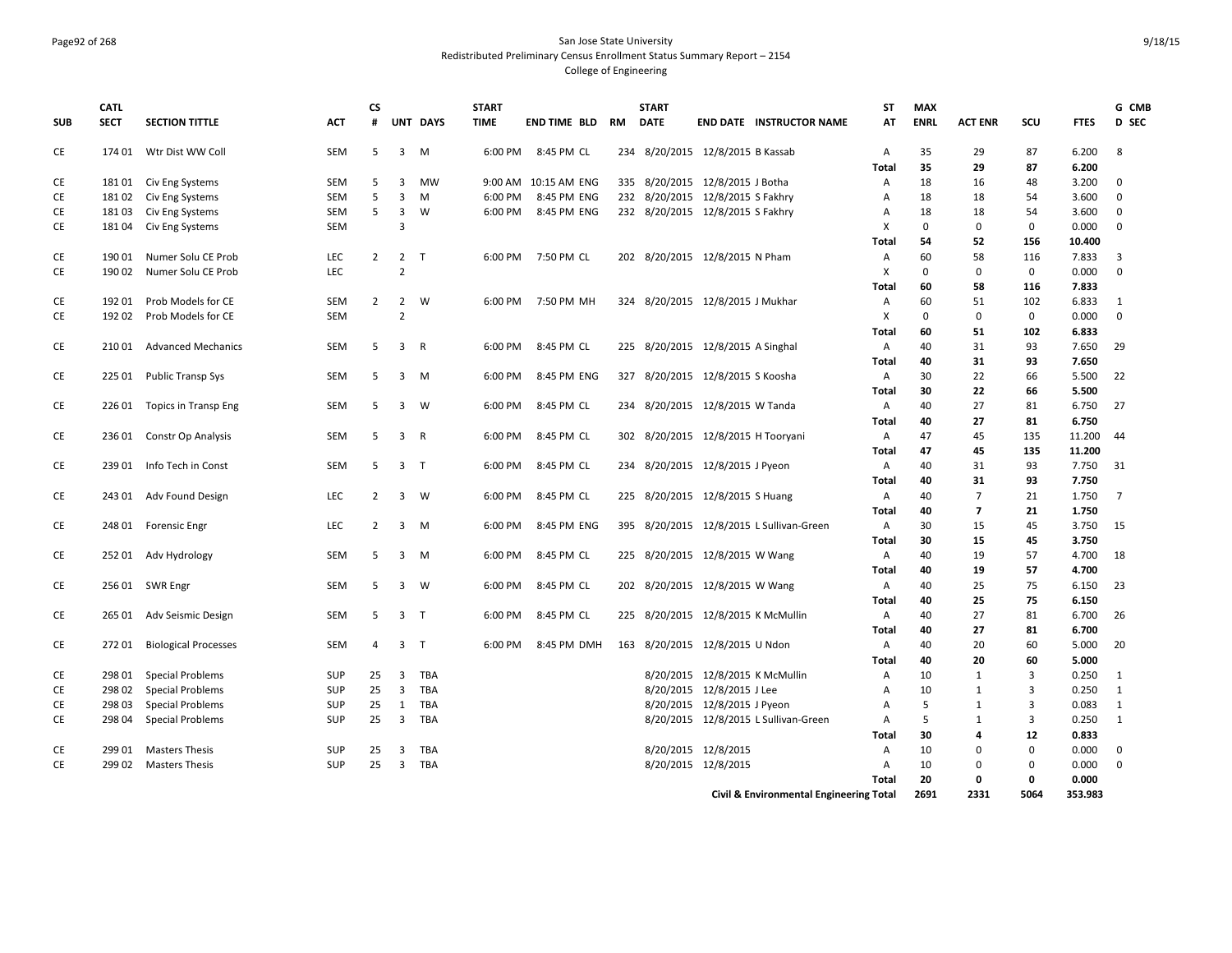# Page93 of 268 San Jose State University Redistributed Preliminary Census Enrollment Status Summary Report – 2154

|                   | <b>CATL</b>                 |                                   |                          | <b>CS</b>        |                |              | <b>START</b>       |                            |     | <b>START</b> |                                    |                                                                            | <b>ST</b>      | <b>MAX</b>        |                |                     |                | G CMB                            |  |
|-------------------|-----------------------------|-----------------------------------|--------------------------|------------------|----------------|--------------|--------------------|----------------------------|-----|--------------|------------------------------------|----------------------------------------------------------------------------|----------------|-------------------|----------------|---------------------|----------------|----------------------------------|--|
| <b>SUB</b>        | <b>SECT</b>                 | <b>SECTION TITTLE</b>             | ACT                      | $\boldsymbol{H}$ |                | UNT DAYS     | <b>TIME</b>        | END TIME BLD               | RM  | <b>DATE</b>  |                                    | <b>END DATE INSTRUCTOR NAME</b>                                            | AT             | <b>ENRL</b>       | <b>ACT ENR</b> | scu                 | <b>FTES</b>    | D SEC                            |  |
|                   | <b>Computer Engineering</b> |                                   |                          |                  |                |              |                    |                            |     |              |                                    |                                                                            |                |                   |                |                     |                |                                  |  |
| <b>CMPE</b>       | 3001                        | Programming Concept & Meth        | <b>LEC</b>               | 1                | 3              | <b>MW</b>    |                    | 11:00 AM 11:50 AM ENG      |     |              | 337 8/20/2015 12/8/2015 H Ozemek   |                                                                            | A              | 60                | 57             | 114                 | 11.400         | $\mathbf 0$                      |  |
| <b>CMPE</b>       | 30 02                       | Programming Concept & Meth        | LAB                      | 16               | $\mathbf 0$    | R            | 5:30 PM            | 8:20 PM ENG                | 405 |              | 8/20/2015 12/8/2015 C Abboud       |                                                                            | A              | 30                | 29             | 29                  | 0.000          | $\mathbf 0$                      |  |
| <b>CMPE</b>       | 30 03                       | Programming Concept & Meth        | LAB                      |                  | $\Omega$       |              |                    |                            |     |              |                                    |                                                                            | X              | $\mathbf 0$       | $\Omega$       | $\mathbf 0$         | 0.000          | $\mathbf 0$                      |  |
| <b>CMPE</b>       | 30 04                       | Programming Concept & Meth        | <b>LEC</b>               | 1                | $\overline{3}$ | E            | 8:00 AM            | 9:40 AM ENG                | 337 |              | 8/20/2015 12/8/2015 P Kang         |                                                                            | A              | 44                | 52             | 104                 | 10.400         | $\mathbf 0$                      |  |
| <b>CMPE</b>       | 30 05                       | Programming Concept & Meth        | LAB                      | 16               | $\mathsf 0$    | F            | 10:00 AM           | 12:50 PM ENG               | 405 |              | 8/20/2015 12/8/2015 P Kang         |                                                                            | $\overline{A}$ | 22                | 26             | 26                  | 0.000          | $\mathbf 0$                      |  |
| <b>CMPE</b>       | 30 06                       | Programming Concept & Meth        | LAB                      | 16               | 0              | M            | 5:30 PM            | 8:20 PM ENG                | 405 |              | 8/20/2015 12/8/2015 P Kang         |                                                                            | A              | 22                | 26             | 26                  | 0.000          | $\mathbf 0$                      |  |
| <b>CMPE</b>       | 3007                        | Programming Concept & Meth        | LAB                      | 16               | $\mathbf 0$    | $\top$       | 5:30 PM            | 8:20 PM ENG                |     |              | 405 8/20/2015 12/8/2015 B Hartbeck |                                                                            | A              | 30                | 29             | 29                  | 0.000          | $\mathbf 0$                      |  |
| <b>CMPE</b>       | 3008                        | Programming Concept & Meth        | <b>LEC</b>               | $\mathbf{1}$     | 3              | TR           | 4:30 PM            | 5:20 PM ENG                |     |              | 405 8/20/2015 12/8/2015 B Hartbeck |                                                                            | A              | 30                | 29             | 58                  | 5.800          | $\mathbf 0$                      |  |
| <b>CMPE</b>       | 3009                        | Programming Concept & Meth        | LAB                      | 16               | $\mathbf 0$    | W            | 5:45 PM            | 8:35 PM ENG                | 405 |              | 8/20/2015 12/8/2015 C Abboud       |                                                                            | A              | 30                | 28             | 28                  | 0.000          | $\mathbf 0$                      |  |
|                   |                             |                                   |                          |                  |                |              |                    |                            |     |              |                                    |                                                                            | Total          | 268               | 276            | 414                 | 27.600         |                                  |  |
| <b>CMPE</b>       | 5001                        | <b>Object Orient Concept Meth</b> | <b>LEC</b>               | 1                | $\overline{3}$ | <b>TR</b>    | 4:30 PM            | 5:20 PM BBC                |     |              | 202 8/20/2015 12/8/2015 C Tarng    |                                                                            | $\overline{A}$ | 119               | 110            | 220                 | 22.000         | $\mathbf 0$                      |  |
| <b>CMPE</b>       | 50 02                       | Object Orient Concept Meth        | LAB                      | 16               | $\mathbf 0$    | $\mathsf{T}$ | 1:30 PM            | 4:20 PM ENG                | 489 |              | 8/20/2015 12/8/2015 C Tarng        |                                                                            | $\overline{A}$ | 30                | 27             | 27                  | 0.000          | $\Omega$                         |  |
| <b>CMPE</b>       | 5003                        | <b>Object Orient Concept Meth</b> | LAB                      | 16               | $\mathbf 0$    | R            | 1:30 PM            | 4:20 PM ENG                | 489 | 8/20/2015    | 12/8/2015 C Tarng                  |                                                                            | $\overline{A}$ | 30                | 29             | 29                  | 0.000          | $\mathbf 0$                      |  |
| <b>CMPE</b>       | 50 04                       | Object Orient Concept Meth        | LAB                      | 16               | $\mathbf 0$    | M            | 1:30 PM            | 4:20 PM ENG                | 489 |              | 8/20/2015 12/8/2015 H Meng         |                                                                            | A              | 30                | 29             | 29                  | 0.000          | $\mathbf 0$                      |  |
| <b>CMPE</b>       | 50 05                       | Object Orient Concept Meth        | LAB                      | 16               | 0              | W            | 1:30 PM            | 4:20 PM ENG                | 489 |              | 8/20/2015 12/8/2015 H Meng         |                                                                            | A              | 29                | 25             | 25                  | 0.000          | $\mathbf 0$                      |  |
|                   |                             |                                   |                          |                  |                |              |                    |                            |     |              |                                    |                                                                            | Total          | 238               | 220            | 330                 | 22.000         |                                  |  |
| <b>CMPE</b>       | 102 01                      | Assembly Language Programming     | <b>SEM</b>               | 4                | 3              | MW           |                    | 10:30 AM 11:45 AM ENG      | 329 |              |                                    | 8/20/2015 12/8/2015 H Katircioglu                                          | A              | 50                | 49             | 147                 | 9.800          | 0 <sup>c</sup>                   |  |
| SE                | 102 01                      | Assembly Language Programming     | <b>SEM</b>               | 4                | 3              | <b>MW</b>    |                    | 10:30 AM 11:45 AM ENG      | 329 |              |                                    | 8/20/2015 12/8/2015 H Katircioglu                                          | A              | $\mathbf 0$       | $\Omega$       | $\mathbf 0$         | 0.000          | 0 <sup>c</sup>                   |  |
| <b>CMPE</b>       | 102 02                      | Assembly Language Programming     | <b>SEM</b>               | 4<br>4           | 3<br>3         | M<br>M       | 3:00 PM<br>3:00 PM | 5:45 PM ENG<br>5:45 PM ENG |     |              | 325 8/20/2015 12/8/2015 A Bindal   |                                                                            | A<br>A         | 50<br>$\mathbf 0$ | 49<br>$\Omega$ | 147<br>$\mathbf{0}$ | 9.800<br>0.000 | 0 <sup>c</sup><br>0 <sup>c</sup> |  |
| SE<br><b>CMPE</b> | 102 02<br>102 03            | Assembly Language Programming     | <b>SEM</b>               | 4                | 3              | <b>TR</b>    | 3:00 PM            | 4:15 PM ENG                | 329 |              | 325 8/20/2015 12/8/2015 A Bindal   |                                                                            | $\overline{A}$ | 50                | 50             | 150                 | 10.000         | 0 <sup>c</sup>                   |  |
| SE                | 102 03                      | Assembly Language Programming     | <b>SEM</b><br><b>SEM</b> | 4                | $\overline{3}$ | <b>TR</b>    | 3:00 PM            | 4:15 PM ENG                |     |              |                                    | 8/20/2015 12/8/2015 H Katircioglu<br>329 8/20/2015 12/8/2015 H Katircioglu | $\overline{A}$ | $\mathbf 0$       | $\mathbf{0}$   | $\mathbf{0}$        | 0.000          | 0 <sup>C</sup>                   |  |
|                   |                             | Assembly Language Programming     |                          |                  |                |              |                    |                            |     |              |                                    |                                                                            | Total          | 150               | 148            | 444                 | 29.600         |                                  |  |
| <b>CMPE</b>       | 11001                       | <b>Embedded Electron</b>          | <b>SEM</b>               | 4                | 3              | MW           | 12:00 PM           | 12:50 PM CL                |     |              | 202 8/20/2015 12/8/2015 A Bindal   |                                                                            | A              | 50                | 52             | 104                 | 10.400         | $\mathbf 0$                      |  |
| <b>CMPE</b>       | 11002                       | <b>Embedded Electron</b>          | LAB                      | 16               | $\mathbf 0$    | $\mathsf{T}$ | 1:30 PM            | 4:20 PM ENG                | 286 |              | 8/20/2015 12/8/2015 A Bindal       |                                                                            | A              | 25                | 28             | 28                  | 0.000          | $\Omega$                         |  |
| <b>CMPE</b>       | 11003                       | <b>Embedded Electron</b>          | LAB                      | 16               | $\mathbf{0}$   | T            | 4:30 PM            | 7:20 PM ENG                |     |              | 286 8/20/2015 12/8/2015 A Bindal   |                                                                            | A              | 25                | 24             | 24                  | 0.000          | $\mathbf 0$                      |  |
|                   |                             |                                   |                          |                  |                |              |                    |                            |     |              |                                    |                                                                            | Total          | 100               | 104            | 156                 | 10.400         |                                  |  |
| <b>CMPE</b>       | 12001                       | Computer Org & Arch               | <b>SEM</b>               |                  | $\overline{3}$ |              |                    |                            |     |              |                                    |                                                                            | X              | $\mathbf 0$       | $\Omega$       | $\Omega$            | 0.000          | $\mathbf 0$                      |  |
| SE                | 12001                       | Computer Org & Arch               | <b>SEM</b>               |                  | $\overline{3}$ |              |                    |                            |     |              |                                    |                                                                            | X              | $\mathbf 0$       | $\Omega$       | $\mathbf 0$         | 0.000          | $\pmb{0}$                        |  |
| <b>CMPE</b>       | 120 02                      | Computer Org & Arch               | <b>SEM</b>               | 4                | 3              | MW           |                    | 10:30 AM 11:45 AM CL       | 324 |              | 8/20/2015 12/8/2015 M Robinson     |                                                                            | $\overline{A}$ | 50                | 34             | 102                 | 6.800          | 0 <sup>c</sup>                   |  |
| SE                | 120 02                      | Computer Org & Arch               | <b>SEM</b>               | 4                | 3              | <b>MW</b>    |                    | 10:30 AM 11:45 AM CL       |     |              | 324 8/20/2015 12/8/2015 M Robinson |                                                                            | $\overline{A}$ | 0                 | $\mathbf 0$    | $\mathbf 0$         | 0.000          | 0 <sup>c</sup>                   |  |
|                   |                             |                                   |                          |                  |                |              |                    |                            |     |              |                                    |                                                                            | Total          | 50                | 34             | 102                 | 6.800          |                                  |  |
| <b>CMPE</b>       | 124 01                      | Digital Design I                  | <b>SEM</b>               | 4                | 3              | MW           | 8:00 AM            | 8:50 AM ENG                |     |              | 337 8/20/2015 12/8/2015 H Ozemek   |                                                                            | A              | 60                | 60             | 120                 | 12.000         | 0                                |  |
| <b>CMPE</b>       | 124 02                      | Digital Design I                  | LAB                      | 16               | $\mathbf 0$    | M            | 1:30 PM            | 4:20 PM ENG                | 278 |              | 8/20/2015 12/8/2015 H Ozemek       |                                                                            | A              | 20                | 20             | 20                  | 0.000          | $\mathbf 0$                      |  |
| <b>CMPE</b>       | 124 03                      | Digital Design I                  | LAB                      | 16               | 0              | W            | 1:30 PM            | 4:20 PM ENG                |     |              | 278 8/20/2015 12/8/2015 H Ozemek   |                                                                            | $\overline{A}$ | 20                | 20             | 20                  | 0.000          | $\mathbf 0$                      |  |
| <b>CMPE</b>       | 124 04                      | Digital Design I                  | LAB                      | 16               | $\mathbf 0$    | R            | 10:30 AM           | 1:30 PM ENG                |     |              |                                    | 278 8/20/2015 12/8/2015 A Shokouhbakhsh                                    | $\overline{A}$ | 20                | 20             | 20                  | 0.000          | $\mathbf 0$                      |  |
|                   |                             |                                   |                          |                  |                |              |                    |                            |     |              |                                    |                                                                            | Total          | 120               | 120            | 180                 | 12.000         |                                  |  |
| <b>CMPE</b>       | 125 01                      | Digital Design 2                  | <b>SEM</b>               | 4                | $\overline{3}$ | <b>MW</b>    | 12:00 PM           | 12:50 PM ENG               | 325 |              | 8/20/2015 12/8/2015 D Hung         |                                                                            | A              | 50                | 34             | 68                  | 6.800          | $\mathbf 0$                      |  |
| <b>CMPE</b>       | 125 02                      | Digital Design 2                  | LAB                      | 16               | $\mathbf 0$    | M            | 2:30 PM            | 5:20 PM ENG                | 288 |              | 8/20/2015 12/8/2015 D Hung         |                                                                            | A              | 25                | 21             | 21                  | 0.000          | $\mathbf 0$                      |  |
| <b>CMPE</b>       | 125 03                      | Digital Design 2                  | LAB                      | 16               | $\mathbf 0$    | T            |                    | 9:30 AM 12:20 PM ENG       |     |              | 288 8/20/2015 12/8/2015 D Hung     |                                                                            | A              | 25                | 13             | 13                  | 0.000          | $\Omega$                         |  |
|                   |                             |                                   |                          |                  |                |              |                    |                            |     |              |                                    |                                                                            | Total          | 100               | 68             | 102                 | 6.800          |                                  |  |
| <b>CMPE</b>       | 126 01                      | Alg & Data Str Des                | <b>LEC</b>               | 4                | 3              | TR           | 1:30 PM            | 2:20 PM ENG                |     |              | 337 8/20/2015 12/8/2015 F Lin      |                                                                            | A              | 72                | 75             | 150                 | 15.100         | $\overline{2}$                   |  |
| <b>CMPE</b>       | 126 02                      | Alg & Data Str Des                | LAB                      | 16               | $\mathbf 0$    | $\mathsf{T}$ | 2:30 PM            | 5:20 PM ENG                | 206 | 8/20/2015    | 12/8/2015 F Lin                    |                                                                            | A              | 24                | 23             | 23                  | 0.000          | $\mathbf{1}$                     |  |
| <b>CMPE</b>       | 126 03                      | Alg & Data Str Des                | LAB                      | 16               | $\mathbf 0$    | R            | 2:30 PM            | 5:20 PM ENG                | 206 | 8/20/2015    | 12/8/2015 F Lin                    |                                                                            | A              | 24                | 25             | 25                  | 0.000          | 1                                |  |
| <b>CMPE</b>       | 126 04                      | Alg & Data Str Des                | LAB                      | 16               | 0              | R            | 10:30 AM           | 1:20 PM ENG                |     |              | 206 8/20/2015 12/8/2015 F Lin      |                                                                            | A              | 24                | 27             | 27                  | 0.000          | $\mathbf 0$                      |  |
|                   |                             |                                   |                          |                  |                |              |                    |                            |     |              |                                    |                                                                            | Total          | 144               | 150            | 225                 | 15.100         |                                  |  |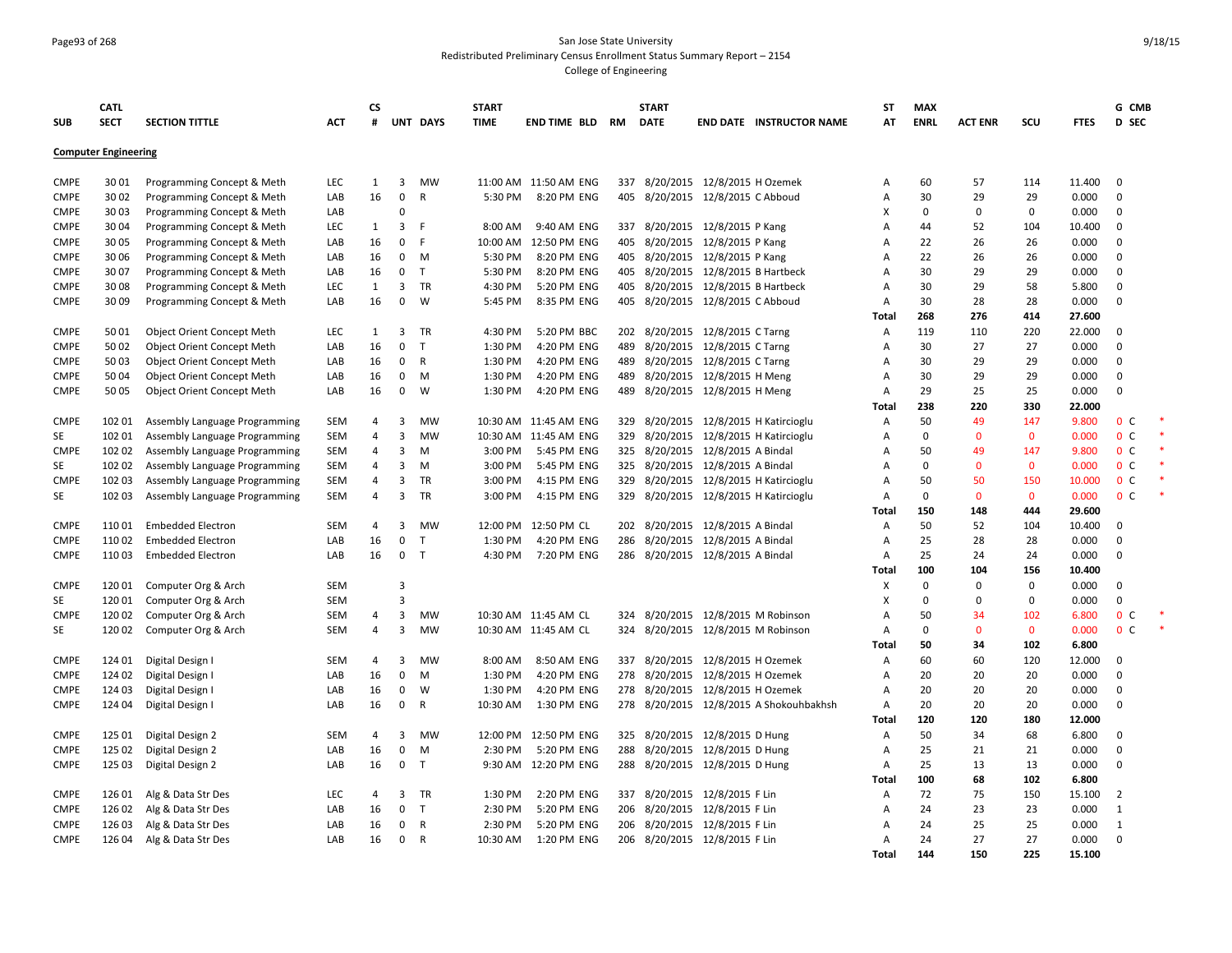#### Page94 of 268 San Jose State University Redistributed Preliminary Census Enrollment Status Summary Report – 2154 College of Engineering

|             | <b>CATL</b> |                           |            | <b>CS</b>      |                |              | <b>START</b> |                       |     | <b>START</b> |                                    | <b>ST</b> | <b>MAX</b>   |                |              |             | G CMB                        |  |
|-------------|-------------|---------------------------|------------|----------------|----------------|--------------|--------------|-----------------------|-----|--------------|------------------------------------|-----------|--------------|----------------|--------------|-------------|------------------------------|--|
| <b>SUB</b>  | <b>SECT</b> | <b>SECTION TITTLE</b>     | <b>ACT</b> | #              |                | UNT DAYS     | <b>TIME</b>  | <b>END TIME BLD</b>   | RM  | <b>DATE</b>  | <b>END DATE INSTRUCTOR NAME</b>    | AT        | <b>ENRL</b>  | <b>ACT ENR</b> | scu          | <b>FTES</b> | <b>D</b> SEC                 |  |
| <b>CMPE</b> | 12701       | Microproc Design 1        | <b>SEM</b> | 4              | 3              | <b>MW</b>    | 1:30 PM      | 2:20 PM ENG           |     |              | 303 8/20/2015 12/8/2015 H Li       | A         | 40           | 35             | 70           | 7.000       | $\mathbf 0$                  |  |
| <b>CMPE</b> | 12702       | Microproc Design 1        | LAB        | 16             | $\mathbf 0$    | W            | 2:30 PM      | 5:20 PM ENG           |     |              | 268 8/20/2015 12/8/2015 H Li       | Α         | 20           | 23             | 23           | 0.000       | $\mathbf 0$                  |  |
| <b>CMPE</b> | 12703       | Microproc Design 1        | LAB        | 16             | $\mathbf 0$    | T.           | 4:30 PM      | 7:20 PM ENG           |     |              | 268 8/20/2015 12/8/2015 H Li       | Α         | 20           | 12             | 12           | 0.000       | $\mathbf 0$                  |  |
|             |             |                           |            |                |                |              |              |                       |     |              |                                    | Total     | 80           | 70             | 105          | 7.000       |                              |  |
| <b>CMPE</b> |             | 130 01 Adv Alg Des        | LEC        | $\overline{2}$ | 3              | <b>TR</b>    | 3:00 PM      | 4:15 PM CL            |     |              | 202 8/20/2015 12/8/2015 H Li       | Α         | 50           | 47             | 141          | 9.400       | $\mathbf 0$                  |  |
|             |             |                           |            |                |                |              |              |                       |     |              |                                    | Total     | 50           | 47             | 141          | 9.400       |                              |  |
| <b>CMPE</b> | 13101       | Software Engr I           | <b>SEM</b> |                | $\overline{3}$ |              |              |                       |     |              |                                    | х         | $\mathbf 0$  | $\Omega$       | 0            | 0.000       | $\Omega$                     |  |
| SE          | 13101       | Software Engr I           | <b>SEM</b> |                | $\overline{3}$ |              |              |                       |     |              |                                    | X         | $\mathbf 0$  | $\Omega$       | $\mathbf 0$  | 0.000       | $\Omega$                     |  |
| <b>CMPE</b> | 13102       | Software Engr I           | SEM        | 4              | 3              | TR           | 3:00 PM      | 4:15 PM ENG           |     |              | 337 8/20/2015 12/8/2015 B Eswar    | A         | 50           | 64             | 192          | 12.800      | 0 <sup>c</sup>               |  |
| SE          | 13102       | Software Engr I           | SEM        | 4              | $\overline{3}$ | <b>TR</b>    | 3:00 PM      | 4:15 PM ENG           | 337 |              | 8/20/2015 12/8/2015 B Eswar        | A         | 0            | $\mathbf 0$    | $\mathbf 0$  | 0.000       | $\mathbf{0}$<br>$\mathsf{C}$ |  |
| <b>CMPE</b> | 13103       | Software Engr I           | <b>SEM</b> | 4              | 3              | MW           |              | 10:30 AM 11:45 AM BBC |     |              | 324 8/20/2015 12/8/2015 O Aktouf   | A         | 50           | 49             | 147          | 9.800       | 0 <sup>c</sup>               |  |
| SE          | 13103       | Software Engr I           | <b>SEM</b> | 4              | 3              | MW           |              | 10:30 AM 11:45 AM BBC |     |              | 324 8/20/2015 12/8/2015 O Aktouf   | A         | $\mathbf{0}$ | $\mathbf{0}$   | $\mathbf{0}$ | 0.000       | 0 <sup>o</sup>               |  |
|             |             |                           |            |                |                |              |              |                       |     |              |                                    | Total     | 100          | 113            | 339          | 22.600      |                              |  |
| <b>CMPE</b> | 13201       | Inf Security              | SEM        | 4              | 3              | MW           |              | 10:30 AM 11:45 AM ENG |     |              | 489 8/20/2015 12/8/2015 Y Park     | A         | 45           | 32             | 96           | 6.400       | $\mathbf 0$                  |  |
|             |             |                           |            |                |                |              |              |                       |     |              |                                    | Total     | 45           | 32             | 96           | 6.400       |                              |  |
| <b>CMPE</b> | 133 01      | Softwware Engr II         | <b>SEM</b> | $\overline{a}$ | 3              | <b>MW</b>    | 1:30 PM      | 2:20 PM CL            |     |              | 117 8/20/2015 12/8/2015 M Fayad    | Α         | 30           | 13             | 26           | 2.600       | 0 <sup>c</sup>               |  |
| SE          | 13301       | Softwware Engr II         | <b>SEM</b> | 4              | 3              | <b>MW</b>    | 1:30 PM      | 2:20 PM CL            |     |              | 117 8/20/2015 12/8/2015 M Fayad    | A         | $\mathbf{0}$ | $\Omega$       | 0            | 0.000       | 0 <sup>C</sup>               |  |
| <b>CMPE</b> | 13302       | Softwware Engr II         | LAB        | 16             | $\mathbf 0$    | W            | 2:30 PM      | 3:20 PM ENG           |     |              | 405 8/20/2015 12/8/2015 M Fayad    | A         | 30           | 13             | 13           | 0.000       | 0 <sup>c</sup>               |  |
| <b>SE</b>   | 13302       | Softwware Engr II         | LAB        | 16             | $\mathbf 0$    | W            | 2:30 PM      | 3:20 PM ENG           | 405 |              | 8/20/2015 12/8/2015 M Fayad        | A         | $\mathbf 0$  | $\Omega$       | $\mathbf 0$  | 0.000       | 0 <sup>c</sup>               |  |
|             |             |                           |            |                |                |              |              |                       |     |              |                                    | Total     | 60           | 26             | 39           | 2.600       |                              |  |
| <b>CMPE</b> | 13701       | Mobile Software Engineer  | <b>SEM</b> | 5              | 3              | R            | 6:00 PM      | 8:45 PM CL            |     |              | 224 8/20/2015 12/8/2015 K Perry    | Α         | 45           | 26             | 78           | 5.200       | 0 <sup>c</sup>               |  |
| SE          | 13701       | Mobile Software Engineer  | SEM        | 5              | 3              | $\mathsf{R}$ | 6:00 PM      | 8:45 PM CL            |     |              | 224 8/20/2015 12/8/2015 K Perry    | Α         | $\mathbf 0$  | $\mathbf{0}$   | $\mathbf 0$  | 0.000       | 0 <sup>C</sup>               |  |
|             |             |                           |            |                |                |              |              |                       |     |              |                                    | Total     | 45           | 26             | 78           | 5.200       |                              |  |
| <b>CMPE</b> | 13801       | Database Systems I        | <b>SEM</b> | 4              | 3              | MW           | 1:30 PM      | 2:45 PM ENG           |     |              | 325 8/20/2015 12/8/2015 K Li       | Α         | 30           | 34             | 102          | 6.900       | $\overline{2}$               |  |
|             |             |                           |            |                |                |              |              |                       |     |              |                                    | Total     | 30           | 34             | 102          | 6.900       |                              |  |
| <b>CMPE</b> | 140 01      | Comp Arch & Design        | SEM        | 4              | 3              | <b>MW</b>    |              | 10:00 AM 10:50 AM ENG |     |              | 325 8/20/2015 12/8/2015 D Hung     | Α         | 50           | 38             | 76           | 7.600       | $\Omega$                     |  |
| <b>CMPE</b> | 140 02      | Comp Arch & Design        | LAB        | 16             | $\pmb{0}$      | W            | 2:30 PM      | 5:20 PM ENG           |     |              | 288 8/20/2015 12/8/2015 D Hung     | Α         | 25           | 13             | 13           | 0.000       | $\Omega$                     |  |
| <b>CMPE</b> | 140 04      | Comp Arch & Design        | LAB        | 16             | 0              | W            | 6:00 PM      | 8:45 PM ENG           |     |              | 288 8/20/2015 12/8/2015 D Hung     | A         | 25           | 25             | 25           | 0.000       | $\mathbf 0$                  |  |
|             |             |                           |            |                |                |              |              |                       |     |              |                                    | Total     | 100          | 76             | 114          | 7.600       |                              |  |
| <b>CMPE</b> | 142 01      | <b>Operating Systems</b>  | <b>SEM</b> | 4              | 3              | R            | 6:00 PM      | 8:45 PM ENG           |     |              | 325 8/20/2015 12/8/2015 J Gomez    | Α         | 50           | 50             | 150          | 10.000      | $\mathbf 0$                  |  |
|             |             |                           |            |                |                |              |              |                       |     |              |                                    | Total     | 50           | 50             | 150          | 10.000      |                              |  |
| <b>CMPE</b> | 146 01      | <b>RT Embedded CoDes</b>  | <b>SEM</b> | 4              | 3              | MW           | 9:00 AM      | 9:50 AM ENG           | 325 |              | 8/20/2015 12/8/2015 H Ozemek       | Α         | 30           | 16             | 32           | 3.200       | $\Omega$                     |  |
| <b>CMPE</b> | 146 02      | <b>RT Embedded CoDes</b>  | LAB        | 16             | $\mathbf 0$    | F            |              | 8:30 AM 11:20 AM ENG  |     |              | 278 8/20/2015 12/8/2015 H Ozemek   | Α         | 30           | 16             | 16           | 0.000       | $\Omega$                     |  |
|             |             |                           |            |                |                |              |              |                       |     |              |                                    | Total     | 60           | 32             | 48           | 3.200       |                              |  |
| <b>CMPE</b> | 148 01      | Comptr Networks I         | SEM        | 4              | 3              | W            | 6:00 PM      | 8:45 PM ENG           |     |              | 329 8/20/2015 12/8/2015 R Cartelli | Α         | 50           | 62             | 186          | 12.400      | 0 <sup>o</sup>               |  |
| SE          | 148 01      | Comptr Networks I         | <b>SEM</b> | 4              | 3              | W            | 6:00 PM      | 8:45 PM ENG           | 329 |              | 8/20/2015 12/8/2015 R Cartelli     | A         | $\mathbf{0}$ | $\mathbf{0}$   | $\mathbf{0}$ | 0.000       | 0 <sup>o</sup>               |  |
| <b>CMPE</b> | 148 02      | Comptr Networks I         | SEM        | 4              | 3              | T            | 6:00 PM      | 8:45 PM CL            |     |              | 117 8/20/2015 12/8/2015 R Cartelli | Α         | 50           | 43             | 129          | 8.600       | 0 <sup>c</sup>               |  |
| SE          | 148 02      | Comptr Networks           | <b>SEM</b> | 4              | 3              | $\mathsf{T}$ | 6:00 PM      | 8:45 PM CL            |     |              | 117 8/20/2015 12/8/2015 R Cartelli | A         | $\mathbf 0$  | $\mathbf{0}$   | $\mathbf{0}$ | 0.000       | 0 <sup>o</sup>               |  |
|             |             |                           |            |                |                |              |              |                       |     |              |                                    | Total     | 100          | 105            | 315          | 21.000      |                              |  |
| <b>CMPE</b> | 149 01      | <b>Comptr Networks II</b> | <b>SEM</b> |                | $\overline{3}$ |              |              |                       |     |              |                                    | х         | $\mathbf{0}$ | $\Omega$       | $\mathbf 0$  | 0.000       | $\mathbf 0$                  |  |
| <b>CMPE</b> | 149 02      | <b>Comptr Networks II</b> | LAB        |                | $\Omega$       |              |              |                       |     |              |                                    | X         | $\Omega$     | $\Omega$       | $\Omega$     | 0.000       | $\Omega$                     |  |
|             |             |                           |            |                |                |              |              |                       |     |              |                                    | Total     | 0            | 0              | 0            | 0.000       |                              |  |
| <b>CMPE</b> | 152 01      | <b>Compiler Design</b>    | <b>SEM</b> | 4              | 3              | TR           | 3:00 PM      | 3:50 PM ENG           |     |              | 327 8/20/2015 12/8/2015 M Robinson | Α         | 30           | 34             | 68           | 6.800       | $\mathbf 0$                  |  |
| <b>CMPE</b> | 15202       | <b>Compiler Design</b>    | LAB        | 16             | $\mathbf 0$    | <b>TR</b>    | 4:00 PM      | 5:45 PM ENG           |     |              | 492 8/20/2015 12/8/2015 M Robinson | A         | 30           | 34             | 34           | 0.000       | $\Omega$                     |  |
|             |             |                           |            |                |                |              |              |                       |     |              |                                    | Total     | 60           | 68             | 102          | 6.800       |                              |  |
| CMPE        | 165 01      | SW Engl Process Mgt       | <b>SEM</b> | 4              | 3              | MW           | 4:30 PM      | 5:45 PM CL            |     |              | 225 8/20/2015 12/8/2015 H Meng     | A         | 45           | 40             | 120          | 8.000       | 0 <sup>c</sup>               |  |
| SE          | 165 01      | SW Engl Process Mgt       | SEM        | 4              | 3              | MW           | 4:30 PM      | 5:45 PM CL            |     |              | 225 8/20/2015 12/8/2015 H Meng     | A         | $\mathbf 0$  | $\mathbf{0}$   | $\mathbf 0$  | 0.000       | 0 <sup>c</sup>               |  |
|             |             |                           |            |                |                |              |              |                       |     |              |                                    | Total     | 45           | 40             | 120          | 8.000       |                              |  |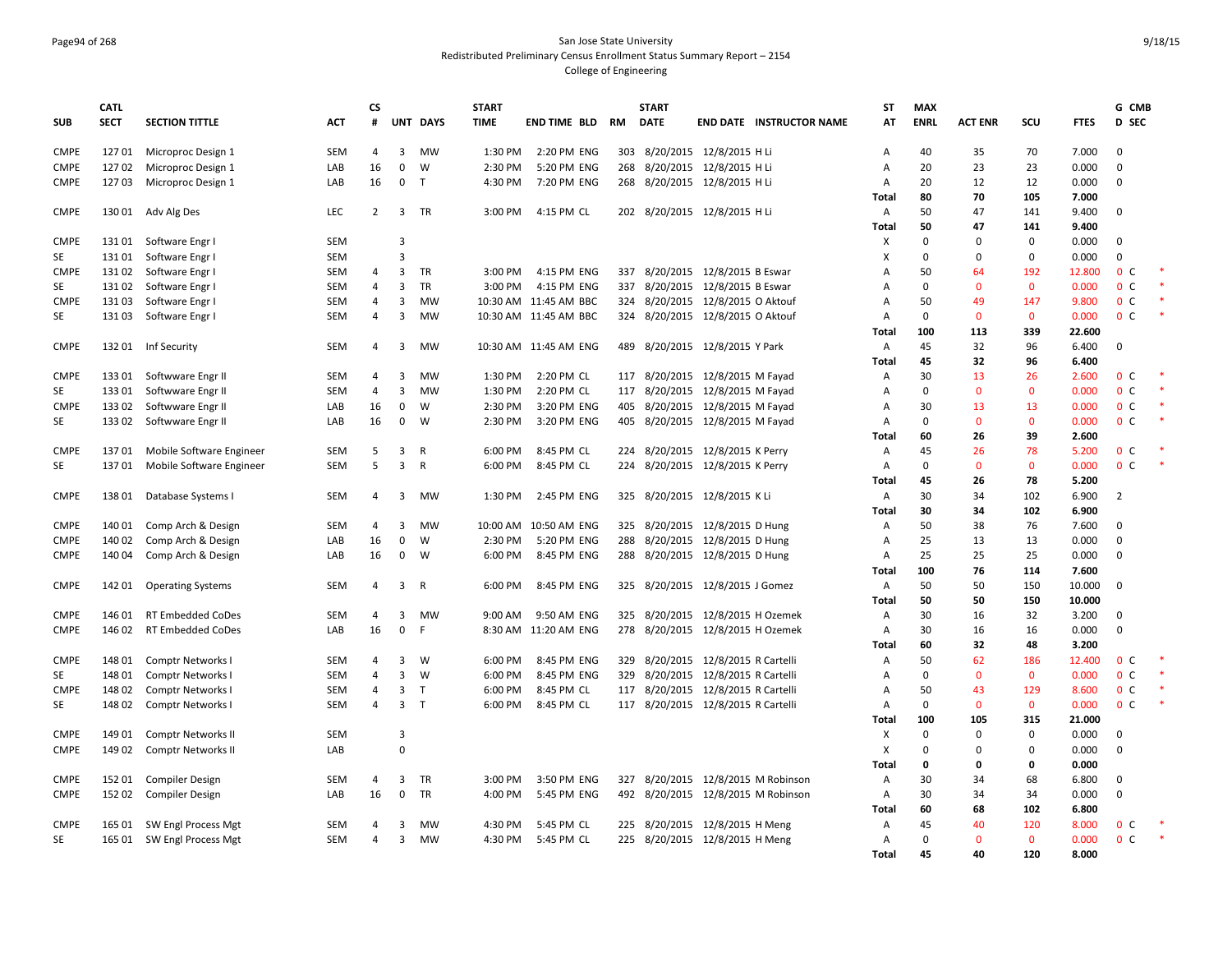### Page95 of 268 San Jose State University Redistributed Preliminary Census Enrollment Status Summary Report – 2154 College of Engineering

|                            | <b>CATL</b> |                                    |            | <b>CS</b>      |                         |            | <b>START</b> |                       |           | <b>START</b> |                                       | ST     | <b>MAX</b>   |                |                |             | G CMB            |  |
|----------------------------|-------------|------------------------------------|------------|----------------|-------------------------|------------|--------------|-----------------------|-----------|--------------|---------------------------------------|--------|--------------|----------------|----------------|-------------|------------------|--|
| <b>SUB</b>                 | <b>SECT</b> | <b>SECTION TITTLE</b>              | <b>ACT</b> | #              |                         | UNT DAYS   | <b>TIME</b>  | <b>END TIME BLD</b>   | <b>RM</b> | <b>DATE</b>  | END DATE INSTRUCTOR NAME              | AT     | <b>ENRL</b>  | <b>ACT ENR</b> | SCU            | <b>FTES</b> | D SEC            |  |
| <b>CMPE</b>                | 17201       | <b>Enterprise Software</b>         | <b>LEC</b> |                | $\overline{3}$          |            |              |                       |           |              |                                       | х      | $\mathbf 0$  | $\mathbf 0$    | 0              | 0.000       | $\Omega$         |  |
| SE                         | 17201       | <b>Enterprise Software</b>         | <b>LEC</b> |                | $\overline{3}$          |            |              |                       |           |              |                                       | x      | $\Omega$     | $\Omega$       | 0              | 0.000       | $\mathbf 0$      |  |
| <b>CMPE</b>                | 17202       | <b>Enterprise Software</b>         | <b>LEC</b> | 2              | 3                       | <b>MW</b>  | 1:30 PM      | 2:45 PM ENG           | 403       |              | 8/20/2015 12/8/2015 O Aktouf          | A      | 30           | 23             | 69             | 4.600       | 0 <sup>C</sup>   |  |
| SE                         | 17202       | <b>Enterprise Software</b>         | LEC        | $\overline{2}$ | 3                       | <b>MW</b>  | 1:30 PM      | 2:45 PM ENG           | 403       |              | 8/20/2015 12/8/2015 O Aktouf          | A      | $\mathbf 0$  | $\mathbf 0$    | $\overline{0}$ | 0.000       | $\mathbf 0$<br>C |  |
|                            |             |                                    |            |                |                         |            |              |                       |           |              |                                       | Total  | 30           | 23             | 69             | 4.600       |                  |  |
| <b>CMPE</b>                | 18001       | <b>Individual Studies</b>          | <b>SUP</b> | 36             | 1                       | TBA        |              |                       |           |              | 8/20/2015 12/8/2015 X Su              | Α      | 15           | $\Omega$       | $\Omega$       | 0.000       | 0 <sup>c</sup>   |  |
| SE                         | 18001       | <b>Individual Studies</b>          | <b>SUP</b> | 36             | $\mathbf{1}$            | TBA        |              |                       |           |              | 8/20/2015 12/8/2015 X Su              | Α      | $\mathbf 0$  | $\Omega$       | $\mathbf 0$    | 0.000       | 0 <sup>C</sup>   |  |
| <b>CMPE</b>                | 18002       | <b>Individual Studies</b>          | <b>SUP</b> | 36             | $\overline{\mathbf{3}}$ | <b>TBA</b> |              |                       |           |              | 8/20/2015 12/8/2015 S Meldal          | А      | 15           | 4              | 12             | 0.800       | 0 <sup>c</sup>   |  |
| SE                         | 18002       | <b>Individual Studies</b>          | SUP        | 36             | $\overline{\mathbf{3}}$ | TBA        |              |                       |           |              | 8/20/2015 12/8/2015 S Meldal          | A      | $\mathbf 0$  | $\Omega$       | $\mathbf{0}$   | 0.000       | 0 <sup>c</sup>   |  |
| <b>CMPE</b>                | 180 31      | <b>Individual Studies</b>          | <b>SUP</b> |                | $\overline{3}$          |            |              |                       |           |              |                                       | X      | $\mathbf 0$  | $\Omega$       | $\Omega$       | 0.000       | $\mathbf 0$      |  |
| SE                         | 180 31      | <b>Individual Studies</b>          | SUP        |                | $\overline{3}$          |            |              |                       |           |              |                                       | x      | $\mathbf 0$  | $\Omega$       | 0              | 0.000       | $\mathbf 0$      |  |
| <b>CMPE</b>                | 18038       | <b>Individual Studies</b>          | <b>SUP</b> | 36             | 3                       | MW         | 1:30 PM      | 2:45 PM ENG           |           |              | 325 8/20/2015 12/8/2015 K Li          | A      | 50           | 7              | 21             | 1.750       | 7 C              |  |
| SE                         | 18038       | <b>Individual Studies</b>          | SUP        | 36             | 3                       | <b>MW</b>  | 1:30 PM      | 2:45 PM ENG           |           |              | 325 8/20/2015 12/8/2015 K Li          | A      | $\mathbf{0}$ | $\mathbf{0}$   | $\mathbf{0}$   | 0.000       | 0 <sup>c</sup>   |  |
| <b>CMPE</b>                | 180 90      | <b>Individual Studies</b>          | SUP        | 36             | 3                       | <b>MW</b>  | 1:30 PM      | 2:45 PM ENG           |           |              | 337 8/20/2015 12/8/2015 H Katircioglu | A      | 50           | 65             | 195            | 16.250      | 65 C             |  |
| SE                         | 180 90      | <b>Individual Studies</b>          | <b>SUP</b> | 36             | $\overline{\mathbf{3}}$ | <b>MW</b>  | 1:30 PM      | 2:45 PM ENG           |           |              | 337 8/20/2015 12/8/2015 H Katircioglu | A      | $\mathbf 0$  | $\mathbf{0}$   | $\mathbf 0$    | 0.000       | 0 <sup>c</sup>   |  |
| <b>CMPE</b>                | 180 92      | <b>Individual Studies</b>          | <b>SUP</b> | 36             | 3                       | MW         | 9:00 AM      | 10:15 AM ENG          |           |              | 337 8/20/2015 12/8/2015 J Gomez       | A      | 90           | 79             | 237            | 19.700      | 78 C             |  |
| SE                         | 180 92      | <b>Individual Studies</b>          | <b>SUP</b> | 36             | 3                       | <b>MW</b>  | 9:00 AM      | 10:15 AM ENG          | 337       |              | 8/20/2015 12/8/2015 J Gomez           | A      | $\mathbf 0$  | $\mathbf{0}$   | $\mathbf{0}$   | 0.000       | 0 <sup>c</sup>   |  |
| <b>CMPE</b>                | 18093       | <b>Individual Studies</b>          | <b>SUP</b> | 36             | 3                       | MW         | 3:00 PM      | 4:15 PM ENG           |           |              | 232 8/20/2015 12/8/2015 F Lin         | A      | 30           | 24             | 72             | 6.000       | 24 C             |  |
| SE                         | 18093       | <b>Individual Studies</b>          | <b>SUP</b> | 36             | $\overline{\mathbf{3}}$ | MW         | 3:00 PM      | 4:15 PM ENG           |           |              | 232 8/20/2015 12/8/2015 F Lin         | A      | $\mathbf 0$  | $\mathbf 0$    | $\mathbf 0$    | 0.000       | 0 <sup>c</sup>   |  |
| <b>CMPE</b>                | 180 94      | <b>Individual Studies</b>          | SUP        | 36             | $\overline{\mathbf{3}}$ | TR         |              | 10:30 AM 11:45 AM ENG |           |              | 337 8/20/2015 12/8/2015 H Li          | A      | 90           | 86             | 258            | 21.500      | 86 C             |  |
| SE                         | 18094       | <b>Individual Studies</b>          | <b>SUP</b> | 36             | 3                       | <b>TR</b>  |              | 10:30 AM 11:45 AM ENG |           |              | 337 8/20/2015 12/8/2015 H Li          | A      | $\mathbf 0$  | $\mathbf{0}$   | $\mathbf{0}$   | 0.000       | 0 <sup>C</sup>   |  |
|                            |             |                                    |            |                |                         |            |              |                       |           |              |                                       | Total  | 340          | 265            | 795            | 66.000      |                  |  |
| <b>CMPE</b>                | 18701       | Soft Quality Engr                  | <b>SEM</b> | 4              | 3                       | $\top$     | 6:00 PM      | 8:45 PM DMH           | 150       |              | 8/20/2015 12/8/2015 B Eswar           | Α      | 70           | 46             | 138            | 9.200       | 0 <sup>c</sup>   |  |
| SE                         |             | 187 01 Soft Quality Engr           | <b>SEM</b> | $\overline{a}$ | $\overline{3}$          | T          | 6:00 PM      | 8:45 PM DMH           |           |              | 150 8/20/2015 12/8/2015 B Eswar       | Α      | $\mathbf 0$  | $\mathbf{0}$   | $\mathbf 0$    | 0.000       | 0 <sup>C</sup>   |  |
|                            |             |                                    |            |                |                         |            |              |                       |           |              |                                       | Total  | 70           | 46             | 138            | 9.200       |                  |  |
| <b>CMPE</b>                |             | 195A 01 Sr Design Project          | LAB        | 16             | 1                       | W          | 3:00 PM      | 5:45 PM ENG           |           |              | 325 8/20/2015 12/8/2015 K Perry       | Α      | 20           | 24             | 24             | 1.600       | 0 <sup>c</sup>   |  |
| SE                         |             | 195A 01 Sr Design Project          | LAB        | 16             | $\mathbf{1}$            | W          | 3:00 PM      | 5:45 PM ENG           |           |              | 325 8/20/2015 12/8/2015 K Perry       | A      | $\mathbf 0$  | $\mathbf{0}$   | $\mathbf{0}$   | 0.000       | 0 <sup>c</sup>   |  |
| <b>CMPE</b>                |             | 195A 02 Sr Design Project          | LAB        | 16             | $\overline{2}$          | W          | 3:00 PM      | 5:45 PM ENG           |           |              | 325 8/20/2015 12/8/2015 K Perry       | Α      | 20           | 23             | 23             | 3.067       | 0 <sup>C</sup>   |  |
| SE                         |             | 195A 02 Sr Design Project I        | LAB        | 16             | $\overline{2}$          | W          | 3:00 PM      | 5:45 PM ENG           |           |              | 325 8/20/2015 12/8/2015 K Perry       | Α      | $\mathbf 0$  | $\mathbf 0$    | $\mathbf 0$    | 0.000       | 0 <sup>C</sup>   |  |
|                            |             |                                    |            |                |                         |            |              |                       |           |              |                                       | Total  | 40           | 47             | 47             | 4.667       |                  |  |
| <b>CMPE</b>                |             | 195B 01 Sr Design Project II       | LAB        | 16             | 3                       | W          | 3:00 PM      | 5:45 PM ENG           |           |              | 325 8/20/2015 12/8/2015 K Perry       | Α      | 20           | 16             | 48             | 3.200       | 0 <sup>C</sup>   |  |
| SE                         |             | 195B 01 Sr Design Project II       | LAB        | 16             | 3                       | W          | 3:00 PM      | 5:45 PM ENG           |           |              | 325 8/20/2015 12/8/2015 K Perry       | A      | $\mathbf 0$  | $\mathbf{0}$   | $\mathbf{0}$   | 0.000       | 0 <sup>c</sup>   |  |
| <b>CMPE</b>                |             | 195B 02 Sr Design Project II       | LAB        | 16             | $\overline{\mathbf{3}}$ | W          | 3:00 PM      | 5:45 PM ENG           |           |              | 325 8/20/2015 12/8/2015 K Perry       | Α      | 20           | 11             | 33             | 2.200       | 0 <sub>c</sub>   |  |
| SE                         |             | 195B 02 Sr Design Project II       | LAB        | 16             | 3                       | W          | 3:00 PM      | 5:45 PM ENG           |           |              | 325 8/20/2015 12/8/2015 K Perry       | A      | $\mathbf 0$  | $\mathbf{0}$   | $\mathbf{0}$   | 0.000       | 0 <sup>c</sup>   |  |
|                            |             |                                    |            |                |                         |            |              |                       |           |              |                                       | Total  | 40           | 27             | 81             | 5.400       |                  |  |
| <b>CMPE</b>                | 200 01      | Comp Architecture                  | <b>SEM</b> | 5              | $\overline{3}$          |            |              |                       |           |              | 8/20/2015 12/8/2015                   | х      | $\Omega$     | $\mathbf 0$    | $\mathbf 0$    | 0.000       | $\mathbf 0$      |  |
| <b>CMPE</b>                | 200 02      | Comp Architecture                  | <b>SEM</b> | 5              | 3                       | M          | 6:00 PM      | 8:45 PM WSQ           | 207       |              | 8/20/2015 12/8/2015 H Jeon            | Α      | 90           | 71             | 213            | 17.750      | 71               |  |
| <b>CMPE</b>                | 200 03      | Comp Architecture                  | <b>SEM</b> | 5              | 3                       | W          | 6:00 PM      | 8:45 PM DMH           |           |              | 234 8/20/2015 12/8/2015 C Shu         | Α      | 70           | 29             | 87             | 7.250       | 29               |  |
|                            |             |                                    |            |                |                         |            |              |                       |           |              |                                       | Total  | 160          | 100            | 300            | 25.000      |                  |  |
| <b>CMPE</b>                | 202 01      | SW Systems Engr                    | LEC        | $\mathbf{1}$   | 3                       | M          | 6:00 PM      | 8:45 PM ENG           |           |              | 325 8/20/2015 12/8/2015 M Fayad       | Α      | 50           | 25             | 75             | 6.250       | 25               |  |
| <b>CMPE</b>                | 202 02      | <b>SW Systems Engr</b>             | LEC        | $\mathbf{1}$   | 3                       | W          | 6:00 PM      | 8:45 PM ENG           | 337       |              | 8/20/2015 12/8/2015 M Fayad           | A      | 90           | 51             | 153            | 12.750      | 51               |  |
| <b>CMPE</b>                | 202 03      | <b>SW Systems Engr</b>             | LEC        |                | $\overline{3}$          |            |              |                       |           |              |                                       | x      | $\mathbf 0$  | $\mathbf 0$    | $\mathbf 0$    | 0.000       | $\mathbf 0$      |  |
|                            | 202 04      |                                    | LEC        | 1              | $\overline{\mathbf{3}}$ | S          | 3:00 PM      | 5:45 PM ENG           |           |              | 8/20/2015 12/8/2015 P Nguyen          |        | 120          | 92             | 276            | 23.000      | 92               |  |
| <b>CMPE</b><br><b>CMPE</b> | 202 05      | SW Systems Engr<br>SW Systems Engr | <b>LEC</b> | $\mathbf{1}$   | $\overline{3}$          | S          | 12:00 PM     | 2:45 PM ENG           | 189       |              | 189 8/20/2015 12/8/2015 P Nguyen      | Α<br>Α | 120          | 86             | 258            | 21.500      | 86               |  |
|                            |             |                                    |            |                |                         |            |              |                       |           |              |                                       | Total  | 380          | 254            | 762            | 63.500      |                  |  |
| <b>CMPE</b>                |             | 203 01 SW Engr Management          | <b>LEC</b> |                | $\overline{3}$          |            |              |                       |           |              |                                       | Χ      | $\mathbf 0$  | $\mathbf 0$    | $\mathbf 0$    | 0.000       | $\Omega$         |  |
|                            |             |                                    |            |                |                         |            |              |                       |           |              |                                       | Total  | $\mathbf 0$  | $\Omega$       | 0              | 0.000       |                  |  |
|                            |             |                                    |            |                |                         |            |              |                       |           |              |                                       |        | 90           | 76             | 228            | 19.000      |                  |  |
| <b>CMPE</b>                | 206 01      | Comp Netwrk Design                 | <b>SEM</b> | 5              | $\overline{3}$          | TR         | 4:30 PM      | 5:45 PM ENG           |           |              | 337 8/20/2015 12/8/2015 R Fatoohi     | Α      |              |                |                |             | - 76             |  |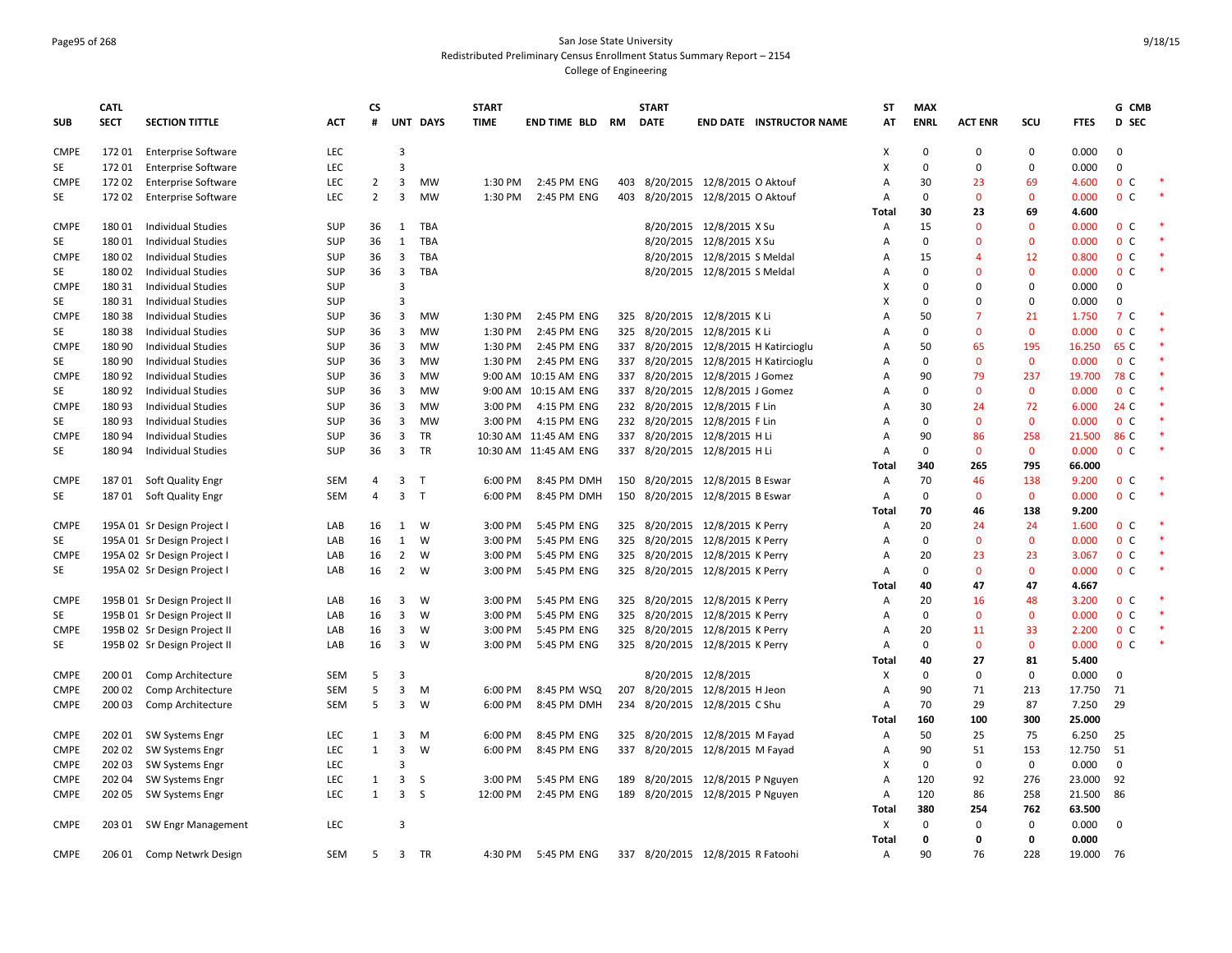# Page96 of 268 San Jose State University Redistributed Preliminary Census Enrollment Status Summary Report – 2154

|             | <b>CATL</b> |                                |            | <b>CS</b>      |                         |              | <b>START</b> |                      |     | <b>START</b>                       |                              |                                       | <b>ST</b>      | <b>MAX</b>  |                |              |             | G CMB        |  |
|-------------|-------------|--------------------------------|------------|----------------|-------------------------|--------------|--------------|----------------------|-----|------------------------------------|------------------------------|---------------------------------------|----------------|-------------|----------------|--------------|-------------|--------------|--|
| <b>SUB</b>  | <b>SECT</b> | <b>SECTION TITTLE</b>          | <b>ACT</b> | #              |                         | UNT DAYS     | <b>TIME</b>  | END TIME BLD RM      |     | <b>DATE</b>                        |                              | <b>END DATE INSTRUCTOR NAME</b>       | AT             | <b>ENRL</b> | <b>ACT ENR</b> | SCU          | <b>FTES</b> | D SEC        |  |
|             |             |                                |            |                |                         |              |              |                      |     |                                    |                              |                                       |                |             |                |              |             |              |  |
|             |             |                                |            |                |                         |              |              |                      |     |                                    |                              |                                       | <b>Total</b>   | 90          | 76             | 228          | 19.000      |              |  |
| <b>CMPE</b> | 207 01      | Net Prog & Appl                | <b>LEC</b> | 4              | 3                       | M            | 6:00 PM      | 8:45 PM ENG          | 337 |                                    | 8/20/2015 12/8/2015 Y Park   |                                       | Α              | 80          | 85             | 255          | 21.250      | 85           |  |
| <b>CMPE</b> | 207 02      | Net Prog & Appl                | LEC        | 4              | $\overline{3}$          | $\mathsf{R}$ | 6:00 PM      | 8:45 PM CL           |     | 226 8/20/2015 12/8/2015 W Xu       |                              |                                       | A              | 50          | 65             | 195          | 16.250      | 65           |  |
|             |             |                                |            |                |                         |              |              |                      |     |                                    |                              |                                       | Total          | 130         | 150            | 450          | 37.500      |              |  |
| <b>CMPE</b> | 208 01      | Net Arch & Proto               | LEC        | Δ              | $\overline{3}$          | W            | 6:00 PM      | 8:45 PM DMH          |     |                                    |                              | 150 8/20/2015 12/8/2015 S Silberman   | Α              | 60          | 61             | 183          | 15.250      | 61           |  |
|             |             |                                |            |                |                         |              |              |                      |     |                                    |                              |                                       | Total          | 60          | 61             | 183          | 15.250      |              |  |
| <b>CMPE</b> | 209 01      | <b>Network Security</b>        | LEC        |                | $\overline{3}$          |              |              |                      |     |                                    |                              |                                       | х              | $\Omega$    | $\mathbf 0$    | $\Omega$     | 0.000       | $\mathbf 0$  |  |
| EE          | 209 01      | <b>Network Security</b>        | LEC        |                | $\overline{3}$          |              |              |                      |     |                                    |                              |                                       | х              | $\Omega$    | $\Omega$       | $\mathbf 0$  | 0.000       | $\mathbf 0$  |  |
| <b>CMPE</b> | 209 02      | <b>Network Security</b>        | <b>LEC</b> | 1              | $\overline{\mathbf{3}}$ | TR           | 6:00 PM      | 7:15 PM ENG          |     | 343 8/20/2015 12/8/2015 J Rejeb    |                              |                                       | $\overline{A}$ | 60          | 15             | 45           | 3.750       | 15 C         |  |
| <b>CMPE</b> | 209 03      | <b>Network Security</b>        | LEC        | 1              | $\overline{3}$          | <b>MW</b>    | 4:30 PM      | 5:45 PM CL           |     | 202 8/20/2015 12/8/2015 C Tarng    |                              |                                       | Α              | 60          | 25             | 75           | 6.200       | 24 C         |  |
|             |             |                                |            |                |                         |              |              |                      |     |                                    |                              |                                       | Total          | 120         | 40             | 120          | 9.950       |              |  |
| <b>CMPE</b> | 220 01      | System Software                | SEM        | 5              | $\overline{3}$          | R            | 6:00 PM      | 8:45 PM CL           |     | 222 8/20/2015 12/8/2015 K Liu      |                              |                                       | Α              | 70          | 84             | 252          | 21.000      | 84           |  |
|             |             |                                |            |                |                         |              |              |                      |     |                                    |                              |                                       | Total          | 70          | 84             | 252          | 21.000      |              |  |
| <b>CMPE</b> | 226 01      | Database Design                | <b>LEC</b> |                | $\overline{3}$          |              |              |                      |     |                                    |                              |                                       | х              | $\Omega$    | $\Omega$       | $\mathbf 0$  | 0.000       | 0            |  |
| <b>CMPE</b> | 226 02      | Database Design                | LEC        |                | $\overline{3}$          |              |              |                      |     |                                    |                              |                                       | X              | $\Omega$    | $\mathbf 0$    | $\mathbf 0$  | 0.000       | $\mathbf 0$  |  |
| <b>CMPE</b> | 22603       | Database Design                | LEC        | 1              | $\mathbf{3}$            | TR           | 1:30 PM      | 2:45 PM CL           |     | 202 8/20/2015 12/8/2015 K Li       |                              |                                       | А              | 50          | 21             | 63           | 5.250       | 21           |  |
| <b>CMPE</b> | 226 04      | Database Design                | <b>LEC</b> | $\mathbf{1}$   | 3                       | W            | 6:00 PM      | 8:45 PM CL           |     | 226 8/20/2015 12/8/2015 R Mak      |                              |                                       | А              | 50          | 51             | 153          | 12.750      | 51           |  |
|             |             |                                |            |                |                         |              |              |                      |     |                                    |                              |                                       | Total          | 100         | 72             | 216          | 18.000      |              |  |
| <b>CMPE</b> | 235 01      | Mobile SW Design               | LEC        | 1              | 3 <sub>5</sub>          |              |              | 9:15 AM 12:00 PM ENG |     | 337 8/20/2015 12/8/2015 R Sinn     |                              |                                       | Α              | 45          | 56             | 168          | 14.000      | 56           |  |
|             |             |                                |            |                |                         |              |              |                      |     |                                    |                              |                                       | Total          | 45          | 56             | 168          | 14.000      |              |  |
| <b>CMPE</b> | 239 01      | Web & Data Mining              | LEC        | $\overline{2}$ | $\overline{3}$          | $\mathsf{T}$ | 6:00 PM      | 8:45 PM ENG          |     | 337 8/20/2015 12/8/2015 M Eirinaki |                              |                                       | Α              | 45          | 45             | 135          | 11.250      | 45           |  |
| <b>CMPE</b> | 239 02      | Web & Data Mining              | <b>LEC</b> | $\overline{2}$ | $\overline{\mathbf{3}}$ | TR           | 4:00 PM      | 5:15 PM DMH          |     |                                    |                              | 150 8/20/2015 12/8/2015 C Vuppalapati | A              | 78          | 75             | 225          | 18.750      | 75           |  |
|             |             |                                |            |                |                         |              |              |                      |     |                                    |                              |                                       | Total          | 123         | 120            | 360          | 30.000      |              |  |
| <b>CMPE</b> | 240 01      | Adv Comp Design                | <b>SEM</b> | 5              | 3                       | W            | 3:00 PM      | 5:45 PM ENG          | 337 |                                    | 8/20/2015 12/8/2015 A Bindal |                                       | Α              | 40          | 25             | 75           | 6.250       | 25           |  |
| <b>CMPE</b> | 240 02      | Adv Comp Design                | <b>SEM</b> | 5              | $\overline{3}$          | $\mathsf{R}$ | 3:00 PM      | 5:45 PM ENG          |     | 325 8/20/2015 12/8/2015 H Li       |                              |                                       | Α              | 40          | 44             | 132          | 11.000      | 44           |  |
|             |             |                                |            |                |                         |              |              |                      |     |                                    |                              |                                       | Total          | 80          | 69             | 207          | 17.250      |              |  |
| <b>CMPE</b> | 243 01      | <b>Embed Sys Applications</b>  | LEC        | 4              | 3 <sub>1</sub>          |              | 6:00 PM      | 8:45 PM ENG          |     | 325 8/20/2015 12/8/2015 P Kang     |                              |                                       | A              | 45          | 47             | 141          | 11.300      | 38           |  |
|             |             |                                |            |                |                         |              |              |                      |     |                                    |                              |                                       | Total          | 45          | 47             | 141          | 11.300      |              |  |
| <b>CMPE</b> | 245 01      | <b>Embed Wireless Architec</b> | <b>LEC</b> | 4              | 3                       | MW           | 3:00 PM      | 4:15 PM CL           |     | 202 8/20/2015 12/8/2015 H Li       |                              |                                       | Α              | 45          | 26             | 78           | 6.450       | 25           |  |
|             |             |                                |            |                |                         |              |              |                      |     |                                    |                              |                                       | Total          | 45          | 26             | 78           | 6.450       |              |  |
| <b>CMPE</b> | 264 01      | Adv Dig/Cmp System             | <b>SEM</b> | $\overline{a}$ | 3                       | M            | 6:00 PM      | 8:45 PM CL           |     | 310 8/20/2015 12/8/2015 C Shu      |                              |                                       | Α              | 40          | 9              | 27           | 2.250       | 9            |  |
|             |             |                                |            |                |                         |              |              |                      |     |                                    |                              |                                       | Total          | 40          | 9              | 27           | 2.250       |              |  |
| <b>CMPE</b> | 265 01      | Hi Speed Dig Des               | LEC        | 4              | 3                       | R            | 6:00 PM      | 8:45 PM BBC          |     |                                    |                              | 223 8/20/2015 12/8/2015 H Katircioglu | A              | 30          | 15             | 45           | 3.750       | 15           |  |
|             |             |                                |            |                |                         |              |              |                      |     |                                    |                              |                                       | Total          | 30          | 15             | 45           | 3.750       |              |  |
| <b>CMPE</b> | 27201       | Ent SW Platforms               | LEC        | 1              | 3                       | M            | 6:00 PM      | 8:45 PM ENG          |     | 189 8/20/2015 12/8/2015 R Sinn     |                              |                                       | Α              | 90          | 95             | 285          | 23.750      | 95           |  |
| <b>CMPE</b> | 27202       | <b>Ent SW Platforms</b>        | LEC        | $\mathbf{1}$   | 3                       | W            | 6:00 PM      | 8:45 PM ENG          | 189 |                                    | 8/20/2015 12/8/2015 R Ranjan |                                       | $\overline{A}$ | 90          | 98             | 294          | 24.500      | 98           |  |
| <b>CMPE</b> | 27203       | Ent SW Platforms               | LEC        | $\mathbf{1}$   | $\overline{3}$          | R            | 6:00 PM      | 8:45 PM ENG          |     | 189 8/20/2015 12/8/2015 S Ashar    |                              |                                       | Α              | 90          | 78             | 234          | 19.500      | 78           |  |
|             |             |                                |            |                |                         |              |              |                      |     |                                    |                              |                                       | Total          | 270         | 271            | 813          | 67.750      |              |  |
| <b>CMPE</b> | 27301       | <b>Ent Dist Systems</b>        | LEC        | 1              | $\overline{3}$          | W            | 6:00 PM      | 8:45 PM BBC          |     | 4 8/20/2015 12/8/2015 S Aung       |                              |                                       | Α              | 90          | 91             | 273          | 22.750      | 91           |  |
| <b>CMPE</b> | 27302       | <b>Ent Dist Systems</b>        | LEC        |                | $\overline{3}$          |              |              |                      |     |                                    |                              |                                       | X              | $\Omega$    | $\mathbf 0$    | $\mathbf 0$  | 0.000       | $\mathbf{0}$ |  |
| <b>CMPE</b> | 27303       | <b>Ent Dist Systems</b>        | <b>LEC</b> |                | $\overline{3}$          |              |              |                      |     |                                    |                              |                                       | X              | $\Omega$    | $\Omega$       | $\mathbf{0}$ | 0.000       | $\mathbf 0$  |  |
| <b>CMPE</b> | 27304       | <b>Ent Dist Systems</b>        | LEC        | 1              | $\overline{\mathbf{3}}$ | <b>MW</b>    | 4:30 PM      | 5:45 PM WSQ          | 109 |                                    | 8/20/2015 12/8/2015 S Shim   |                                       | $\overline{A}$ | 90          | 90             | 270          | 22.500      | 90           |  |
|             |             |                                |            | 1              |                         |              |              |                      |     |                                    |                              |                                       |                |             |                |              |             |              |  |
| <b>CMPE</b> | 27305       | Ent Dist Systems               | <b>LEC</b> |                | $\overline{3}$          | M            | 6:00 PM      | 8:45 PM CL           |     | 324 8/20/2015 12/8/2015 H Li       |                              |                                       | Α              | 60          | 48             | 144          | 12.000      | 48           |  |
|             |             |                                |            |                |                         |              |              |                      |     |                                    |                              |                                       | Total          | 240         | 229            | 687          | 57.250      |              |  |
| <b>CMPE</b> | 274 01      | <b>Bus Intel Tech</b>          | LEC        | 4              | $\overline{3}$          | T.           | 6:00 PM      | 8:45 PM ENG          |     | 189 8/20/2015 12/8/2015 W Yu       |                              |                                       | Α              | 90          | 88             | 264          | 22.000      | 88           |  |
| <b>CMPE</b> | 274 02      | <b>Bus Intel Tech</b>          | LEC        |                | 3                       |              |              |                      |     |                                    |                              |                                       | X              | $\Omega$    | $\mathbf 0$    | $\mathbf 0$  | 0.000       | $\mathbf 0$  |  |
|             |             |                                |            |                |                         |              |              |                      |     |                                    |                              |                                       | <b>Total</b>   | 90          | 88             | 264          | 22.000      |              |  |
| <b>CMPE</b> | 275 01      | Enterprise App Dev             | <b>LEC</b> | 1              | 3                       | M            | 6:00 PM      | 8:45 PM DMH          |     | 234 8/20/2015 12/8/2015 J Gash     |                              |                                       | Α              | 60          | 41             | 123          | 10.250      | - 41         |  |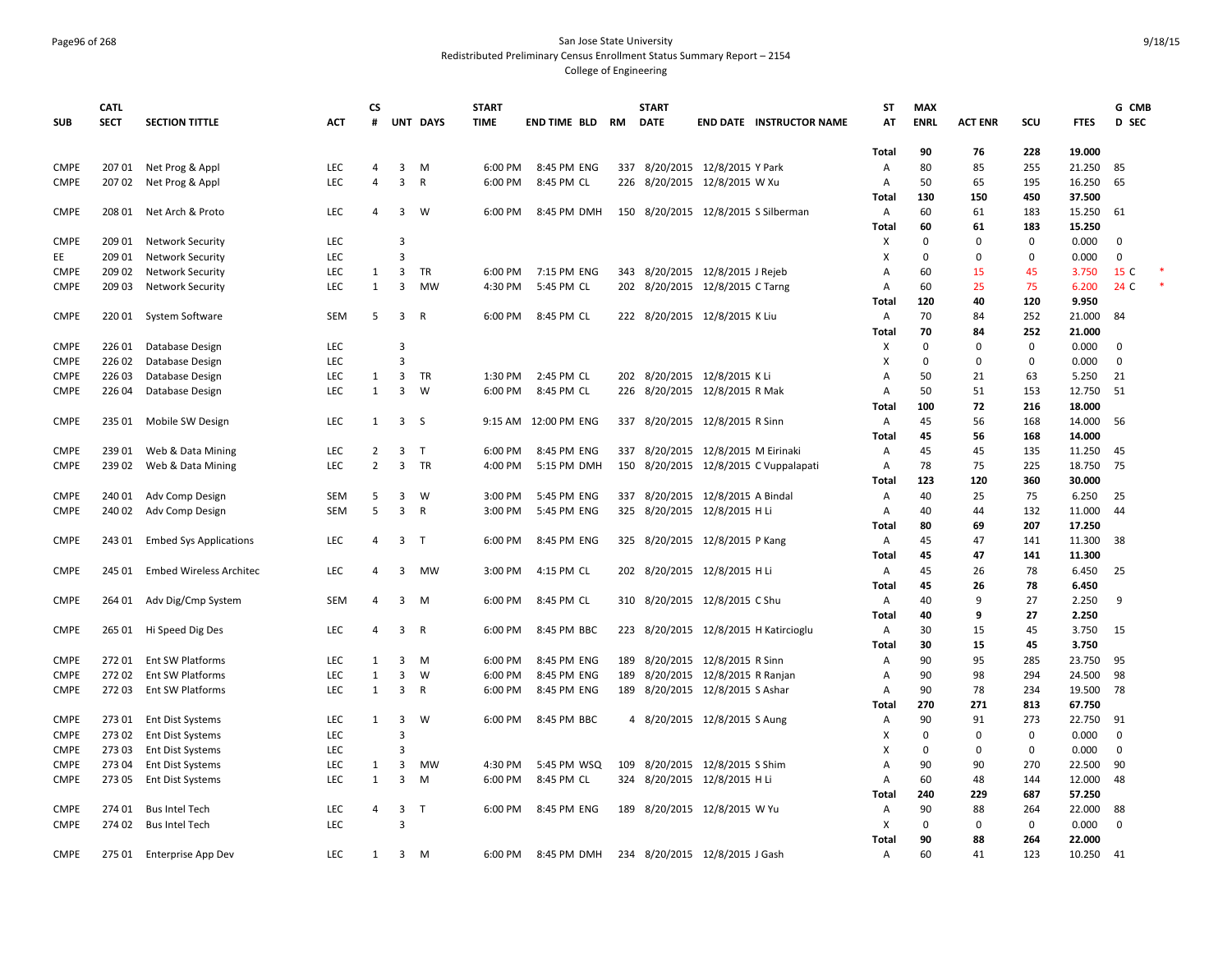#### Page97 of 268 San Jose State University Redistributed Preliminary Census Enrollment Status Summary Report – 2154 College of Engineering

|             | <b>CATL</b> |                           |            | СS             |                         |              | <b>START</b> |                      |     | <b>START</b>            |                                       | ST                        | <b>MAX</b>  |                |             |             | G CMB        |
|-------------|-------------|---------------------------|------------|----------------|-------------------------|--------------|--------------|----------------------|-----|-------------------------|---------------------------------------|---------------------------|-------------|----------------|-------------|-------------|--------------|
| <b>SUB</b>  | <b>SECT</b> | <b>SECTION TITTLE</b>     | <b>ACT</b> | #              |                         | UNT DAYS     | TIME         | END TIME BLD RM      |     | <b>DATE</b>             | <b>END DATE INSTRUCTOR NAME</b>       | AT                        | <b>ENRL</b> | <b>ACT ENR</b> | scu         | <b>FTES</b> | D SEC        |
| <b>CMPE</b> |             | 275 02 Enterprise App Dev | LEC        | 1              | $\overline{3}$          | W            | 6:00 PM      | 8:45 PM BBC          |     |                         | 202 8/20/2015 12/8/2015 C Zhang       | A                         | 60          | 63             | 189         | 15.750      | 63           |
|             |             |                           |            |                |                         |              |              |                      |     |                         |                                       | Total                     | 120         | 104            | 312         | 26.000      |              |
| <b>CMPE</b> |             | 277 01 Smartphone App Dev | LEC        | 1              | $\overline{3}$          | $\mathsf{R}$ | 6:00 PM      | 8:45 PM DMH          |     |                         | 227 8/20/2015 12/8/2015 C Zhang       | $\overline{A}$            | 90          | 102            | 306         | 25.500      | ##           |
|             |             |                           |            |                |                         |              |              |                      |     |                         |                                       | Total                     | 90          | 102            | 306         | 25.500      |              |
| <b>CMPE</b> | 28001       | Web UI Design             | LEC        | 1              | 3                       |              |              |                      |     |                         | 8/20/2015 12/8/2015                   | Χ                         | 0           | 0              | 0           | 0.000       | 0            |
| <b>CMPE</b> | 28002       | Web UI Design             | <b>LEC</b> | $\mathbf{1}$   | $\overline{3}$          | $\mathsf{R}$ | 6:00 PM      | 8:45 PM WSQ          |     |                         | 207 8/20/2015 12/8/2015 C Vuppalapati | Α                         | 100         | 99             | 297         | 24.750      | 99           |
|             |             |                           |            |                |                         |              |              |                      |     |                         |                                       | Total                     | 100         | 99             | 297         | 24.750      |              |
| <b>CMPE</b> | 28101       | Cloud Technologies        | <b>LEC</b> | 1              | $\overline{3}$          | $\top$       | 6:00 PM      | 8:45 PM BBC          |     |                         | 202 8/20/2015 12/8/2015 Z Gao         | Α                         | 90          | 84             | 252         | 21.000      | 84           |
| <b>CMPE</b> | 28102       | <b>Cloud Technologies</b> | LEC        |                | 3                       |              |              |                      |     |                         |                                       | $\boldsymbol{\mathsf{x}}$ | $\mathbf 0$ | 0              | $\mathbf 0$ | 0.000       | $\mathbf{0}$ |
| <b>CMPE</b> | 28103       | Cloud Technologies        | <b>LEC</b> | 1              | 3                       | R            | 6:00 PM      | 8:45 PM DMH          |     |                         | 150 8/20/2015 12/8/2015 M Cherfaoui   | A                         | 60          | 79             | 237         | 19.750      | -79          |
| <b>CMPE</b> | 28104       | <b>Cloud Technologies</b> | <b>LEC</b> |                | 3                       |              |              |                      |     |                         |                                       | X                         | $\Omega$    | $\Omega$       | 0           | 0.000       | 0            |
| <b>CMPE</b> | 28105       | <b>Cloud Technologies</b> | <b>LEC</b> |                | 3                       |              |              |                      |     |                         |                                       | х                         | $\Omega$    | $\Omega$       | 0           | 0.000       | 0            |
| <b>CMPE</b> | 28106       | <b>Cloud Technologies</b> | <b>LEC</b> |                | 3                       |              |              |                      |     |                         |                                       | x                         | $\mathbf 0$ | $\Omega$       | $\Omega$    | 0.000       | $\mathbf 0$  |
| <b>CMPE</b> | 28107       | Cloud Technologies        | <b>LEC</b> | 1              | $\overline{3}$          | S            |              | 9:00 AM 11:45 AM ENG |     |                         | 189 8/20/2015 12/8/2015 P Nguyen      | A                         | 120         | 36             | 108         | 9.000       | 36           |
|             |             |                           |            |                |                         |              |              |                      |     |                         |                                       | Total                     | 270         | 199            | 597         | 49.750      |              |
| <b>CMPE</b> |             | 282 01 Cloud Services     | LEC        |                | $\overline{3}$          |              |              |                      |     |                         |                                       | X                         | $\mathbf 0$ | $\mathbf 0$    | $\mathbf 0$ | 0.000       | $\mathbf 0$  |
|             |             |                           |            |                |                         |              |              |                      |     |                         |                                       | Total                     | 0           | 0              | 0           | 0.000       |              |
| <b>CMPE</b> | 28301       | Virtualization Tec        | LEC        | $\mathbf{1}$   | 3                       |              |              |                      |     |                         | 8/20/2015 12/8/2015                   | X                         | $\Omega$    | $\Omega$       | 0           | 0.000       | 0            |
| <b>CMPE</b> | 28302       | Virtualization Tec        | <b>LEC</b> |                | 3                       |              |              |                      |     |                         |                                       | X                         | $\Omega$    | $\Omega$       | $\Omega$    | 0.000       | $\mathbf 0$  |
| <b>CMPE</b> | 28303       | Virtualization Tec        | <b>LEC</b> | $\mathbf{1}$   | 3                       | M            | 6:00 PM      | 8:45 PM SCI          |     |                         | 142 8/20/2015 12/8/2015 M Larkin      | Α                         | 90          | 66             | 198         | 16.500      | 66           |
| <b>CMPE</b> | 28304       | Virtualization Tec        | <b>LEC</b> | $\mathbf{1}$   | $\overline{3}$          | $\mathsf{T}$ | 6:00 PM      | 8:45 PM SCI          | 142 |                         | 8/20/2015 12/8/2015 M Larkin          | A                         | 90          | 50             | 150         | 12.500      | 50           |
| <b>CMPE</b> | 28305       | Virtualization Tec        | <b>LEC</b> | 1              | $\overline{3}$          | TR           | 4:30 PM      | 5:45 PM BBC          |     |                         | 105 8/20/2015 12/8/2015 K Li          | Α                         | 50          | 23             | 69          | 5.750       | 23           |
|             |             |                           |            |                |                         |              |              |                      |     |                         |                                       | Total                     | 230         | 139            | 417         | 34.750      |              |
| <b>CMPE</b> |             | 284 01 Storage & Nwk Virt | LEC        | $\overline{2}$ | $\overline{\mathbf{3}}$ | M            | 6:00 PM      | 8:45 PM BBC          |     |                         | 220 8/20/2015 12/8/2015 M Bhadkamkar  | $\overline{A}$            | 60          | 36             | 108         | 9.000       | 36           |
|             |             |                           |            |                |                         |              |              |                      |     |                         |                                       | Total                     | 60          | 36             | 108         | 9.000       |              |
| <b>CMPE</b> |             | 285 01 Sw Engr Processes  | <b>LEC</b> | 1              | $\overline{3}$          | W            | 6:00 PM      | 8:45 PM ENG          |     |                         | 325 8/20/2015 12/8/2015 W Yu          | $\overline{A}$            | 50          | 35             | 105         | 8.750       | 35           |
|             |             |                           |            |                |                         |              |              |                      |     |                         |                                       | <b>Total</b>              | 50          | 35             | 105         | 8.750       |              |
| <b>CMPE</b> |             | 287 01 SW Qlty Assur      | <b>LEC</b> | 1              | 3                       | R            | 6:00 PM      | 8:45 PM ENG          |     |                         | 337 8/20/2015 12/8/2015 Z Gao         | $\overline{A}$            | 70          | 48             | 144         | 12.000      | 48           |
|             |             |                           |            |                |                         |              |              |                      |     |                         |                                       | Total                     | 70          | 48             | 144         | 12.000      |              |
| <b>CMPE</b> | 294 01      | <b>CMPE Seminar</b>       | <b>SEM</b> | 4              | 3                       | М            | 1:30 PM      | 4:15 PM ENG          |     |                         | 492 8/20/2015 12/8/2015 V Parrish     | A                         | 30          | 34             | 102         | 8.500       | 34           |
| <b>CMPE</b> | 294 02      | <b>CMPE Seminar</b>       | SEM        | $\overline{4}$ | 3                       | W            | 1:30 PM      | 4:15 PM ENG          |     |                         | 492 8/20/2015 12/8/2015 V Parrish     | Α                         | 30          | 35             | 105         | 8.750       | 35           |
| <b>CMPE</b> | 294 03      | <b>CMPE Seminar</b>       | <b>SEM</b> | 4              | 3                       | M            | 6:00 PM      | 8:45 PM ENG          |     |                         | 492 8/20/2015 12/8/2015 M Robinson    | Α                         | 30          | 35             | 105         | 8.750       | 35           |
| <b>CMPE</b> | 294 04      | <b>CMPE Seminar</b>       | SEM        | $\overline{4}$ | 3                       | $\mathsf{T}$ | 12:00 PM     | 2:45 PM ENG          |     |                         | 492 8/20/2015 12/8/2015 V Parrish     | Α                         | 30          | 36             | 108         | 9.000       | 36           |
| <b>CMPE</b> | 294 05      | <b>CMPE Seminar</b>       | <b>SEM</b> | $\overline{4}$ | $\overline{3}$          | R            | 12:00 PM     | 2:45 PM ENG          |     |                         | 492 8/20/2015 12/8/2015 V Parrish     | Α                         | 30          | 37             | 111         | 9.250       | 37           |
| <b>CMPE</b> | 294 06      | <b>CMPE Seminar</b>       | <b>SEM</b> | $\overline{4}$ | 3                       | R            | 6:30 PM      | 9:15 PM ENG          |     |                         | 492 8/20/2015 12/8/2015 M Robinson    | Α                         | 30          | 36             | 108         | 9.000       | 36           |
| <b>CMPE</b> | 294 07      | <b>CMPE Seminar</b>       | <b>SEM</b> | $\overline{4}$ | 3                       | $\mathsf{T}$ | 6:30 PM      | 9:15 PM ENG          |     |                         | 492 8/20/2015 12/8/2015 R Bruce       | Α                         | 30          | 35             | 105         | 8.750       | 35           |
| <b>CMPE</b> | 294 08      | <b>CMPE Seminar</b>       | <b>SEM</b> | 4              | $\overline{3}$          | F            | 2:00 PM      | 4:45 PM ENG          |     |                         | 492 8/20/2015 12/8/2015 R Bruce       | A                         | 30          | 35             | 105         | 8.750       | 35           |
|             |             |                           |            |                |                         |              |              |                      |     |                         |                                       | Total                     | 240         | 283            | 849         | 70.750      |              |
| <b>CMPE</b> |             | 295A 01 Master Project I  | LAB        | 16             | 3                       | <b>MW</b>    |              | 9:00 AM 11:50 AM ENG |     | 206 8/20/2015 12/8/2015 |                                       | Α                         | 20          | 28             | 84          | 7.000       | 28           |
| <b>CMPE</b> |             | 295A 02 Master Project I  | LAB        | 16             | 3                       | <b>MW</b>    | 12:00 PM     | 2:50 PM ENG          | 206 |                         | 8/20/2015 12/8/2015                   | Α                         | 20          | 26             | 78          | 6.500       | 26           |
| <b>CMPE</b> |             | 295A 03 Master Project I  | LAB        | 16             | 3                       | <b>MW</b>    |              | 9:00 AM 11:50 AM ENG | 268 |                         | 8/20/2015 12/8/2015                   | A                         | 20          | 26             | 78          | 6.500       | 26           |
| <b>CMPE</b> |             | 295A 04 Master Project I  | LAB        | 16             | 3                       | <b>MW</b>    |              | 9:00 AM 11:50 AM ENG |     | 276 8/20/2015 12/8/2015 |                                       | Α                         | 20          | 26             | 78          | 6.500       | 26           |
| <b>CMPE</b> |             | 295A 05 Master Project I  | LAB        | 16             | 3                       | <b>TR</b>    | 12:00 PM     | 2:50 PM ENG          | 276 |                         | 8/20/2015 12/8/2015                   | $\mathsf{A}$              | 20          | 25             | 75          | 6.250       | 25           |
| <b>CMPE</b> |             | 295A 06 Master Project I  | LAB        | 16             | 3                       | <b>MW</b>    | 3:00 PM      | 5:50 PM ENG          | 276 |                         | 8/20/2015 12/8/2015                   | Α                         | 20          | 25             | 75          | 6.250       | 25           |
| <b>CMPE</b> |             | 295A 07 Master Project I  | LAB        | 16             | 3                       | TR           |              | 9:00 AM 11:50 AM ENG | 278 |                         | 8/20/2015 12/8/2015                   | A                         | 20          | 24             | 72          | 6.000       | 24           |
| <b>CMPE</b> |             | 295A 08 Master Project I  | LAB        | 16             | 3                       | TR           | 12:00 PM     | 2:50 PM ENG          | 278 |                         | 8/20/2015 12/8/2015                   | Α                         | 20          | 26             | 78          | 6.500       | 26           |
| <b>CMPE</b> |             | 295A 09 Master Project I  | LAB        | 16             | 3                       | <b>MW</b>    |              | 9:00 AM 11:50 AM ENG |     | 286 8/20/2015 12/8/2015 |                                       | Α                         | 20          | 26             | 78          | 6.500       | 26           |
| <b>CMPE</b> |             | 295A 10 Master Project I  | LAB        | 16             | $\mathbf{3}$            | <b>TR</b>    |              | 9:00 AM 11:50 AM ENG |     | 405 8/20/2015 12/8/2015 |                                       | $\overline{A}$            | 20          | 24             | 72          | 6.000       | 24           |
|             |             |                           |            |                |                         |              |              |                      |     |                         |                                       |                           |             |                |             |             |              |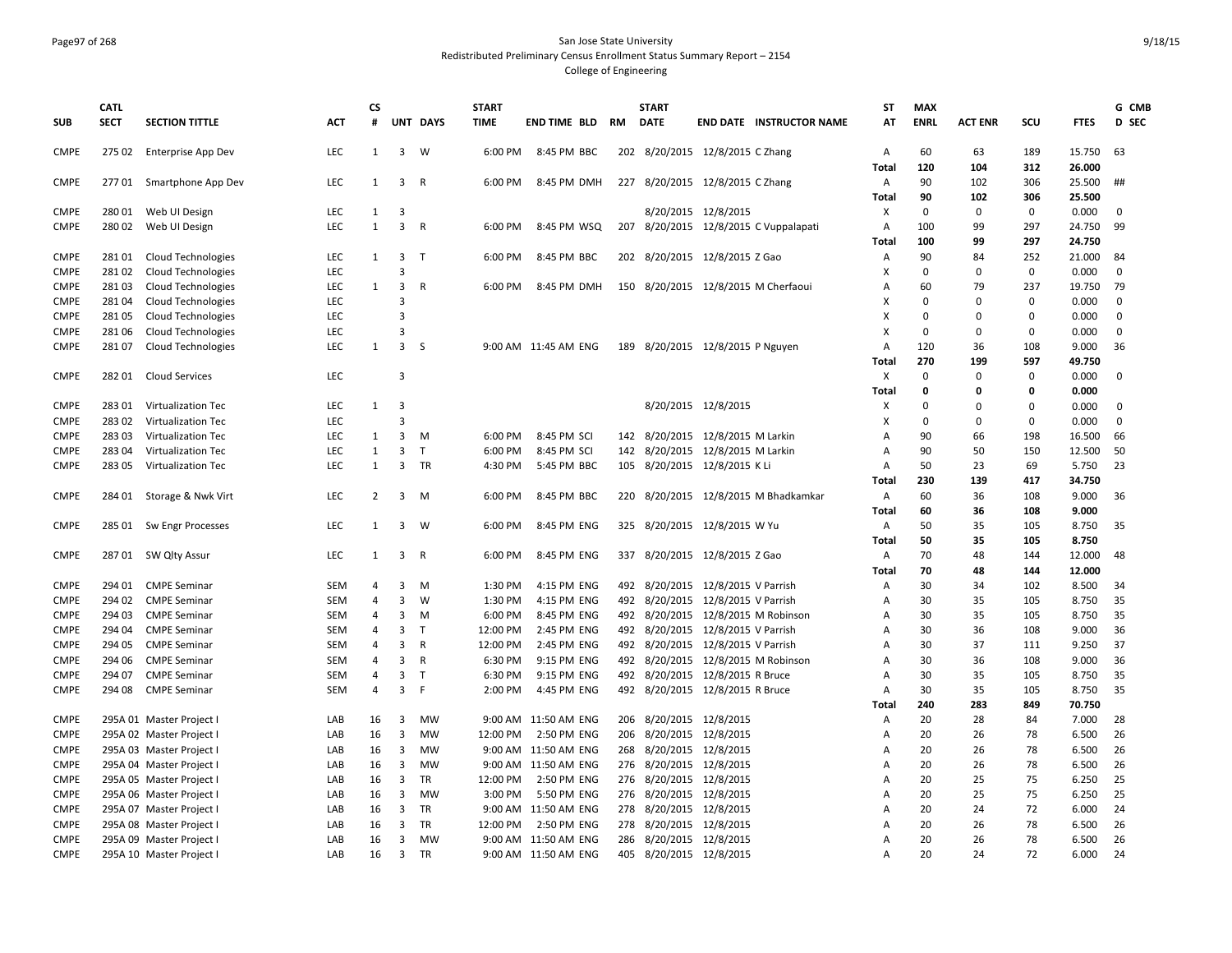### Page98 of 268 San Jose State University Redistributed Preliminary Census Enrollment Status Summary Report – 2154 College of Engineering

|             | <b>CATL</b> |                            |            | <b>CS</b> |                         |              | <b>START</b> |                      |     | <b>START</b>                 |                              |                                 | <b>ST</b>      | <b>MAX</b>  |                |                |             | G CMB        |
|-------------|-------------|----------------------------|------------|-----------|-------------------------|--------------|--------------|----------------------|-----|------------------------------|------------------------------|---------------------------------|----------------|-------------|----------------|----------------|-------------|--------------|
| <b>SUB</b>  | <b>SECT</b> | <b>SECTION TITTLE</b>      | <b>ACT</b> | #         |                         | UNT DAYS     | <b>TIME</b>  | <b>END TIME BLD</b>  | RM  | <b>DATE</b>                  |                              | <b>END DATE INSTRUCTOR NAME</b> | AT             | <b>ENRL</b> | <b>ACT ENR</b> | scu            | <b>FTES</b> | <b>D</b> SEC |
| <b>CMPE</b> |             | 295A 11 Master Project I   | LAB        | 16        | 3                       | TR           |              | 9:00 AM 11:50 AM ENG |     | 487 8/20/2015 12/8/2015      |                              |                                 | Α              | 20          | 25             | 75             | 6.250       | 25           |
| <b>CMPE</b> |             | 295A 12 Master Project I   | LAB        | 16        | 3                       | TR           | 12:00 PM     | 2:50 PM ENG          | 487 | 8/20/2015 12/8/2015          |                              |                                 | $\overline{A}$ | 20          | 26             | 78             | 6.500       | 26           |
| <b>CMPE</b> |             | 295A 13 Master Project I   | LAB        | 16        | 3                       | MW           | 9:00 AM      | 11:50 AM ENG         | 489 | 8/20/2015 12/8/2015          |                              |                                 | A              | 20          | 26             | 78             | 6.500       | 26           |
| <b>CMPE</b> |             | 295A 14 Master Project I   | LAB        | 16        | 3                       | MW           | 3:00 PM      | 5:50 PM ENG          |     | 288 8/20/2015 12/8/2015      |                              |                                 | A              | 20          | 24             | 72             | 6.000       | 24           |
| <b>CMPE</b> |             | 295A 15 Master Project I   | LAB        | 16        | 3                       | TR           |              | 9:00 AM 11:50 AM ENG |     | 405 8/20/2015 12/8/2015      |                              |                                 | A              | 20          | 20             | 60             | 5.000       | 20           |
|             |             |                            |            |           |                         |              |              |                      |     |                              |                              |                                 | Total          | 300         | 377            | 1131           | 94.250      |              |
| <b>CMPE</b> |             | 295B 01 Master Project II  | LAB        | 16        | 3                       | F            | 9:00 AM      | 2:40 PM ENG          |     | 206 8/20/2015 12/8/2015      |                              |                                 | Α              | 20          | 20             | 60             | 5.000       | 20           |
| <b>CMPE</b> |             | 295B 02 Master Project II  | LAB        | 16        | 3                       | MW           | 3:00 PM      | 5:50 PM ENG          |     | 206 8/20/2015 12/8/2015      |                              |                                 | A              | 20          | 20             | 60             | 5.000       | 20           |
| <b>CMPE</b> |             | 295B 03 Master Project II  | LAB        | 16        | $\overline{3}$          | <b>TR</b>    | 12:00 PM     | 2:50 PM ENG          |     | 268 8/20/2015 12/8/2015      |                              |                                 | $\overline{A}$ | 20          | 20             | 60             | 5.000       | 20           |
| <b>CMPE</b> |             | 295B 04 Master Project II  | LAB        | 16        | 3                       | <b>TR</b>    | 9:00 AM      | 11:50 AM ENG         |     | 268 8/20/2015 12/8/2015      |                              |                                 | Α              | 20          | 20             | 60             | 5.000       | 20           |
| <b>CMPE</b> |             | 295B 05 Master Project II  | LAB        | 16        | 3                       | MW           | 12:00 PM     | 2:50 PM ENG          |     | 276 8/20/2015 12/8/2015      |                              |                                 | Α              | 20          | 20             | 60             | 5.000       | 20           |
| <b>CMPE</b> |             | 295B 06 Master Project II  | LAB        | 16        | 3                       | TR           | 3:00 PM      | 5:50 PM ENG          |     | 276 8/20/2015 12/8/2015      |                              |                                 | Α              | 20          | 17             | 51             | 4.250       | 17           |
| <b>CMPE</b> |             | 295B 07 Master Project II  | LAB        | 16        | 3                       | <b>MW</b>    | 9:00 AM      | 11:50 AM ENG         |     | 278 8/20/2015 12/8/2015      |                              |                                 | A              | 20          | 20             | 60             | 5.000       | 20           |
| <b>CMPE</b> |             | 295B 08 Master Project II  | LAB        | 16        | 3                       | TR           | 3:00 PM      | 5:50 PM ENG          | 278 | 8/20/2015 12/8/2015          |                              |                                 | Α              | 20          | 18             | 54             | 4.500       | 18           |
| <b>CMPE</b> |             | 295B 09 Master Project II  | LAB        | 16        | 3                       | TR           |              | 9:00 AM 11:50 AM ENG |     | 286 8/20/2015 12/8/2015      |                              |                                 | A              | 20          | 22             | 66             | 5.500       | 22           |
| <b>CMPE</b> |             | 295B 10 Master Project II  | LAB        | 16        | 3                       | <b>TR</b>    | 9:00 AM      | 11:50 AM ENG         | 489 |                              | 8/20/2015 12/8/2015          |                                 | A              | 20          | 19             | 57             | 4.750       | 19           |
| <b>CMPE</b> |             | 295B 11 Master Project II  | LAB        | 16        | 3                       | <b>MW</b>    | 9:00 AM      | 11:50 AM ENG         | 487 | 8/20/2015 12/8/2015          |                              |                                 | $\overline{A}$ | 20          | 14             | 42             | 3.500       | 14           |
| <b>CMPE</b> |             | 295B 12 Master Project II  | LAB        | 16        | 3                       | <b>MW</b>    | 12:00 PM     | 2:50 PM ENG          | 487 | 8/20/2015 12/8/2015          |                              |                                 | $\overline{A}$ | 20          | 6              | 18             | 1.500       | 6            |
|             |             |                            |            |           |                         |              |              |                      |     |                              |                              |                                 | Total          | 240         | 216            | 648            | 54.000      |              |
| <b>CMPE</b> |             | 297 01 Spec Top Comp Engr  | <b>SEM</b> | 5         | $\overline{3}$          | $\mathsf{R}$ | 6:00 PM      | 8:45 PM DMH          |     | 164 8/20/2015 12/8/2015 W Yu |                              |                                 | Α              | 50          | 36             | 36             | 9.000       | 36           |
|             |             |                            |            |           |                         |              |              |                      |     |                              |                              |                                 | Total          | 50          | 36             | 36             | 9.000       |              |
| <b>CMPE</b> | 298 01      | <b>Special Problems</b>    | <b>SUP</b> | 25        | 3                       | TBA          |              |                      |     |                              | 8/20/2015 12/8/2015 S Meldal |                                 | Α              | 30          | $\Omega$       | 0              | 0.000       | $\mathbf 0$  |
| <b>CMPE</b> | 298 02      | <b>Special Problems</b>    | <b>SUP</b> | 25        | 3                       | TBA          |              |                      |     |                              | 8/20/2015 12/8/2015 S Meldal |                                 | Α              | 45          | $\Omega$       | 0              | 0.000       | $\mathbf 0$  |
| <b>CMPE</b> | 298 03      | <b>Special Problems</b>    | SUP        | 25        | 1                       | TBA          |              |                      |     |                              | 8/20/2015 12/8/2015 D Harkey |                                 | $\overline{A}$ | 20          | 8              | 8              | 0.667       | 8            |
| <b>CMPE</b> | 298 04      | <b>Special Problems</b>    | SUP        | 25        | 1                       | TBA          |              |                      |     |                              | 8/20/2015 12/8/2015 D Harkey |                                 | Α              | 20          | $\Omega$       | $\mathbf 0$    | 0.000       | $\mathbf 0$  |
| <b>CMPE</b> | 298 05      | <b>Special Problems</b>    | <b>SUP</b> | 25        | $\mathbf{1}$            | TBA          |              |                      |     |                              | 8/20/2015 12/8/2015 D Harkey |                                 | $\overline{A}$ | 20          | $\Omega$       | 0              | 0.000       | $\mathbf 0$  |
| <b>CMPE</b> | 298 06      | <b>Special Problems</b>    | <b>SUP</b> | 25        | $\mathbf{1}$            | TBA          |              |                      |     |                              | 8/20/2015 12/8/2015 D Harkey |                                 | Α              | 20          | $\Omega$       | $\Omega$       | 0.000       | $\Omega$     |
|             |             |                            |            |           |                         |              |              |                      |     |                              |                              |                                 | Total          | 155         | 8              | 8              | 0.667       |              |
| <b>CMPE</b> |             | 298131 CMPE/SE Internship  | <b>SUP</b> | 48        | 3                       | TBA          |              |                      |     |                              | 8/20/2015 12/8/2015 B Eswar  |                                 | Α              | 25          | 38             | 114            | 9.500       | 38           |
| <b>CMPE</b> |             | 2981 32 CMPE/SE Internship | <b>SUP</b> | 48        | 3                       | TBA          |              |                      |     |                              | 8/20/2015 12/8/2015 B Eswar  |                                 | $\overline{A}$ | 25          | 39             | 117            | 9.750       | 39           |
| <b>CMPE</b> |             | 2981 33 CMPE/SE Internship | SUP        | 48        | 3                       | TBA          |              |                      |     |                              | 8/20/2015 12/8/2015 B Eswar  |                                 | A              | 25          | 40             | 120            | 10.000      | 40           |
| <b>CMPE</b> |             | 2981 34 CMPE/SE Internship | SUP        | 48        | 3                       | TBA          |              |                      |     |                              | 8/20/2015 12/8/2015 B Eswar  |                                 | Α              | 25          | 40             | 120            | 10.000      | 40           |
| <b>CMPE</b> |             | 2981 35 CMPE/SE Internship | <b>SUP</b> | 48        | 3                       | TBA          |              |                      |     |                              | 8/20/2015 12/8/2015 B Eswar  |                                 | Α              | 25          | 40             | 120            | 9.950       | 39           |
| <b>CMPE</b> |             | 2981 36 CMPE/SE Internship | <b>SUP</b> | 48        | 3                       | TBA          |              |                      |     |                              | 8/20/2015 12/8/2015 B Eswar  |                                 | Α              | 25          | 30             | 90             | 7.500       | 30           |
| <b>CMPE</b> |             | 2981 37 CMPE/SE Internship | <b>SUP</b> | 48        | 3                       | TBA          |              |                      |     |                              | 8/20/2015 12/8/2015 B Eswar  |                                 | $\overline{A}$ | 25          | 17             | 51             | 4.250       | 17           |
| <b>CMPE</b> |             | 2981 38 CMPE/SE Internship | <b>SUP</b> | 48        | 3                       | TBA          |              |                      |     |                              | 8/20/2015 12/8/2015 B Eswar  |                                 | Α              | 25          | 15             | 45             | 3.750       | 15           |
| <b>CMPE</b> |             | 2981 39 CMPE/SE Internship | <b>SUP</b> | 48        | 3                       | TBA          |              |                      |     |                              | 8/20/2015 12/8/2015 B Eswar  |                                 | A              | 25          | 16             | 48             | 4.000       | 16           |
| <b>CMPE</b> |             | 298I 40 CMPE/SE Internship | <b>SUP</b> | 48        | 3                       | TBA          |              |                      |     |                              | 8/20/2015 12/8/2015 B Eswar  |                                 | Α              | 25          | 16             | 48             | 4.000       | 16           |
| <b>CMPE</b> |             | 2981 41 CMPE/SE Internship | SUP        | 48        | 3                       | TBA          |              |                      |     |                              | 8/20/2015 12/8/2015 B Eswar  |                                 | $\overline{A}$ | 25          | $\mathbf 0$    | 0              | 0.000       | $\mathbf 0$  |
| <b>CMPE</b> |             | 2981 42 CMPE/SE Internship | SUP        | 48        | $\overline{\mathbf{3}}$ | TBA          |              |                      |     |                              | 8/20/2015 12/8/2015 B Eswar  |                                 | $\overline{A}$ | 25          | $\mathbf 0$    | 0              | 0.000       | $\mathbf 0$  |
|             |             |                            |            |           |                         |              |              |                      |     |                              |                              |                                 | Total          | 300         | 291            | 873            | 72.700      |              |
| <b>CMPE</b> |             | 299A 01 Master Thesis I    | <b>SUP</b> | 25        | $\overline{3}$          | TBA          |              |                      |     |                              | 8/20/2015 12/8/2015 D Harkey |                                 | Α              | 15          | 1              | $\overline{3}$ | 0.250       | 1            |
|             |             |                            |            |           |                         |              |              |                      |     |                              |                              |                                 | Total          | 15          | 1              | 3              | 0.250       |              |
| <b>CMPE</b> |             | 299B 01 Master Thesis II   | <b>SUP</b> | 25        | 3                       | TBA          |              |                      |     |                              | 8/20/2015 12/8/2015 D Harkey |                                 | Α              | 10          | 4              | 12             | 1.000       | 4            |
|             |             |                            |            |           |                         |              |              |                      |     |                              |                              |                                 | Total          | 10          | 4              | 12             | 1.000       |              |
|             |             |                            |            |           |                         |              |              |                      |     |                              |                              |                                 |                |             |                |                |             |              |

**Computer Engineering Total 6933 5992 15979 1271.183**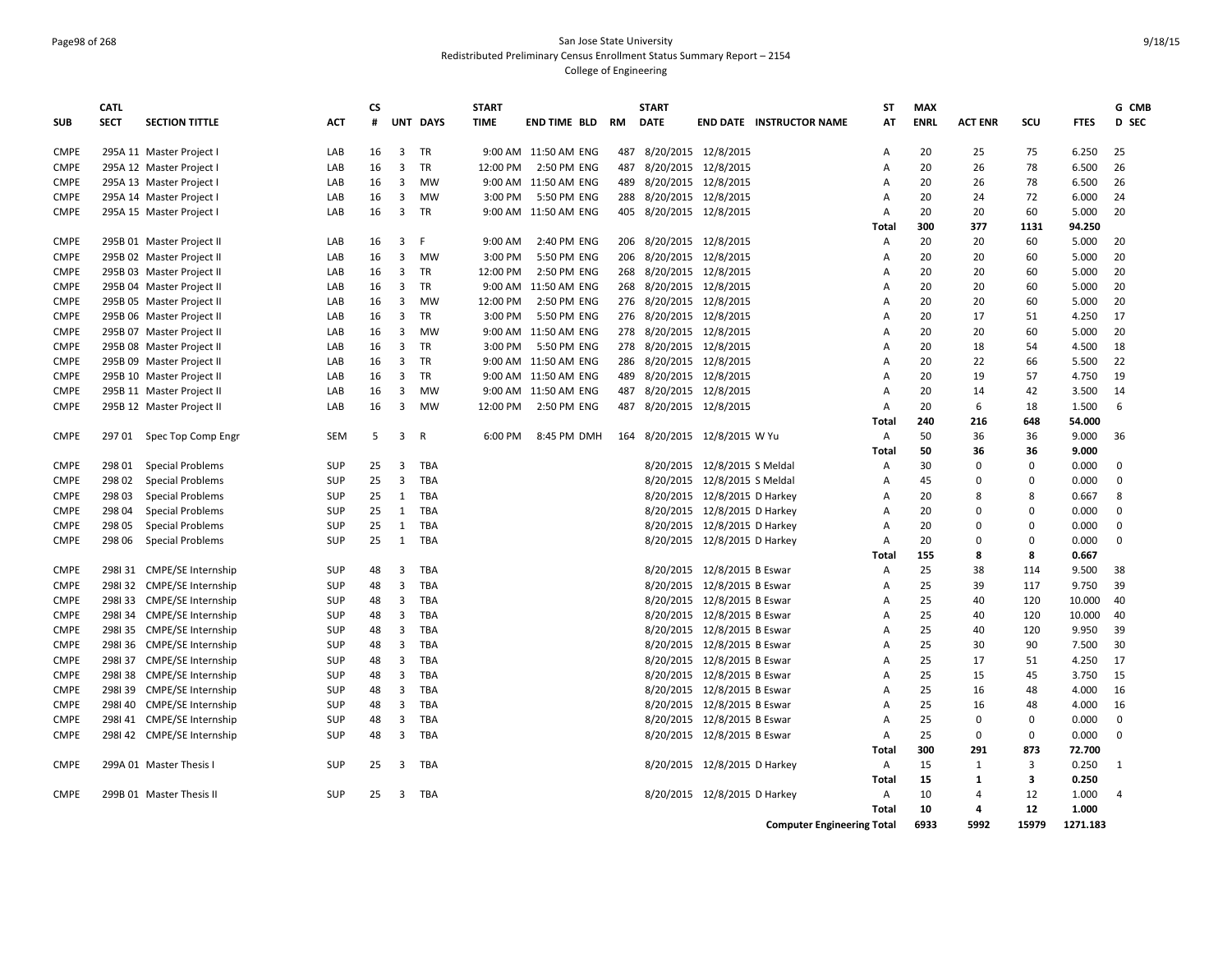# Page99 of 268 San Jose State University Redistributed Preliminary Census Enrollment Status Summary Report – 2154

|            | <b>CATL</b>                   |                             |            | <b>CS</b>      |                |              | <b>START</b> |                       |            | <b>START</b>                      |                               |                                              | ST                        | <b>MAX</b>  |                |             |             | G CMB             |
|------------|-------------------------------|-----------------------------|------------|----------------|----------------|--------------|--------------|-----------------------|------------|-----------------------------------|-------------------------------|----------------------------------------------|---------------------------|-------------|----------------|-------------|-------------|-------------------|
| <b>SUB</b> | <b>SECT</b>                   | <b>SECTION TITTLE</b>       | <b>ACT</b> | #              |                | UNT DAYS     | <b>TIME</b>  | END TIME BLD RM       |            | <b>DATE</b>                       |                               | <b>END DATE INSTRUCTOR NAME</b>              | AT                        | <b>ENRL</b> | <b>ACT ENR</b> | scu         | <b>FTES</b> | D SEC             |
|            | <b>Electrical Engineering</b> |                             |            |                |                |              |              |                       |            |                                   |                               |                                              |                           |             |                |             |             |                   |
|            |                               |                             |            |                |                |              |              |                       |            |                                   |                               |                                              |                           |             |                |             |             |                   |
| EE         | 30 01                         | Intr PRGM MC EE             | LEC        | $\mathbf{1}$   | 3              | MW           | 1:30 PM      | 2:20 PM ENG           |            | 331 8/20/2015 12/8/2015 F Lin     |                               |                                              | A                         | 80          | 67             | 134         | 13.400      | 0                 |
| EE         | 30 02                         | Intr PRGM MC EE             | LAB        | 16             | $\mathsf 0$    | M            | 2:30 PM      | 5:20 PM ENG           | 258        |                                   | 8/20/2015 12/8/2015 F Lin     |                                              | Α                         | 30          | 25             | 25          | 0.000       | $\mathbf 0$       |
| EE         | 3003                          | Intr PRGM MC EE             | LAB        | 16             | $\mathbf 0$    | W            | 2:30 PM      | 5:20 PM ENG           | 290        |                                   | 8/20/2015 12/8/2015 F Lin     |                                              | Α                         | 30          | 29             | 29          | 0.000       | $\mathbf 0$       |
| EE         | 30.04                         | Intr PRGM MC EE             | LAB        | 16             | $\mathbf 0$    | $\top$       | 2:30 PM      | 5:20 PM ENG           | 290        |                                   | 8/20/2015 12/8/2015 F Lin     |                                              | A                         | 27          | 13             | 13          | 0.000       | $\mathbf 0$       |
|            |                               |                             |            |                |                |              |              |                       |            |                                   |                               |                                              | Total                     | 167         | 134            | 201         | 13.400      |                   |
| EE.        | 9701                          | Intro EE Lab                | LAB        | 17             |                | 1 R          | 6:00 PM      | 8:45 PM ENG           |            | 249 8/20/2015 12/8/2015 B Neel    |                               |                                              | A                         | 20          | 20             | 20          | 1.333       | $\mathbf{0}$      |
| EE         | 9702                          | Intro EE Lab                | LAB        | 17             | $\mathbf{1}$   | T            | 9:00 AM      | 11:45 AM ENG          | 249        |                                   | 8/20/2015 12/8/2015 B Neel    |                                              | A                         | 20          | 24             | 24          | 1.600       | $\mathbf 0$       |
| EE         | 9703                          | Intro EE Lab                | LAB        | 17             | $1$ T          |              | 1:30 PM      | 4:15 PM ENG           |            | 249 8/20/2015 12/8/2015 M Trehan  |                               |                                              | A                         | 20          | 23             | 23          | 1.533       | $\mathbf 0$       |
| EE         | 9704                          | Intro EE Lab                | LAB        | 17             | 1              | $\mathsf{R}$ | 1:30 PM      | 4:15 PM ENG           |            | 249 8/20/2015 12/8/2015 T Nguyen  |                               |                                              | Α                         | 20          | 16             | 16          | 1.067       | $\mathbf 0$       |
| EE         | 9705                          | Intro EE Lab                | LAB        | 17             | 1 F            |              |              | 9:00 AM 11:45 AM ENG  |            |                                   |                               | 249 8/20/2015 12/8/2015   Sithanathan        | Α                         | 20          | 23             | 23          | 1.533       | 0                 |
| EE         | 9706                          | Intro EE Lab                | LAB        | 17             | 1              | R            |              | 9:00 AM 11:45 AM ENG  |            | 249 8/20/2015 12/8/2015 C Jones   |                               |                                              | $\overline{A}$            | 20          | 20             | 20          | 1.333       | $\mathbf 0$       |
| EE         | 9707                          | Intro EE Lab                | LAB        | 17             | $1$ T          |              | 6:00 PM      | 8:45 PM ENG           |            | 249 8/20/2015 12/8/2015 M Trehan  |                               |                                              | A                         | 20          | 10             | 10          | 0.667       | $\mathbf 0$       |
|            |                               |                             |            |                |                |              |              |                       |            |                                   |                               |                                              | Total                     | 140         | 136            | 136         | 9.067       |                   |
| EE         | 98 01                         | Intro Ckt Analysis          | <b>SEM</b> | 4              | 3              | TR           |              | 10:30 AM 11:45 AM ENG |            |                                   |                               | 345 8/20/2015 12/8/2015 M Zoroofchi          | A                         | 80          | 77             | 231         | 15.400      | 0                 |
| EE         | 98 02                         | Intro Ckt Analysis          | <b>SEM</b> | 4              | 3              | <b>MW</b>    |              | 10:30 AM 11:45 AM ENG |            | 345 8/20/2015 12/8/2015 D Parent  |                               |                                              | Α                         | 80          | 79             | 237         | 15.800      | 0                 |
| EE         | 98 03                         | Intro Ckt Analysis          | <b>SEM</b> | 4              | 3              | <b>MW</b>    | 1:30 PM      | 2:45 PM ENG           |            | 345 8/20/2015 12/8/2015 J Rejeb   |                               |                                              | Α                         | 80          | 76             | 228         | 15.400      | $\overline{4}$    |
|            |                               |                             |            |                |                |              |              |                       |            |                                   |                               |                                              | Total                     | 240         | 232            | 696         | 46.600      |                   |
| EE.        | 101 01                        | Cir/Conc &Prob So           | <b>ACT</b> | 13             | 1              | $\mathsf{R}$ | 2:00 PM      | 4:00 PM ENG           |            | 339 8/20/2015 12/8/2015 C Jones   |                               |                                              | A                         | 175         | 167            | 167         | 11.133      | $\mathbf 0$       |
|            |                               |                             |            |                |                |              |              |                       |            |                                   |                               |                                              | Total                     | 175         | 167            | 167         | 11.133      |                   |
| EE         | 102 01                        | Prob/Stat in EE             | <b>SEM</b> | 4              | 3              | MW           |              | 10:30 AM 11:45 AM ENG |            | 339 8/20/2015 12/8/2015 B Sirkeci |                               |                                              | A                         | 65          | 57             | 171         | 11.400      | $\mathbf 0$       |
|            |                               |                             |            |                |                |              |              |                       |            |                                   |                               |                                              | Total                     | 65          | 57             | 171         | 11.400      |                   |
| EE.        | 11001                         | <b>Circuits and Systems</b> | <b>SEM</b> | $\overline{a}$ | 3              | <b>MW</b>    | 4:30 PM      | 5:45 PM ENG           |            | 189 8/20/2015 12/8/2015 P Hsu     |                               |                                              | $\mathsf{A}$              | 100         | 97             | 291         | 19.750      | $\overline{7}$    |
|            |                               |                             |            |                |                |              |              |                       |            |                                   |                               |                                              | Total                     | 100         | 97             | 291         | 19.750      |                   |
| EE         | 112 01                        | <b>Signal Processing</b>    | <b>SEM</b> | 4              | 3              | MW           | 3:00 PM      | 4:15 PM ENG           |            | 341 8/20/2015 12/8/2015 T Nguyen  |                               |                                              | A                         | 55          | 79             | 237         | 16.200      | 8                 |
|            |                               |                             |            |                |                |              |              |                       |            |                                   |                               |                                              | Total                     | 55          | 79             | 237         | 16.200      |                   |
| EE         | 11801                         | Dig Lgc Crt Dsgn            | <b>SEM</b> | 4              | 4              | <b>MW</b>    |              | 10:30 AM 11:45 AM ENG |            | 341 8/20/2015 12/8/2015 C Choo    |                               |                                              | $\overline{A}$            | 80          | 90             | 270         | 24.600      | 9                 |
| EE         | 11802                         | Dig Lgc Crt Dsgn            | LAB        | 16             | $\mathsf 0$    | $\mathsf{R}$ |              | 9:00 AM 11:45 AM ENG  | 305        |                                   |                               | 8/20/2015 12/8/2015 M Bharadwaj              | A                         | 20          | 21             | 21          | 0.000       | $\mathbf{1}$      |
| EE         | 11803                         | Dig Lgc Crt Dsgn            | LAB        | 16             | $\mathbf 0$    | R            | 6:00 PM      | 8:45 PM ENG           | 305        |                                   | 8/20/2015 12/8/2015 G Bhangle |                                              | Α                         | 20          | 23             | 23          | 0.000       | 1                 |
| EE         | 11804                         | Dig Lgc Crt Dsgn            | LAB        | 16             | $\mathbf{0}$   | T            | 1:30 PM      | 4:15 PM ENG           |            | 305 8/20/2015 12/8/2015 K Rami    |                               |                                              | Α                         | 20          | 21             | 21          | 0.000       | $\overline{2}$    |
| EE         | 11805                         | Dig Lgc Crt Dsgn            | LAB        | 16             | $\mathbf 0$    | T            |              | 9:00 AM 11:45 AM ENG  | 305        |                                   |                               | 8/20/2015 12/8/2015 B Sairamesh              | A                         | 20          | 19             | 19          | 0.000       | $\mathbf 0$       |
| EE         | 11806                         | Dig Lgc Crt Dsgn            | LAB        | 16             | 0              | $\mathsf{R}$ | 1:30 PM      | 4:15 PM ENG           |            | 305 8/20/2015 12/8/2015 J Shah    |                               |                                              | Α                         | 20          | 6              | 6           | 0.000       | -5                |
|            |                               |                             |            |                |                |              |              |                       |            |                                   |                               |                                              | Total                     | 180         | 180            | 360         | 24.600      |                   |
| EE         | 120 01                        | Microp Sys Design           | <b>SEM</b> | 4              | $\overline{4}$ | <b>MW</b>    | 1:30 PM      | 2:45 PM ENG           |            | 341 8/20/2015 12/8/2015 M Zand    |                               |                                              | Α                         | 60          | 43             | 129         | 11.533      | 1                 |
| EE         | 120 02                        | Microp Sys Design           | LAB        |                | $\Omega$       |              |              |                       |            |                                   |                               |                                              | X                         | $\mathbf 0$ | $\Omega$       | 0           | 0.000       | $\mathbf 0$       |
| EE         | 12003                         | Microp Sys Design           | LAB        |                | $\Omega$       |              |              |                       |            |                                   |                               |                                              | $\boldsymbol{\mathsf{X}}$ | $\Omega$    | $\Omega$       | $\mathbf 0$ | 0.000       | $\mathbf 0$       |
| EE         | 120 04                        | Microp Sys Design           | LAB        | 16             | $\mathbf{0}$   | $\mathsf{R}$ | 10:30 AM     | 1:15 PM ENG           |            |                                   |                               | 307 8/20/2015 12/8/2015 D Marthanda Gomasree | $\overline{A}$            | 16          | 16             | 16          | 0.000       | $\mathbf 0$       |
|            | 120 05                        |                             | LAB        | 16             | $\mathbf 0$    | W            | 6:00 PM      | 8:45 PM ENG           | 307        |                                   | 8/20/2015 12/8/2015 J Mehta   |                                              | A                         | 16          | 15             | 15          | 0.000       | 0                 |
| EE         |                               | Microp Sys Design           |            |                | $\mathbf 0$    |              | 10:30 AM     |                       |            |                                   |                               |                                              |                           | 16          | 4              |             |             |                   |
| EE         | 120 06                        | Microp Sys Design           | LAB        | 16<br>16       | $\mathbf 0$    | W<br>T       |              | 1:15 PM ENG           | 307<br>307 |                                   |                               | 8/20/2015 12/8/2015 V Nerallapally           | A                         | 16          | 9              | 4<br>9      | 0.000       | 0<br>$\mathbf{1}$ |
| EE         | 120 07                        | Microp Sys Design           | LAB        |                |                |              | 10:30 AM     | 1:15 PM ENG           |            |                                   |                               | 8/20/2015 12/8/2015 D Marthanda Gomasree     | Α                         |             |                |             | 0.000       |                   |
|            |                               |                             |            |                |                |              |              |                       |            |                                   |                               |                                              | <b>Total</b>              | 124         | 87             | 173         | 11.533      |                   |
| EE         | 12201                         | Electr Design I             | <b>SEM</b> | 4              | 4              | TR           | 9:00 AM      | 10:15 AM ENG          | 345        |                                   |                               | 8/20/2015 12/8/2015 S Hamedi-Hagh            | A                         | 55          | 61             | 183         | 16.533      | $\overline{4}$    |
| EE         | 12202                         | Electr Design I             | LAB        | 16             | $\mathbf 0$    | T            | 6:00 PM      | 8:45 PM ENG           | 290        |                                   | 8/20/2015 12/8/2015 J Joseph  |                                              | A                         | 18          | 21             | 21          | 0.000       | 1                 |
| EE         | 122 03                        | Electr Design I             | LAB        | 16             | $\mathbf 0$    | T            | 1:30 PM      | 4:15 PM ENG           | 290        |                                   | 8/20/2015 12/8/2015 D Zhi     |                                              | A                         | 18          | 18             | 18          | 0.000       | $\overline{2}$    |
| EE         | 122 04                        | Electr Design I             | LAB        | 16             | $\mathbf{0}$   | $\top$       | 10:30 AM     | 1:15 PM ENG           |            | 290 8/20/2015 12/8/2015 A Daftari |                               |                                              | A                         | 18          | 22             | 22          | 0.000       | 1                 |
|            |                               |                             |            |                |                |              |              |                       |            |                                   |                               |                                              | Total                     | 109         | 122            | 244         | 16.533      |                   |
| EE         | 124 01                        | Electr Design II            | <b>SEM</b> | $\overline{a}$ | 4              | <b>MW</b>    |              | 9:00 AM 10:15 AM ENG  |            | 345 8/20/2015 12/8/2015 S Ardalan |                               |                                              | A                         | 55          | 49             | 147         | 13.067      | $\Omega$          |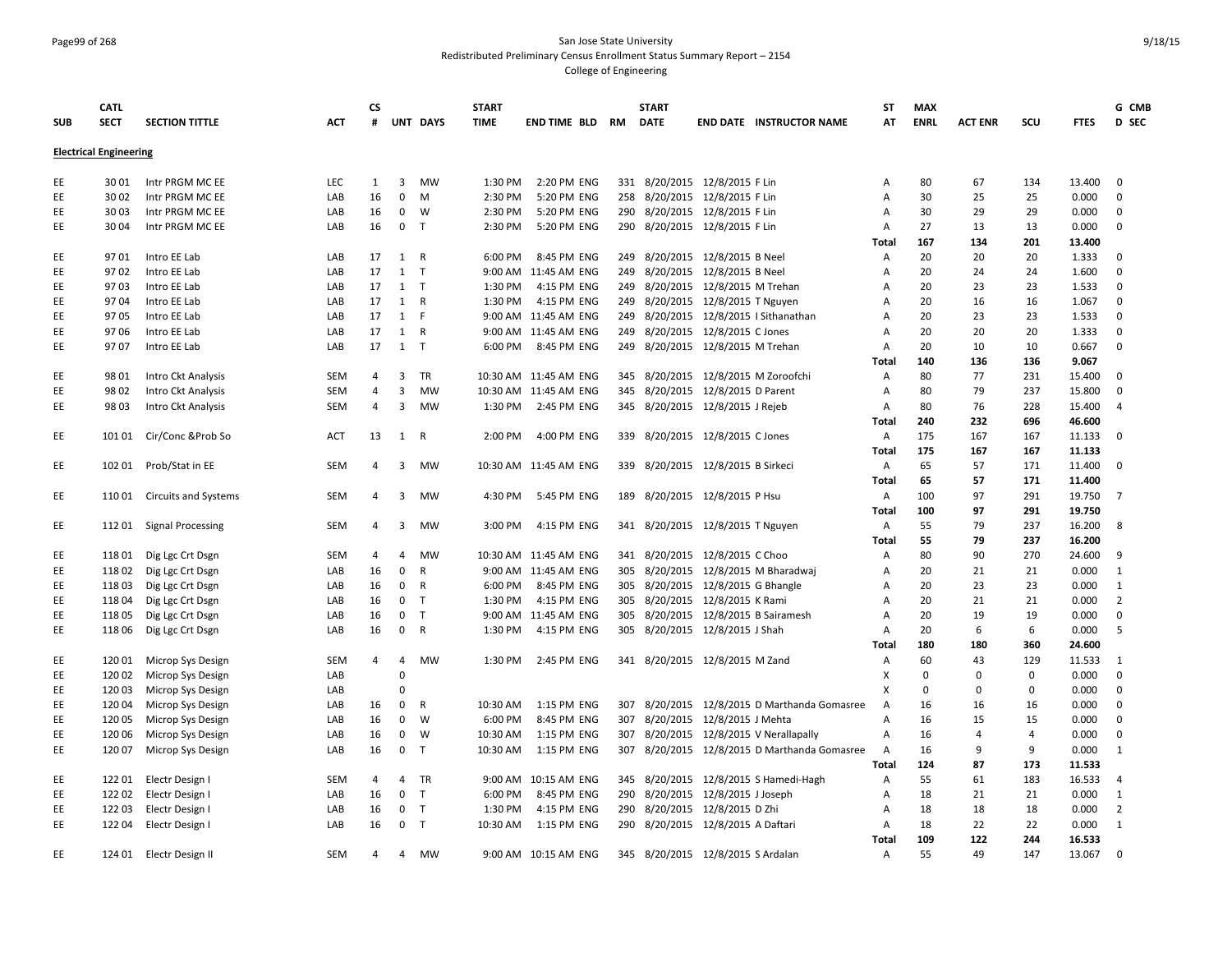### Page100 of 268 San Jose State University Redistributed Preliminary Census Enrollment Status Summary Report – 2154 College of Engineering

|            | <b>CATL</b> |                                 |            | <b>CS</b>      |                         |              | <b>START</b> |                         |     | <b>START</b>                      |                              |                                            | ST             | <b>MAX</b>  |                |              |             | G CMB          |  |
|------------|-------------|---------------------------------|------------|----------------|-------------------------|--------------|--------------|-------------------------|-----|-----------------------------------|------------------------------|--------------------------------------------|----------------|-------------|----------------|--------------|-------------|----------------|--|
| <b>SUB</b> | <b>SECT</b> | <b>SECTION TITTLE</b>           | <b>ACT</b> | #              |                         | UNT DAYS     | <b>TIME</b>  | END TIME BLD RM         |     | <b>DATE</b>                       |                              | <b>END DATE INSTRUCTOR NAME</b>            | AT             | <b>ENRL</b> | <b>ACT ENR</b> | SCU          | <b>FTES</b> | <b>D</b> SEC   |  |
| EE         |             | 124 02 Electr Design II         | LAB        | 16             | $\overline{0}$          | R            | 1:30 PM      | 4:15 PM ENG             |     |                                   |                              | 258 8/20/2015 12/8/2015 S Krishnasamy      | A              | 16          | 18             | 18           | 0.000       | 0              |  |
| EE         | 124 03      | Electr Design II                | LAB        | 16             | $\mathbf 0$             | $\mathsf{R}$ | 10:30 AM     | 1:15 PM ENG             |     | 258 8/20/2015 12/8/2015 P Agrawal |                              |                                            | Α              | 16          | 20             | 20           | 0.000       | $\mathbf 0$    |  |
| EE         | 124 04      | Electr Design II                | LAB        | 16             | 0 R                     |              | 6:00 PM      | 8:45 PM ENG             |     | 258 8/20/2015 12/8/2015 M Khaliq  |                              |                                            | Α              | 16          | 12             | 12           | 0.000       | $\Omega$       |  |
|            |             |                                 |            |                |                         |              |              |                         |     |                                   |                              |                                            | Total          | 103         | 99             | 197          | 13.067      |                |  |
| EE         | 127 01      | <b>Electronics for Bioengg</b>  | LEC        | $\overline{2}$ |                         | 3 TR         | 3:00 PM      | 4:15 PM ENG             |     | 401 8/20/2015 12/8/2015 T Peng    |                              |                                            | Α              | 35          | 24             | 72           | 5.050       | -5             |  |
|            |             |                                 |            |                |                         |              |              |                         |     |                                   |                              |                                            | Total          | 35          | 24             | 72           | 5.050       |                |  |
| EE         | 128 01      | <b>Phys Electronics</b>         | <b>SEM</b> | 4              | 3                       | TR           | 1:30 PM      | 2:45 PM ENG             |     | 331 8/20/2015 12/8/2015 L He      |                              |                                            | Α              | 55          | 57             | 171          | 11.400      | $\mathbf 0$    |  |
|            |             |                                 |            |                |                         |              |              |                         |     |                                   |                              |                                            | Total          | 55          | 57             | 171          | 11.400      |                |  |
| EE         | 134 01      | Power Systems                   | <b>LEC</b> | 2              | 3                       | TR           | 4:30 PM      | 5:45 PM ENG             |     | 303 8/20/2015 12/8/2015 F Gao     |                              |                                            | Α              | 35          | 15             | 45           | 3.100       | $\overline{2}$ |  |
|            |             |                                 |            |                |                         |              |              |                         |     |                                   |                              |                                            | Total          | 35          | 15             | 45           | 3.100       |                |  |
| EE         | 13801       | <b>Embedded Cntr Sys Design</b> | <b>SEM</b> | 5              | $\overline{3}$          | MW           | 4:30 PM      | 5:45 PM ENG             |     | 303 8/20/2015 12/8/2015 Y Kim     |                              |                                            | Α              | 35          | 31             | 93           | 6.200       | $\mathbf{0}$   |  |
|            |             |                                 |            |                |                         |              |              |                         |     |                                   |                              |                                            | <b>Total</b>   | 35          | 31             | 93           | 6.200       |                |  |
| EE         | 140 01      | Prin of E & M Flds              | SEM        | $\overline{4}$ | $\overline{3}$          | TR           |              | 9:00 AM 10:15 AM SH     |     | 100 8/20/2015 12/8/2015 R Kwok    |                              |                                            | Α              | 65          | 73             | 219          | 14.900      | 6              |  |
|            |             |                                 |            |                |                         |              |              |                         |     |                                   |                              |                                            | Total          | 65          | 73             | 219          | 14.900      |                |  |
| EE         | 153 01      | Intro Dig Sig Proc              | <b>SEM</b> | 5              | $\overline{3}$          | <b>TR</b>    | 1:30 PM      | 2:45 PM ENG             |     | 345 8/20/2015 12/8/2015 J Kim     |                              |                                            | $\overline{A}$ | 35          | 12             | 36           | 2.400       | $\Omega$       |  |
|            |             |                                 |            |                |                         |              |              |                         |     |                                   |                              |                                            | Total          | 35          | 12             | 36           | 2.400       |                |  |
| EE         | 160 01      | <b>Princ Comm Systems</b>       | LEC        | $\overline{2}$ | 3                       | TR           | 4:30 PM      | 5:20 PM ENG             |     |                                   |                              | 339 8/20/2015 12/8/2015 R Morelos-Zaragoza | Α              | 48          | 32             | 64           | 6.400       | $\mathbf 0$    |  |
| EE         | 16002       | Princ Comm Systems              | LAB        | 16             | $\mathbf{0}$            | M            | 3:00 PM      | 5:45 PM ENG             |     |                                   |                              | 238 8/20/2015 12/8/2015 N Erode Satish     | Α              | 16          | 12             | 12           | 0.000       | $\mathbf 0$    |  |
| EE         | 16003       | Princ Comm Systems              | LAB        | 16             | 0                       | W            | 3:00 PM      | 5:45 PM ENG             | 238 |                                   |                              | 8/20/2015 12/8/2015 N Erode Satish         | Α              | 16          | 12             | 12           | 0.000       | $\mathbf 0$    |  |
| EE         | 160 04      | Princ Comm Systems              | LAB        | 16             | $\mathbf 0$             | F.           |              | 9:00 AM 11:45 AM ENG    |     | 238 8/20/2015 12/8/2015 P Madasu  |                              |                                            | Α              | 16          | 8              | 8            | 0.000       | $\mathbf 0$    |  |
|            |             |                                 |            |                |                         |              |              |                         |     |                                   |                              |                                            | Total          | 96          | 64             | 96           | 6.400       |                |  |
| EE         | 174 01      | INT ALG PR EBD SYS              | <b>SEM</b> | 4              | 3                       | MW           | 7:30 PM      | 8:45 PM DH              |     | 250 8/20/2015 12/8/2015 T Nguyen  |                              |                                            | Α              | 55          | 43             | 129          | 8.600       | 0              |  |
|            |             |                                 |            |                |                         |              |              |                         |     |                                   |                              |                                            | Total          | 55          | 43             | 129          | 8.600       |                |  |
| EE         | 178 01      | Dig Design w FPGAS              | SEM        | 4              | $\overline{\mathbf{3}}$ | TR           | 7:30 PM      | 8:45 PM ENG             |     | 345 8/20/2015 12/8/2015 E Crabill |                              |                                            | Α              | 35          | 58             | 174          | 11.600      | $\mathbf 0$    |  |
|            |             |                                 |            |                |                         |              |              |                         |     |                                   |                              |                                            | Total          | 35          | 58             | 174          | 11.600      |                |  |
| EE         | 18001       | Indiv Studies                   | SUP        | 36             | $\overline{3}$          | TBA          |              |                         |     |                                   | 8/20/2015 12/8/2015 R Chen   |                                            | A              | 10          | 1              | 3            | 0.200       | $\mathbf 0$    |  |
|            |             |                                 |            |                |                         |              |              |                         |     |                                   |                              |                                            | Total          | 10          | 1              | 3            | 0.200       |                |  |
| EE         |             | 18101 Fund-Internetwork         | <b>LEC</b> | 2              | $\overline{3}$          | MW           |              | 10:30 AM  11:45 AM  ENG |     | 331 8/20/2015 12/8/2015 N Mir     |                              |                                            | Α              | 55          | 56             | 168          | 11.200      | $\mathbf 0$    |  |
|            |             |                                 |            |                |                         |              |              |                         |     |                                   |                              |                                            | Total          | 55          | 56             | 168          | 11.200      |                |  |
| EE         |             | 198A 01 EE Sr Dsgn Proj I       | LAB        | 16             | $\overline{1}$          |              |              |                         |     |                                   | 8/20/2015 12/8/2015          |                                            | X              | $\Omega$    | $\mathbf 0$    | $\mathbf{0}$ | 0.000       | $\mathbf{0}$   |  |
| EE         |             | 198A 02 EE Sr Dsgn Proj I       | LAB        | 16             | 1                       |              |              |                         |     |                                   | 8/20/2015 12/8/2015          |                                            | X              | $\Omega$    | $\Omega$       | $\Omega$     | 0.000       | $\mathbf 0$    |  |
| EE         |             | 198A 03 EE Sr Dsgn Proj I       | LAB        | 16             | $\mathbf{1}$            |              |              |                         |     |                                   | 8/20/2015 12/8/2015          |                                            | X              | $\Omega$    | $\mathbf 0$    | 0            | 0.000       | 0              |  |
| EE         |             | 198A 04 EE Sr Dsgn Proj I       | LAB        | 16             | 1                       | -F           |              | 10:00 AM  12:45 PM ENG  |     | 244 8/20/2015 12/8/2015 D Parent  |                              |                                            | Α              | 15          | 18             | 18           | 1.200       | $\mathbf 0$    |  |
| EE         |             | 198A 05 EE Sr Dsgn Proj I       | LAB        | 16             | 1                       | F            |              | 10:00 AM  12:45 PM ENG  | 244 |                                   | 8/20/2015 12/8/2015 D Parent |                                            | $\overline{A}$ | 15          | 17             | 17           | 1.133       | $\mathbf 0$    |  |
| EE         |             | 198A 06 EE Sr Dsgn Proj I       | LAB        | 16             | 1 F                     |              |              | 10:00 AM 12:45 PM ENG   |     | 244 8/20/2015 12/8/2015 D Parent  |                              |                                            | Α              | 15          | 16             | 16           | 1.067       | $\Omega$       |  |
|            |             |                                 |            |                |                         |              |              |                         |     |                                   |                              |                                            | Total          | 45          | 51             | 51           | 3.400       |                |  |
| EE         |             | 198B 01 EE Sr Dsgn Proj II      | LAB        | 16             | $\overline{\mathbf{3}}$ |              |              |                         |     |                                   | 8/20/2015 12/8/2015          |                                            | X              | $\Omega$    | $\mathbf 0$    | $\mathbf 0$  | 0.000       | $\mathbf{0}$   |  |
| EE         |             | 198B 02 EE Sr Dsgn Proj II      | LAB        | 16             | $\overline{3}$          |              |              |                         |     |                                   | 8/20/2015 12/8/2015          |                                            | X              | $\Omega$    | $\Omega$       | $\Omega$     | 0.000       | $\mathbf 0$    |  |
| EE         |             | 198B 03 EE Sr Dsgn Proj II      | LAB        | 16             | $\overline{\mathbf{3}}$ |              |              |                         |     |                                   | 8/20/2015 12/8/2015          |                                            | X              | $\Omega$    | $\Omega$       | 0            | 0.000       | $\mathbf 0$    |  |
| EE         |             | 198B 04 EE Sr Dsgn Proj II      | LAB        | 16             | 3S                      |              | 9:00 AM      | 3:00 PM ENG             |     | 376 8/20/2015 12/8/2015 D Parent  |                              |                                            | A              | 15          | 17             | 51           | 3.400       | $\mathbf 0$    |  |
| EE         |             | 198B 05 EE Sr Dsgn Proj II      | LAB        | 16             | $\overline{\mathbf{3}}$ | S            | 9:00 AM      | 3:00 PM ENG             | 376 |                                   | 8/20/2015 12/8/2015 D Parent |                                            | Α              | 15          | 19             | 57           | 3.800       | 0              |  |
| EE         |             | 198B 06 EE Sr Dsgn Proj II      | LAB        | 16             | 3S                      |              | 9:00 AM      | 3:00 PM ENG             |     | 289 8/20/2015 12/8/2015 D Parent  |                              |                                            | Α              | 15          | 11             | 33           | 2.200       | $\mathbf 0$    |  |
|            |             |                                 |            |                |                         |              |              |                         |     |                                   |                              |                                            | Total          | 45          | 47             | 141          | 9.400       |                |  |
| EE         | 209 02      | <b>Network Security</b>         | <b>LEC</b> | 1              | 3                       | TR           | 6:00 PM      | 7:15 PM ENG             |     | 343 8/20/2015 12/8/2015 J Rejeb   |                              |                                            | Α              | $\Omega$    | 45             | 135          | 11.250      | 45 C           |  |
| EE         | 209 03      | <b>Network Security</b>         | <b>LEC</b> | 1              | $\overline{3}$          | <b>MW</b>    | 4:30 PM      | 5:45 PM CL              |     | 202 8/20/2015 12/8/2015 C Tarng   |                              |                                            | Α              | $\Omega$    | 36             | 108          | 9.000       | 36 C           |  |
|            |             |                                 |            |                |                         |              |              |                         |     |                                   |                              |                                            | Total          | 0           | 81             | 243          | 20.250      |                |  |
| EE         |             | 210 01 Linear Systems           | <b>SEM</b> | 5              | 3                       | TR           | 4:30 PM      | 5:45 PM ENG             |     | 345 8/20/2015 12/8/2015 K Ghadiri |                              |                                            | Α              | 60          | 59             | 177          | 14.750      | 59             |  |
| EE         |             | 210 02 Linear Systems           | <b>SEM</b> | 5 <sup>1</sup> | 3                       | <b>MW</b>    | 6:00 PM      | 7:15 PM ENG             |     | 343 8/20/2015 12/8/2015 K Ghadiri |                              |                                            | A              | 60          | 29             | 87           | 7.250       | 29             |  |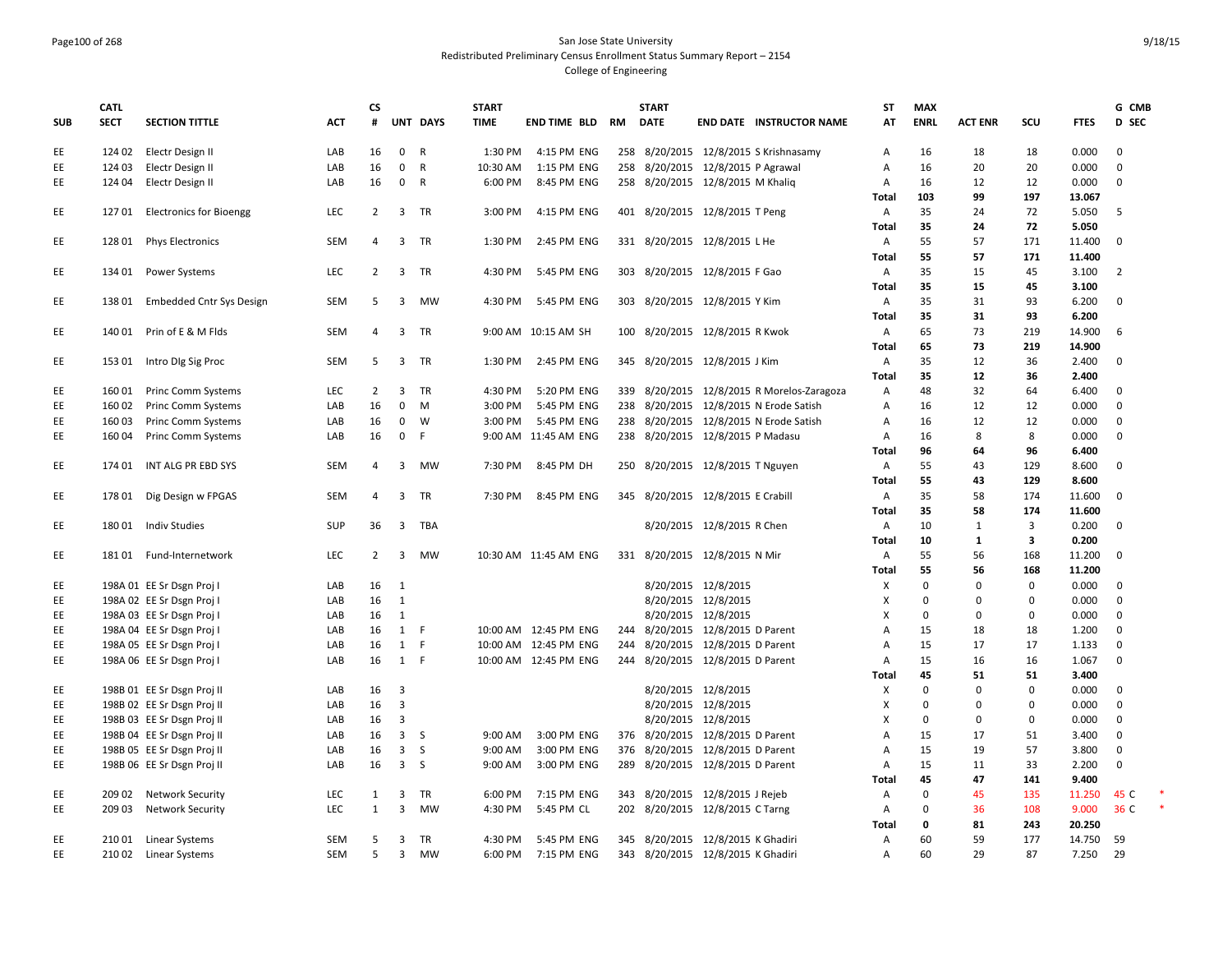#### Page101 of 268 San Jose State University Redistributed Preliminary Census Enrollment Status Summary Report – 2154 College of Engineering

| <b>SUB</b> | <b>CATL</b><br><b>SECT</b> | <b>SECTION TITTLE</b>    | <b>ACT</b> | <b>CS</b><br># |                | <b>UNT DAYS</b> | <b>START</b><br><b>TIME</b> | END TIME BLD     | RM  | <b>START</b><br><b>DATE</b>         |                               | <b>END DATE INSTRUCTOR NAME</b>            | <b>ST</b><br>AT | <b>MAX</b><br><b>ENRL</b> | <b>ACT ENR</b> | SCU         | <b>FTES</b> | G CMB<br>D SEC |
|------------|----------------------------|--------------------------|------------|----------------|----------------|-----------------|-----------------------------|------------------|-----|-------------------------------------|-------------------------------|--------------------------------------------|-----------------|---------------------------|----------------|-------------|-------------|----------------|
| EE         |                            | 210 03 Linear Systems    | SEM        | 5              |                | 3 TR            | 7:30 PM                     | 8:45 PM ENG      |     | 343 8/20/2015 12/8/2015 R Kwok      |                               |                                            | Α               | 60                        | 52             | 156         | 13.000      | 52             |
|            |                            |                          |            |                |                |                 |                             |                  |     |                                     |                               |                                            | Total           | 180                       | 140            | 420         | 35.000      |                |
| EE         | 22001                      | RFIC Design I            | LEC        | 3              | 3              |                 |                             |                  |     |                                     | 8/20/2015 12/8/2015           |                                            | X               | $\mathbf 0$               | $\mathbf{0}$   | 0           | 0.000       | $\mathbf 0$    |
| EE         | 22002                      | RFIC Design I            | LEC        | 3              | $\overline{3}$ | TR              | 6:00 PM                     | 7:15 PM ENG      |     | 401 8/20/2015 12/8/2015 M Wang      |                               |                                            | Α               | 35                        | 25             | 75          | 6.250       | 25             |
|            |                            |                          |            |                |                |                 |                             |                  |     |                                     |                               |                                            | Total           | 35                        | 25             | 75          | 6.250       |                |
| EE         | 22101                      | Prin of Semi Dev I       | <b>SEM</b> | 5              | 3              | TR              | 3:00 PM                     | 4:15 PM ENG      |     | 345 8/20/2015 12/8/2015 L He        |                               |                                            | Α               | 60                        | 42             | 126         | 10.500      | 42             |
| EE         | 22102                      | Prin of Semi Dev I       | SEM        | 5              | 3              | <b>MW</b>       | 4:30 PM                     | 5:45 PM ENG      | 339 |                                     |                               | 8/20/2015 12/8/2015 M Zoroofchi            | A               | 60                        | 60             | 180         | 15.000      | 60             |
| EE         | 22103                      | Prin of Semi Dev I       | SEM        | 5              | $\overline{3}$ | TR              | 4:30 PM                     | 5:45 PM ENG      |     |                                     |                               | 343 8/20/2015 12/8/2015 M Zoroofchi        | Α               | 60                        | 78             | 234         | 19.500      | 78             |
|            |                            |                          |            |                |                |                 |                             |                  |     |                                     |                               |                                            | Total           | 180                       | 180            | 540         | 45.000      |                |
| EE         | 223 01                     | Analog Int Ckts          | SEM        | 5              | 3              |                 |                             |                  |     |                                     | 8/20/2015 12/8/2015           |                                            | X               | $\mathbf 0$               | $\mathbf 0$    | 0           | 0.000       | 0              |
| EE         | 22302                      | Analog Int Ckts          | <b>SEM</b> | 5              | $\overline{3}$ | <b>TR</b>       | 4:30 PM                     | 5:45 PM ENG      |     |                                     |                               | 401 8/20/2015 12/8/2015 S Hamedi-Hagh      | Α               | 35                        | 32             | 96          | 8.000       | 32             |
|            |                            |                          |            |                |                |                 |                             |                  |     |                                     |                               |                                            | Total           | 35                        | 32             | 96          | 8.000       |                |
| EE         | 224 01                     | Hi Speed CMOS Ckts       | <b>SEM</b> | 5              | 3              | MW              | 7:30 PM                     | 8:45 PM ENG      |     | 401 8/20/2015 12/8/2015 K Ghadiri   |                               |                                            | Α               | 35                        | 12             | 36          | 3.000       | 12             |
|            |                            |                          |            |                |                |                 |                             |                  |     |                                     |                               |                                            | Total           | 35                        | 12             | 36          | 3.000       |                |
| EE         | 22701                      | Signal Integrity--AMS IC | <b>SEM</b> | 5              | $\overline{3}$ | <b>MW</b>       | 6:00 PM                     | 7:15 PM ENG      |     | 401 8/20/2015 12/8/2015 S Ardalan   |                               |                                            | A               | 35                        | 12             | 36          | 3.000       | 12             |
|            |                            |                          |            |                |                |                 |                             |                  |     |                                     |                               |                                            | Total           | 35                        | 12             | 36          | 3.000       |                |
| EE         |                            | 23102 Automat Contr Theo | <b>SEM</b> | 5              | $\overline{3}$ | <b>MW</b>       | 6:00 PM                     | 7:15 PM DMH 226B |     |                                     | 8/20/2015 12/8/2015 P Hsu     |                                            | Α               | 35                        | 13             | 39          | 3.050       | 9              |
|            |                            |                          |            |                |                |                 |                             |                  |     |                                     |                               |                                            | Total           | 35                        | 13             | 39          | 3.050       |                |
| EE         | 250 01                     | Prob Ran Vari & St Prc   | SEM        | 5              | 3              | <b>MW</b>       | 3:00 PM                     | 4:15 PM ENG      |     | 345 8/20/2015 12/8/2015 J Kim       |                               |                                            | Α               | 60                        | 30             | 90          | 7.500       | 30             |
| EE         | 25002                      | Prob Ran Vari & St Prc   | SEM        | 5              | 3              | <b>TR</b>       | 6:00 PM                     | 7:15 PM ENG      | 345 |                                     | 8/20/2015 12/8/2015 K Ghadiri |                                            | $\overline{A}$  | 60                        | 68             | 204         | 17.000      | 68             |
| EE         | 25003                      | Prob Ran Vari & St Prc   | SEM        | 5              | 3              | <b>MW</b>       | 7:30 PM                     | 8:45 PM ENG      |     | 345 8/20/2015 12/8/2015 J Kamali    |                               |                                            | Α               | 60                        | 15             | 45          | 3.750       | 15             |
|            |                            |                          |            |                |                |                 |                             |                  |     |                                     |                               |                                            | Total           | 180                       | 113            | 339         | 28.250      |                |
| EE         | 25201                      | Adv. Comm Systems        | LEC        | $\overline{2}$ | $\overline{3}$ | <b>MW</b>       | 7:30 PM                     | 8:45 PM ENG      |     |                                     |                               | 301 8/20/2015 12/8/2015 R Morelos-Zaragoza | Α               | 35                        | 10             | 30          | 2.500       | 10             |
|            |                            |                          |            |                |                |                 |                             |                  |     |                                     |                               |                                            | Total           | 35                        | 10             | 30          | 2.500       |                |
| EE         | 253 01                     | <b>Signal Processing</b> | SEM        | 5              | $\mathbf{3}$   | TR              | 7:30 PM                     | 8:45 PM ENG      |     | 401 8/20/2015 12/8/2015 J Kim       |                               |                                            | Α               | 35                        | 12             | 36          | 3.000       | 12             |
|            |                            |                          |            |                |                |                 |                             |                  |     |                                     |                               |                                            | Total           | 35                        | 12             | 36          | 3.000       |                |
| EE         | 25801                      | <b>Neural Networks</b>   | SEM        | 5              | $\overline{3}$ | <b>TR</b>       | 4:30 PM                     | 5:45 PM CL       |     | 310 8/20/2015 12/8/2015 B Sirkeci   |                               |                                            | Α               | 35                        | 22             | 66          | 5.300       | 18             |
|            |                            |                          |            |                |                |                 |                             |                  |     |                                     |                               |                                            | <b>Total</b>    | 35                        | 22             | 66          | 5.300       |                |
| EE         | 265 01                     | Hands-onWire.Comm.       | <b>LEC</b> | 4              | $\overline{3}$ | MW              | 4:30 PM                     | 5:45 PM ENG      |     |                                     |                               | 232 8/20/2015 12/8/2015 R Morelos-Zaragoza | Α               | 35                        | 12             | 36          | 2.850       | 9              |
|            |                            |                          |            |                |                |                 |                             |                  |     |                                     |                               |                                            | Total           | 35                        | 12             | 36          | 2.850       |                |
| EE         |                            | 270 01 Adv Logic Design  | <b>SEM</b> | 5              | 3              | MW              | 6:00 PM                     | 7:15 PM ENG      |     | 345 8/20/2015 12/8/2015 J Kim       |                               |                                            | Α               | 40                        | 33             | 99          | 8.200       | 32             |
|            |                            |                          |            |                |                |                 |                             |                  |     |                                     |                               |                                            | Total           | 40                        | 33             | 99          | 8.200       |                |
| EE         | 27101                      | Digital Sys Design       | SEM        | 5              | $\overline{3}$ | <b>MW</b>       | 6:00 PM                     | 7:15 PM ENG      |     | 341 8/20/2015 12/8/2015 T Le        |                               |                                            | Α               | 55                        | 67             | 201         | 16.750      | 67             |
|            |                            |                          |            |                |                |                 |                             |                  |     |                                     |                               |                                            | <b>Total</b>    | 55                        | 67             | 201         | 16.750      |                |
| EE         |                            | 272 01 SOC DESIGN        | <b>SEM</b> | 5              | 3              | <b>MW</b>       | 7:30 PM                     | 8:45 PM ENG      |     | 341 8/20/2015 12/8/2015 M Jones     |                               |                                            | $\mathsf{A}$    | 65                        | 70             | 210         | 17.500      | - 70           |
|            |                            |                          |            |                |                |                 |                             |                  |     |                                     |                               |                                            | Total           | 65                        | 70             | 210         | 17.500      |                |
| EE         | 275 01                     | Adv Comp Architect       | <b>SEM</b> | 5              | 3              | <b>TR</b>       | 6:00 PM                     | 7:15 PM ENG      |     | 331 8/20/2015 12/8/2015 C Choo      |                               |                                            | Α               | 55                        | 52             | 156         | 13.000      | - 52           |
|            |                            |                          |            |                |                |                 |                             |                  |     |                                     |                               |                                            | Total           | 55                        | 52             | 156         | 13.000      |                |
| EE         | 27801                      | Dig Des DSP/Comm         | SEM        | $\overline{4}$ | 3              | TR              | 4:30 PM                     | 5:45 PM ENG      |     | 341 8/20/2015 12/8/2015 Y Kim       |                               |                                            | Α               | 60                        | 52             | 156         | 13.000      | - 52           |
|            |                            |                          |            |                |                |                 |                             |                  |     |                                     |                               |                                            | Total           | 60                        | 52             | 156         | 13.000      |                |
| EE         | 28101                      | Internetworking          | <b>SEM</b> | 4              | $\overline{3}$ | <b>MW</b>       | 6:00 PM                     | 7:15 PM ENG      |     | 331 8/20/2015 12/8/2015 P Santacruz |                               |                                            | Α               | 60                        | 70             | 210         | 17.500      | 70             |
| EE         | 28102                      | Internetworking          | SEM        |                | 3              |                 |                             |                  |     |                                     |                               |                                            | X               | $\mathbf 0$               | $\mathbf 0$    | $\mathsf 0$ | 0.000       | $\mathbf 0$    |
| EE         | 28103                      | Internetworking          | SEM        | 4              | 3              | TR              | 3:00 PM                     | 4:15 PM ENG      |     | 341 8/20/2015 12/8/2015 C Tarng     |                               |                                            | Α               | 60                        | 61             | 183         | 15.250      | 61             |
|            |                            |                          |            |                |                |                 |                             |                  |     |                                     |                               |                                            | Total           | 120                       | 131            | 393         | 32.750      |                |
| EE         | 28301                      | <b>Broadband Comm Nt</b> | <b>SEM</b> |                | 3              |                 |                             |                  |     |                                     |                               |                                            | X               | $\mathbf 0$               | $\mathbf{0}$   | $\mathbf 0$ | 0.000       | $\mathbf 0$    |
| EE         | 28302                      | <b>Broadband Comm Nt</b> | SEM        | 4              | $\overline{3}$ | <b>MW</b>       | 7:30 PM                     | 8:45 PM ENG      |     | 331 8/20/2015 12/8/2015 G Bernstein |                               |                                            | Α               | 65                        | 23             | 69          | 5.700       | 22             |
|            |                            |                          |            |                |                |                 |                             |                  |     |                                     |                               |                                            | Total           | 65                        | 23             | 69          | 5.700       |                |
| EE         |                            | 284 01 Voice & Data Net  | <b>SEM</b> | 5.             | 3              | <b>MW</b>       | 4:30 PM                     | 5:45 PM ENG      |     | 345 8/20/2015 12/8/2015 N Mir       |                               |                                            | $\overline{A}$  | 80                        | 81             | 243         | 20.250      | 81             |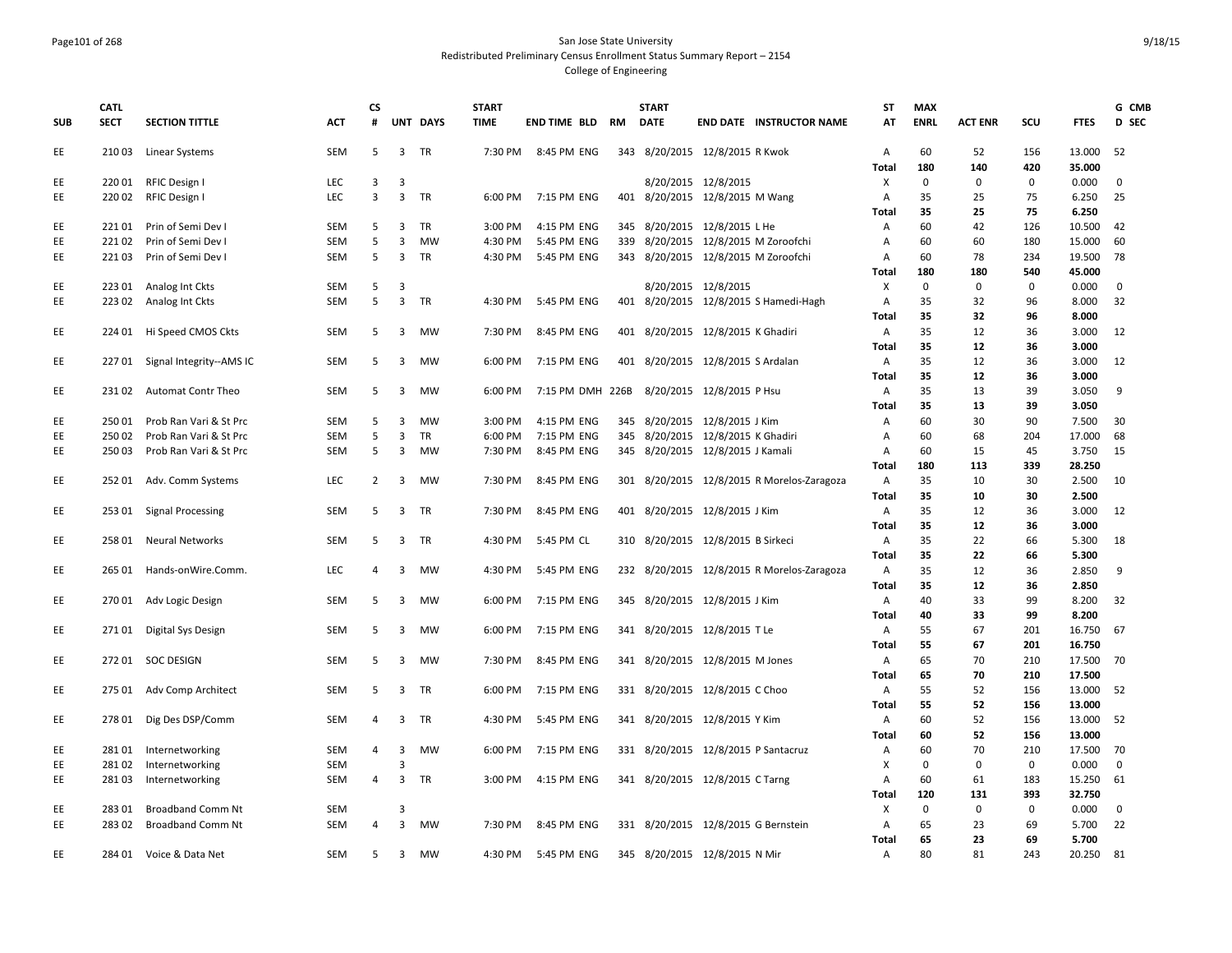#### Page102 of 268 San Jose State University Redistributed Preliminary Census Enrollment Status Summary Report – 2154 College of Engineering

| <b>SUB</b> | <b>CATL</b><br><b>SECT</b> | <b>SECTION TITTLE</b>            | ACT               | <b>CS</b><br># |                         | UNT DAYS        | <b>START</b><br><b>TIME</b> | END TIME BLD               | RM  | <b>START</b><br><b>DATE</b> | <b>END DATE INSTRUCTOR NAME</b>       | <b>ST</b><br>AT                     | <b>MAX</b><br><b>ENRL</b> | <b>ACT ENR</b> | SCU            | <b>FTES</b>     | G CMB<br>D SEC |
|------------|----------------------------|----------------------------------|-------------------|----------------|-------------------------|-----------------|-----------------------------|----------------------------|-----|-----------------------------|---------------------------------------|-------------------------------------|---------------------------|----------------|----------------|-----------------|----------------|
| EE         | 284 02                     | Voice & Data Net                 | SEM               | 5              | $\overline{3}$          | TR              | 7:30 PM                     | 8:45 PM DH                 |     |                             | 250 8/20/2015 12/8/2015 B Venkatraman | Α                                   | 65                        | 48             | 144            | 12.000          | 48             |
|            |                            |                                  |                   |                |                         |                 |                             |                            |     |                             |                                       | Total                               | 145                       | 129            | 387            | 32.250          |                |
| EE         | 28701                      | <b>ASIC CMOS Design</b>          | SEM               | 5              | 3                       | TR              | 7:30 PM                     | 8:45 PM ENG                |     |                             | 331 8/20/2015 12/8/2015 M Jones       | A                                   | 65                        | 32             | 96             | 8.000           | 32             |
|            |                            |                                  |                   |                |                         |                 |                             |                            |     |                             |                                       | <b>Total</b>                        | 65                        | 32             | 96             | 8.000           |                |
| EE         | 28901                      |                                  | SEM               | 5              | $\mathbf{3}$            | TR              | 6:00 PM                     | 7:15 PM WSQ                |     |                             | 109 8/20/2015 12/8/2015 P Santacruz   | Α                                   | 65                        | 67             | 201            | 16.750          | 67             |
|            |                            | Topics in Networkg               |                   |                |                         |                 |                             |                            |     |                             |                                       | Total                               | 65                        | 67             | 201            | 16.750          |                |
|            | 295 01                     |                                  | LEC               |                | 3                       |                 |                             |                            |     |                             |                                       |                                     | $\Omega$                  | $\Omega$       | 0              |                 | 0              |
| EE<br>EE   | 295 02                     | <b>Technical Writing</b>         | LEC               |                | $\overline{3}$          |                 |                             |                            |     |                             |                                       | х<br>X                              | $\Omega$                  | $\Omega$       | $\mathbf 0$    | 0.000<br>0.000  | $\mathbf 0$    |
|            |                            | <b>Technical Writing</b>         | <b>LEC</b>        |                | $\overline{3}$          |                 |                             |                            |     |                             |                                       | X                                   | $\Omega$                  | $\mathbf 0$    | 0              |                 | $\mathbf 0$    |
| EE         | 295 03                     | <b>Technical Writing</b>         |                   |                |                         |                 |                             |                            |     |                             |                                       |                                     |                           |                |                | 0.000           |                |
| EE<br>EE   | 295 04<br>295 05           | <b>Technical Writing</b>         | LEC<br><b>LEC</b> | 3<br>3         | 3<br>$\overline{3}$     | TR<br><b>MW</b> | 4:30 PM<br>3:00 PM          | 5:45 PM ENG<br>4:15 PM ENG |     |                             | 232 8/20/2015 12/8/2015 M Jones       | A<br>$\overline{A}$                 | 40<br>120                 | 34<br>51       | 102<br>153     | 8.500<br>12.750 | 34<br>51       |
|            |                            | <b>Technical Writing</b>         |                   |                |                         |                 |                             |                            |     |                             | 189 8/20/2015 12/8/2015 M Jones       |                                     | 160                       | 85             |                |                 |                |
|            |                            |                                  |                   |                |                         |                 |                             |                            |     |                             |                                       | Total                               |                           |                | 255            | 21.250          |                |
| EE         |                            | 297A 01 MSEE Project Proposal    | LAB               | 16             | $\mathbf{3}$            | -F<br>F.        | 12:30 PM                    | 9:00 PM ENG                |     |                             | 289 8/20/2015 12/8/2015 T Le          | Α                                   | 10                        | 13             | 39             | 3.250           | 13             |
| EE         |                            | 297A 02 MSEE Project Proposal    | LAB               | 16             | $\overline{3}$          |                 | 12:30 PM                    | 9:00 PM ENG                |     |                             | 291 8/20/2015 12/8/2015 T Le          | A                                   | 10                        | 13             | 39             | 3.250           | 13             |
| EE         |                            | 297A 03 MSEE Project Proposal    | LAB               | 16             | $\mathbf{3}$            | F.              | 12:30 PM                    | 9:00 PM ENG                |     |                             | 295 8/20/2015 12/8/2015 T Le          | A                                   | 10                        | 13             | 39             | 3.250           | 13             |
| EE         |                            | 297A 04 MSEE Project Proposal    | LAB               | 16             | 3                       | F.              | 12:30 PM                    | 9:00 PM ENG                |     |                             | 317 8/20/2015 12/8/2015 T Le          | A                                   | 10                        | 12             | 36             | 3.000           | 12             |
| EE         |                            | 297A 05 MSEE Project Proposal    | LAB               | 16             | 3                       | -F              | 12:30 PM                    | 9:00 PM ENG                |     |                             | 319 8/20/2015 12/8/2015 T Le          | $\overline{A}$                      | 10                        | 13             | 39             | 3.250           | 13             |
| EE         |                            | 297A 06 MSEE Project Proposal    | LAB               | 16             | $\overline{3}$          | F.              | 12:30 PM                    | 9:00 PM ENG                |     |                             | 321 8/20/2015 12/8/2015 T Le          | A                                   | 10                        | 13             | 39             | 3.250           | 13             |
| EE         |                            | 297A 07 MSEE Project Proposal    | LAB               | 16             | $\mathbf{3}$            | F.              | 12:30 PM                    | 9:00 PM ENG                |     |                             | 386 8/20/2015 12/8/2015 T Le          | A                                   | 10                        | 12             | 36             | 3.000           | 12             |
| EE         |                            | 297A 08 MSEE Project Proposal    | LAB               | 16             | 3                       | F.              | 12:30 PM                    | 9:00 PM ENG                |     |                             | 389 8/20/2015 12/8/2015 T Le          | Α                                   | 10                        | 12             | 36             | 3.000           | 12             |
| EE         |                            | 297A 09 MSEE Project Proposal    | LAB               | 16             | $\overline{3}$          | F.              | 12:30 PM                    | 9:00 PM ENG                |     |                             | 490 8/20/2015 12/8/2015 T Le          | A                                   | 10                        | 12             | 36             | 3.000           | 12             |
| EE         |                            | 297A 10 MSEE Project Proposal    | LAB               | 16             | 3                       | F.              | 12:30 PM                    | 9:00 PM ENG                |     |                             | 490 8/20/2015 12/8/2015 T Le          | A                                   | 10                        | 12             | 36             | 3.000           | 12             |
| EE         |                            | 297A 11 MSEE Project Proposal    | LAB               | 16             | $\mathbf{3}$            | F.              | 12:30 PM                    | 9:00 PM ENG                |     |                             | 387 8/20/2015 12/8/2015 T Le          | A                                   | 10                        | 13             | 39             | 3.250           | 13             |
| EE         |                            | 297A 12 MSEE Project Proposal    | LAB               | 16             | $\overline{3}$          | -F              | 12:30 PM                    | 9:00 PM ENG                |     |                             | 387 8/20/2015 12/8/2015 T Le          | $\overline{A}$                      | 10                        | 11             | 33             | 2.750           | 11             |
| EE         |                            | 297A 13 MSEE Project Proposal    | LAB               | 16             | $\overline{3}$          | F.              | 12:30 PM                    | 9:00 PM ENG                |     |                             | 387 8/20/2015 12/8/2015 T Le          | A                                   | 10                        | 12             | 36             | 3.000           | 12             |
| EE         |                            | 297A 14 MSEE Project Proposal    | LAB               | 16             | 3                       | F.              | 12:30 PM                    | 9:00 PM ENG                | 387 |                             | 8/20/2015 12/8/2015 T Le              | A                                   | 10                        | 11             | 33             | 2.750           | 11             |
| EE         |                            | 297A 15 MSEE Project Proposal    | LAB               | 16             | 3 F                     |                 | 12:30 PM                    | 9:00 PM ENG                |     |                             | 387 8/20/2015 12/8/2015 T Le          | $\overline{A}$                      | 10                        | 12             | 36             | 3.000           | 12             |
|            |                            |                                  |                   |                |                         |                 |                             |                            |     |                             |                                       | Total                               | 150                       | 184            | 552            | 46.000          |                |
| EE         |                            | 297B 01 MSEE Project             | LAB               | 16             | 3S                      |                 | 12:30 PM                    | 9:00 PM ENG                |     |                             | 386 8/20/2015 12/8/2015 T Le          | Α                                   | 10                        | 29             | 87             | 7.250           | 29             |
| EE         |                            | 297B 02 MSEE Project             | LAB               | 16             | $\overline{3}$          | <sub>S</sub>    | 12:30 PM                    | 9:00 PM ENG                | 389 |                             | 8/20/2015 12/8/2015 T Le              | Α                                   | 10                        | 13             | 39             | 3.250           | 13             |
| EE         |                            | 297B 03 MSEE Project             | LAB               | 16             | $\overline{3}$          | S.              | 12:30 PM                    | 9:00 PM ENG                | 490 |                             | 8/20/2015 12/8/2015 T Le              | A                                   | 10                        | 11             | 33             | 2.750           | 11             |
| EE         |                            | 297B 04 MSEE Project             | LAB               | 16             | $\mathbf{3}$            | - S             | 12:30 PM                    | 9:00 PM ENG                | 490 |                             | 8/20/2015 12/8/2015 T Le              | A                                   | 10                        | 11             | 33             | 2.750           | 11             |
| EE         |                            | 297B 05 MSEE Project             | LAB               | 16             | $\overline{3}$          | S.              | 12:30 PM                    | 9:00 PM ENG                | 490 |                             | 8/20/2015 12/8/2015 T Le              | A                                   | 10                        | 12             | 36             | 3.000           | 12             |
| EE         |                            | 297B 06 MSEE Project             | LAB               | 16             | $\mathbf{3}$            | S.              | 12:30 PM                    | 9:00 PM ENG                | 490 |                             | 8/20/2015 12/8/2015 TLe               | $\overline{A}$                      | 10                        | 12             | 36             | 3.000           | 12             |
| EE         |                            | 297B 07 MSEE Project             | LAB               | 16             | $\overline{3}$          | S.              | 12:30 PM                    | 9:00 PM ENG                |     |                             | 490 8/20/2015 12/8/2015 T Le          | A                                   | 10                        | 9              | 27             | 2.250           | 9              |
|            |                            |                                  |                   |                |                         |                 |                             |                            |     |                             |                                       | Total                               | 70                        | 97             | 291            | 24.250          |                |
| EE         |                            | 298 01 Spec Prob                 | <b>SUP</b>        | 25             | 1                       | TBA             |                             |                            |     |                             | 8/20/2015 12/8/2015 R Chen            | Α                                   | 5                         | $\Omega$       | 0              | 0.000           | $\mathbf 0$    |
|            |                            |                                  |                   |                |                         |                 |                             |                            |     |                             |                                       | Total                               | 5                         | $\mathbf 0$    | 0              | 0.000           |                |
| EE         |                            | 298101 EE Internship Experience  | <b>SUP</b>        | 48             | $\mathbf{1}$            | TBA             |                             |                            |     |                             | 8/20/2015 12/8/2015 R Chen            | Α                                   | 5                         | $\overline{2}$ | $\overline{2}$ | 0.150           | 1              |
| EE         | 298102                     | EE Internship Experience         | SUP               | 48             | $\overline{2}$          | TBA             |                             |                            |     |                             | 8/20/2015 12/8/2015 R Chen            | $\overline{A}$                      | 5                         | $\mathbf 0$    | $\mathbf 0$    | 0.000           | $\mathbf 0$    |
| EE         |                            | 2981 03 EE Internship Experience | <b>SUP</b>        | 48             | 3                       | TBA             |                             |                            |     |                             | 8/20/2015 12/8/2015 R Chen            | A                                   | 100                       | 99             | 297            | 24.750          | 99             |
|            |                            |                                  |                   |                |                         |                 |                             |                            |     |                             |                                       | Total                               | 110                       | 101            | 299            | 24.900          |                |
| EE         |                            | 299A 01 MSEE Thesis Proposal     | <b>SUP</b>        | 25             | 3                       | TBA             |                             |                            |     |                             | 8/20/2015 12/8/2015 T Le              | Α                                   | 5                         | 1              | $\mathbf{3}$   | 0.250           | 1              |
|            |                            |                                  |                   |                |                         |                 |                             |                            |     |                             |                                       | Total                               | 5                         | $\mathbf{1}$   | 3              | 0.250           |                |
| EE         |                            | 299B 01 MSEE Thesis              | <b>SUP</b>        | 25             | $\overline{\mathbf{3}}$ | TBA             |                             |                            |     |                             | 8/20/2015 12/8/2015 T Le              | A                                   | 5                         | 5              | 15             | 1.250           | 5              |
|            |                            |                                  |                   |                |                         |                 |                             |                            |     |                             |                                       | Total                               | 5                         | 5              | 15             | 1.250           |                |
|            |                            |                                  |                   |                |                         |                 |                             |                            |     |                             |                                       | <b>Electrical Engineering Total</b> | 4154                      | 3715           | 9646           | 734.383         |                |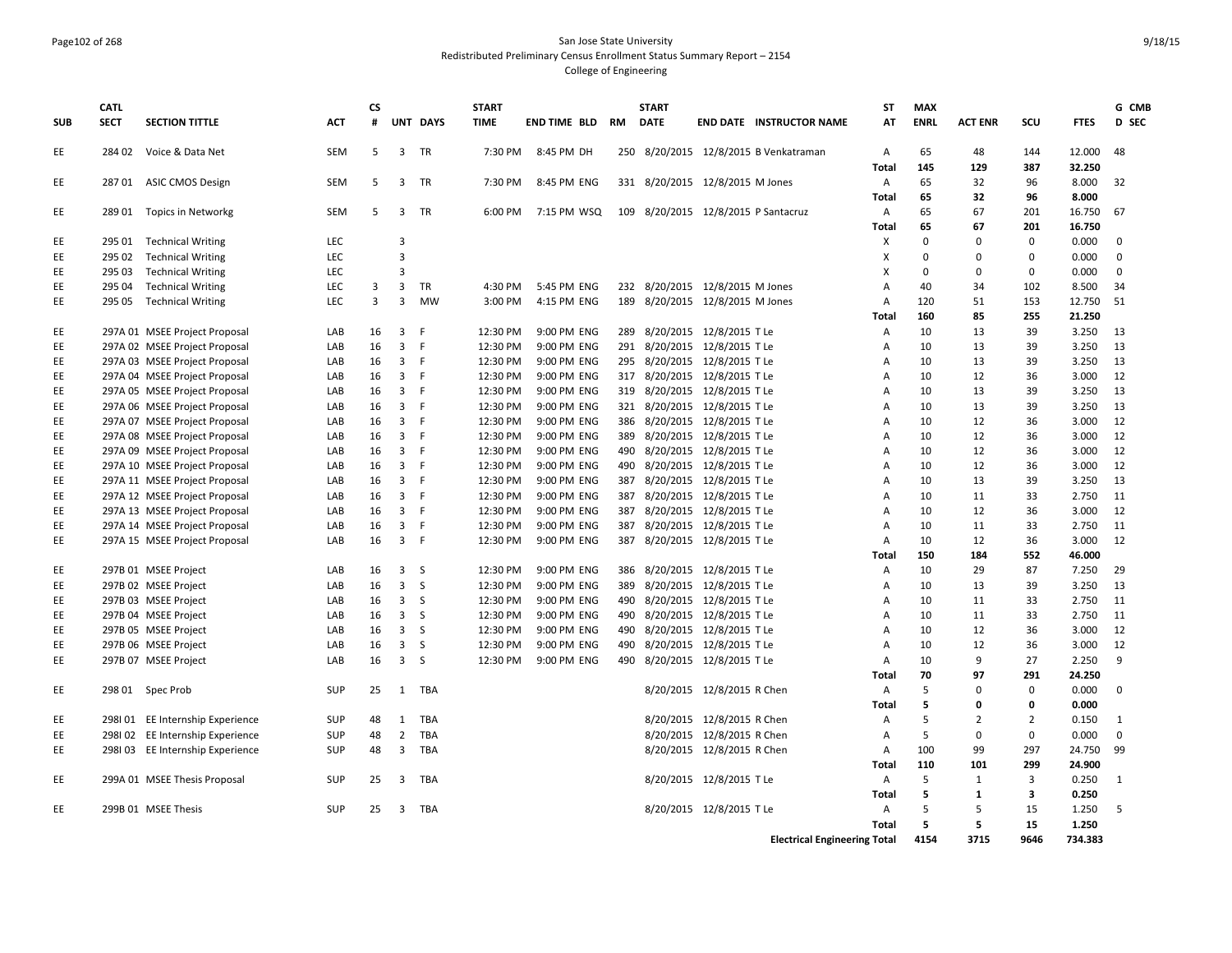# Page103 of 268 San Jose State University Redistributed Preliminary Census Enrollment Status Summary Report – 2154

|             | CATL                       |                            |            | <b>CS</b> |                |              | <b>START</b> |                        |     | <b>START</b>                       |                                |                                         | ST             | <b>MAX</b>  |                |          |             | G CMB        |
|-------------|----------------------------|----------------------------|------------|-----------|----------------|--------------|--------------|------------------------|-----|------------------------------------|--------------------------------|-----------------------------------------|----------------|-------------|----------------|----------|-------------|--------------|
| <b>SUB</b>  | <b>SECT</b>                | <b>SECTION TITTLE</b>      | <b>ACT</b> | #         |                | UNT DAYS     | <b>TIME</b>  | <b>END TIME BLD RM</b> |     | <b>DATE</b>                        |                                | <b>END DATE INSTRUCTOR NAME</b>         | AT             | <b>ENRL</b> | <b>ACT ENR</b> | scu      | <b>FTES</b> | <b>D</b> SEC |
|             | <b>General Engineering</b> |                            |            |           |                |              |              |                        |     |                                    |                                |                                         |                |             |                |          |             |              |
| ENGR        | 8Q 01                      | <b>Engineering Success</b> | ACT        | 13        | 1              | - T          |              | 10:30 AM 12:15 PM ENG  | 388 |                                    |                                | 8/20/2015 12/8/2015 B Sanchez-Cruz      | A              | 24          | 21             | 21       | 1.400       | $\mathbf 0$  |
| ENGR        | 8Q 02                      | <b>Engineering Success</b> | <b>ACT</b> | 13        | 1              | $\mathsf{R}$ |              | 10:30 AM 12:15 PM ENG  | 388 |                                    |                                | 8/20/2015 12/8/2015 B Sanchez-Cruz      | А              | 25          | 11             | 11       | 0.733       | $\mathbf 0$  |
|             |                            |                            |            |           |                |              |              |                        |     |                                    |                                |                                         | Total          | 49          | 32             | 32       | 2.133       |              |
| ENGR        | 1001                       | Intro to Engr              | <b>SEM</b> | 5         | 3              | <b>MW</b>    | 8:00 AM      | 8:50 AM ENG            | 189 |                                    | 8/20/2015 12/8/2015 J Warecki  |                                         | А              | 200         | 211            | 422      | 42.200      | $\mathbf 0$  |
| ENGR        | 1002                       | Intro to Engr              | <b>SEM</b> | 5         | 3              | <b>MW</b>    | 1:30 PM      | 2:20 PM MD             | 101 |                                    | 8/20/2015 12/8/2015 K Youssefi |                                         | A              | 300         | 299            | 598      | 59.800      | $\Omega$     |
| ENGR        | 10 04                      | Intro to Engr              | LAB        | 16        | 0              | $\mathsf{R}$ |              | 9:00 AM 11:45 AM ENG   | 391 |                                    | 8/20/2015 12/8/2015 J Warecki  |                                         | А              | 25          | 25             | 25       | 0.000       | $\mathbf 0$  |
| ENGR        | 10 05                      | Intro to Engr              | LAB        | 16        | 0              | $\mathsf{T}$ | 3:00 PM      | 5:45 PM ENG            | 391 |                                    | 8/20/2015 12/8/2015 J Warecki  |                                         | A              | 25          | 26             | 26       | 0.000       | $\mathbf 0$  |
| ENGR        | 10 06                      | Intro to Engr              | LAB        | 16        | 0              | R            | 3:00 PM      | 5:45 PM ENG            | 391 |                                    |                                | 8/20/2015 12/8/2015 K Kamau-Devers      | A              | 25          | 27             | 27       | 0.000       | $\mathbf 0$  |
| <b>ENGR</b> | 1007                       | Intro to Engr              | LAB        | 16        | $\mathbf{0}$   | W            | 9:00 AM      | 11:45 AM ENG           |     | 391 8/20/2015 12/8/2015 S Duorah   |                                |                                         | $\overline{A}$ | 25          | 25             | 25       | 0.000       | $\mathbf 0$  |
| <b>ENGR</b> | 1008                       | Intro to Engr              | LAB        | 16        | $\mathbf{0}$   | W            | 12:00 PM     | 2:45 PM ENG            |     | 391 8/20/2015 12/8/2015 S Duorah   |                                |                                         | $\overline{A}$ | 25          | 21             | 21       | 0.000       | $\Omega$     |
| <b>ENGR</b> | 1009                       | Intro to Engr              | LAB        | 16        | $\mathbf{0}$   | W            | 3:00 PM      | 5:45 PM ENG            |     | 391 8/20/2015 12/8/2015 A Banafa   |                                |                                         | А              | 25          | 24             | 24       | 0.000       | $\mathbf 0$  |
| ENGR        | 10 10                      | Intro to Engr              | LAB        | 16        | 0              | -F           |              | 9:00 AM 11:45 AM ENG   |     | 391 8/20/2015 12/8/2015 K Youssefi |                                |                                         | A              | 25          | 25             | 25       | 0.000       | $\Omega$     |
| ENGR        | 10 11                      | Intro to Engr              | LAB        | 16        | 0              | F            | 12:30 PM     | 3:15 PM ENG            | 391 | 8/20/2015                          |                                | 12/8/2015 K Kamau-Devers                | A              | 25          | 24             | 24       | 0.000       | $\Omega$     |
| <b>ENGR</b> | 10 12                      | Intro to Engr              | LAB        | 16        | $\mathbf{0}$   | $\mathsf{T}$ | 12:00 PM     | 2:45 PM ENG            | 391 |                                    | 8/20/2015 12/8/2015 S Duorah   |                                         | A              | 25          | 25             | 25       | 0.000       | $\mathbf 0$  |
| <b>ENGR</b> | 10 13                      | Intro to Engr              | LAB        | 16        | $\mathbf{0}$   | $\top$       | 6:00 PM      | 8:45 PM ENG            | 391 |                                    | 8/20/2015 12/8/2015 S Sepka    |                                         | $\overline{A}$ | 25          | 24             | 24       | 0.000       | $\mathbf 0$  |
| <b>ENGR</b> | 10 14                      | Intro to Engr              | LAB        | 16        | 0              | $\mathsf{R}$ | 12:00 PM     | 2:45 PM ENG            | 391 |                                    | 8/20/2015 12/8/2015 S Duorah   |                                         | A              | 25          | 24             | 24       | 0.000       | $\Omega$     |
| <b>ENGR</b> | 10 15                      | Intro to Engr              | LAB        | 16        | 0              | W            | 12:00 PM     | 2:45 PM ENG            | 393 |                                    | 8/20/2015 12/8/2015 A Banafa   |                                         | A              | 25          | 21             | 21       | 0.000       | $\mathbf 0$  |
| ENGR        | 10 16                      | Intro to Engr              | LAB        | 16        | 0              | - F          |              | 9:00 AM 11:45 AM ENG   | 393 |                                    | 8/20/2015 12/8/2015 S Sepka    |                                         | A              | 25          | 24             | 24       | 0.000       | $\mathbf 0$  |
| <b>ENGR</b> | 10 17                      | Intro to Engr              | LAB        | 16        | 0              | W            | 3:00 PM      | 5:45 PM ENG            | 393 |                                    | 8/20/2015 12/8/2015 C Foster   |                                         | $\overline{A}$ | 25          | 25             | 25       | 0.000       | 0            |
| <b>ENGR</b> | 10 18                      | Intro to Engr              | LAB        | 16        | 0              | - F          | 12:30 PM     | 3:15 PM ENG            | 393 |                                    | 8/20/2015 12/8/2015 J Valencia |                                         | $\overline{A}$ | 25          | 25             | 25       | 0.000       | $\mathbf 0$  |
| <b>ENGR</b> | 10 19                      | Intro to Engr              | LAB        | 16        | $\mathbf{0}$   | W            | 6:00 PM      | 8:45 PM ENG            | 393 |                                    | 8/20/2015 12/8/2015 K Wang     |                                         | $\overline{A}$ | 25          | 25             | 25       | 0.000       | $\mathbf 0$  |
| <b>ENGR</b> | 10 21                      | Intro to Engr              | LAB        | 16        | 0              | $\top$       | 9:00 AM      | 11:45 AM ENG           | 393 |                                    | 8/20/2015 12/8/2015 S Duorah   |                                         | $\overline{A}$ | 25          | 24             | 24       | 0.000       | $\mathbf 0$  |
| <b>ENGR</b> | 10 22                      | Intro to Engr              | LAB        | 16        | 0 <sub>T</sub> |              | 3:00 PM      | 5:45 PM ENG            | 393 |                                    | 8/20/2015 12/8/2015 C Foster   |                                         | A              | 25          | 25             | 25       | 0.000       | $\mathbf 0$  |
| ENGR        | 10 23                      | Intro to Engr              | LAB        | 16        | 0              | R            | 6:00 PM      | 8:45 PM ENG            | 393 |                                    | 8/20/2015 12/8/2015 J Valencia |                                         | A              | 25          | 24             | 24       | 0.000       | $\mathbf 0$  |
| <b>ENGR</b> | 10 26                      | Intro to Engr              | LAB        | 16        | $\mathbf{0}$   | $\mathsf{R}$ | 12:00 PM     | 2:45 PM ENG            | 393 |                                    | 8/20/2015 12/8/2015 J Warecki  |                                         | $\overline{A}$ | 25          | 24             | 24       | 0.000       | $\Omega$     |
| ENGR        | 10 27                      | Intro to Engr              | LAB        | 16        | 0              | W            |              | 9:00 AM 11:45 AM ENG   |     | 393 8/20/2015 12/8/2015 A Banafa   |                                |                                         | $\overline{A}$ | 24          | 23             | 23       | 0.000       | $\Omega$     |
|             |                            |                            |            |           |                |              |              |                        |     |                                    |                                |                                         | Total          | 1024        | 1020           | 1530     | 102.000     |              |
| ENGR        | 11 01                      | Intro Eng Transfer         | ACT        | 13        | 1              | MW           | 1:30 PM      | 2:20 PM ENG            | 329 | 8/20/2015                          | 12/8/2015 D Neal               |                                         | A              | 50          | 43             | 43       | 2.867       | $\mathbf 0$  |
| ENGR        | 1102                       | Intro Eng Transfer         | <b>ACT</b> | 13        | 1              | MW           | 8:00 AM      | 8:50 AM ENG            |     | 333 8/20/2015 12/8/2015 A Banafa   |                                |                                         | А              | 50          | 42             | 42       | 2.800       | $\mathbf 0$  |
|             |                            |                            |            |           |                |              |              |                        |     |                                    |                                |                                         | Total          | 100         | 85             | 85       | 5.667       |              |
| <b>ENGR</b> |                            | 81W 01 Basic Writ Wrkshp   | LAB        |           | $\mathbf{1}$   |              |              |                        |     |                                    |                                |                                         | X              | $\mathbf 0$ | $\Omega$       | 0        | 0.000       | $\Omega$     |
| <b>ENGR</b> |                            | 81W 02 Basic Writ Wrkshp   | LAB        |           | $\mathbf{1}$   |              |              |                        |     |                                    |                                |                                         | X              | $\Omega$    | $\Omega$       | $\Omega$ | 0.000       | $\mathbf 0$  |
| <b>ENGR</b> |                            | 81W 03 Basic Writ Wrkshp   | LAB        | 16        | 1              | TBA          |              |                        |     |                                    | 8/20/2015 12/8/2015            |                                         | A              | 25          | 0              | 0        | 0.000       | $\Omega$     |
|             |                            |                            |            |           |                |              |              |                        |     |                                    |                                |                                         | Total          | 25          | 0              | 0        | 0.000       |              |
| ENGR        |                            | 100W 01 Engr Reports       | SEM        | -5        | 3              | W            | 12:00 PM     | 1:15 PM ENG            | 189 |                                    | 8/20/2015 12/8/2015            |                                         | A              | 24          | 24             | 48       | 4.800       | $\mathbf{0}$ |
| <b>ENGR</b> |                            | 100W 02 Engr Reports       | LAB        | 16        | $\mathbf 0$    | W            | 7:00 AM      | 8:50 AM ENG            | 388 |                                    | 8/20/2015 12/8/2015            |                                         | А              | 24          | 24             | 24       | 0.000       | $\mathbf 0$  |
| ENGR        |                            | 100W 03 Engr Reports       | <b>SEM</b> | 5         | 3              | W            | 12:00 PM     | 1:15 PM ENG            | 189 |                                    | 8/20/2015 12/8/2015            |                                         | А              | 24          | 24             | 48       | 4.800       | $\mathbf 0$  |
| <b>ENGR</b> |                            | 100W 04 Engr Reports       | LAB        | 16        | 0              | W            | 9:00 AM      | 10:50 AM ENG           | 388 |                                    | 8/20/2015 12/8/2015            |                                         | A              | 24          | 24             | 24       | 0.000       | $\Omega$     |
| ENGR        |                            | 100W 05 Engr Reports       | <b>SEM</b> | -5        | 3              | W            | 12:00 PM     | 1:15 PM ENG            | 189 |                                    | 8/20/2015 12/8/2015            |                                         | Α              | 24          | 25             | 50       | 5.000       | $\Omega$     |
| ENGR        |                            | 100W 06 Engr Reports       | LAB        | 16        | 0              | W            | 1:30 PM      | 3:20 PM ENG            |     | 392 8/20/2015 12/8/2015            |                                |                                         | А              | 24          | 25             | 25       | 0.000       | $\Omega$     |
| ENGR        |                            | 100W 07 Engr Reports       | <b>SEM</b> | 5         | 3              | W            | 12:00 PM     | 1:15 PM ENG            | 189 |                                    | 8/20/2015 12/8/2015            |                                         | $\overline{A}$ | 24          | 23             | 46       | 4.600       | $\Omega$     |
| ENGR        |                            | 100W 08 Engr Reports       | LAB        | 16        | 0              | W            | 4:00 PM      | 5:50 PM ENG            | 392 |                                    | 8/20/2015 12/8/2015            |                                         | Α              | 24          | 23             | 23       | 0.000       | $\Omega$     |
| ENGR        |                            | 100W 09 Engr Reports       | <b>SEM</b> | 5         | 3              | M            | 6:00 PM      | 7:50 PM ENG            | 392 |                                    |                                | 8/20/2015 12/8/2015 S Evans-Wemusa      | Α              | 26          | 24             | 48       | 4.800       | $\Omega$     |
| <b>ENGR</b> |                            | 100W 10 Engr Reports       | LAB        | 16        | 0              | W            | 6:00 PM      | 8:50 PM ENG            | 392 |                                    |                                | 8/20/2015 12/8/2015 S Evans-Wemusa      | A              | 24          | 24             | 24       | 0.000       | $\mathbf 0$  |
| ENGR        |                            | 100W 11 Engr Reports       | SEM        | 5         | 3              | W            | 12:00 PM     | 1:15 PM ENG            | 189 |                                    | 8/20/2015 12/8/2015            |                                         | Α              | 24          | 25             | 50       | 5.000       | $\Omega$     |
| ENGR        |                            | 100W 12 Engr Reports       | LAB        | 16        | $\Omega$       | $\mathsf{R}$ | 7:30 AM      | 9:20 AM ENG            |     |                                    |                                | 392 8/20/2015 12/8/2015 B Murphy-Wesley | A              | 24          | 25             | 25       | 0.000       | $\Omega$     |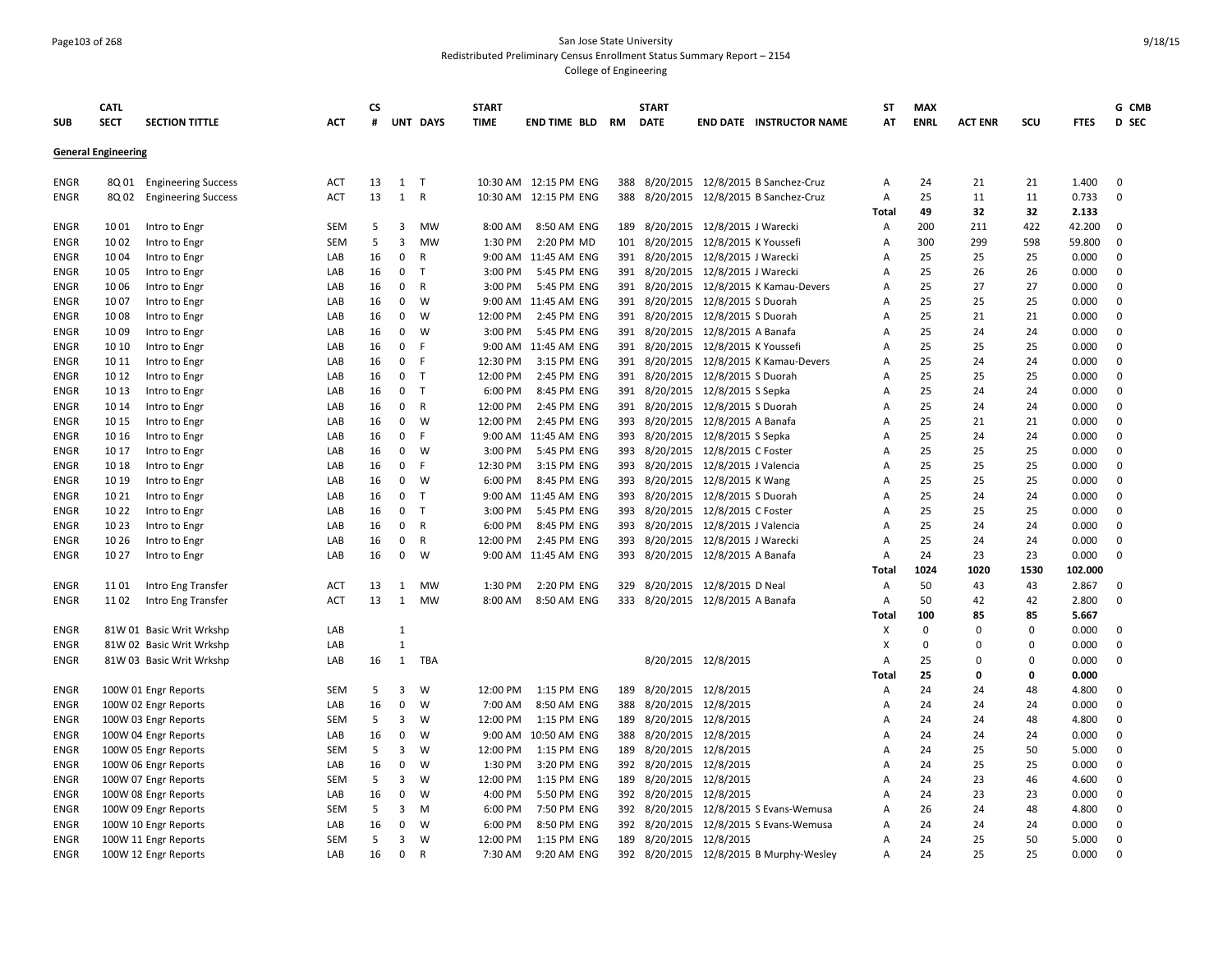#### Page104 of 268 San Jose State University Redistributed Preliminary Census Enrollment Status Summary Report – 2154 College of Engineering

|             | <b>CATL</b> |                              |            | <b>CS</b>      |                |              | <b>START</b> |                       |           | <b>START</b>                        |                               |                                         | ST             | <b>MAX</b>  |                |             |             | G CMB          |
|-------------|-------------|------------------------------|------------|----------------|----------------|--------------|--------------|-----------------------|-----------|-------------------------------------|-------------------------------|-----------------------------------------|----------------|-------------|----------------|-------------|-------------|----------------|
| <b>SUB</b>  | <b>SECT</b> | <b>SECTION TITTLE</b>        | <b>ACT</b> | #              |                | UNT DAYS     | <b>TIME</b>  | END TIME BLD          | <b>RM</b> | <b>DATE</b>                         |                               | <b>END DATE INSTRUCTOR NAME</b>         | AT             | <b>ENRL</b> | <b>ACT ENR</b> | SCU         | <b>FTES</b> | D SEC          |
| <b>ENGR</b> |             | 100W 13 Engr Reports         | SEM        | 5              | $\overline{3}$ | $\mathsf{T}$ |              | 10:00 AM 11:50 AM ENG |           | 392 8/20/2015 12/8/2015 S Knapp     |                               |                                         | Α              | 24          | 24             | 48          | 4.800       | $\mathbf 0$    |
| <b>ENGR</b> |             | 100W 14 Engr Reports         | LAB        | 16             | $\mathbf 0$    | $\mathsf{R}$ |              | 9:30 AM 12:20 PM ENG  |           | 392 8/20/2015 12/8/2015 S Knapp     |                               |                                         | Α              | 26          | 24             | 24          | 0.000       | $\mathbf 0$    |
| <b>ENGR</b> |             | 100W 15 Engr Reports         | SEM        | 5              | 3              |              |              |                       |           |                                     | 8/20/2015 12/8/2015           |                                         | Χ              | $\Omega$    | $\Omega$       | $\Omega$    | 0.000       | $\mathbf 0$    |
| ENGR        |             | 100W 16 Engr Reports         | LAB        |                | $\Omega$       |              |              |                       |           |                                     |                               |                                         | X              | $\mathbf 0$ | $\Omega$       | 0           | 0.000       | $\mathbf 0$    |
| ENGR        |             | 100W 17 Engr Reports         | <b>SEM</b> | 5              | 3              | W            | 12:00 PM     | 1:15 PM ENG           |           | 189 8/20/2015 12/8/2015             |                               |                                         | A              | 24          | 24             | 48          | 4.800       | $\mathbf 0$    |
| <b>ENGR</b> |             | 100W 18 Engr Reports         | LAB        | 16             | $\mathbf 0$    | $\mathsf{T}$ | 4:50 PM      | 5:50 PM ENG           | 392       |                                     | 8/20/2015 12/8/2015 V Sansome |                                         | $\overline{A}$ | 24          | 24             | 24          | 0.000       | $\mathbf 0$    |
| ENGR        |             | 100W 19 Engr Reports         | SEM        | 5              | 3              | $\mathsf{T}$ | 6:00 PM      | 7:50 PM ENG           |           | 392 8/20/2015 12/8/2015 J Leih      |                               |                                         | A              | 24          | 23             | 46          | 4.600       | $\mathbf 0$    |
| <b>ENGR</b> |             | 100W 20 Engr Reports         | LAB        | 16             | 0              | $\mathsf{R}$ | 7:00 PM      | 9:50 PM ENG           |           | 392 8/20/2015 12/8/2015 J Leih      |                               |                                         | $\overline{A}$ | 24          | 23             | 23          | 0.000       | $\mathbf 0$    |
| ENGR        |             | 100W 21 Engr Reports         | <b>SEM</b> | 5              | 3              | $\top$       | 6:00 PM      | 7:50 PM ENG           |           | 394 8/20/2015 12/8/2015 C Cordero   |                               |                                         | $\overline{A}$ | 24          | 24             | 48          | 4.800       | $\mathbf 0$    |
| <b>ENGR</b> |             | 100W 22 Engr Reports         | LAB        | 16             | 0              | $\mathsf{R}$ | 6:00 PM      | 8:50 PM ENG           |           | 394 8/20/2015 12/8/2015 C Cordero   |                               |                                         | $\overline{A}$ | 24          | 24             | 24          | 0.000       | $\mathbf 0$    |
| ENGR        |             | 100W 23 Engr Reports         | SEM        | 5              | 3              | F            | 1:00 PM      | 2:50 PM ENG           |           | 392 8/20/2015 12/8/2015 L Zou       |                               |                                         | A              | 24          | 24             | 48          | 4.800       | 0              |
| <b>ENGR</b> |             | 100W 24 Engr Reports         | LAB        | 16             | $\mathbf 0$    | F            | 9:30 AM      | 12:20 PM ENG          |           | 392 8/20/2015 12/8/2015 L Zou       |                               |                                         | $\overline{A}$ | 24          | 24             | 24          | 0.000       | $\mathbf 0$    |
| <b>ENGR</b> |             | 100W 25 Engr Reports         | <b>SEM</b> | 5              | 3              | W            | 12:00 PM     | 1:15 PM ENG           |           | 189 8/20/2015 12/8/2015             |                               |                                         | $\overline{A}$ | 24          | 24             | 48          | 4.800       | $\mathbf 0$    |
| ENGR        |             | 100W 26 Engr Reports         | LAB        | 16             | 0              | W            | 4:30 PM      | 7:20 PM ENG           |           | 394 8/20/2015 12/8/2015 J Mackie    |                               |                                         | A              | 24          | 24             | 24          | 0.000       | $\mathbf 0$    |
| ENGR        |             | 100W 27 Engr Reports         | <b>SEM</b> | 5              | 3              | T            | 6:00 PM      | 7:50 PM ENG           |           | 407 8/20/2015 12/8/2015 V Sansome   |                               |                                         | Α              | 24          | 24             | 48          | 4.800       | $\mathbf 0$    |
| ENGR        |             | 100W 28 Engr Reports         | LAB        | 16             | $\mathbf 0$    | $\mathsf{R}$ | 6:00 PM      | 8:50 PM ENG           |           | 407 8/20/2015 12/8/2015 V Sansome   |                               |                                         | Α              | 24          | 24             | 24          | 0.000       | $\mathbf 0$    |
| <b>ENGR</b> |             | 100W 29 Engr Reports         | SEM        | 5              | 3              | F            | 9:00 AM      | 12:00 PM ENG          | 407       |                                     |                               | 8/20/2015 12/8/2015 B Murphy-Wesley     | Α              | 24          | 26             | 52          | 5.200       | $\mathbf 0$    |
| ENGR        |             | 100W 30 Engr Reports         | LAB        | 16             | $\mathbf 0$    | F            | 12:30 PM     | 2:30 PM ENG           |           |                                     |                               | 407 8/20/2015 12/8/2015 B Murphy-Wesley | A              | 24          | 26             | 26          | 0.000       | $\mathbf 0$    |
| <b>ENGR</b> |             | 100W 31 Engr Reports         | <b>SEM</b> |                | 3              |              |              |                       |           |                                     |                               |                                         | Χ              | $\mathbf 0$ | $\mathbf 0$    | $\mathbf 0$ | 0.000       | $\mathbf 0$    |
| <b>ENGR</b> |             | 100W 32 Engr Reports         | LAB        |                | $\Omega$       |              |              |                       |           |                                     |                               |                                         | X              | $\Omega$    | 0              | 0           | 0.000       | $\mathbf 0$    |
| ENGR        |             | 100W 33 Engr Reports         | SEM        | 5              | 3              | Т            | 1:00 PM      | 2:50 PM ENG           |           | 388 8/20/2015 12/8/2015 M Highby    |                               |                                         | A              | 24          | 25             | 50          | 5.000       | $\mathbf 0$    |
| ENGR        |             | 100W 34 Engr Reports         | LAB        | 16             | $\mathbf 0$    | $\mathsf{R}$ | 1:00 PM      | 3:50 PM ENG           |           | 388 8/20/2015 12/8/2015 M Highby    |                               |                                         | A              | 20          | 25             | 25          | 0.000       | $\mathbf 0$    |
| <b>ENGR</b> |             | 100W 35 Engr Reports         | <b>SEM</b> | 5              | 3              | M            | 3:00 PM      | 4:50 PM ENG           |           | 388 8/20/2015 12/8/2015 V Sansome   |                               |                                         | A              | 20          | 22             | 44          | 4.400       | $\mathbf 0$    |
| <b>ENGR</b> |             | 100W 36 Engr Reports         | LAB        | 16             | 0              | W            | 3:00 PM      | 5:50 PM ENG           |           | 388 8/20/2015 12/8/2015 V Sansome   |                               |                                         | A              | 20          | 22             | 22          | 0.000       | $\mathbf 0$    |
| ENGR        |             | 100W 37 Engr Reports         | SEM        | 5              | 3              | W            | 12:00 PM     | 1:15 PM ENG           |           | 189 8/20/2015 12/8/2015             |                               |                                         | A              | 20          | 21             | 42          | 4.200       | $\mathbf 0$    |
| ENGR        |             | 100W 38 Engr Reports         | LAB        | 16             | $\mathbf 0$    | R            | 7:30 AM      | 9:20 AM ENG           | 388       |                                     | 8/20/2015 12/8/2015           |                                         | $\overline{A}$ | 20          | 21             | 21          | 0.000       | $\mathbf 0$    |
| <b>ENGR</b> |             | 100W 39 Engr Reports         | SEM        | 5              | 3              | W            | 12:00 PM     | 1:15 PM ENG           | 189       | 8/20/2015 12/8/2015                 |                               |                                         | $\overline{A}$ | 24          | 24             | 48          | 4.800       | $\mathbf 0$    |
| ENGR        |             | 100W 40 Engr Reports         | LAB        | 16             | 0              | R            | 1:30 PM      | 3:20 PM ENG           |           | 392 8/20/2015 12/8/2015             |                               |                                         | A              | 24          | 24             | 24          | 0.000       | $\mathbf 0$    |
| ENGR        |             | 100W 41 Engr Reports         | SEM        | 5              | 3              | $\mathsf{T}$ | 1:00 PM      | 2:50 PM               |           |                                     | 8/20/2015 12/8/2015 S Knapp   |                                         | $\overline{A}$ | 24          | 23             | 46          | 4.600       | 0              |
| <b>ENGR</b> |             | 100W 42 Engr Reports         | LAB        | 16             | $\mathbf 0$    | $\mathsf{R}$ | 1:00 PM      | 3:50 PM SH            |           | 435 8/20/2015 12/8/2015 S Knapp     |                               |                                         | $\overline{A}$ | 24          | 23             | 23          | 0.000       | $\mathbf 0$    |
| <b>ENGR</b> |             | 100W 43 Engr Reports         | SEM        | 5              | 3              | M            | 12:30 PM     | 1:30 PM ENG           | 388       |                                     | 8/20/2015 12/8/2015           |                                         | $\overline{A}$ | 24          | 18             | 36          | 3.600       | $\mathbf 0$    |
| <b>ENGR</b> |             | 100W 44 Engr Reports         | LAB        | 16             | 0              | W            | 12:00 PM     | 1:15 PM ENG           |           | 189 8/20/2015 12/8/2015             |                               |                                         | A              | 24          | 18             | 18          | 0.000       | $\mathbf 0$    |
|             |             |                              |            |                |                |              |              |                       |           |                                     |                               |                                         | Total          | 944         | 942            | 1413        | 94.200      |                |
| <b>ENGR</b> | 102 01      | Renew Energy Engineering     | LEC        | $\overline{2}$ | 3 <sup>1</sup> | -F           | 6:00 PM      | 8:45 PM ENG           |           | 401 8/20/2015 12/8/2015 F Rongere   |                               |                                         | Α              | 40          | 19             | 57          | 3.900       | $\overline{2}$ |
|             |             |                              |            |                |                |              |              |                       |           |                                     |                               |                                         | Total          | 40          | 19             | 57          | 3.900       |                |
| <b>ENGR</b> | 108 02      | <b>Green Electronics</b>     | LEC        | $\overline{2}$ | 3 <sub>1</sub> |              | 6:00 PM      | 8:45 PM ENG           |           |                                     |                               | 340 8/20/2015 12/8/2015 R Venkatesh     | Α              | 30          | 29             | 87          | 5.850       | 1              |
|             |             |                              |            |                |                |              |              |                       |           |                                     |                               |                                         | Total          | 30          | 29             | 87          | 5.850       |                |
| ENGR        | 18001       | <b>Indiv Studies</b>         | <b>SUP</b> | 36             | 3              | TBA          |              |                       |           |                                     | 8/20/2015 12/8/2015 P Hsu     |                                         |                | 36          | $\Omega$       | 0           | 0.000       | 0              |
| ENGR        | 18002       | <b>Indiv Studies</b>         | SUP        | 36             | 2              | TBA          |              |                       |           |                                     | 8/20/2015 12/8/2015 P Hsu     |                                         | Α<br>Α         | 20          | $\Omega$       | $\Omega$    | 0.000       | $\mathbf 0$    |
|             | 18003       | <b>Indiv Studies</b>         | SUP        | 36             | 1              | -F           | 1:00 PM      | 3:00 PM               |           |                                     | 8/20/2015 12/8/2015 P Hsu     |                                         | $\overline{A}$ | 35          | $\Omega$       | $\Omega$    | 0.000       | $\mathbf 0$    |
| <b>ENGR</b> |             |                              | SUP        |                | $\mathbf{1}$   | F            |              |                       |           |                                     |                               |                                         |                | 10          | $\Omega$       | $\Omega$    |             | $\mathbf 0$    |
| <b>ENGR</b> | 18004       | <b>Indiv Studies</b>         |            | 36             |                |              | 1:00 PM      | 3:00 PM               |           |                                     | 8/20/2015 12/8/2015 P Hsu     |                                         | A              |             |                |             | 0.000       |                |
| <b>ENGR</b> | 18005       | <b>Indiv Studies</b>         | <b>SUP</b> | 36             | 1              | F            | 1:00 PM      | 3:00 PM               |           |                                     | 8/20/2015 12/8/2015           |                                         | $\overline{A}$ | 10          | $\Omega$       | 0           | 0.000       | 0              |
| <b>ENGR</b> | 18006       | <b>Indiv Studies</b>         | SUP        | 36             | 1              | -F           | 1:00 PM      | 3:00 PM               |           |                                     | 8/20/2015 12/8/2015           |                                         | Α              | 35          | $\Omega$       | $\Omega$    | 0.000       | $\mathbf 0$    |
|             |             |                              |            |                |                |              |              |                       |           |                                     |                               |                                         | Total          | 146         | $\Omega$       | 0           | 0.000       |                |
| BUS5        | 184 01      | <b>Bus Strat in Practice</b> | SEM        |                | $\overline{3}$ |              |              |                       |           |                                     |                               |                                         | х              | $\mathbf 0$ | $\Omega$       | $\Omega$    | 0.000       | 0              |
| <b>ENGR</b> | 184 01      | <b>Bus Strat in Practice</b> | SEM        |                | 3              |              |              |                       |           |                                     |                               |                                         | X              | $\mathbf 0$ | $\mathbf 0$    | 0           | 0.000       | $\mathbf 0$    |
|             |             |                              |            |                |                |              |              |                       |           |                                     |                               |                                         | Total          | 0           | 0              | $\Omega$    | 0.000       |                |
| <b>ENGR</b> |             | 195A 01 Glob/Soc Iss Engr    | SEM        | 1              | 1              | -F           | 12:00 PM     | 1:15 PM ENG           |           | 189 8/20/2015 12/8/2015 R Halualani |                               |                                         | Α              | 200         | 161            | 161         | 10.733      | $\mathbf 0$    |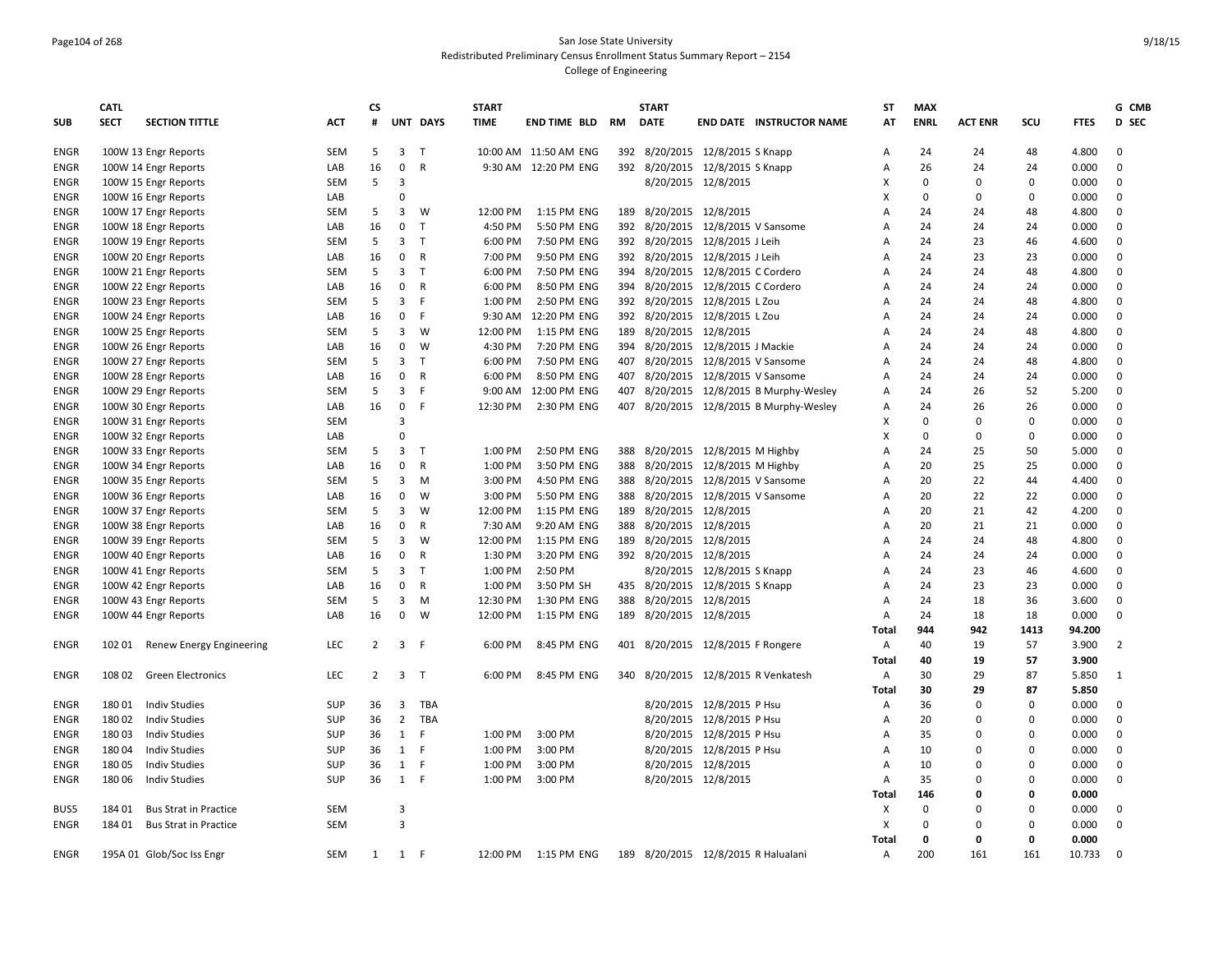#### Page105 of 268 San Jose State University Redistributed Preliminary Census Enrollment Status Summary Report – 2154 College of Engineering

|             | <b>CATL</b> |                                   |            | СS             |                |                | <b>START</b> |                      |           | <b>START</b>                       |                              |                                          | ST    | <b>MAX</b>  |                |                          |             | G CMB          |  |
|-------------|-------------|-----------------------------------|------------|----------------|----------------|----------------|--------------|----------------------|-----------|------------------------------------|------------------------------|------------------------------------------|-------|-------------|----------------|--------------------------|-------------|----------------|--|
| <b>SUB</b>  | <b>SECT</b> | <b>SECTION TITTLE</b>             | ACT        | #              |                | UNT DAYS       | <b>TIME</b>  | <b>END TIME BLD</b>  | <b>RM</b> | <b>DATE</b>                        |                              | <b>END DATE INSTRUCTOR NAME</b>          | AT    | <b>ENRL</b> | <b>ACT ENR</b> | SCU                      | <b>FTES</b> | D SEC          |  |
| <b>ENGR</b> |             | 195A 02 Glob/Soc Iss Engr         | SEM        | 1              | 1              | -F             | 1:30 PM      | 2:45 PM ENG          | 189       |                                    |                              | 8/20/2015 12/8/2015 R Halualani          | A     | 200         | 115            | 115                      | 7.667       | $\mathbf 0$    |  |
| ENGR        |             | 195B 01 Glob/Soc Iss Engr         | LEC        | 1              | 1              | -F             | 1:30 PM      | 2:45 PM ENG          |           |                                    |                              | 341 8/20/2015 12/8/2015 L Sullivan-Green | A     | 90          | 56             | 56                       | 3.733       | 0              |  |
|             |             |                                   |            |                |                |                |              |                      |           |                                    |                              |                                          | Total | 490         | 332            | 332                      | 22.133      |                |  |
| ENGR        |             | 195C 01 Inter Sr Proj I           | LAB        | 16             | 3              | W              | 6:00 PM      | 8:45 PM ENG          |           | 141 8/20/2015 12/8/2015 K Perry    |                              |                                          | Α     | 25          | 10             | 30                       | 2.000       | 0 <sup>o</sup> |  |
| AVIA        |             | 195C 01 Inter Sr Proj I           | LAB        | 16             | 3              | W              | 6:00 PM      | 8:45 PM ENG          |           | 141 8/20/2015 12/8/2015 K Perry    |                              |                                          | A     | $\mathbf 0$ | $\mathbf{0}$   | $\mathbf 0$              | 0.000       | 0 <sup>c</sup> |  |
| <b>TECH</b> |             | 195C 01 Inter Sr Proj I           | LAB        | 16             | 3              | W              | 6:00 PM      | 8:45 PM ENG          |           | 141 8/20/2015 12/8/2015 K Perry    |                              |                                          | A     | $\mathbf 0$ | $\Omega$       | $\mathbf 0$              | 0.000       | 0 <sup>C</sup> |  |
|             |             |                                   |            |                |                |                |              |                      |           |                                    |                              |                                          | Total | 25          | 10             | 30                       | 2.000       |                |  |
| ENGR        |             | 200W 01 Engr Grad Reports         | LEC        | $\overline{2}$ | 3              | W              |              | 7:30 AM 10:15 AM ENG |           | 392 8/20/2015 12/8/2015 M Highby   |                              |                                          | Α     | 24          | 22             | 66                       | 5.500       | 22             |  |
| <b>ENGR</b> |             | 200W 03 Engr Grad Reports         | LEC        | $\overline{2}$ | 3              | M              | 7:00 PM      | 9:45 PM ENG          | 388       |                                    |                              | 8/20/2015 12/8/2015 B Murphy-Wesley      | A     | 24          | 26             | 78                       | 6.500       | 26             |  |
| ENGR        |             | 200W 04 Engr Grad Reports         | <b>LEC</b> | $\overline{2}$ | 3              | W              | 7:00 PM      | 9:45 PM ENG          |           |                                    |                              | 388 8/20/2015 12/8/2015 B Murphy-Wesley  | Α     | 24          | 26             | 78                       | 6.500       | 26             |  |
|             |             |                                   |            |                |                |                |              |                      |           |                                    |                              |                                          | Total | 72          | 74             | 222                      | 18.500      |                |  |
| ENGR        |             | 201 01 Engr Analysis              | <b>SEM</b> | .5             | 3              | M              | 6:00 PM      | 8:45 PM ENG          |           | 335 8/20/2015 12/8/2015 M Khosravi |                              |                                          | A     | 25          | 16             | 48                       | 4.000       | 16             |  |
|             |             |                                   |            |                |                |                |              |                      |           |                                    |                              |                                          | Total | 25          | 16             | 48                       | 4.000       |                |  |
| ENGR        | 203 01      | <b>Engr Management</b>            | SEM        | .5             | 3              | W              | 6:00 PM      | 8:45 PM ENG          |           |                                    |                              | 395 8/20/2015 12/8/2015 R Venkatesh      | Α     | 25          | 14             | 42                       | 3.500       | 14             |  |
|             |             |                                   |            |                |                |                |              |                      |           |                                    |                              |                                          | Total | 25          | 14             | 42                       | 3.500       |                |  |
| ENGR        | 22001       | <b>Bioinfo Comp Tools</b>         | LEC        |                | 3              |                |              |                      |           |                                    |                              |                                          | X     | 0           | $\Omega$       | 0                        | 0.000       | $\mathbf 0$    |  |
|             |             |                                   |            |                |                |                |              |                      |           |                                    |                              |                                          | Total | 0           | 0              | 0                        | 0.000       |                |  |
| ENGR        | 230 01      | <b>Special Topics NGS</b>         | LEC        | $\overline{2}$ | 3              | $\overline{R}$ | 6:00 PM      | 8:45 PM CL           |           | 238 8/20/2015 12/8/2015 P Wolber   |                              |                                          | Α     | 25          | 7              | 21                       | 1.700       | 6              |  |
|             |             |                                   |            |                |                |                |              |                      |           |                                    |                              |                                          | Total | 25          | 7              | 21                       | 1.700       |                |  |
| <b>ENGR</b> | 236 01      | Design for Manuf                  | SEM        |                | 3              |                |              |                      |           |                                    |                              |                                          | X     | $\mathbf 0$ | $\Omega$       | 0                        | 0.000       | 0              |  |
|             |             |                                   |            |                |                |                |              |                      |           |                                    |                              |                                          | Total | 0           | 0              | 0                        | 0.000       |                |  |
| ENGR        | 281 01      | Master's Project                  | LAB        | 16             | 1 F            |                | 6:00 PM      | 8:45 PM ENG          | 388       |                                    |                              | 8/20/2015 12/8/2015 R Venkatesh          | A     | 20          | 7              | 7                        | 0.583       | $\overline{7}$ |  |
|             |             |                                   |            |                |                |                |              |                      |           |                                    |                              |                                          | Total | 20          | $\overline{7}$ | $\overline{\phantom{a}}$ | 0.583       |                |  |
| <b>ENGR</b> |             | 297B 01 Spc Topics Bioinfo        | <b>SUP</b> | 25             | 1              | TBA            |              |                      |           |                                    | 8/20/2015 12/8/2015 L Wesley |                                          | Α     | 25          | 1              | 1                        | 0.083       | 1              |  |
| ENGR        |             | 297B 02 Spc Topics Bioinfo        | <b>SUP</b> | 25             | $\overline{2}$ | TBA            |              |                      |           |                                    | 8/20/2015 12/8/2015 L Wesley |                                          | A     | 30          | $\mathbf 0$    | 0                        | 0.000       | $\mathbf 0$    |  |
| ENGR        |             | 297B 03 Spc Topics Bioinfo        | <b>SUP</b> | 25             | 3              | TBA            |              |                      |           |                                    | 8/20/2015 12/8/2015 L Wesley |                                          | A     | 30          | 3              | 9                        | 0.750       | 3              |  |
|             |             |                                   |            |                |                |                |              |                      |           |                                    |                              |                                          | Total | 85          | 4              | 10                       | 0.833       |                |  |
| ENGR        | 298 01      | Master's Project                  | LAB        | 16             | 2              | <b>TBA</b>     |              |                      |           |                                    | 8/20/2015 12/8/2015          |                                          | Α     | 30          | $\overline{2}$ | 4                        | 0.333       | $\overline{2}$ |  |
|             |             |                                   |            |                |                |                |              |                      |           |                                    |                              |                                          | Total | 30          | $\overline{2}$ | 4                        | 0.333       |                |  |
| <b>ENGR</b> |             | 2981 01 MSE Internship Experience | <b>SUP</b> | 48             | 3              | TBA            |              |                      |           |                                    | 8/20/2015 12/8/2015 P Hsu    |                                          | A     | 24          | 1              | 3                        | 0.250       | 1              |  |
| <b>ENGR</b> |             | 298102 MSE Internship Experience  | SUP        | 48             | 2              | TBA            |              |                      |           |                                    | 8/20/2015 12/8/2015 P Hsu    |                                          | A     | 20          | 0              | 0                        | 0.000       | $\mathbf 0$    |  |
| ENGR        |             | 298103 MSE Internship Experience  | <b>SUP</b> | 48             | 1              | TBA            |              |                      |           |                                    | 8/20/2015 12/8/2015 P Hsu    |                                          | A     | 20          | $\Omega$       | $\Omega$                 | 0.000       | $\Omega$       |  |
|             |             |                                   |            |                |                |                |              |                      |           |                                    |                              |                                          | Total | 64          | $\mathbf{1}$   | 3                        | 0.250       |                |  |
| ENGR        | 299 01      | <b>Masters Thesis</b>             | <b>SUP</b> | 25             | 1              | TBA            |              |                      |           |                                    | 8/20/2015 12/8/2015 P Hsu    |                                          | A     | 30          | $\Omega$       | $\Omega$                 | 0.000       | $\mathbf 0$    |  |
| <b>ENGR</b> | 299 02      | <b>Masters Thesis</b>             | SUP        | 25             | $\overline{2}$ | TBA            |              |                      |           |                                    | 8/20/2015 12/8/2015 P Hsu    |                                          | A     | 25          | 0              | $\Omega$                 | 0.000       | $\mathbf 0$    |  |
| ENGR        | 299 03      | <b>Masters Thesis</b>             | <b>SUP</b> | 25             | 3              | TBA            |              |                      |           |                                    | 8/20/2015 12/8/2015 P Hsu    |                                          | A     | 25          | $\Omega$       | $\Omega$                 | 0.000       | $\Omega$       |  |
|             |             |                                   |            |                |                |                |              |                      |           |                                    |                              |                                          | Total | 80          | 0              | 0                        | 0.000       |                |  |
|             |             |                                   |            |                |                |                |              |                      |           |                                    |                              | <b>General Engineering Total</b>         |       | 3299        | 2594           | 3923                     | 267.583     |                |  |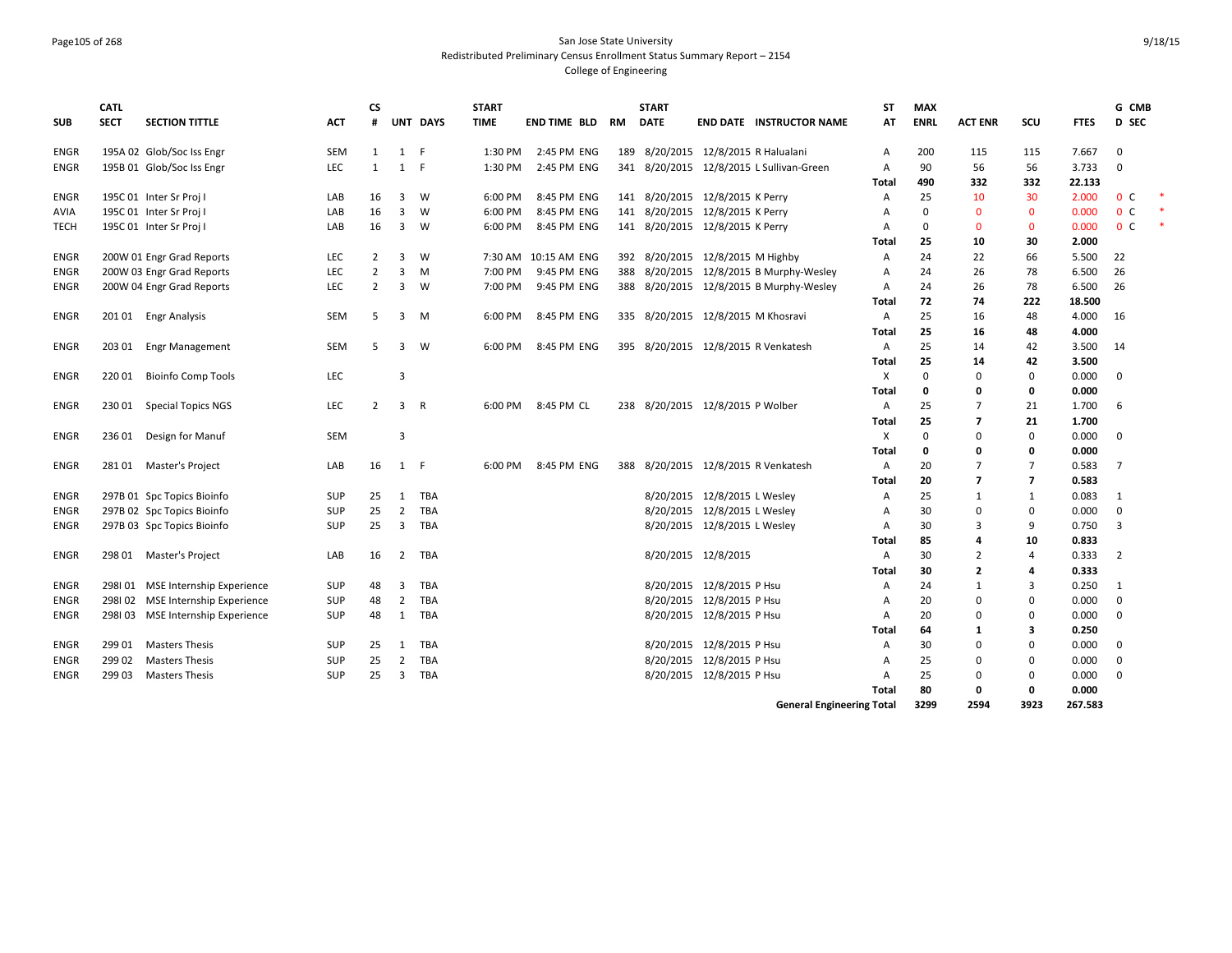#### Page106 of 268 San Jose State University Redistributed Preliminary Census Enrollment Status Summary Report – 2154 College of Engineering

**SUB CATL SECT SECTION TITTLE ACT CS # UNT DAYS START TIME END TIME BLD RM START DATE END DATE INSTRUCTOR NAME ST AT MAX ENRL ACT ENR SCU FTES G CMB D SEC Industrial & Systems Engineering** ISE 102 01 Engr Econ Systems SEM 4 3 TR 1:30 PM 2:45 PM ENG 341 8/20/2015 12/8/2015 D Nathan-Roberts A 90 87 261 17.450 1 **Total 90 87 261 17.450** ISE 112 01 Occup Health Engr SEM 4 3 T 6:00 PM 8:45 PM ENG 488 8/20/2015 12/8/2015 C Foster A 60 54 162 10.850 1 **Total 60 54 162 10.850** ISE 114 01 Safety Engr SEM 3 X 0 0 0 0.000 0 **Total 0 0 0 0.000** ISE 130 01 Engr Statistics LEC 4 3 TR 9:00 AM 10:15 AM ENG 189 8/20/2015 12/8/2015 N Patel A 150 187 561 39.800 48 **Total 150 187 561 39.800** ISE 135 01 Design of Expmts SEM 3 X 0 0 0 0.000 0 ISE 135 02 Design of Expmts SEM 4 3 R 6:00 PM 8:45 PM CL 324 8/20/2015 12/8/2015 D Steele A 60 58 174 11.700 2 **Total 60 58 174 11.700** ISE 140 01 Oper Plan & Control SEM 4 3 TR 4:30 PM 5:45 PM ENG 189 8/20/2015 12/8/2015 A Kumar A 140 116 348 26.400 64 **Total 140 116 348 26.400** ISE 151 01 Managing Engr SEM 4 3 W 6:00 PM 8:45 PM CL 222 8/20/2015 12/8/2015 J Flahaux A 75 79 237 15.800 0 **Total 75 79 237 15.800** ISE 161 01 Med Err Sfty Engr LEC 2 3 W 6:00 PM 8:45 PM ENG 488 8/20/2015 12/8/2015 C Brown A 30 6 18 1.200 0 **Total 30 6 18 1.200** ISE 162 01 Engr Stat Analysis SEM 4 3 T 6:00 PM 8:45 PM BBC 4 8/20/2015 12/8/2015 H Tsao A 0 108 324 21.850 0 C \* **Total 0 108 324 21.850** ISE 167 01 Sys Simulation SEM 4 3 M 10:00 AM 11:45 AM ENG 189 8/20/2015 12/8/2015 K Mabrouk A 90 86 172 19.300 42 ISE 167 02 Sys Simulation LAB 16 0 M 12:00 PM 2:45 PM ENG 333 8/20/2015 12/8/2015 K Mabrouk A 45 43 43 0.000 14 ISE 167 03 Sys Simulation LAB 16 0 M 3:00 PM 5:45 PM ENG 333 8/20/2015 12/8/2015 K Mabrouk A 45 43 43 0.000 28 **Total 180 172 258 19.300** ISE 180 01 Individ Studies SUP 36 1 F 9:00 AM 11:45 AM 8/20/2015 12/8/2015 L Freund A 60 0 0 0.000 0 ISE 180 02 Individ Studies SUP 36 1 F 4:00 PM 6:45 PM 8/20/2015 12/8/2015 L Freund A 60 2 2 0.133 0 **Total 120 2 2 0.133** ISE 195A 01 Sr ISE Design I LAB 16 1 F 9:30 AM 12:15 PM ENG 486 8/20/2015 12/8/2015 B Saeed A 30 31 31 2.067 0 **Total 30 31 31 2.067** ISE 195B 01 Sr ISE Design II LAB 3 X 0 0 0 0.000 0 ISE 195B 02 Sr ISE Design II LAB 16 3 TBA 8/20/2015 12/8/2015 A 30 16 48 3.200 0 **Total 30 16 48 3.200** ISE 210 01 Hum Factors Des SEM 5 3 T 6:00 PM 8:45 PM ENG 486 8/20/2015 12/8/2015 D Nathan-Roberts A 55 40 120 10.000 40 **Total 55 40 120 10.000** ISE 21701 Hum Cmptr Int SEM 4 3 R 6:00 PM 8:45 PM CL 117 8/20/2015 12/8/2015 A Moallem A 55 33 99 8.250 33 C CMPE 21701 Hum Cmptr Int SEM 4 3 R 6:00 PM 8:45 PM CL 117 8/20/2015 12/8/2015 A Moallem A 0 0 0 0.000 0 C **Total 55 33 99 8.250** ISE 222 01 Adv Sys Engr S SEM 5 3 R 6:00 PM 8:45 PM ENG 488 8/20/2015 12/8/2015 A Kumar A 55 14 42 3.500 14 **Total 55 14 42 3.500** ISE 223 01 Dec Modl Sus Dev LEC 3 Contract the Contract of Contract of Contract Article Contract Article Contract Article Contract Article Contract Article Contract Article Contract Article Contract Article Contract Articl **Total 0 0 0 0.000** ISE 230 01 Adv Oper Resrch SEM 5 3 R 6:00 PM 8:45 PM ENG 341 8/20/2015 12/8/2015 H Tsao A 55 44 132 11.000 44 **Total 55 44 132 11.000** ISE 235 01 Qual Assur & Relia SEM 5 3 W 6:00 PM 8:45 PM ENG 486 8/20/2015 12/8/2015 B Saeed A 55 42 126 10.400 40 **Total 55 42 126 10.400** ISE 245 01 Adv Sply Chain Engr LEC 4 3 M 6:00 PM 8:45 PM ENG 488 8/20/2015 12/8/2015 W Wei A 55 35 105 8.750 35 **Total 55 35 105 8.750**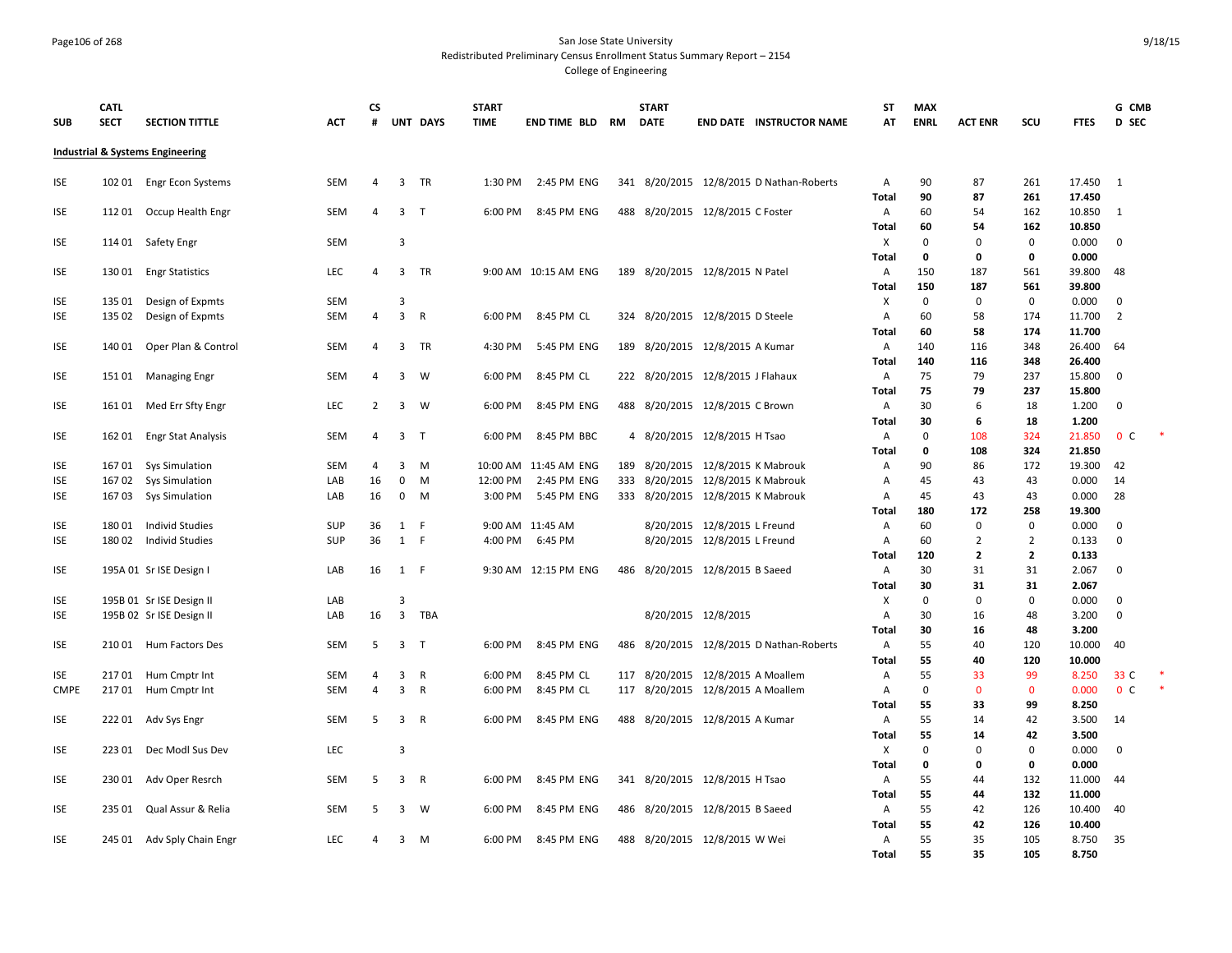#### Page107 of 268 San Jose State University Redistributed Preliminary Census Enrollment Status Summary Report – 2154 College of Engineering

| <b>SUB</b> | <b>CATL</b><br><b>SECT</b> | <b>SECTION TITTLE</b>    | <b>ACT</b> | CS<br># |   | UNT DAYS     | <b>START</b><br><b>TIME</b> | <b>END TIME BLD</b> | RM | <b>START</b><br><b>DATE</b> | <b>END DATE INSTRUCTOR NAME</b>        | <b>ST</b><br>AT | <b>MAX</b><br><b>ENRL</b> | <b>ACT ENR</b> | SCU         | <b>FTES</b> | G CMB<br>D SEC |
|------------|----------------------------|--------------------------|------------|---------|---|--------------|-----------------------------|---------------------|----|-----------------------------|----------------------------------------|-----------------|---------------------------|----------------|-------------|-------------|----------------|
| <b>ISE</b> | 25101                      | Mang Lean Imprvmnt Prgms | SEM        | 4       | 3 | $\mathsf{T}$ | 6:00 PM                     | 8:45 PM ENG         |    |                             | 341 8/20/2015 12/8/2015 D Steele       | A               | 80                        | 64             | 192         | 15.950      | - 63           |
|            |                            |                          |            |         |   |              |                             |                     |    |                             |                                        | Total           | 80                        | 64             | 192         | 15.950      |                |
| <b>ISE</b> | 26101                      | <b>Med Errors Reduct</b> | LEC        | 2       | 3 | W            | 6:00 PM                     | 8:45 PM ENG         |    |                             | 488 8/20/2015 12/8/2015 C Brown        | А               | 55                        | 39             | 117         | 9.700       | -38            |
|            |                            |                          |            |         |   |              |                             |                     |    |                             |                                        | Total           | 55                        | 39             | 117         | 9.700       |                |
| <b>ISE</b> | 290 01                     | HF/Ergo Prof Sem         | <b>SEM</b> | .5      | 2 | R            | 3:00 PM                     | 5:45 PM ENG         |    |                             | 486 8/20/2015 12/8/2015 A Andre        | A               | 55                        | 30             | 60          | 5.000       | 30             |
|            |                            |                          |            |         |   |              |                             |                     |    |                             |                                        | Total           | 55                        | 30             | 60          | 5.000       |                |
| <b>ISE</b> | 29701                      | Sp Topics IE             | SEM        | 5       |   | TBA          |                             |                     |    |                             | 8/20/2015 12/8/2015                    | А               | 55                        | $\Omega$       | 0           | 0.000       | 0              |
|            |                            |                          |            |         |   |              |                             |                     |    |                             |                                        | Total           | 55                        |                | 0           | 0.000       |                |
| ISE        | 298 01                     | Spec Prob                | SUP        | 25      |   | <b>TBA</b>   |                             |                     |    | 8/20/2015                   | 12/8/2015 D Rosenberg                  | A               | 55                        | 10             | 10          | 0.833       | 10             |
| <b>ISE</b> | 298 02                     | Spec Prob                | SUP        | 25      |   | <b>TBA</b>   |                             |                     |    | 8/20/2015                   | 12/8/2015 D Rosenberg                  | A               | 55                        | 14             | 28          | 2.333       | 14             |
| ISE        | 298 03                     | Spec Prob                | SUP        | 25      | 3 | <b>TBA</b>   |                             |                     |    | 8/20/2015                   | 12/8/2015 A Kumar                      | А               | 55                        | 19             | 57          | 4.750       | 19             |
| ISE        | 298 04                     | Spec Prob                | SUP        | 25      | 4 | TBA          |                             |                     |    | 8/20/2015                   | 12/8/2015 D Rosenberg                  | А               | 55                        | 6              | 24          | 2.000       | - 6            |
| <b>ISE</b> | 298 05                     | Spec Prob                | SUP        |         |   |              |                             |                     |    |                             |                                        | X               | $\Omega$                  |                | 0           | 0.000       | $\mathbf 0$    |
|            |                            |                          |            |         |   |              |                             |                     |    |                             |                                        | Total           | 220                       | 49             | 119         | 9.917       |                |
| ISE        | 299 01                     | Masters Thesis           | SUP        | 25      |   | <b>TBA</b>   |                             |                     |    | 8/20/2015                   | 12/8/2015 A Andre                      | А               | 55                        |                | 0           | 0.000       | 0              |
| ISE        | 299 02                     | <b>Masters Thesis</b>    | SUP        | 25      |   | <b>TBA</b>   |                             |                     |    | 8/20/2015                   | 12/8/2015 A Andre                      | А               | 55                        |                | 0           | 0.000       | 0              |
| ISE        | 299 03                     | <b>Masters Thesis</b>    | SUP        | 25      | 3 | TBA          |                             |                     |    | 8/20/2015                   | 12/8/2015 A Andre                      | A               | 55                        |                | 0           | 0.000       | 0              |
| <b>ISE</b> | 299 04                     | <b>Masters Thesis</b>    | SUP        | 25      | 4 | <b>TBA</b>   |                             |                     |    | 8/20/2015                   | 12/8/2015 A Andre                      |                 | 55                        |                | $\mathbf 0$ | 0.000       | $\mathbf{0}$   |
|            |                            |                          |            |         |   |              |                             |                     |    |                             |                                        | Total           | 220                       | o              | 0           | 0.000       |                |
|            |                            |                          |            |         |   |              |                             |                     |    |                             | Industrial & Systems Engineering Total |                 | 1980                      | 1306           | 3536        | 262.217     |                |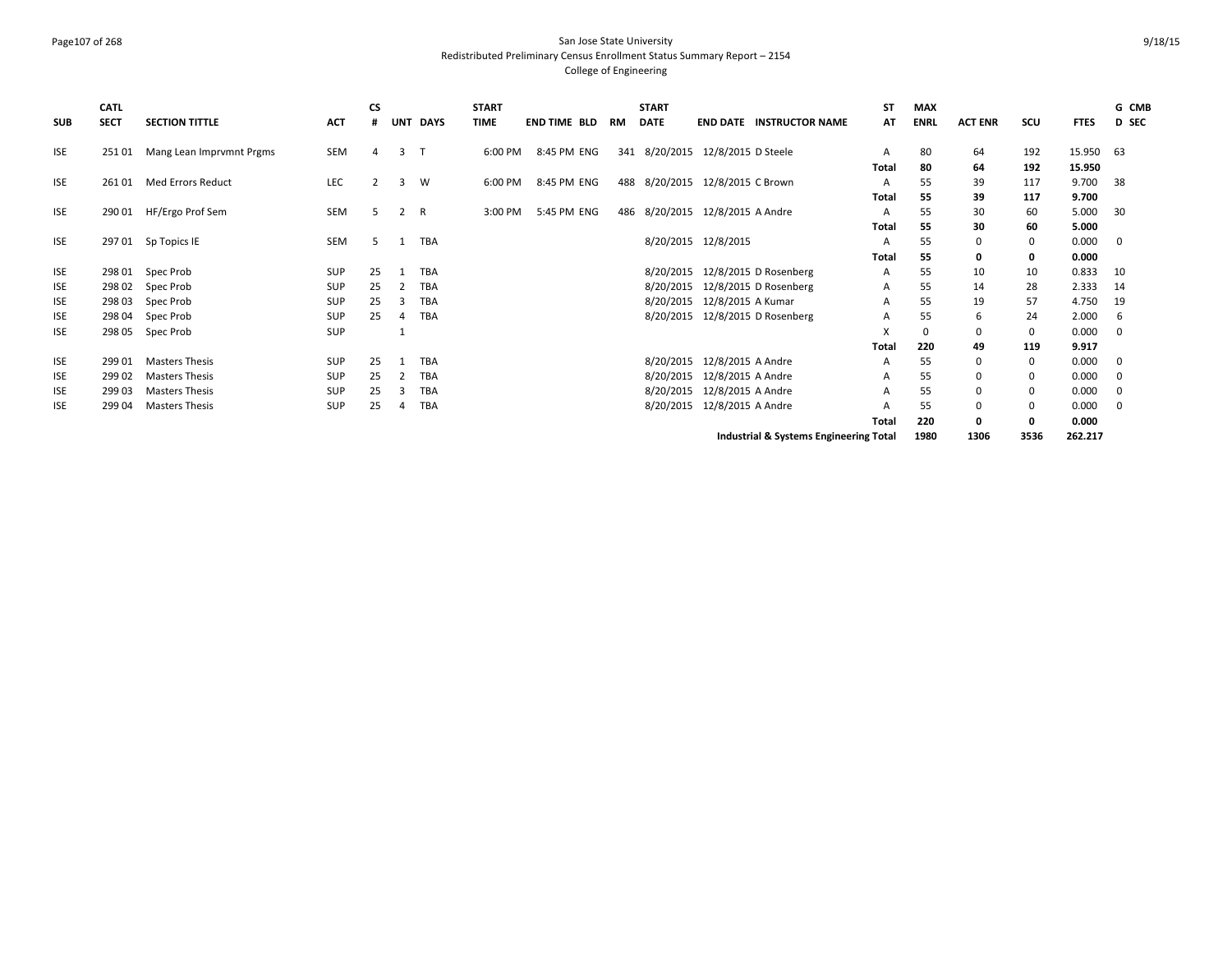# Page108 of 268 San Jose State University Redistributed Preliminary Census Enrollment Status Summary Report – 2154

| <b>SUB</b>  | <b>CATL</b><br><b>SECT</b>   | <b>SECTION TITTLE</b>        | <b>ACT</b> | <b>CS</b><br># |                | UNT DAYS     | <b>START</b><br><b>TIME</b> | <b>END TIME BLD</b>  | <b>RM</b> | <b>START</b><br><b>DATE</b>       |                               | <b>END DATE INSTRUCTOR NAME</b>      | ST<br>AT       | <b>MAX</b><br><b>ENRL</b> | <b>ACT ENR</b> | scu          | <b>FTES</b>    | G CMB<br>D SEC |  |
|-------------|------------------------------|------------------------------|------------|----------------|----------------|--------------|-----------------------------|----------------------|-----------|-----------------------------------|-------------------------------|--------------------------------------|----------------|---------------------------|----------------|--------------|----------------|----------------|--|
|             | <b>Materials Engineering</b> |                              |            |                |                |              |                             |                      |           |                                   |                               |                                      |                |                           |                |              |                |                |  |
|             |                              |                              |            |                |                |              |                             |                      |           |                                   |                               |                                      |                |                           |                |              |                |                |  |
| <b>MATE</b> | 25 01                        | Intro to Materials           | LEC        | $\overline{2}$ | 3              | MW           | 4:30 PM                     | 5:20 PM ENG          |           | 341 8/20/2015 12/8/2015 M Oye     |                               |                                      | Α              | 75                        | 68             | 136          | 13.600         | $\mathbf 0$    |  |
| MATE        | 25 02                        | Intro to Materials           | LEC        | $\overline{2}$ | 3              | TR           | 9:00 AM                     | 9:50 AM ENG          | 486       |                                   | 8/20/2015 12/8/2015 T Pan     |                                      | Α              | 50                        | 45             | 90           | 9.250          | 5              |  |
| MATE        | 25 03                        | Intro to Materials           | <b>LEC</b> | $\overline{2}$ | 3              | <b>MW</b>    | 9:00 AM                     | 9:50 AM ENG          |           | 341 8/20/2015 12/8/2015 C Peters  |                               |                                      | $\overline{A}$ | 75                        | 73             | 146          | 14.800         | $\overline{4}$ |  |
| <b>MATE</b> | 25 04                        | Intro to Materials           | LAB        | 16             | $\mathbf 0$    | M            | 10:30 AM                    | 1:15 PM ENG          | 105       |                                   |                               | 8/20/2015 12/8/2015 J Rosenthal      | $\overline{A}$ | 15                        | 15             | 15           | 0.000          | $\mathbf 0$    |  |
| MATE        | 25 05                        | Intro to Materials           | LAB        | 16             | 0              | W            | 1:30 PM                     | 4:15 PM ENG          | 105       |                                   | 8/20/2015 12/8/2015 B Serrano |                                      | Α              | 15                        | 15             | 15           | 0.000          | 1              |  |
| MATE        | 25 06                        | Intro to Materials           | LAB        | 16             | 0              | M            | 6:00 PM                     | 8:45 PM ENG          | 105       |                                   | 8/20/2015 12/8/2015 S Sepka   |                                      | Α              | 15                        | 15             | 15           | 0.000          | $\mathbf 0$    |  |
| MATE        | 25 07                        | Intro to Materials           | LAB        | 16             | $\mathbf 0$    | $\mathsf{T}$ | 10:30 AM                    | 1:15 PM ENG          | 105       |                                   | 8/20/2015 12/8/2015 W Ray     |                                      | Α              | 15                        | 15             | 15           | 0.000          | $\overline{2}$ |  |
| MATE        | 25 08                        | Intro to Materials           | LAB        | 16             | 0              | $\mathsf{T}$ | 1:30 PM                     | 4:15 PM ENG          | 105       |                                   | 8/20/2015 12/8/2015 W Ray     |                                      | $\overline{A}$ | 15                        | 15             | 15           | 0.000          | $\mathbf 0$    |  |
| <b>MATE</b> | 25 09                        | Intro to Materials           | LAB        | 16             | $\mathbf 0$    | $\mathsf{T}$ | 6:00 PM                     | 8:45 PM ENG          |           | 105 8/20/2015 12/8/2015 T Pan     |                               |                                      | Α              | 15                        | 13             | 13           | 0.000          | 1              |  |
| <b>MATE</b> | 25 10                        | Intro to Materials           | LAB        | 16             | 0              | W            | 10:30 AM                    | 1:15 PM ENG          | 105       |                                   | 8/20/2015 12/8/2015 B Serrano |                                      | $\overline{A}$ | 15                        | 11             | 11           | 0.000          | $\mathbf 0$    |  |
| MATE        | 25 11                        | Intro to Materials           | LAB        | 16             | $\mathbf 0$    | $\mathsf{T}$ | 7:30 AM                     | 10:15 AM ENG         | 105       |                                   | 8/20/2015 12/8/2015 W Ray     |                                      | $\overline{A}$ | 15                        | 12             | 12           | 0.000          | $\mathbf{0}$   |  |
| MATE        | 25 12                        | Intro to Materials           | LAB        | 16             | $\mathbf 0$    | $\mathsf{R}$ | 10:30 AM                    | 1:15 PM ENG          |           | 105 8/20/2015 12/8/2015 F Tazesh  |                               |                                      | $\overline{A}$ | 15                        | 15             | 15           | 0.000          | $\overline{2}$ |  |
| MATE        | 25 13                        | Intro to Materials           | LAB        | 16             | 0              | R            | 1:30 PM                     | 4:15 PM ENG          | 105       |                                   | 8/20/2015 12/8/2015 T Pan     |                                      | Α              | 15                        | 15             | 15           | 0.000          | 1              |  |
| MATE        | 25 14                        | Intro to Materials           | LAB        | 16             | 0              | $\mathsf{R}$ | 6:00 PM                     | 8:45 PM ENG          |           | 105 8/20/2015 12/8/2015 E Lucow   |                               |                                      | $\overline{A}$ | 15                        | 14             | 14           | 0.000          | $\mathbf{0}$   |  |
| <b>MATE</b> | 25 15                        | Intro to Materials           | LAB        | 16             | 0              | E            | 10:30 AM                    | 1:15 PM ENG          | 105       |                                   | 8/20/2015 12/8/2015 O Keles   |                                      | $\overline{A}$ | 15                        | 14             | 14           | 0.000          | $\overline{2}$ |  |
| <b>MATE</b> | 25 16                        | Intro to Materials           | LAB        | 16             | 0              | E            | 1:30 PM                     | 4:15 PM ENG          | 105       |                                   |                               | 8/20/2015 12/8/2015 W Slocumb        | A              | 15                        | 17             | 17           | 0.000          | $\mathbf{0}$   |  |
|             |                              |                              |            |                |                |              |                             |                      |           |                                   |                               |                                      | Total          | 395                       | 372            | 558          | 37.650         |                |  |
| <b>MATE</b> | 115 01                       | Struc/Prop Solids            | LEC        | $\overline{2}$ | $\overline{3}$ | <b>TR</b>    |                             | 9:00 AM 10:15 AM ENG |           | 303 8/20/2015 12/8/2015 O Keles   |                               |                                      | Α              | 40                        | 37<br>37       | 111<br>111   | 8.000<br>8.000 | 12             |  |
| <b>MATE</b> | 143 01                       |                              | LAB        | 16             | 1              | M            | 1:30 PM                     | 4:15 PM ENG          |           |                                   |                               |                                      | Total<br>A     | 40<br>20                  | 16             | 16           | 1.117          | 3              |  |
| <b>MATE</b> |                              | Prin Scng Micrscpy           | LAB        | 16             | 1              | $\mathsf{T}$ | 1:30 PM                     | 4:15 PM ENG          |           | 315 8/20/2015 12/8/2015 C Peters  |                               |                                      | $\overline{A}$ | 13                        | 14             | 14           | 1.017          | 5              |  |
|             | 143 02                       | Prin Scng Micrscpy           |            |                |                |              |                             |                      |           | 205 8/20/2015 12/8/2015 C Peters  |                               |                                      | Total          | 33                        | 30             | 30           | 2.133          |                |  |
| <b>MATE</b> |                              | 144 01 XRD Lab               | LAB        | 16             | 1              | W            | 10:30 AM                    | 1:15 PM ENG          |           | 205 8/20/2015 12/8/2015 C Peters  |                               |                                      | A              | 12                        | 13             | 13           | 0.933          | $\overline{4}$ |  |
|             |                              |                              |            |                |                |              |                             |                      |           |                                   |                               |                                      | Total          | 12                        | 13             | 13           | 0.933          |                |  |
| MATE        | 145 01                       | <b>Princ Scnng Probes</b>    | LAB        | 16             | 1              | R            |                             | 9:00 AM 11:45 AM ENG |           | 115 8/20/2015 12/8/2015 M Goedert |                               |                                      | Α              | 12                        | 10             | 10           | 0.767          | 6              |  |
|             |                              |                              |            |                |                |              |                             |                      |           |                                   |                               |                                      | Total          | 12                        | 10             | 10           | 0.767          |                |  |
| MATE        | 153 01                       | <b>EO&amp;M Props Solids</b> | LEC        | $\overline{2}$ | 3              | <b>MW</b>    | 9:00 AM                     | 9:50 AM ENG          | 339       |                                   |                               | 8/20/2015 12/8/2015 R Venkatesh      | Α              | 50                        | 49             | 98           | 9.800          | $\mathbf 0$    |  |
| MATE        | 153 02                       | <b>EO&amp;M Props Solids</b> | LAB        | 16             | 0              | $\mathsf{T}$ | 10:30 AM                    | 1:15 PM ENG          | 315       | 8/20/2015                         | 12/8/2015 C Jones             |                                      | Α              | 15                        | 15             | 15           | 0.000          | 1              |  |
| MATE        | 153 03                       | <b>EO&amp;M Props Solids</b> | LAB        | 16             | $\mathbf 0$    | T            | 1:30 PM                     | 4:15 PM ENG          | 315       |                                   | 8/20/2015 12/8/2015 C England |                                      | Α              | 15                        | 14             | 14           | 0.000          | $\mathbf 0$    |  |
| MATE        | 15304                        | <b>EO&amp;M Props Solids</b> | LAB        | 16             | 0              | W            | 10:30 AM                    | 1:15 PM ENG          |           | 315 8/20/2015 12/8/2015 E Ishida  |                               |                                      | Α              | 15                        | 14             | 14           | 0.000          | $\mathbf 0$    |  |
| MATE        | 153 05                       | <b>EO&amp;M Props Solids</b> | LAB        |                | $\Omega$       |              |                             |                      |           |                                   |                               |                                      | х              | 0                         | $\Omega$       | 0            | 0.000          | 0              |  |
| <b>MATE</b> | 153 06                       | <b>EO&amp;M Props Solids</b> | <b>LEC</b> |                | 3              |              |                             |                      |           |                                   |                               |                                      | X              | $\Omega$                  | $\Omega$       | $\Omega$     | 0.000          | $\mathbf 0$    |  |
| <b>MATE</b> | 153 07                       | <b>EO&amp;M Props Solids</b> | LAB        | 16             | 0              | W            | 6:00 PM                     | 8:45 PM ENG          |           | 315 8/20/2015 12/8/2015 E Lucow   |                               |                                      | $\overline{A}$ | 15                        | 14             | 14           | 0.000          | $\mathbf 0$    |  |
| MATE        | 153 08                       | <b>EO&amp;M Props Solids</b> | LAB        | 16             | 0              | $\mathsf{R}$ | 9:00 AM                     | 11:45 AM ENG         |           | 315 8/20/2015 12/8/2015 S Duorah  |                               |                                      | $\overline{A}$ | 15                        | 15             | 15           | 0.000          | $\mathbf 0$    |  |
| MATE        | 15309                        | <b>EO&amp;M Props Solids</b> | LAB        | 16             | $\mathbf 0$    | R            | 1:30 PM                     | 4:15 PM ENG          |           | 315 8/20/2015 12/8/2015 C England |                               |                                      | Α              | 15                        | 16             | 16           | 0.000          | $\mathbf 0$    |  |
| <b>MATE</b> | 153 10                       | <b>EO&amp;M Props Solids</b> | LEC        | $\overline{2}$ | 3              | <b>TR</b>    | 4:30 PM                     | 5:20 PM CL           |           |                                   |                               | 225 8/20/2015 12/8/2015 R Venkatesh  | $\overline{A}$ | 50                        | 39             | 78           | 7.850          | 1              |  |
| <b>MATE</b> | 153 11                       | <b>EO&amp;M Props Solids</b> | LAB        |                | $\Omega$       |              |                             |                      |           |                                   |                               |                                      | X              | $\Omega$                  | $\Omega$       | $\mathbf 0$  | 0.000          | $\mathbf 0$    |  |
|             |                              |                              |            |                |                |              |                             |                      |           |                                   |                               |                                      | Total          | 190                       | 176            | 264          | 17.650         |                |  |
| MATE        | 165 01                       | Photovoltaic Lab             | LAB        | 16             | 1              | $\top$       | 6:00 PM                     | 8:45 PM ENG          |           | 311 8/20/2015 12/8/2015 E Lucow   |                               |                                      | Α              | 16                        | 15             | 15           | 1.000          | 0 <sup>c</sup> |  |
| EE          | 165 01                       | Photovoltaic Lab             | LAB        | 16             | 1              | $\mathsf{T}$ | 6:00 PM                     | 8:45 PM ENG          |           | 311 8/20/2015 12/8/2015 E Lucow   |                               |                                      | $\overline{A}$ | $\mathbf 0$               | $\mathbf{0}$   | $\mathbf{0}$ | 0.000          | 0 <sup>c</sup> |  |
| MATE        | 165 02                       | Photovoltaic Lab             | LAB        | 16             | 1              | E            | 6:00 PM                     | 8:50 PM ENG          | 315       |                                   | 8/20/2015 12/8/2015 E Lucow   |                                      | Α              | 16                        | 10             | 10           | 0.683          | 1 C            |  |
| EE          | 165 02                       | Photovoltaic Lab             | LAB        | 16             | 1              | F            | 6:00 PM                     | 8:50 PM ENG          |           | 315 8/20/2015 12/8/2015 E Lucow   |                               |                                      | A              | $\mathbf 0$               | $\mathbf{0}$   | $\mathbf 0$  | 0.000          | 0 <sup>c</sup> |  |
|             |                              |                              |            |                |                |              |                             |                      |           |                                   |                               |                                      | Total          | 32                        | 25             | 25           | 1.683          |                |  |
| <b>MATE</b> | 16801                        | Microfluidics Lab            | LAB        | 16             | 1              | R            | 1:30 PM                     | 4:15 PM ENG          |           | 115 8/20/2015 12/8/2015 M Bryning |                               |                                      | Α              | $\Omega$                  | 14             | 14           | 0.900          | 6 C            |  |
|             |                              |                              |            |                |                |              |                             |                      |           |                                   |                               |                                      | <b>Total</b>   | $\Omega$                  | 14             | 14           | 0.900          |                |  |
| MATE        | 175 01                       | <b>Biomaterials</b>          | <b>SEM</b> | 4              | 3              | TR           | 4:30 PM                     | 5:45 PM ENG          |           |                                   |                               | 329 8/20/2015 12/8/2015 A Bellofiore | $\overline{A}$ | 60                        | 58             | 174          | 12.600         | 20 C           |  |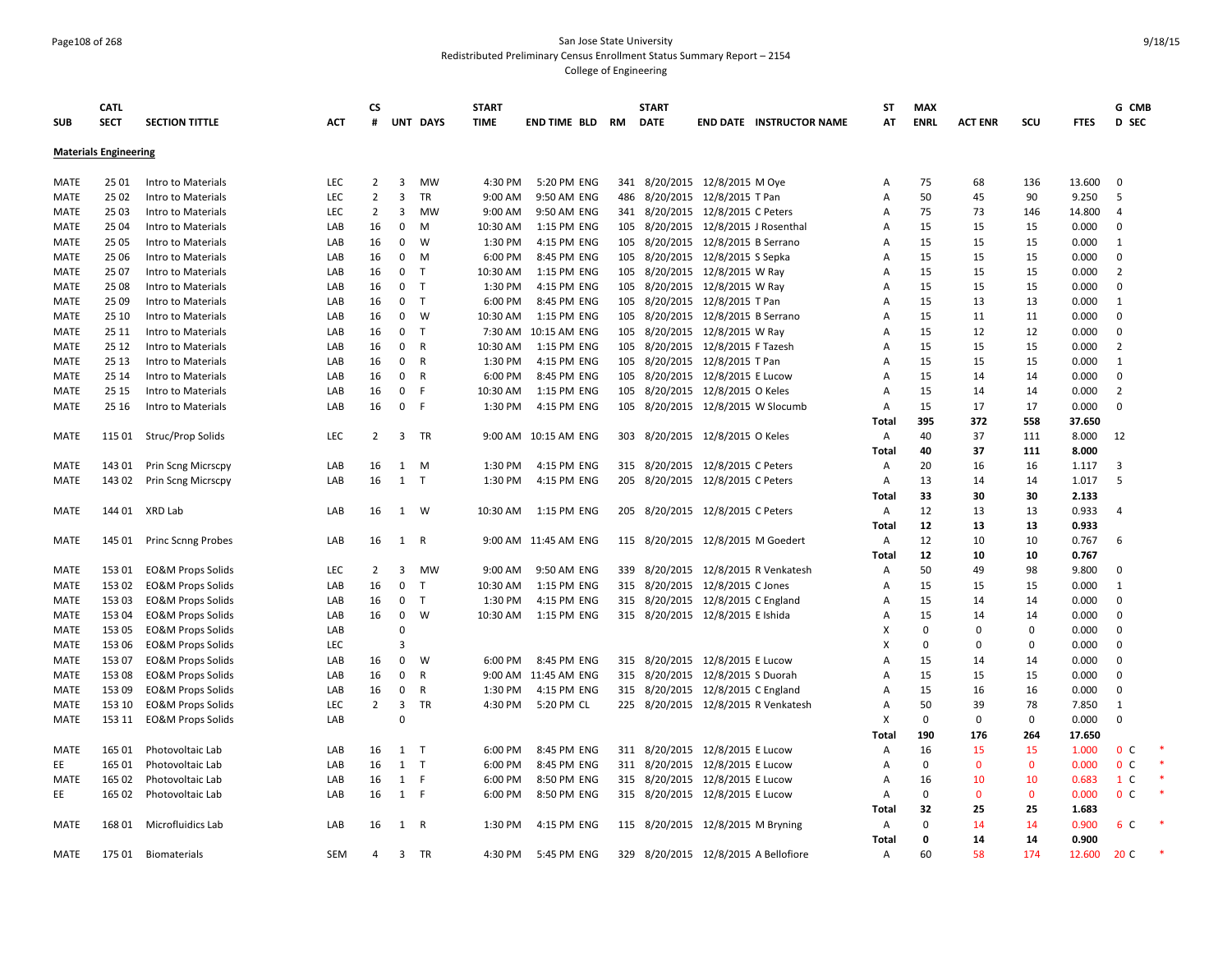### Page109 of 268 San Jose State University Redistributed Preliminary Census Enrollment Status Summary Report – 2154 College of Engineering

| <b>SUB</b>  | <b>CATL</b><br><b>SECT</b> | <b>SECTION TITTLE</b>      | <b>ACT</b> | <b>CS</b><br># |                | UNT DAYS | <b>START</b><br><b>TIME</b> | <b>END TIME BLD</b>    | <b>RM</b> | <b>START</b><br><b>DATE</b>          |                            | <b>END DATE INSTRUCTOR NAME</b>     | SΤ<br>AT | <b>MAX</b><br><b>ENRL</b> | <b>ACT ENR</b> | SCU         | <b>FTES</b> | G CMB<br>D SEC |  |
|-------------|----------------------------|----------------------------|------------|----------------|----------------|----------|-----------------------------|------------------------|-----------|--------------------------------------|----------------------------|-------------------------------------|----------|---------------------------|----------------|-------------|-------------|----------------|--|
| BME         | 175 01                     | <b>Biomaterials</b>        | SEM        | 4              | 3              | TR       | 4:30 PM                     | 5:45 PM ENG            |           | 329 8/20/2015 12/8/2015 A Bellofiore |                            |                                     | А        | 0                         | $\mathbf{0}$   | $\mathbf 0$ | 0.000       | 0 <sup>C</sup> |  |
|             |                            |                            |            |                |                |          |                             |                        |           |                                      |                            |                                     | Total    | 60                        | 58             | 174         | 12.600      |                |  |
| MATE        | 180 01                     | Ind Studies                | <b>SUP</b> | 36             | 1              | TBA      |                             |                        |           |                                      |                            | 8/20/2015 12/8/2015 G Selvaduray    | A        | 15                        | 1              | 1           | 0.067       | 0              |  |
| MATE        | 18002                      | Ind Studies                | <b>SUP</b> | 36             | $\overline{2}$ | TBA      |                             |                        |           |                                      |                            | 8/20/2015 12/8/2015 G Selvaduray    | А        | 15                        | $\mathbf 0$    | 0           | 0.000       | 0              |  |
| MATE        | 18003                      | Ind Studies                | <b>SUP</b> | 36             | $\overline{3}$ | TBA      |                             |                        |           |                                      |                            | 8/20/2015 12/8/2015 G Selvaduray    | A        | 15                        | $\mathbf 0$    | 0           | 0.000       | 0              |  |
|             |                            |                            |            |                |                |          |                             |                        |           |                                      |                            |                                     | Total    | 45                        | 1              | 1           | 0.067       |                |  |
| MATE        | 185 01                     | Ceramics                   | SEM        | -5             | 3              | МW       |                             | 9:00 AM 10:15 AM ENG   |           | 327 8/20/2015 12/8/2015 D Chafey     |                            |                                     | А        | 25                        | 29             | 87          | 6.050       | -5             |  |
|             |                            |                            |            |                |                |          |                             |                        |           |                                      |                            |                                     | Total    | 25                        | 29             | 87          | 6.050       |                |  |
| <b>MATE</b> | 195 01                     | Mech Bhyr Matls            | <b>SEM</b> | 4              | 3              | W        | 1:30 PM                     | 3:10 PM ENG            |           | 340 8/20/2015 12/8/2015 W Chung      |                            |                                     | A        | 30                        | 29             | 58          | 6.050       | -5             |  |
| MATE        | 195 02                     | Mech Bhvr Matls            | LAB        | 16             | 0              | M        | 1:30 PM                     | 4:15 PM ENG            | 105       | 8/20/2015 12/8/2015 W Chung          |                            |                                     | А        | 12                        | 16             | 16          | 0.000       | 3              |  |
| MATE        | 195 03                     | <b>Mech Bhyr Matls</b>     | LAB        | 16             | $\mathbf 0$    | W        | 6:00 PM                     | 8:45 PM ENG            |           | 105 8/20/2015 12/8/2015 F Tazesh     |                            |                                     | A        | 12                        | 13             | 13          | 0.000       | $\overline{2}$ |  |
|             |                            |                            |            |                |                |          |                             |                        |           |                                      |                            |                                     | Total    | 54                        | 58             | 87          | 6.050       |                |  |
| MATE        |                            | 198A 01 Sr Design Proj     | <b>SEM</b> | 4              | $\overline{2}$ | -F       | 9:00 AM                     | 9:50 AM ENG            |           | 329 8/20/2015 12/8/2015 W Chung      |                            |                                     | А        | 25                        | 22             | 22          | 2.933       | 0              |  |
| <b>MATE</b> |                            | 198A 02 Sr Design Proj     | LAB        | 16             | $\Omega$       | -F       |                             | 10:00 AM  12:45 PM ENG |           | 329 8/20/2015 12/8/2015 W Chung      |                            |                                     | A        | 25                        | 22             | 22          | 0.000       | $\mathbf 0$    |  |
|             |                            |                            |            |                |                |          |                             |                        |           |                                      |                            |                                     | Total    | 50                        | 44             | 44          | 2.933       |                |  |
| MATE        |                            | 220 01 Pr in Apps ElecChem | SEM        | 4              | 3              | $\top$   | 6:00 PM                     | 8:45 PM ENG            |           | 303 8/20/2015 12/8/2015 D Sopchak    |                            |                                     | A        | 40                        | 20             | 60          | 4.950       | 19             |  |
|             |                            |                            |            |                |                |          |                             |                        |           |                                      |                            |                                     | Total    | 40                        | 20             | 60          | 4.950       |                |  |
| <b>MATE</b> | 232 01                     | Plasma Procsg Matls        | <b>SEM</b> | -5             | 3              | R        | 6:00 PM                     | 8:45 PM ENG            |           |                                      |                            | 303 8/20/2015 12/8/2015 A El Demery | A        | 40                        | 16             | 48          | 3.950       | 15             |  |
|             |                            |                            |            |                |                |          |                             |                        |           |                                      |                            |                                     | Total    | 40                        | 16             | 48          | 3.950       |                |  |
| MATE        | 24101                      | Advncd Mthds Matl Char     | <b>SEM</b> | 5              | 3              | M        | 6:00 PM                     | 8:45 PM ENG            |           | 303 8/20/2015 12/8/2015 C England    |                            |                                     | A        | 40                        | 24             | 72          | 6.000       | 24             |  |
|             |                            |                            |            |                |                |          |                             |                        |           |                                      |                            |                                     | Total    | 40                        | 24             | 72          | 6.000       |                |  |
| MATE        | 28101                      | Thesis Prep Sem            | LAB        | 16             | 1 F            |          | 3:00 PM                     | 5:45 PM ENG            |           | 333 8/20/2015 12/8/2015 B Lustig     |                            |                                     | А        | 30                        | 40             | 40          | 3.333       | 40 C           |  |
| BME         | 28101                      | Thesis Prep Sem            | LAB        | 16             | $\mathbf{1}$   | - F      | 3:00 PM                     | 5:45 PM ENG            |           | 333 8/20/2015 12/8/2015 B Lustig     |                            |                                     | A        | $\Omega$                  | $\mathbf{0}$   | $\mathbf 0$ | 0.000       | 0 <sup>c</sup> |  |
| <b>CHE</b>  | 28101                      | Thesis Prep Sem            | LAB        | 16             | 1              | - F      | 3:00 PM                     | 5:45 PM ENG            |           | 333 8/20/2015 12/8/2015 B Lustig     |                            |                                     | A        | $\Omega$                  | $\mathbf{0}$   | $\mathbf 0$ | 0.000       | 0 <sup>c</sup> |  |
|             |                            |                            |            |                |                |          |                             |                        |           |                                      |                            |                                     | Total    | 30                        | 40             | 40          | 3.333       |                |  |
| MATE        | 298 01                     | Master's Project           | <b>SUP</b> | 25             | 1              | TBA      |                             | ENG                    | 329       | 8/20/2015 12/8/2015 S Diaz           |                            |                                     | A        | 20                        | $\mathbf 0$    | 0           | 0.000       | 0              |  |
| <b>MATE</b> | 298 02                     | Master's Project           | <b>SUP</b> | 25             | $\overline{2}$ | TBA      |                             | <b>ENG</b>             |           | 329 8/20/2015 12/8/2015 S Diaz       |                            |                                     | A        | 20                        | $\mathbf 0$    | $\mathbf 0$ | 0.000       | $\mathbf 0$    |  |
| <b>MATE</b> | 298 03                     | Master's Project           | <b>SUP</b> | 25             | $\overline{2}$ |          |                             |                        |           |                                      | 8/20/2015 12/8/2015 S Diaz |                                     | X        | $\Omega$                  | $\mathbf 0$    | $\mathbf 0$ | 0.000       | $\mathbf 0$    |  |
| MATE        | 298 04                     | Master's Project           | SUP        | 25             | $\overline{2}$ | M        | 3:00 PM                     | 5:45 PM ENG            |           | 395 8/20/2015 12/8/2015 S Diaz       |                            |                                     | A        | 20                        | $\overline{a}$ | 8           | 0.667       | 4              |  |
|             |                            |                            |            |                |                |          |                             |                        |           |                                      |                            |                                     | Total    | 60                        | 4              | 8           | 0.667       |                |  |
| <b>MATE</b> | 299 01                     | Master's Thesis            | <b>SUP</b> | 25             | 3              |          |                             |                        |           |                                      | 8/20/2015 12/8/2015 S Diaz |                                     | Х        | $\Omega$                  | $\mathbf 0$    | $\mathbf 0$ | 0.000       | 0              |  |
| MATE        | 299 02                     | Master's Thesis            | SUP        | 25             | 3              | TBA      |                             | ENG                    | 329       | 8/20/2015 12/8/2015 S Diaz           |                            |                                     | А        | 20                        | 0              | $\mathbf 0$ | 0.000       | $\mathbf 0$    |  |
| MATE        | 299 03                     | <b>Master's Thesis</b>     | <b>SUP</b> | 25             | 3              | м        | 3:00 PM                     | 5:45 PM ENG            |           | 395 8/20/2015 12/8/2015 S Diaz       |                            |                                     | A        | 20                        | 1              | 3           | 0.250       | 1              |  |
|             |                            |                            |            |                |                |          |                             |                        |           |                                      |                            |                                     | Total    | 40                        | 1              | 3           | 0.250       |                |  |
|             |                            |                            |            |                |                |          |                             |                        |           |                                      |                            | <b>Materials Engineering Total</b>  |          | 1198                      | 972            | 1649        | 116.566     |                |  |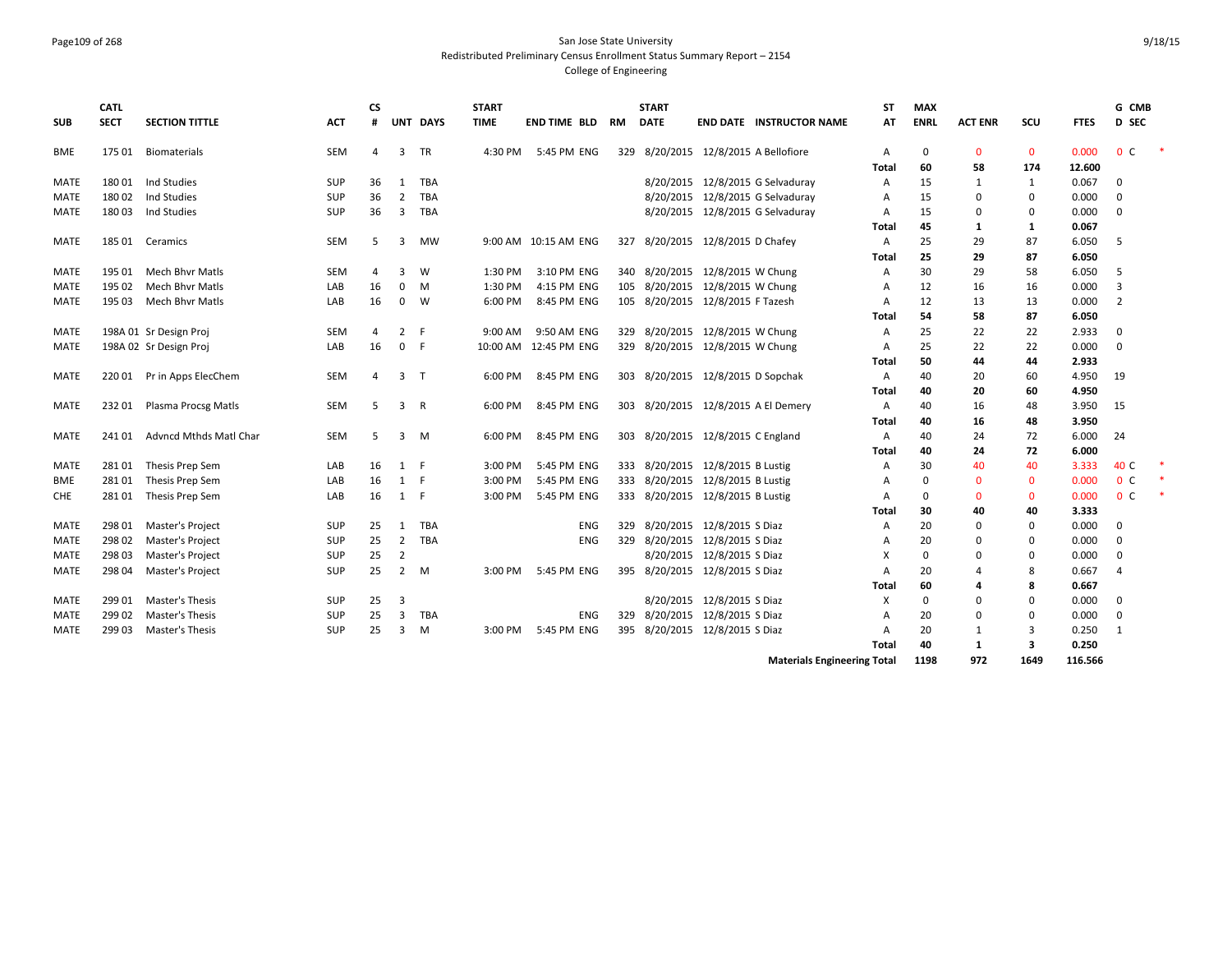# Page110 of 268 San Jose State University Redistributed Preliminary Census Enrollment Status Summary Report – 2154

|             | <b>CATL</b>                   |                           |            | CS.            |                         |           | <b>START</b> |                                      |     | <b>START</b>  |                                       | ST                  | <b>MAX</b>        |                    |                   |                | G CMB                            |  |
|-------------|-------------------------------|---------------------------|------------|----------------|-------------------------|-----------|--------------|--------------------------------------|-----|---------------|---------------------------------------|---------------------|-------------------|--------------------|-------------------|----------------|----------------------------------|--|
| <b>SUB</b>  | <b>SECT</b>                   | <b>SECTION TITTLE</b>     | <b>ACT</b> | #              |                         | UNT DAYS  | <b>TIME</b>  | <b>END TIME BLD</b>                  | RM  | <b>DATE</b>   | <b>END DATE INSTRUCTOR NAME</b>       | AT                  | <b>ENRL</b>       | <b>ACT ENR</b>     | SCU               | <b>FTES</b>    | D SEC                            |  |
|             | <b>Mechanical Engineering</b> |                           |            |                |                         |           |              |                                      |     |               |                                       |                     |                   |                    |                   |                |                                  |  |
| ME          | 20 01                         | Design & Graphics         | SEM        | 5              | $\overline{2}$          | W         | 9:00 AM      | 9:50 AM ENG                          |     |               | 189 8/20/2015 12/8/2015 K Youssefi    | A                   | 150               | 159                | 159               | 21.200         | 0 <sup>c</sup>                   |  |
| <b>TECH</b> | 2001                          | Design & Graphics         | SEM        | 5              | $\overline{2}$          | W         | 9:00 AM      | 9:50 AM ENG                          | 189 | 8/20/2015     | 12/8/2015 K Youssefi                  | A                   | $\mathbf 0$       | $\mathbf{0}$       | $\mathbf 0$       | 0.000          | 0 <sup>C</sup>                   |  |
| ME          | 20 02                         | Design & Graphics         | LAB        | 16             | $\mathbf 0$             | M         | 10:00 AM     | 12:45 PM ENG                         | 394 |               | 8/20/2015 12/8/2015 K Bhat            | A                   | 25                | 28                 | 28                | 0.000          | 0 <sup>c</sup>                   |  |
| <b>TECH</b> | 20 02                         | Design & Graphics         | LAB        | 16             | 0                       | M         | 10:00 AM     | 12:45 PM ENG                         | 394 |               | 8/20/2015 12/8/2015 K Bhat            | A                   | $\mathbf 0$       | $\mathbf{0}$       | $\mathbf 0$       | 0.000          | 0 <sup>c</sup>                   |  |
| ME          | 2003                          | Design & Graphics         | LAB        | 16             | 0                       | M         | 1:30 PM      | 4:15 PM ENG                          |     |               | 394 8/20/2015 12/8/2015 K Bhat        | A                   | 25                | 24                 | 24                | 0.000          | 0 <sup>c</sup>                   |  |
| <b>TECH</b> | 2003                          | Design & Graphics         | LAB        | 16             | $\mathbf 0$             | M         | 1:30 PM      | 4:15 PM ENG                          | 394 |               | 8/20/2015 12/8/2015 K Bhat            | $\overline{A}$      | $\Omega$          | $\Omega$           | $\mathbf 0$       | 0.000          | 0 <sup>c</sup>                   |  |
| ME          | 2004                          | Design & Graphics         | LAB        | 16             | $\mathbf 0$             | $\top$    |              | 9:00 AM 11:45 AM ENG                 | 394 | 8/20/2015     | 12/8/2015 K Youssefi                  | A                   | 25                | 27                 | 27                | 0.000          | 0 <sup>c</sup>                   |  |
| <b>TECH</b> | 2004                          | Design & Graphics         | LAB        | 16             | $\mathbf 0$             | T         |              | 9:00 AM 11:45 AM ENG                 | 394 |               | 8/20/2015 12/8/2015 K Youssefi        | A                   | 0                 | $\mathbf{0}$       | $\mathbf{0}$      | 0.000          | 0 <sup>o</sup>                   |  |
| ME          | 2005                          | Design & Graphics         | LAB        | 16             | $\mathbf 0$             | W         | 10:00 AM     | 12:45 PM ENG                         | 394 |               | 8/20/2015 12/8/2015 K Youssefi        | $\overline{A}$      | 25                | 26                 | 26                | 0.000          | 0 <sup>c</sup>                   |  |
| <b>TECH</b> | 2005                          | Design & Graphics         | LAB        | 16             | $\mathbf 0$             | W         | 10:00 AM     | 12:45 PM ENG                         |     |               | 394 8/20/2015 12/8/2015 K Youssefi    | A                   | 0                 | $\mathbf{0}$       | $\mathbf 0$       | 0.000          | 0 <sup>c</sup>                   |  |
| ME          | 2006                          | Design & Graphics         | LAB        | 16             | $\mathbf 0$             | R         | 1:30 PM      | 4:15 PM ENG                          | 405 | 8/20/2015     | 12/8/2015 B Krupp                     | A                   | 25                | 27                 | 27                | 0.000          | 0 <sup>o</sup>                   |  |
| <b>TECH</b> | 20 06                         | Design & Graphics         | LAB        | 16             | $\mathbf 0$             | R         | 1:30 PM      | 4:15 PM ENG                          | 405 |               | 8/20/2015 12/8/2015 B Krupp           | A                   | 0                 | $\mathbf 0$        | $\mathbf 0$       | 0.000          | 0 <sup>c</sup>                   |  |
| ME          | 2007                          | Design & Graphics         | LAB        | 16             | 0<br>$\mathbf 0$        | R         | 9:00 AM      | 11:45 AM ENG<br>9:00 AM 11:45 AM ENG | 394 | 8/20/2015     | 12/8/2015 K Youssefi                  | A<br>$\overline{A}$ | 25<br>$\mathbf 0$ | 27<br>$\mathbf{0}$ | 27<br>$\mathbf 0$ | 0.000<br>0.000 | 0 <sup>o</sup><br>0 <sup>c</sup> |  |
| <b>TECH</b> | 2007                          | Design & Graphics         | LAB        | 16             |                         | R         |              |                                      |     |               | 394 8/20/2015 12/8/2015 K Youssefi    | Total               | 300               | 318                | 318               | 21.200         |                                  |  |
| ME          | 3001                          | <b>Comp Applications</b>  | <b>SEM</b> | 5              | $\overline{2}$          | W         | 12:00 PM     | 12:50 PM BBC                         | 204 |               | 8/20/2015 12/8/2015 B Burlingame      | A                   | 114               | 103                | 103               | 13.733         | $\Omega$                         |  |
| ME          | 30 02                         | <b>Comp Applications</b>  | LAB        | 16             | $\mathsf 0$             | T         | 1:30 PM      | 4:15 PM ENG                          | 394 |               | 8/20/2015 12/8/2015 M Kamalapurkar    | A                   | 25                | 26                 | 26                | 0.000          | $\Omega$                         |  |
| ME          | 30 03                         | <b>Comp Applications</b>  | LAB        | 16             | $\mathbf 0$             | R         |              | 9:00 AM 11:45 AM ENG                 | 407 | 8/20/2015     | 12/8/2015 B Burlingame                | A                   | 25                | 26                 | 26                | 0.000          | $\mathbf 0$                      |  |
| ME          | 30 04                         | <b>Comp Applications</b>  | LAB        | 16             | $\mathbf 0$             | F         |              | 9:00 AM 11:45 AM ENG                 | 394 |               | 8/20/2015 12/8/2015 A Saligram        | $\overline{A}$      | 25                | 25                 | 25                | 0.000          | $\Omega$                         |  |
| ME          | 30 05                         | <b>Comp Applications</b>  | LAB        | 16             | $\mathbf{0}$            | F         | 1:30 PM      | 4:15 PM ENG                          | 394 |               | 8/20/2015 12/8/2015 A Saligram        | $\overline{A}$      | 25                | 26                 | 26                | 0.000          | $\Omega$                         |  |
|             |                               |                           |            |                |                         |           |              |                                      |     |               |                                       | Total               | 214               | 206                | 206               | 13.733         |                                  |  |
| ME          | 101 01                        | Dynamics                  | SEM        | 4              | 3                       | <b>MW</b> |              | 10:30 AM 11:45 AM ENG                |     | 401 8/20/2015 | 12/8/2015 S Bashash                   | $\overline{A}$      | 35                | 38                 | 114               | 7.600          | $\Omega$                         |  |
| ME          | 101 02                        | Dynamics                  | <b>SEM</b> | $\overline{a}$ | $\overline{3}$          | <b>TR</b> |              | 10:30 AM 11:45 AM ENG                |     | 401 8/20/2015 | 12/8/2015 S Bashash                   | $\overline{A}$      | 35                | 38                 | 114               | 7.650          | 1                                |  |
| ME          | 101 03                        | Dynamics                  | SEM        | $\overline{4}$ | $\overline{3}$          | TR        | 4:30 PM      | 5:45 PM ENG                          |     |               | 331 8/20/2015 12/8/2015 R Agarwal     | A                   | 70                | 53                 | 159               | 10.650         | 1                                |  |
| ME          | 101 04                        | Dynamics                  | SEM        |                | 3                       |           |              |                                      |     |               |                                       | X                   | $\mathbf 0$       | 0                  | $\mathbf 0$       | 0.000          | $\mathbf 0$                      |  |
| ME          | 101 05                        | Dynamics                  | SEM        | $\overline{4}$ | 3                       | TR        | 6:00 PM      | 7:15 PM ENG                          | 339 |               | 8/20/2015 12/8/2015 A Tabrizi         | $\overline{A}$      | 35                | 43                 | 129               | 8.700          | $\overline{2}$                   |  |
|             |                               |                           |            |                |                         |           |              |                                      |     |               |                                       | Total               | 175               | 172                | 516               | 34.600         |                                  |  |
| ME          | 106 01                        | Fund Mechatro Engr        | <b>SEM</b> | 4              | 3                       | <b>TR</b> |              | 10:30 AM 11:20 AM ENG                |     |               | 331 8/20/2015 12/8/2015 B Furman      | $\overline{A}$      | 70                | 69                 | 138               | 14.100         | 6 C                              |  |
| EE          | 106 01                        | Fund Mechatro Engr        | <b>SEM</b> | $\overline{4}$ | $\overline{3}$          | TR        | 10:30 AM     | 11:20 AM ENG                         |     |               | 331 8/20/2015 12/8/2015 B Furman      | $\overline{A}$      | $\mathbf 0$       | $\mathbf{0}$       | $\mathbf{0}$      | 0.000          | 0 <sup>o</sup>                   |  |
| ME          | 106 02                        | Fund Mechatro Engr        | LAB        | 16             | $\mathbf 0$             | T         | 2:30 PM      | 5:15 PM ENG                          |     |               | 125 8/20/2015 12/8/2015 B Furman      | A                   | 20                | 20                 | 20                | 0.000          | 2 <sub>c</sub>                   |  |
| EE          | 106 02                        | Fund Mechatro Engr        | LAB        | 16             | $\mathbf{0}$            | T         | 2:30 PM      | 5:15 PM ENG                          |     | 125 8/20/2015 | 12/8/2015 B Furman                    | $\overline{A}$      | 0                 | $\mathbf{0}$       | $\mathbf 0$       | 0.000          | 0 <sup>o</sup>                   |  |
| ME          | 106 03                        | Fund Mechatro Engr        | LAB        | 16             | $\mathbf 0$             | W         | 6:00 PM      | 8:45 PM ENG                          |     |               | 125 8/20/2015 12/8/2015 B Furman      | A                   | 20                | 16                 | 16                | 0.000          | $1\,c$                           |  |
| EE.         | 106 03                        | Fund Mechatro Engr        | LAB        | 16             | $\mathbf 0$             | W         | 6:00 PM      | 8:45 PM ENG                          |     | 125 8/20/2015 | 12/8/2015 B Furman                    | A                   | $\Omega$          | $\Omega$           | $\mathbf 0$       | 0.000          | 0 <sup>o</sup>                   |  |
| ME          | 106 04                        | <b>Fund Mechatro Engr</b> | LAB        | 16             | $\mathbf 0$             | R         | 5:30 PM      | 8:15 PM ENG                          |     |               | 125 8/20/2015 12/8/2015 B Furman      | A                   | 20                | 19                 | 19                | 0.000          | 2 <sub>c</sub>                   |  |
| EE          | 106 04                        | Fund Mechatro Engr        | LAB        | 16             | $\mathbf 0$             | R         | 5:30 PM      | 8:15 PM ENG                          |     |               | 125 8/20/2015 12/8/2015 B Furman      | $\overline{A}$      | 0                 | 0                  | $\mathbf 0$       | 0.000          | 0 <sup>C</sup>                   |  |
| ME          | 106 05                        | Fund Mechatro Engr        | LAB        | 16             | 0                       | F.        | 2:30 PM      | 5:15 PM ENG                          |     |               | 125 8/20/2015 12/8/2015 B Furman      | A                   | 20                | 14                 | 14                | 0.000          | $1\,c$                           |  |
| EE          | 106 05                        | Fund Mechatro Engr        | LAB        | 16             | $\mathbf 0$             | E         | 2:30 PM      | 5:15 PM ENG                          |     |               | 125 8/20/2015 12/8/2015 B Furman      | A                   | $\mathbf 0$       | $\mathbf{0}$       | $\mathbf{0}$      | 0.000          | 0 <sup>c</sup>                   |  |
|             |                               |                           |            |                |                         |           |              |                                      |     |               |                                       | Total               | 150               | 138                | 207               | 14.100         |                                  |  |
| ME          | 11001                         | Mfg Processes             | LEC        | 4              | 3                       | MW        | 12:00 PM     | 1:15 PM ENG                          | 331 |               | 8/20/2015 12/8/2015 S Lee             | A                   | 70                | 71                 | 213               | 14.200         | 0 <sup>o</sup>                   |  |
| ISE         | 11001                         | Mfg Processes             | <b>LEC</b> | $\overline{a}$ | $\overline{3}$          | <b>MW</b> | 12:00 PM     | 1:15 PM ENG                          |     |               | 331 8/20/2015 12/8/2015 S Lee         | A                   | $\mathbf 0$       | $\mathbf{0}$       | $\mathbf{0}$      | 0.000          | 0 <sup>c</sup>                   |  |
|             |                               |                           |            |                |                         |           |              |                                      |     |               |                                       | Total               | 70                | 71                 | 213               | 14.200         |                                  |  |
| ME          | 11101                         | Fluid Mech                | SEM        | 4              | 3                       | <b>MW</b> | 9:00 AM      | 10:15 AM CL                          |     |               | 222 8/20/2015 12/8/2015 H Kabbani     | $\overline{A}$      | 70                | 70                 | 210               | 14.050         | 1                                |  |
| <b>ME</b>   | 111 02                        | Fluid Mech                | SEM        | $\overline{4}$ | $\overline{\mathbf{3}}$ | TR        | 4:30 PM      | 5:45 PM BBC                          |     |               | 222 8/20/2015 12/8/2015 P Kutler      | A                   | 64                | 60                 | 180               | 12.050         | 1                                |  |
| ME          | 11103                         | Fluid Mech                | SEM        | $\overline{a}$ | $\overline{3}$          | TR        | 12:00 PM     | 1:15 PM ENG                          |     |               | 401 8/20/2015 12/8/2015 D Abdollahian | Α                   | 35                | 39                 | 117               | 7.800          | $\mathbf 0$                      |  |
|             |                               |                           |            |                |                         |           |              |                                      |     |               |                                       | Total               | 169               | 169                | 507               | 33.900         |                                  |  |
| ME          | 113 01                        | Thermodynamics            | <b>SEM</b> | 4              | 4                       | <b>TR</b> |              | 8:40 AM 10:20 AM ENG                 |     |               | 401 8/20/2015 12/8/2015 K Gosselin    | A                   | 35                | 38                 | 152               | 10.133         | $\Omega$                         |  |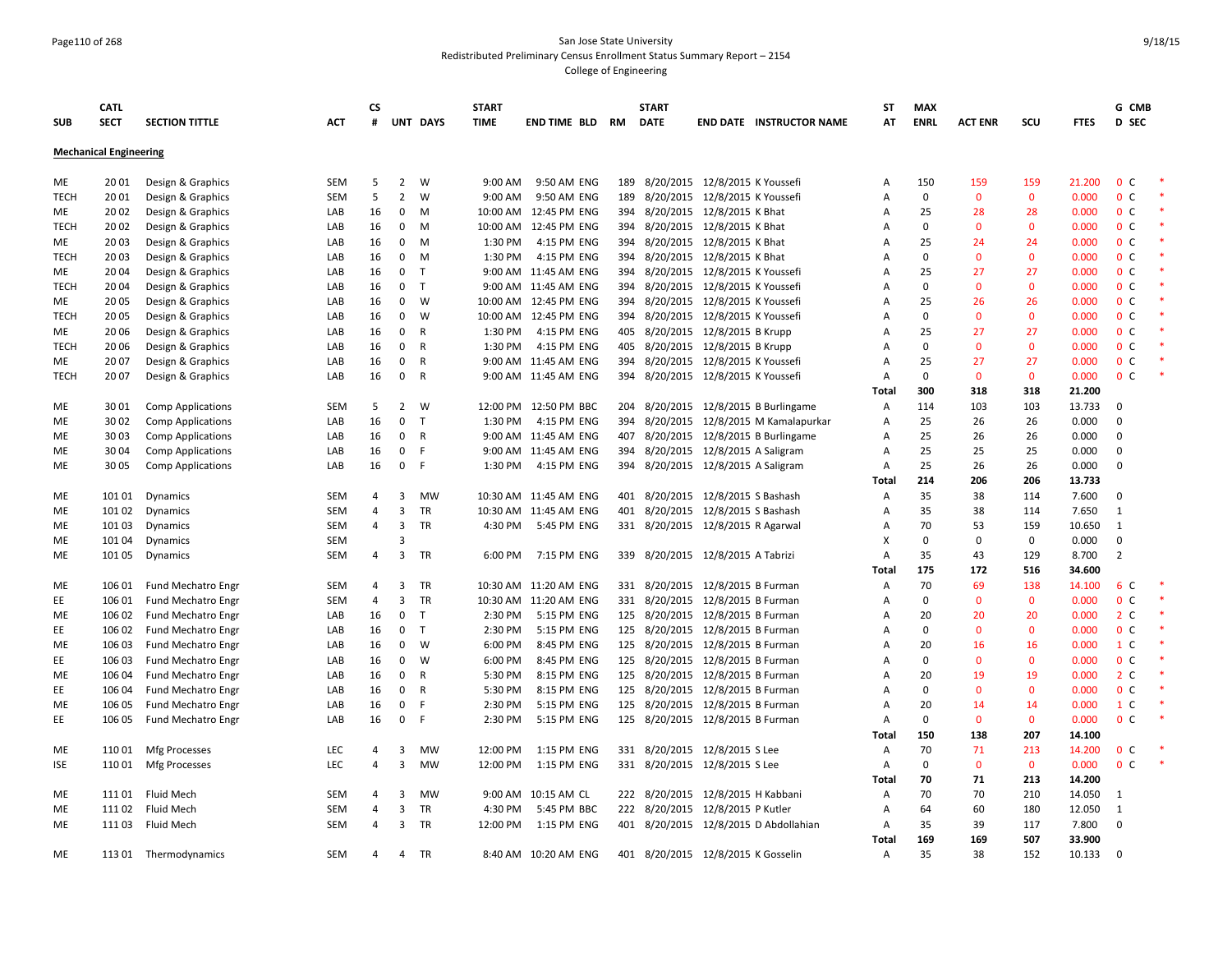#### Page111 of 268 San Jose State University Redistributed Preliminary Census Enrollment Status Summary Report – 2154 College of Engineering

|            | <b>CATL</b> |                              |            | <b>CS</b>      |                         |                 | <b>START</b>      |                       |    | <b>START</b>                         |                     |                                           | <b>ST</b>      | <b>MAX</b>  |                |              |             | G CMB          |  |
|------------|-------------|------------------------------|------------|----------------|-------------------------|-----------------|-------------------|-----------------------|----|--------------------------------------|---------------------|-------------------------------------------|----------------|-------------|----------------|--------------|-------------|----------------|--|
| <b>SUB</b> | <b>SECT</b> | <b>SECTION TITTLE</b>        | <b>ACT</b> | #              |                         | <b>UNT DAYS</b> | <b>TIME</b>       | <b>END TIME BLD</b>   | RM | <b>DATE</b>                          |                     | <b>END DATE INSTRUCTOR NAME</b>           | AT             | <b>ENRL</b> | <b>ACT ENR</b> | scu          | <b>FTES</b> | D SEC          |  |
| ME         | 113 02      | Thermodynamics               | <b>SEM</b> | 4              | $\overline{4}$          | <b>MW</b>       |                   | 8:40 AM 10:20 AM ENG  |    | 401 8/20/2015 12/8/2015 K Gosselin   |                     |                                           | Α              | 35          | 31             | 124          | 8.267       | $\mathbf{0}$   |  |
| ME         | 11303       | Thermodynamics               | <b>SEM</b> | 4              | 4                       | MW              | 8:00 PM           | 9:40 PM ENG           |    | 340 8/20/2015 12/8/2015 S Zaidi      |                     |                                           | A              | 35          | 25             | 100          | 6.667       | $\mathbf{0}$   |  |
| ME         | 113 04      | Thermodynamics               | <b>SEM</b> | 4              | $\overline{4}$          | <b>MW</b>       | 4:30 PM           | 6:10 PM ENG           |    |                                      |                     | 340 8/20/2015 12/8/2015 N Djordjevich     | A              | 35          | 32             | 128          | 8.600       | $\mathbf{1}$   |  |
|            |             |                              |            |                |                         |                 |                   |                       |    |                                      |                     |                                           | Total          | 140         | 126            | 504          | 33.667      |                |  |
| ME         |             | 114 01 Heat Transfer         | <b>SEM</b> | 4              | 3                       | MW              |                   | 9:00 AM 10:15 AM CL   |    | 202 8/20/2015 12/8/2015 N Okamoto    |                     |                                           | Α              | 60          | 59             | 177          | 12.100      | 6              |  |
|            |             |                              |            |                |                         |                 |                   |                       |    |                                      |                     |                                           | Total          | 60          | 59             | 177          | 12.100      |                |  |
| МE         | 115 01      | Thermal Eng Lab              | LAB        | 16             | $\mathbf{1}$            | M               | 1:30 PM           | 4:15 PM ENG           |    | 113 8/20/2015 12/8/2015 J Mokri      |                     |                                           | Α              | 15          | 17             | 17           | 1.133       | $\mathbf 0$    |  |
| ME         | 115 02      | Thermal Eng Lab              | LAB        | 16             | 1                       | T               | 1:30 PM           | 4:15 PM ENG           |    |                                      |                     | 113 8/20/2015 12/8/2015 R Vargas Gonzalez | Α              | 15          | 16             | 16           | 1.067       | $\mathbf 0$    |  |
| ME         | 115 03      | Thermal Eng Lab              | LAB        |                | $\mathbf{1}$            |                 |                   |                       |    |                                      |                     |                                           | X              | $\mathbf 0$ | 0              | 0            | 0.000       | $\mathbf{0}$   |  |
| ME         | 115 04      | Thermal Eng Lab              | LAB        | 16             | $\mathbf{1}$            | R               | 1:30 PM           | 4:15 PM ENG           |    |                                      |                     | 113 8/20/2015 12/8/2015 R Vargas Gonzalez | A              | 15          | 15             | 15           | 1.000       | $\mathbf 0$    |  |
| ME         | 115 05      | Thermal Eng Lab              | LAB        | 16             | $\mathbf{1}$            | $\top$          | 6:00 PM           | 8:45 PM ENG           |    | 113 8/20/2015 12/8/2015 J Mokri      |                     |                                           | A              | 15          | 15             | 15           | 1.000       | $\mathbf 0$    |  |
|            |             |                              |            |                |                         |                 |                   |                       |    |                                      |                     |                                           | Total          | 60          | 63             | 63           | 4.200       |                |  |
| ME         | 12001       | <b>Experimental Meths</b>    | <b>SEM</b> | 4              | $\overline{2}$          | M               | $9:00 \text{ AM}$ | 9:50 AM ENG           |    | 189 8/20/2015 12/8/2015 A Mysore     |                     |                                           | Α              | 90          | 116            | 116          | 15.467      | $\mathbf{0}$   |  |
| ME         | 120 02      | <b>Experimental Meths</b>    | LAB        | 16             | $\mathbf 0$             | M               | 10:30 AM          | 1:15 PM ENG           |    | 133 8/20/2015 12/8/2015 A Mysore     |                     |                                           | $\overline{A}$ | 15          | 15             | 15           | 0.000       | $\mathbf 0$    |  |
| ME         | 120 03      | <b>Experimental Meths</b>    | LAB        | 16             | $\mathbf 0$             | M               | 1:30 PM           | 4:15 PM ENG           |    | 133 8/20/2015 12/8/2015 A Mysore     |                     |                                           | A              | 15          | 15             | 15           | 0.000       | $\mathbf 0$    |  |
| ME         | 12004       | <b>Experimental Meths</b>    | LAB        | 16             | $\mathbf 0$             | M               | 6:00 PM           | 8:45 PM ENG           |    | 133 8/20/2015 12/8/2015 A Mysore     |                     |                                           | Α              | 15          | 15             | 15           | 0.000       | 0              |  |
| ME         | 120 05      | <b>Experimental Meths</b>    | LAB        | 16             | $\mathbf{0}$            | $\mathsf{T}$    |                   | 9:00 AM 11:45 AM ENG  |    | 133 8/20/2015 12/8/2015 M Signorelli |                     |                                           | A              | 15          | 15             | 15           | 0.000       | $\mathbf 0$    |  |
| ME         | 120 06      | <b>Experimental Meths</b>    | LAB        | 16             | $\mathbf{0}$            | T               | 1:30 PM           | 4:15 PM ENG           |    |                                      |                     | 133 8/20/2015 12/8/2015 M Signorelli      | A              | 15          | 15             | 15           | 0.000       | $\mathbf 0$    |  |
| МE         | 12007       | <b>Experimental Meths</b>    | LAB        | 16             | $\mathbf 0$             | $\mathsf{T}$    | 6:00 PM           | 8:45 PM ENG           |    |                                      |                     | 133 8/20/2015 12/8/2015 M Signorelli      | Α              | 15          | 15             | 15           | 0.000       | $\mathbf 0$    |  |
| ME         | 120 08      | <b>Experimental Meths</b>    | LAB        | 16             | $\mathbf 0$             | F               |                   | 9:00 AM 11:45 AM ENG  |    | 133 8/20/2015 12/8/2015 S Zaidi      |                     |                                           | Α              | 15          | 16             | 16           | 0.000       | $\mathbf 0$    |  |
| ME         | 120 09      | <b>Experimental Meths</b>    | LAB        | 16             | $\mathbf 0$             | R               |                   | 9:00 AM 11:45 AM ENG  |    | 133 8/20/2015 12/8/2015 S Zaidi      |                     |                                           | A              | 15          | 10             | 10           | 0.000       | $\mathbf 0$    |  |
|            |             |                              |            |                |                         |                 |                   |                       |    |                                      |                     |                                           | Total          | 210         | 232            | 232          | 15.467      |                |  |
| ME         | 130 01      | Appl Engr Analysis           | SEM        | 4              | 3                       | TR              |                   | 9:00 AM 10:15 AM ENG  |    | 341 8/20/2015 12/8/2015 T Hsu        |                     |                                           | Α              | 70          | 77             | 231          | 15.400      | $\mathbf{0}$   |  |
|            |             |                              |            |                |                         |                 |                   |                       |    |                                      |                     |                                           | Total          | 70          | 77             | 231          | 15.400      |                |  |
| ME         | 14701       | Dyn Sys Vibs Cntrl           | SEM        | 4              | 3                       | MW              | 4:30 PM           | 5:45 PM ENG           |    | 343 8/20/2015 12/8/2015 F Barez      |                     |                                           | Α              | 65          | 69             | 207          | 13.800      | $\mathbf{0}$   |  |
| ME         | 14702       | Dyn Sys Vibs Cntrl           | <b>SEM</b> | 4              | 3                       | <b>MW</b>       | 7:30 PM           | 8:45 PM ENG           |    | 343 8/20/2015 12/8/2015 A Rahimi     |                     |                                           | A              | 35          | 38             | 114          | 7.850       | 5              |  |
|            |             |                              |            |                |                         |                 |                   |                       |    |                                      |                     |                                           | Total          | 100         | 107            | 321          | 21.650      |                |  |
| ME         | 154 01      | Mech Engr Design             | <b>SEM</b> | 4              | $\overline{4}$          | MW              | 3:00 PM           | 4:40 PM DMH           |    | 150 8/20/2015 12/8/2015 K Youssefi   |                     |                                           | Α              | 60          | 65             | 260          | 17.467      | $\overline{2}$ |  |
|            |             |                              |            |                |                         |                 |                   |                       |    |                                      |                     |                                           | Total          | 60          | 65             | 260          | 17.467      |                |  |
| ME         | 15701       | Mech System Design           | <b>SEM</b> | $\overline{a}$ | 3                       | <b>MW</b>       |                   | 10:30 AM 11:45 AM BBC |    | 204 8/20/2015 12/8/2015 R Yee        |                     |                                           | Α              | 80          | 56             | 168          | 11.250      | $\overline{1}$ |  |
|            |             |                              |            |                |                         |                 |                   |                       |    |                                      |                     |                                           | <b>Total</b>   | 80          | 56             | 168          | 11.250      |                |  |
| ME         | 165 01      | Com Aid Des in ME            | <b>SEM</b> | 4              | 3                       | TR              | 7:30 PM           | 8:45 PM ENG           |    | 213 8/20/2015 12/8/2015 E Chan       |                     |                                           | Α              | 35          | 31             | 93           | 6.300       | $\overline{2}$ |  |
|            |             |                              |            |                |                         |                 |                   |                       |    |                                      |                     |                                           | Total          | 35          | 31             | 93           | 6.300       |                |  |
| EE         | 168 01      | Microfluidics Lab            | LAB        | 16             | $\mathbf{1}$            | R               | 1:30 PM           | 4:15 PM ENG           |    | 115 8/20/2015 12/8/2015 M Bryning    |                     |                                           | A              | $\mathbf 0$ | $\Omega$       | $\mathbf{0}$ | 0.000       | 0 <sup>C</sup> |  |
| ME         | 168 01      | Microfluidics Lab            | LAB        | 16             | $\mathbf{1}$            | $\mathsf{R}$    | 1:30 PM           | 4:15 PM ENG           |    | 115 8/20/2015 12/8/2015 M Bryning    |                     |                                           | A              | 20          | $\Omega$       | $\mathbf 0$  | 0.000       | 0 <sup>C</sup> |  |
|            |             |                              |            |                |                         |                 |                   |                       |    |                                      |                     |                                           | Total          | 20          | 0              | 0            | 0.000       |                |  |
| ME         | 17001       | Solar Energy Eng             | <b>SEM</b> | 4              | 3                       | MW              | 4:30 PM           | 5:45 PM ENG           |    | 401 8/20/2015 12/8/2015 J Mokri      |                     |                                           | Α              | 35          | 28             | 84           | 6.050       | 9              |  |
|            |             |                              |            |                |                         |                 |                   |                       |    |                                      |                     |                                           | Total          | 35          | 28             | 84           | 6.050       |                |  |
| ME         | 180 01      | <b>Indiv Studies</b>         | SUP        | 36             | $\mathbf{1}$            | <b>TBA</b>      |                   |                       |    |                                      | 8/20/2015 12/8/2015 |                                           | A              | 15          | 0              | $\mathbf 0$  | 0.000       | $\mathbf 0$    |  |
| ME         | 18002       | <b>Indiv Studies</b>         | SUP        | 36             | $\overline{2}$          | TBA             |                   |                       |    |                                      | 8/20/2015 12/8/2015 |                                           | Α              | 15          | $\mathbf 0$    | $\mathbf{0}$ | 0.000       | $\mathbf{0}$   |  |
| ME         | 18003       | <b>Indiv Studies</b>         | <b>SUP</b> | 36             | $\overline{\mathbf{3}}$ | TBA             |                   |                       |    |                                      | 8/20/2015 12/8/2015 |                                           | Α              | 15          | $\mathbf 0$    | $\mathbf 0$  | 0.000       | $\mathbf 0$    |  |
| ME         | 18004       | <b>Indiv Studies</b>         | SUP        | 36             | 1                       | W               |                   | 12:00 PM 12:50 PM     |    |                                      |                     | 8/20/2015 12/8/2015 M Signorelli          | $\overline{A}$ | 30          | 36             | 36           | 2.400       | $\mathbf{0}$   |  |
| ME         | 180 05      | <b>Indiv Studies</b>         | <b>SUP</b> | 36             | 1                       | R               |                   | 12:00 PM 12:50 PM     |    |                                      |                     | 8/20/2015 12/8/2015 M Signorelli          | Α              | 30          | 50             | 50           | 3.350       | $\mathbf{1}$   |  |
| ME         | 180 06      |                              | <b>SUP</b> | 36             | 1                       | W               | 4:30 PM           | 5:20 PM               |    |                                      |                     | 8/20/2015 12/8/2015 M Signorelli          | Α              | 30          | 18             | 18           | 1.233       | $\overline{2}$ |  |
|            |             | <b>Indiv Studies</b>         |            |                |                         |                 |                   |                       |    |                                      |                     |                                           |                | 135         | 104            |              | 6.983       |                |  |
| ME         | 18201       |                              | <b>SEM</b> | $\overline{a}$ | $\overline{3}$          | <b>TR</b>       | 12:00 PM          | 1:15 PM ENG           |    | 339 8/20/2015 12/8/2015 E Thurlow    |                     |                                           | Total<br>A     | 65          | 70             | 104<br>210   | 14.100      | $\overline{2}$ |  |
|            |             | <b>Thermal System Design</b> |            |                |                         |                 |                   |                       |    |                                      |                     |                                           |                |             | 70             |              |             |                |  |
|            |             |                              |            |                |                         |                 |                   |                       |    |                                      |                     |                                           | Total          | 65          |                | 210          | 14.100      |                |  |
| ME         | 18601       | Automotive Engineering       | <b>SEM</b> | Δ              | $\overline{3}$          | W               | 6:00 PM           | 8:45 PM ENG           |    | 303 8/20/2015 12/8/2015 T Chung      |                     |                                           | A              | 35          | 12             | 36           | 2.500       | $\overline{2}$ |  |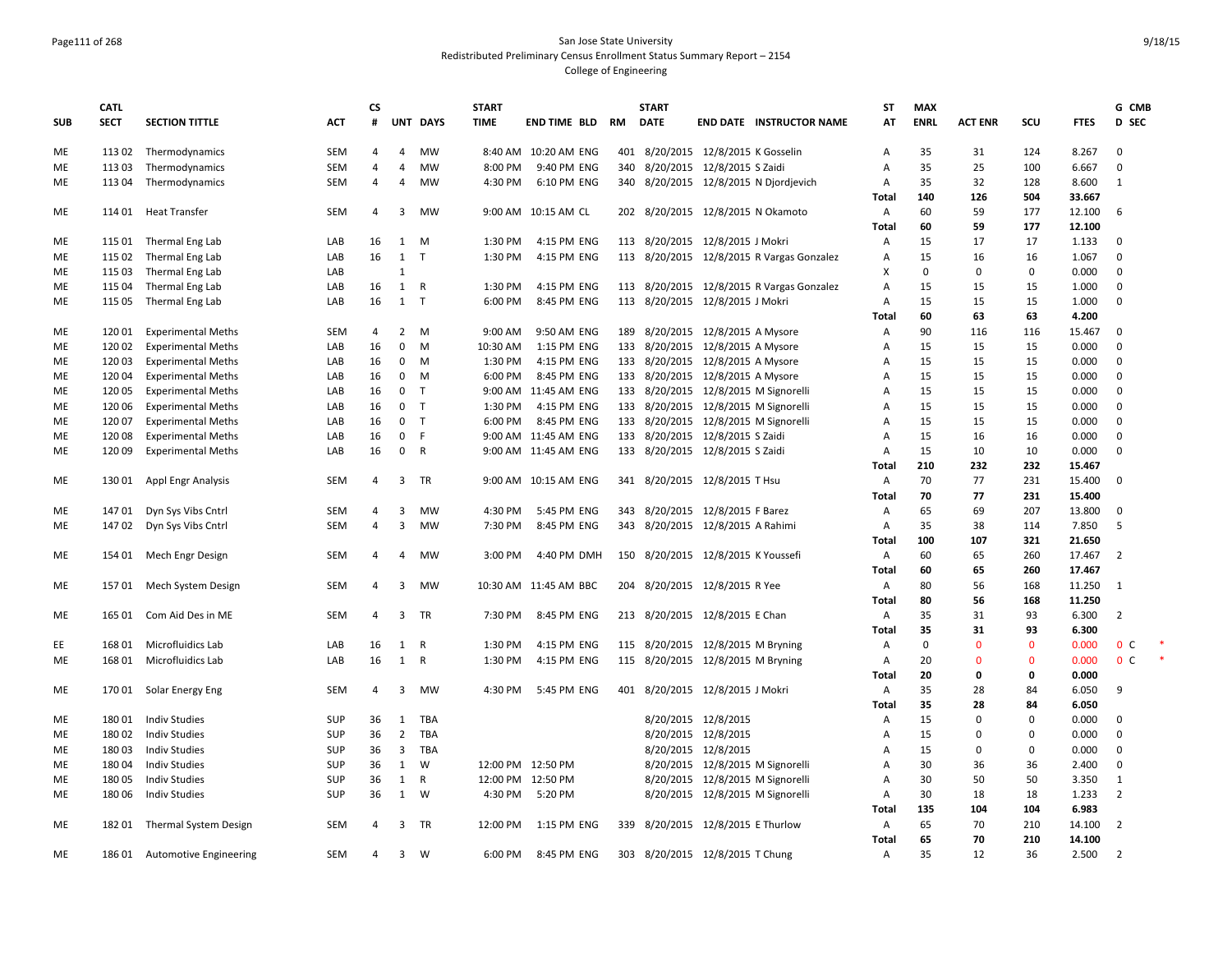# Page112 of 268 San Jose State University Redistributed Preliminary Census Enrollment Status Summary Report – 2154

|            | <b>CATL</b> |                                 |            | <b>CS</b>      |                         |              | <b>START</b> |                        |     | <b>START</b> |                                     | <b>ST</b>      | <b>MAX</b>  |                |      |             | G CMB          |
|------------|-------------|---------------------------------|------------|----------------|-------------------------|--------------|--------------|------------------------|-----|--------------|-------------------------------------|----------------|-------------|----------------|------|-------------|----------------|
| <b>SUB</b> | <b>SECT</b> | <b>SECTION TITTLE</b>           | <b>ACT</b> | #              |                         | UNT DAYS     | <b>TIME</b>  | <b>END TIME BLD RM</b> |     | <b>DATE</b>  | <b>END DATE INSTRUCTOR NAME</b>     | AT             | <b>ENRL</b> | <b>ACT ENR</b> | SCU  | <b>FTES</b> | <b>D</b> SEC   |
|            |             |                                 |            |                |                         |              |              |                        |     |              |                                     | Total          | 35          | 12             | 36   | 2.500       |                |
| ME         | 190 01      | Mecha Sys Design                | <b>SEM</b> | 4              | 3                       | <b>TR</b>    | 1:30 PM      | 2:20 PM ENG            |     |              | 135 8/20/2015 12/8/2015 B Furman    | Α              | 30          | 45             | 90   | 9.000       | $\mathbf 0$    |
| ME         | 190 02      | Mecha Sys Design                | LAB        | 16             | $\mathbf{0}$            | $\mathsf{R}$ | 2:30 PM      | 5:15 PM ENG            |     |              | 135 8/20/2015 12/8/2015 B Furman    | $\overline{A}$ | 30          | 30             | 30   | 0.000       | $\mathbf 0$    |
| <b>ME</b>  | 19003       | Mecha Sys Design                | LAB        | 16             | $\mathbf{0}$            | T            | 2:30 PM      | 5:15 PM ENG            |     |              | 135 8/20/2015 12/8/2015 B Furman    | $\overline{A}$ | 30          | 15             | 15   | 0.000       | $\mathbf 0$    |
|            |             |                                 |            |                |                         |              |              |                        |     |              |                                     | Total          | 90          | 90             | 135  | 9.000       |                |
| ME         | 192 01      | Robotics                        | <b>SEM</b> | 4              | 3                       | <b>MW</b>    | 8:00 AM      | 8:50 AM ENG            |     |              | 192 8/20/2015 12/8/2015 W Du        | Α              | 30          | 19             | 38   | 4.050       | 5              |
| ME         | 192 02      | Robotics                        | LAB        | 16             | $\mathbf{0}$            | M            | 1:30 PM      | 4:15 PM ENG            |     |              | 192 8/20/2015 12/8/2015 W Du        | Α              | 30          | 19             | 19   | 0.000       | 5              |
|            |             |                                 |            |                |                         |              |              |                        |     |              |                                     | Total          | 60          | 38             | 57   | 4.050       |                |
| ME         |             | 195A 01 Sr Design Proj I        | LAB        | 16             | 3                       | W            | 1:30 PM      | 4:15 PM ENG            |     |              | 135 8/20/2015 12/8/2015 R Agarwal   | A              | 25          | 30             | 90   | 6.000       | $\mathbf 0$    |
| ME         |             | 195A 02 Sr Design Proj I        | LAB        | 16             | $\overline{3}$          | W            | 1:30 PM      | 4:15 PM ENG            |     |              | 133 8/20/2015 12/8/2015 B Furman    | Α              | 25          | 42             | 126  | 8.400       | $\mathbf 0$    |
| ME         |             | 195A 03 Sr Design Proj I        | LAB        | 16             | 3                       | W            | 1:30 PM      | 4:15 PM ENG            |     |              | 192 8/20/2015 12/8/2015 W Du        | Α              | 25          | 33             | 99   | 6.600       | $\mathbf 0$    |
| ME         |             | 195A 04 Sr Design Proj I        | LAB        | 16             | 3                       | W            | 1:30 PM      | 4:15 PM ENG            |     |              | 114 8/20/2015 12/8/2015 N Okamoto   | $\overline{A}$ | 25          | 35             | 105  | 7.000       | $\mathbf 0$    |
| ME         |             | 195A 05 Sr Design Proj I        | LAB        | 16             | 3                       | W            | 1:30 PM      | 4:15 PM ENG            |     |              | 111 8/20/2015 12/8/2015 R Yee       | Α              | 25          | 24             | 72   | 4.800       | $\mathbf 0$    |
|            |             |                                 |            |                |                         |              |              |                        |     |              |                                     | Total          | 125         | 164            | 492  | 32.800      |                |
| ME         |             | 21101 Adv Heat Transfer         | <b>SEM</b> | 5              | 3                       | MW           | 7:30 PM      | 8:45 PM CL             |     |              | 303 8/20/2015 12/8/2015 Y Shabany   | Α              | 35          | 13             | 39   | 3.250       | 13             |
|            |             |                                 |            |                |                         |              |              |                        |     |              |                                     | Total          | 35          | 13             | 39   | 3.250       |                |
| ME         | 23001       | Ad Mech Eng Analys              | <b>SEM</b> | 5              | 3                       | <b>MW</b>    | 6:00 PM      | 7:15 PM CL             |     |              | 303 8/20/2015 12/8/2015 Y Shabany   | A              | 50          | 45             | 135  | 11.200      | 44             |
|            |             |                                 |            |                |                         |              |              |                        |     |              |                                     | Total          | 50          | 45             | 135  | 11.200      |                |
| ME         | 260 01      | App Stress Analys               | <b>SEM</b> | 5              | 3                       | <b>TR</b>    | 7:30 PM      | 8:45 PM ENG            |     |              | 339 8/20/2015 12/8/2015 K Hardikar  | Α              | 45          | 22             | 66   | 5.500       | 22             |
|            |             |                                 |            |                |                         |              |              |                        |     |              |                                     | Total          | 45          | 22             | 66   | 5.500       |                |
| ME         | 26701       | <b>Eng Biomechanics</b>         | SEM        |                | 3                       |              |              |                        |     |              |                                     | Χ              | $\mathbf 0$ | $\mathbf 0$    | 0    | 0.000       | $\mathbf{0}$   |
| <b>ME</b>  |             | 267 02 Eng Biomechanics         | <b>SEM</b> | $\overline{4}$ | $\overline{3}$          | MW           | 4:30 PM      | 5:45 PM CL             |     |              | 234 8/20/2015 12/8/2015 S Lee       | $\overline{A}$ | 35          | 35             | 105  | 8.700       | 34             |
|            |             |                                 |            |                |                         |              |              |                        |     |              |                                     | Total          | 35          | 35             | 105  | 8.700       |                |
| ME         |             | 273 01 Finite El Meth Eng       | <b>SEM</b> | 4              | 3                       | TR           | 6:00 PM      | 7:15 PM CL             |     |              | 310 8/20/2015 12/8/2015 E Chan      | Α              | 36          | 37             | 111  | 9.250       | 37             |
|            |             |                                 |            |                |                         |              |              |                        |     |              |                                     | Total          | 36          | 37             | 111  | 9.250       |                |
| ME         | 280 01      | Auto Control Engr               | <b>SEM</b> | 5              | 3                       | MW           | 7:30 PM      | 8:45 PM CL             |     |              | 117 8/20/2015 12/8/2015 N Hemati    | Α              | 35          | 35             | 105  | 8.650       | 33             |
|            |             |                                 |            |                |                         |              |              |                        |     |              |                                     | Total          | 35          | 35             | 105  | 8.650       |                |
| ME         |             | 284 01 Sensor Tech & Principles | <b>SEM</b> | 4              | 3                       | <b>MW</b>    | 6:00 PM      | 7:15 PM ENG            |     |              | 192 8/20/2015 12/8/2015 W Du        | Α              | 35          | 49             | 147  | 12.250      | 49             |
|            |             |                                 |            |                |                         |              |              |                        |     |              |                                     | Total          | 35          | 49             | 147  | 12.250      |                |
| ME         |             | 295A 01 ME Project I            | <b>SUP</b> | 25             | $\overline{\mathbf{3}}$ | - F          | 5:00 PM      | 7:30 PM ENG            |     |              | 339 8/20/2015 12/8/2015 F Barez     | Α              | 20          | 9              | 27   | 2.250       | 9              |
|            |             |                                 |            |                |                         |              |              |                        |     |              |                                     | Total          | 20          | 9              | 27   | 2.250       |                |
| ME         |             | 295B 01 ME Project II           | <b>SUP</b> | 25             | 3 F                     |              | 5:00 PM      | 7:30 PM ENG            |     |              | 339 8/20/2015 12/8/2015 F Barez     | Α              | 20          | 5              | 15   | 1.250       | -5             |
|            |             |                                 |            |                |                         |              |              |                        |     |              |                                     | Total          | 20          | 5              | 15   | 1.250       |                |
| ME         | 298 01      | Special Project ME              | SUP        | 25             | 1                       | <b>TBA</b>   |              | <b>ENG</b>             | 217 |              | 8/20/2015 12/8/2015 F Barez         | A              | 10          | 3              | 3    | 0.250       | $\overline{3}$ |
| ME         | 298 02      | Special Project ME              | <b>SUP</b> | 25             | $\overline{2}$          | <b>TBA</b>   |              | <b>ENG</b>             | 217 |              | 8/20/2015 12/8/2015 F Barez         | Α              | 10          | $\Omega$       | 0    | 0.000       | $\mathbf 0$    |
| ME         | 298 03      | <b>Special Project ME</b>       | <b>SUP</b> | 25             | $\overline{3}$          | TBA          |              | ENG                    |     |              | 217 8/20/2015 12/8/2015 F Barez     | $\overline{A}$ | 10          | $\overline{2}$ | 6    | 0.500       | $\overline{2}$ |
|            |             |                                 |            |                |                         |              |              |                        |     |              |                                     | Total          | 30          | 5              | 9    | 0.750       |                |
| <b>ME</b>  |             | 299 01 Master's Thesis          | SUP        | 25             | $\overline{3}$          | F            | 5:00 PM      | 7:30 PM ENG            |     |              | 339 8/20/2015 12/8/2015 F Barez     | $\overline{A}$ | 20          | $\overline{a}$ | 12   | 1.000       | $\overline{4}$ |
|            |             |                                 |            |                |                         |              |              |                        |     |              |                                     | Total          | 20          | 4              | 12   | 1.000       |                |
|            |             |                                 |            |                |                         |              |              |                        |     |              | <b>Mechanical Engineering Total</b> |                | 2819        | 2655           | 5905 | 408.767     |                |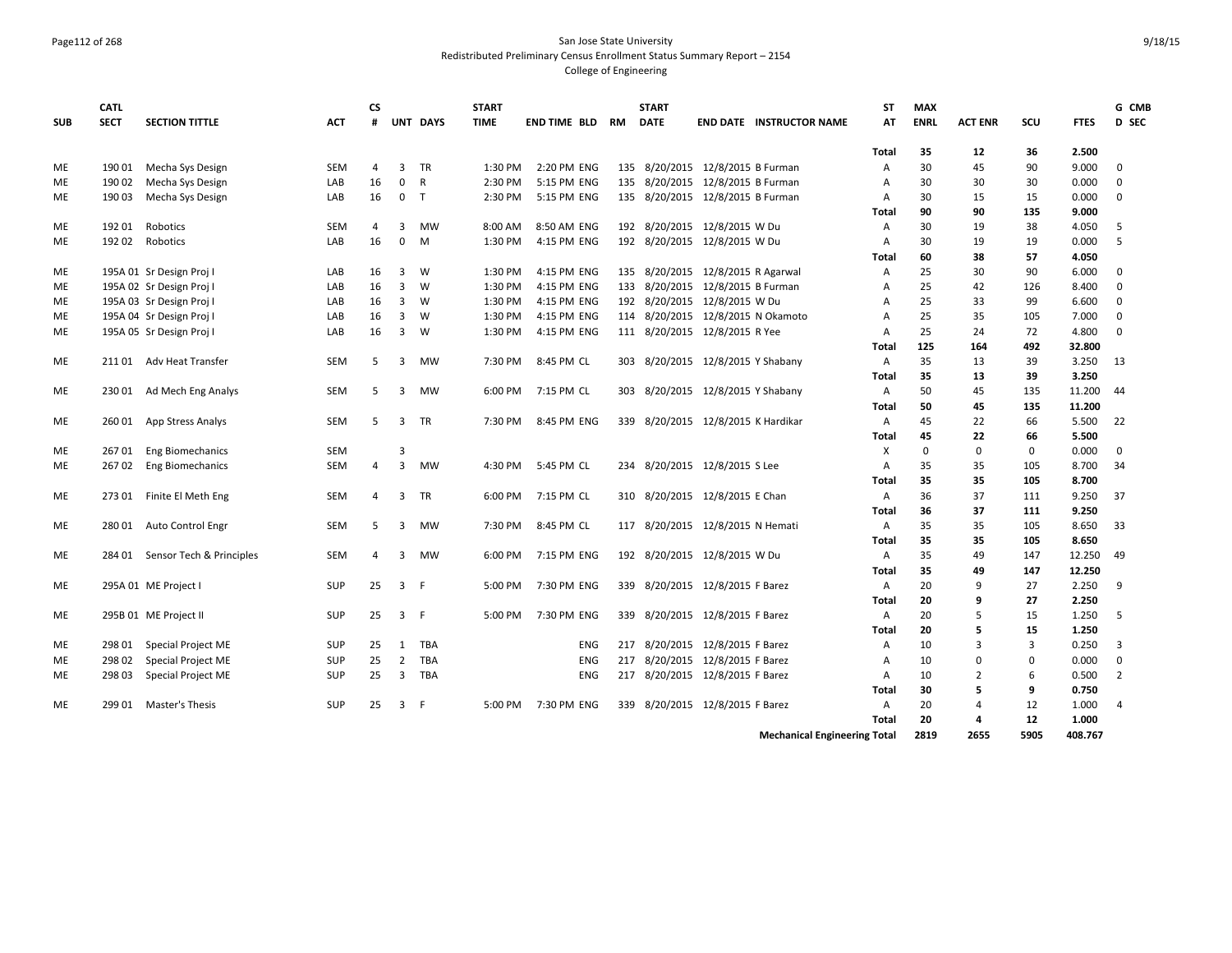### Page113 of 268 San Jose State University Redistributed Preliminary Census Enrollment Status Summary Report – 2154

|                   | <b>CATL</b> |                               |            | CS             |                         |              | <b>START</b> |                          |     | <b>START</b> |                                     | ST    | <b>MAX</b>     |                   |              |             | G CMB          |  |
|-------------------|-------------|-------------------------------|------------|----------------|-------------------------|--------------|--------------|--------------------------|-----|--------------|-------------------------------------|-------|----------------|-------------------|--------------|-------------|----------------|--|
| <b>SUB</b>        | <b>SECT</b> | <b>SECTION TITTLE</b>         | <b>ACT</b> | #              |                         | UNT DAYS     | <b>TIME</b>  | <b>END TIME BLD RM</b>   |     | <b>DATE</b>  | <b>END DATE INSTRUCTOR NAME</b>     | AT    | <b>ENRL</b>    | <b>ACT ENR</b>    | scu          | <b>FTES</b> | <b>D</b> SEC   |  |
| <b>Technology</b> |             |                               |            |                |                         |              |              |                          |     |              |                                     |       |                |                   |              |             |                |  |
| <b>TECH</b>       | 41 11       | Mach Shop Safety              | LAB        |                | $\mathbf{1}$            |              |              |                          |     |              |                                     | X     | 0              | $\Omega$          | $\mathbf 0$  | 0.000       | 0              |  |
| ME                | 41 11       | Mach Shop Safety              | LAB        |                | $\mathbf{1}$            |              |              |                          |     |              |                                     | X     | $\Omega$       | $\mathbf 0$       | $\pmb{0}$    | 0.000       | 0              |  |
| <b>TECH</b>       | 41 12       | Mach Shop Safety              | LAB        | 12             | 1                       | W            | 6:00 PM      | 8:45 PM IS               | 119 |              | 8/20/2015 12/8/2015 D Muntz         | А     | 22             | 21                | 21           | 1.400       | 0 <sup>c</sup> |  |
| МE                | 41 12       | Mach Shop Safety              | LAB        | 12             | 1                       | W            | 6:00 PM      | 8:45 PM IS               |     |              | 119 8/20/2015 12/8/2015 D Muntz     | А     | $\Omega$       | $\mathbf 0$       | $\mathbf{0}$ | 0.000       | 0 <sup>c</sup> |  |
| <b>TECH</b>       | 41 13       | Mach Shop Safety              | LAB        |                | $\mathbf{1}$            |              |              |                          |     |              |                                     | Х     | $\Omega$       | $\Omega$          | $\mathbf 0$  | 0.000       | 0              |  |
| МE                | 41 13       | Mach Shop Safety              | LAB        |                | $\mathbf{1}$            |              |              |                          |     |              |                                     | X     | $\Omega$       | $\Omega$          | $\Omega$     | 0.000       | $\mathbf 0$    |  |
| <b>TECH</b>       | 41 14       | Mach Shop Safety              | LAB        | 16             | 1                       | M            | 6:00 PM      | 8:45 PM IS               |     |              | 119 8/20/2015 12/8/2015 D Muntz     | A     | 22             | 18                | 18           | 1.200       | 0 <sup>c</sup> |  |
| МE                | 41 14       | Mach Shop Safety              | LAB        | 16             | $\mathbf{1}$            | M            | 6:00 PM      | 8:45 PM IS               |     |              | 119 8/20/2015 12/8/2015 D Muntz     | A     | $\Omega$       | $\Omega$          | $\mathbf 0$  | 0.000       | 0 <sup>c</sup> |  |
| <b>TECH</b>       | 41 15       | Mach Shop Safety              | LAB        | 16             | 1                       | M            | 12:00 PM     | 2:45 PM IS               |     |              | 119 8/20/2015 12/8/2015 D Muntz     | А     | 22             | 24                | 24           | 1.600       | 0 <sup>c</sup> |  |
| ME                | 41 15       | Mach Shop Safety              | LAB        | 16             | $\mathbf{1}$            | M            | 12:00 PM     | 2:45 PM IS               |     |              | 119 8/20/2015 12/8/2015 D Muntz     | Α     | $\mathbf{0}$   | $\mathbf{0}$      | $\mathbf 0$  | 0.000       | 0 <sup>c</sup> |  |
| <b>TECH</b>       | 41 16       | Mach Shop Safety              | LAB        | 16             | 1                       | $\mathsf{R}$ | 12:00 PM     | 2:45 PM IS               |     |              | 119 8/20/2015 12/8/2015 D Muntz     | Α     | 22             | $\mathbf{0}$      | $\mathbf 0$  | 0.000       | 0 <sup>c</sup> |  |
| МE                | 41 16       | Mach Shop Safety              | LAB        | 16             | 1                       | $\mathsf{R}$ | 12:00 PM     | 2:45 PM IS               |     |              | 119 8/20/2015 12/8/2015 D Muntz     | Α     | $\mathbf 0$    | $\mathbf{0}$      | $\mathbf 0$  | 0.000       | 0 <sup>c</sup> |  |
| <b>TECH</b>       | 41 17       | Mach Shop Safety              | LAB        | 16             | 1                       | $\mathsf{R}$ | 3:00 PM      | 5:45 PM IS               | 119 | 8/20/2015    | 12/8/2015 V Hageman                 | А     | 22             | 24                | 24           | 1.600       | 0 <sup>o</sup> |  |
| ME                | 41 17       | Mach Shop Safety              | LAB        | 16             | 1                       | $\mathsf{R}$ | 3:00 PM      | 5:45 PM IS               |     |              | 119 8/20/2015 12/8/2015 V Hageman   | A     | $\mathbf 0$    | $\mathbf{0}$      | $\mathbf{0}$ | 0.000       | 0 <sup>o</sup> |  |
| <b>TECH</b>       | 41 18       | Mach Shop Safety              | LAB        | 16             | 1                       | W            | 3:00 PM      | 5:45 PM IS               | 119 |              | 8/20/2015 12/8/2015 V Hageman       | А     | 22             | 20                | 20           | 1.330       | 0 <sup>c</sup> |  |
| ME                | 41 18       | Mach Shop Safety              | LAB        | 16             | 1                       | W            | 3:00 PM      | 5:45 PM IS               |     |              | 119 8/20/2015 12/8/2015 V Hageman   | Α     | 0              | $\mathbf{0}$      | $\mathbf 0$  | 0.000       | 0 <sup>c</sup> |  |
|                   |             |                               |            |                |                         |              |              |                          |     |              |                                     | Total | 132            | 107               | 107          | 7.130       |                |  |
| <b>TECH</b>       | 42 11       | Mfg Mach Shop Proj            | LAB        | 16             | 1                       | W            | 3:00 PM      | 5:45 PM IS               | 119 |              | 8/20/2015 12/8/2015 V Hageman       | Α     | 22             | $\mathbf{1}$      | $\mathbf{1}$ | 0.067       | 0 <sup>c</sup> |  |
| ME                | 42 11       | Mfg Mach Shop Proj            | LAB        | 16             | 1                       | W            | 3:00 PM      | 5:45 PM IS               |     |              | 119 8/20/2015 12/8/2015 V Hageman   | А     | $\mathbf 0$    | $\Omega$          | $\mathbf 0$  | 0.000       | 0 <sup>o</sup> |  |
|                   |             |                               |            |                |                         |              |              |                          |     |              |                                     | Total | 22             | $\mathbf{1}$      | $\mathbf{1}$ | 0.067       |                |  |
| <b>TECH</b>       | 45 01       | Sus Facilities Pln            | LEC        |                | $\overline{3}$          |              |              |                          |     |              |                                     | X     | $\Omega$       | $\Omega$          | $\Omega$     | 0.000       | 0              |  |
|                   |             |                               |            |                |                         |              |              |                          |     |              |                                     | Total | 0              | $\mathbf 0$       | $\mathbf 0$  | 0.000       |                |  |
| <b>TECH</b>       | 46 01       | Mach Oper & Mgmt              | LEC        | $\overline{2}$ | 3                       | W            | 3:00 PM      | 4:45 PM IS               | 120 |              | 8/20/2015 12/8/2015 D Muntz         | Α     | 24             | 24                | 48           | 4.800       | 0              |  |
| <b>TECH</b>       | 46 11       | Mach Oper & Mgmt              | LAB        | 16             | $\mathbf 0$             | M            | 3:00 PM      | 5:45 PM IS               |     |              | 119 8/20/2015 12/8/2015 D Muntz     | А     | 24             | 24                | 24           | 0.000       | 0              |  |
|                   |             |                               |            |                |                         |              |              |                          |     |              |                                     | Total | 48             | 48                | 72           | 4.800       |                |  |
| <b>TECH</b>       | 6001        | Intro Electronics             | LEC        |                | 3                       |              |              |                          |     |              |                                     | Х     | $\Omega$       | $\mathbf 0$       | $\mathbf{0}$ | 0.000       | $\mathbf 0$    |  |
| <b>TECH</b>       | 60 02       | Intro Electronics             | <b>LEC</b> | $\overline{2}$ | $\overline{3}$          | $\mathsf{R}$ |              | 9:00 AM 10:45 AM IS      |     |              | 216 8/20/2015 12/8/2015 M Kim       | А     | 60             | 56                | 112          | 11.200      | $\Omega$       |  |
| <b>TECH</b>       | 60 11       | Intro Electronics             | LAB        |                | $\Omega$                |              |              |                          |     |              |                                     | X     | $\Omega$       | $\Omega$          | $\mathbf 0$  | 0.000       | $\mathbf 0$    |  |
| <b>TECH</b>       | 60 12       | Intro Electronics             | LAB        |                | $\mathbf 0$             |              |              |                          |     |              |                                     | X     | $\mathbf 0$    | $\mathbf 0$       | $\mathbf 0$  | 0.000       | 0              |  |
| <b>TECH</b>       | 60 13       | Intro Electronics             | LAB        | 16             | 0                       | $\mathsf{T}$ |              | 9:00 AM 11:45 AM IS      | 117 |              | 8/20/2015 12/8/2015 M Kim           | А     | 23             | 29                | 29           | 0.000       | 0              |  |
| <b>TECH</b>       | 60 14       | Intro Electronics             | LAB        | 16             | $\mathbf 0$             | F            |              | 9:00 AM 11:45 AM IS      |     |              | 117 8/20/2015 12/8/2015 M Kim       | А     | 23             | 27                | 27           | 0.000       | $\mathbf 0$    |  |
|                   |             |                               |            |                |                         |              |              |                          |     |              |                                     | Total | 106            | 112               | 168          | 11.200      |                |  |
| <b>TECH</b>       | 62 01       | <b>Analog Circuits</b>        | LEC<br>LAB | $\overline{2}$ | 3                       | M            | 12:00 PM     | 1:45 PM CL<br>2:45 PM IS |     |              | 222 8/20/2015 12/8/2015 J Garcia    | А     | 48             | 52                | 104          | 10.400      | $\mathbf{0}$   |  |
| <b>TECH</b>       | 62 11       | <b>Analog Circuits</b>        |            | 16             | $\mathbf 0$             | W            | 12:00 PM     |                          |     |              | 117 8/20/2015 12/8/2015 T Brown Jr. | А     | 24             | 27                | 27           | 0.000       | $\mathbf 0$    |  |
| <b>TECH</b>       | 62 12       | <b>Analog Circuits</b>        | LAB        | 16             | $\mathbf 0$             | F            | 12:00 PM     | 2:45 PM IS               |     |              | 117 8/20/2015 12/8/2015 T Brown Jr. | Α     | 24             | 25                | 25           | 0.000       | $\mathbf 0$    |  |
|                   |             |                               |            |                |                         |              |              |                          |     |              |                                     | Total | 96             | 104               | 156          | 10.400      |                |  |
| <b>TECH</b>       | 65 01       | Netwrk Theory/Appl            | LEC        | $\overline{2}$ | 3                       | W            | 3:00 PM      | 4:45 PM DMH              | 164 |              | 8/20/2015 12/8/2015 J Garcia        | А     | 46             | 48                | 96           | 9.600       | 0              |  |
| <b>TECH</b>       | 65 11       | Netwrk Theory/Appl            | LAB        | 16             | $\mathbf 0$<br>$\Omega$ | M            | 3:00 PM      | 5:45 PM ENG              | 103 |              | 8/20/2015 12/8/2015 J Garcia        | А     | 23<br>$\Omega$ | 25<br>$\mathbf 0$ | 25           | 0.000       | 0              |  |
| <b>TECH</b>       | 65 12       | Netwrk Theory/Appl            | LAB        |                |                         |              |              |                          |     |              |                                     | X     |                |                   | $\mathbf 0$  | 0.000       | $\mathbf 0$    |  |
| <b>TECH</b>       | 65 13       | Netwrk Theory/Appl            | LAB        | 16             | $\mathbf 0$             | $\mathsf{T}$ | 11:00 AM     | 1:45 PM ENG              |     |              | 103 8/20/2015 12/8/2015 J Garcia    | А     | 23             | 23                | 23           | 0.000       | $\mathbf 0$    |  |
|                   |             |                               |            |                |                         |              |              |                          |     |              |                                     | Total | 92             | 96                | 144          | 9.600       |                |  |
| <b>TECH</b>       | 115 01      | <b>Automation &amp; Cntrl</b> | LEC        |                | 3                       |              |              |                          |     |              |                                     | х     | 0              | $\mathbf 0$       | $\mathbf 0$  | 0.000       | $\mathbf 0$    |  |
| <b>TECH</b>       | 115 02      | Automation & Cntrl            | <b>LEC</b> | $\overline{2}$ | $\overline{3}$          | M            | 6:00 PM      | 7:45 PM IS               |     |              | 216 8/20/2015 12/8/2015 M Kim       | А     | 46             | 53                | 106          | 10.600      | 0              |  |
| <b>TECH</b>       | 115 11      | <b>Automation &amp; Cntrl</b> | LAB        | 16             | 0                       | W            | 6:00 PM      | 8:45 PM IS               |     |              | 117 8/20/2015 12/8/2015 M Kim       | А     | 23             | 29                | 29           | 0.000       | 0              |  |
| <b>TECH</b>       | 115 12      | <b>Automation &amp; Cntrl</b> | LAB        | 16             | 0                       | R            | 6:00 PM      | 8:45 PM IS               |     |              | 117 8/20/2015 12/8/2015 M Kim       | Α     | 23             | 24                | 24           | 0.000       | $\mathbf 0$    |  |
|                   |             |                               |            |                |                         |              |              |                          |     |              |                                     | Total | 92             | 106               | 159          | 10.600      |                |  |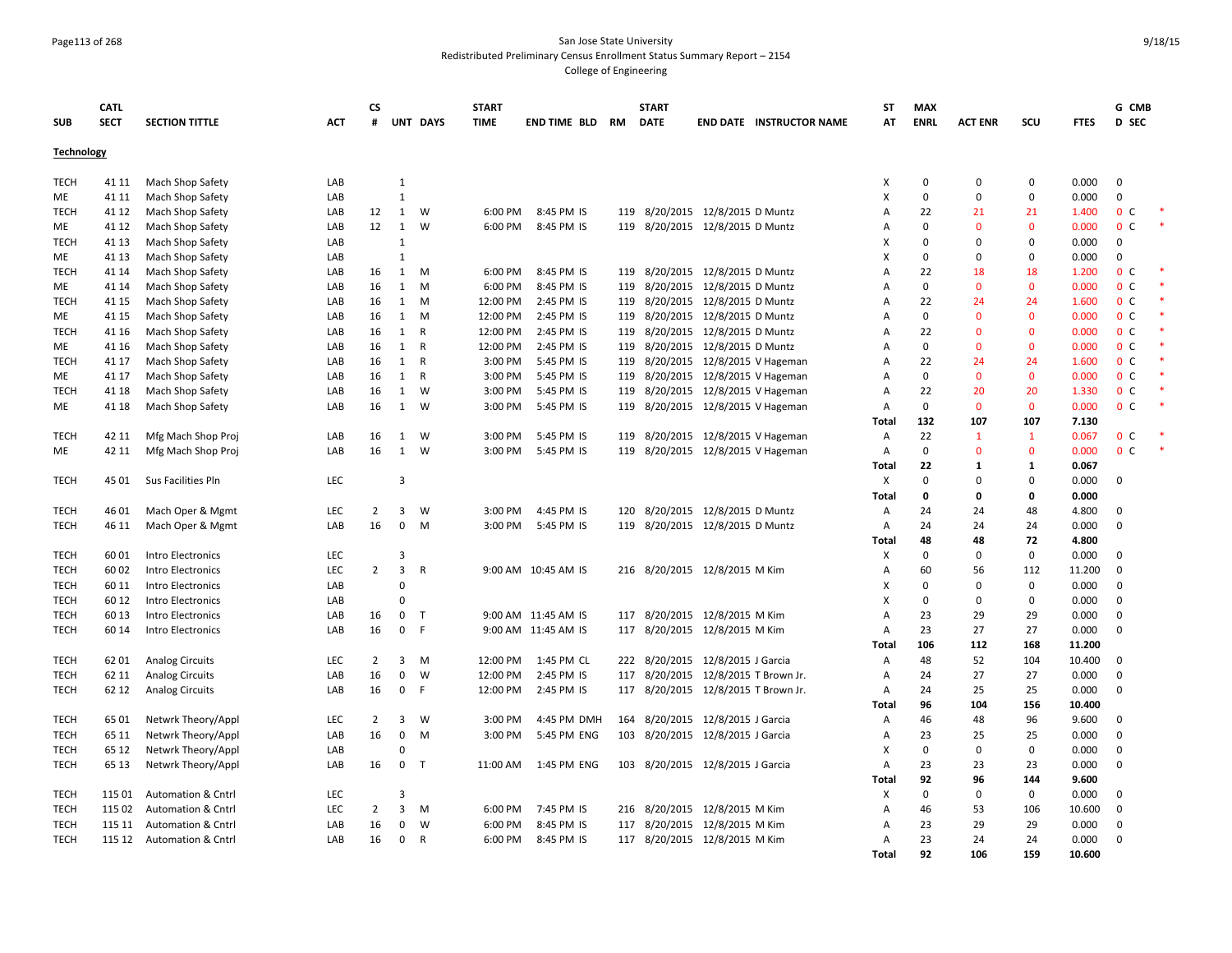#### Page114 of 268 San Jose State University Redistributed Preliminary Census Enrollment Status Summary Report – 2154 College of Engineering

|                     | <b>CATL</b>      |                                          |            | СS                  |                         |                   | <b>START</b> |                      |     | <b>START</b> |                                                                  |                                     | ST                  | <b>MAX</b>  |                    |                             |                | G CMB                            |  |
|---------------------|------------------|------------------------------------------|------------|---------------------|-------------------------|-------------------|--------------|----------------------|-----|--------------|------------------------------------------------------------------|-------------------------------------|---------------------|-------------|--------------------|-----------------------------|----------------|----------------------------------|--|
| <b>SUB</b>          | <b>SECT</b>      | <b>SECTION TITTLE</b>                    | <b>ACT</b> | #                   |                         | UNT DAYS          | <b>TIME</b>  | END TIME BLD         | RM  | <b>DATE</b>  |                                                                  | <b>END DATE INSTRUCTOR NAME</b>     | AT                  | <b>ENRL</b> | <b>ACT ENR</b>     | SCU                         | <b>FTES</b>    | D SEC                            |  |
| <b>TECH</b>         | 140 01           | Green Prod Design                        | LEC        | $\overline{2}$      | 3 <sub>1</sub>          |                   | 6:00 PM      | 8:45 PM ENG          |     |              |                                                                  | 103 8/20/2015 12/8/2015 V Hageman   | $\mathsf{A}$        | 24          | 27                 | 54                          | 5.400          | 0 <sup>C</sup>                   |  |
| ME                  | 140 01           | Green Prod Design                        | LEC        | $\overline{2}$      | 3                       | T                 | 6:00 PM      | 8:45 PM ENG          | 103 |              |                                                                  | 8/20/2015 12/8/2015 V Hageman       | $\overline{A}$      | $\Omega$    | $\Omega$           | $\mathbf 0$                 | 0.000          | 0 <sup>C</sup>                   |  |
| TECH                | 140 11           | Green Prod Design                        | LAB        | 16                  | $\mathbf{0}$            | R                 | 6:00 PM      | 8:45 PM IS           |     |              |                                                                  | 119 8/20/2015 12/8/2015 V Hageman   | A                   | 24          | 27                 | 27                          | 0.000          | 0 <sup>c</sup>                   |  |
| ME                  | 140 11           | Green Prod Design                        | LAB        | 16                  | $\mathbf 0$             | R                 | 6:00 PM      | 8:45 PM IS           | 119 |              |                                                                  | 8/20/2015 12/8/2015 V Hageman       | A                   | $\mathbf 0$ | $\Omega$           | $\mathbf 0$                 | 0.000          | 0 <sup>c</sup>                   |  |
|                     |                  |                                          |            |                     |                         |                   |              |                      |     |              |                                                                  |                                     | Total               | 48          | 54                 | 81                          | 5.400          |                                  |  |
| TECH                | 145 01           | Lean Manufacturing                       | LEC        | 3                   | 3                       | R                 | 6:00 PM      | 8:45 PM IS           |     |              | 216 8/20/2015 12/8/2015 D Hall                                   |                                     | A                   | 24          | 21                 | 63                          | 4.200          | 0 <sup>c</sup>                   |  |
| ISE                 | 145 01           | Lean Manufacturing                       | LEC        | 3                   | 3                       | $\mathsf{R}$      | 6:00 PM      | 8:45 PM IS           |     |              | 216 8/20/2015 12/8/2015 D Hall                                   |                                     | A                   | $\mathbf 0$ | $\mathbf{0}$       | $\mathbf{0}$                | 0.000          | 0 <sup>c</sup>                   |  |
|                     |                  |                                          |            |                     |                         |                   |              |                      |     |              |                                                                  |                                     | Total               | 24          | 21                 | 63                          | 4.200          |                                  |  |
| <b>TECH</b>         | 147 01           | <b>Green Mfg Managemt</b>                | LEC        | $\overline{2}$      | 3                       | R                 | 3:00 PM      | 4:45 PM ENG          |     |              | 103 8/20/2015 12/8/2015 D Muntz                                  |                                     | A                   | 24          | 28                 | 56                          | 5.600          | 0                                |  |
| <b>TECH</b>         | 147 11           | <b>Green Mfg Managemt</b>                | LAB        | 16                  | $\mathbf 0$             | $\top$            | 3:00 PM      | 5:45 PM IS           | 119 |              |                                                                  | 8/20/2015 12/8/2015 V Hageman       | Α                   | 24          | 28                 | 28                          | 0.000          | $\mathbf 0$                      |  |
|                     |                  |                                          |            |                     |                         |                   |              |                      |     |              |                                                                  |                                     | Total               | 48          | 56                 | 84                          | 5.600          |                                  |  |
| <b>TECH</b>         | 16001            | Mcropro Theory & AP                      | LEC        | 2                   | 3                       | W                 | 3:00 PM      | 4:45 PM ENG          | 103 |              | 8/20/2015 12/8/2015 M Zand                                       |                                     | A                   | 24          | 24                 | 48                          | 4.800          | 0                                |  |
| <b>TECH</b>         | 160 11           | Mcropro Theory & AP                      | LAB        | 16                  | $\mathbf 0$             | M                 | 3:00 PM      | 5:45 PM IS           |     |              | 117 8/20/2015 12/8/2015 M Zand                                   |                                     | A                   | 24          | 24                 | 24                          | 0.000          | $\mathbf 0$                      |  |
|                     |                  |                                          |            |                     |                         |                   |              |                      |     |              |                                                                  |                                     | Total               | 48          | 48                 | 72                          | 4.800          |                                  |  |
| TECH                | 163 01           | Telecomm Systems                         | LEC        | $\overline{2}$      | 3                       | $\top$            | 6:00 PM      | 8:45 PM IS           | 120 |              | 8/20/2015 12/8/2015 K Cole                                       |                                     | A                   | 24          | 28                 | 84                          | 5.600          | 0                                |  |
|                     |                  |                                          |            |                     |                         |                   |              |                      |     |              |                                                                  |                                     | Total               | 24          | 28                 | 84                          | 5.600          |                                  |  |
| TECH                | 165 01           | Wireless Comm Tech                       | LEC        | $\overline{2}$      | 3                       | M                 |              | 9:00 AM 10:45 AM ENG | 103 |              | 8/20/2015 12/8/2015 J Garcia                                     |                                     | $\overline{A}$      | 30          | 28                 | 56                          | 5.600          | $\Omega$                         |  |
| <b>TECH</b>         | 165 11           | Wireless Comm Tech                       | LAB        | 16                  | $\mathbf 0$             | W                 |              | 9:00 AM 11:45 AM ENG |     |              | 103 8/20/2015 12/8/2015 J Garcia                                 |                                     | $\overline{A}$      | 30          | 28                 | 28                          | 0.000          | $\mathbf 0$                      |  |
|                     |                  |                                          |            |                     |                         |                   |              |                      |     |              |                                                                  |                                     | Total               | 60          | 56                 | 84                          | 5.600          |                                  |  |
| <b>TECH</b>         |                  | 167 01 Control Systems                   | LEC        | $\overline{2}$      | 3                       | $\top$            | 3:00 PM      | 4:45 PM IS           |     |              |                                                                  | 117 8/20/2015 12/8/2015 T Brown Jr. | $\mathsf{A}$        | 24          | 27                 | 54                          | 5.400          | 0                                |  |
| TECH                |                  | 167 11 Control Systems                   | LAB        | 16                  | 0                       | $\mathsf{R}$      | 3:00 PM      | 5:45 PM IS           | 117 |              |                                                                  | 8/20/2015 12/8/2015 T Brown Jr.     | A                   | 24          | 27                 | 27                          | 0.000          | 0                                |  |
|                     |                  |                                          |            |                     |                         |                   |              |                      |     |              |                                                                  |                                     | Total               | 48          | 54                 | 81                          | 5.400          |                                  |  |
| <b>TECH</b>         |                  | 180A 03 Indiv St El Comtec               | SUP        | 36                  | $\overline{\mathbf{3}}$ | TBA               |              |                      |     |              | 8/20/2015 12/8/2015 J Garcia                                     |                                     | A                   | 10          | 1                  | $\overline{3}$              | 0.200          | 0                                |  |
| TECH                |                  | 180A 04 Indiv St El Comtec               | <b>SUP</b> | 36                  | $\overline{4}$          | TBA               |              |                      |     |              | 8/20/2015 12/8/2015 S Bates                                      |                                     | $\overline{A}$      | 10          | $\Omega$           | $\Omega$                    | 0.000          | $\mathbf 0$                      |  |
|                     |                  |                                          |            |                     |                         |                   |              |                      |     |              |                                                                  |                                     | Total               | 20          | $\mathbf{1}$       | 3                           | 0.200          |                                  |  |
| TECH                |                  | 180B 03 Indiv St Manufactg               | <b>SUP</b> | 36                  | $\overline{3}$          | TBA               |              |                      |     |              | 8/20/2015 12/8/2015                                              |                                     | $\overline{A}$      | 15          | $\overline{2}$     | 6                           | 0.400          | $\mathbf 0$                      |  |
|                     |                  |                                          |            |                     |                         |                   |              |                      |     |              |                                                                  |                                     | Total               | 15          | 2                  | 6                           | 0.400          |                                  |  |
| TECH                |                  | 180J 03 Indiv St Tech Issu               | SUP        | 36                  | $\overline{\mathbf{3}}$ | TBA               |              |                      |     |              | 8/20/2015 12/8/2015                                              |                                     | A                   | 10          | $\Omega$           | $\Omega$                    | 0.000          | $\mathbf 0$                      |  |
|                     |                  |                                          |            |                     |                         |                   |              |                      |     |              |                                                                  |                                     | Total               | 10          | 0                  | 0                           | 0.000          |                                  |  |
| <b>TECH</b>         | 190 02           | Senior Tch Seminar                       | LEC        | $\overline{2}$      | $\overline{3}$          | <b>TR</b>         | 1:30 PM      | 2:45 PM IS           | 216 |              |                                                                  | 8/20/2015 12/8/2015 R Werkman       | $\overline{A}$      | 45          | 46                 | 138                         | 9.200          | $\mathbf 0$                      |  |
|                     |                  |                                          |            |                     |                         |                   |              |                      |     |              |                                                                  |                                     | Total               | 45          | 46                 | 138                         | 9.200          |                                  |  |
| TECH                | 195 03           | Cooperative Intern                       | SUP        | 36                  | 3                       | TBA               |              |                      |     |              | 8/20/2015 12/8/2015 J Garcia                                     |                                     | $\mathsf{A}$        | 20          | 10                 | 30                          | 2.000          | 0                                |  |
|                     |                  |                                          |            |                     |                         |                   |              |                      |     |              |                                                                  |                                     | Total               | 20<br>40    | 10                 | 30                          | 2.000<br>7.400 | 0 <sup>c</sup>                   |  |
| <b>TECH</b>         | 198 01           | Technology & Civil                       | LEC        | 2<br>$\overline{2}$ | 3<br>3                  | TBA               |              |                      |     |              | 8/20/2015 12/8/2015 L Zou                                        |                                     | Α                   | $\mathbf 0$ | 37<br>$\mathbf{0}$ | 111                         | 0.000          | 0 <sup>c</sup>                   |  |
| ME<br><b>ENGR</b>   | 198 01           | Technology & Civil                       | LEC<br>LEC | $\overline{2}$      | 3                       | TBA<br>TBA        |              |                      |     |              | 8/20/2015 12/8/2015 L Zou<br>8/20/2015 12/8/2015 L Zou           |                                     | Α<br>A              | $\Omega$    | $\Omega$           | $\mathbf 0$<br>$\mathbf{0}$ | 0.000          | 0 <sup>c</sup>                   |  |
| <b>CMPE</b>         | 19801            | Technology & Civil                       | LEC        | $\overline{2}$      | 3                       | TBA               |              |                      |     |              |                                                                  |                                     | A                   | $\Omega$    | $\Omega$           | $\Omega$                    | 0.000          | 0 <sup>c</sup>                   |  |
|                     | 198 01           | Technology & Civil                       | LEC        | $\overline{2}$      |                         | TBA               |              |                      |     |              | 8/20/2015 12/8/2015 L Zou                                        |                                     |                     | $\Omega$    | $\Omega$           | $\Omega$                    | 0.000          | 0 <sup>c</sup>                   |  |
| AE                  | 198 01           | Technology & Civil                       | LEC        | $\overline{2}$      | 3<br>$\overline{3}$     | TBA               |              |                      |     |              | 8/20/2015 12/8/2015 L Zou                                        |                                     | Α                   | 40          | 32                 |                             | 6.400          | 0 <sup>c</sup>                   |  |
| TECH                | 198 02           | Technology & Civil                       |            | $\overline{2}$      | 3                       | TBA               |              |                      |     |              | 8/20/2015 12/8/2015 K Harrison                                   |                                     | Α                   | $\mathbf 0$ | $\Omega$           | 96<br>$\mathbf{0}$          |                | 0 <sup>c</sup>                   |  |
| ME                  | 198 02           | Technology & Civil                       | LEC        |                     | 3                       | TBA               |              |                      |     |              | 8/20/2015 12/8/2015 K Harrison                                   |                                     | Α                   | $\Omega$    | $\Omega$           |                             | 0.000<br>0.000 | 0 <sup>c</sup>                   |  |
| ENGR<br><b>CMPE</b> | 198 02<br>198 02 | Technology & Civil                       | LEC<br>LEC | 2<br>$\overline{2}$ | 3                       | TBA               |              |                      |     |              | 8/20/2015 12/8/2015 K Harrison<br>8/20/2015 12/8/2015 K Harrison |                                     | Α<br>A              | $\Omega$    | $\Omega$           | $\mathbf 0$<br>$\mathbf{0}$ | 0.000          | 0 <sup>c</sup>                   |  |
|                     | 198 02           | Technology & Civil                       | LEC        | $\overline{2}$      | 3                       | TBA               |              |                      |     |              | 8/20/2015 12/8/2015 K Harrison                                   |                                     |                     | $\Omega$    | $\Omega$           | $\mathbf{0}$                | 0.000          | 0 <sup>c</sup>                   |  |
| AE<br><b>TECH</b>   | 198 03           | Technology & Civil                       | LEC        | $\overline{2}$      | 3                       | TBA               |              |                      |     |              |                                                                  |                                     | A<br>$\overline{A}$ | 40          | 39                 |                             | 7.800          | 0 <sup>c</sup>                   |  |
|                     |                  | Technology & Civil                       |            |                     |                         |                   |              |                      |     |              | 8/20/2015 12/8/2015 K Harrison                                   |                                     |                     | $\mathbf 0$ | $\Omega$           | 117<br>$\mathbf{0}$         |                |                                  |  |
| ME<br><b>ENGR</b>   | 198 03<br>198 03 | Technology & Civil                       | LEC<br>LEC | 2<br>$\overline{2}$ | 3<br>3                  | <b>TBA</b><br>TBA |              |                      |     |              | 8/20/2015 12/8/2015 K Harrison                                   |                                     | A<br>Α              | 0           | $\Omega$           | $\mathbf 0$                 | 0.000<br>0.000 | 0 <sup>c</sup><br>0 <sup>c</sup> |  |
| <b>CMPE</b>         | 198 03           | Technology & Civil<br>Technology & Civil | LEC        | $\overline{2}$      | 3                       | TBA               |              |                      |     |              | 8/20/2015 12/8/2015 K Harrison<br>8/20/2015 12/8/2015 K Harrison |                                     | A                   | 0           | $\Omega$           | $\Omega$                    | 0.000          | 0 <sup>c</sup>                   |  |
| AE                  | 198 03           |                                          | LEC        | $\overline{2}$      | $\overline{3}$          | TBA               |              |                      |     |              | 8/20/2015 12/8/2015 K Harrison                                   |                                     | A                   | $\Omega$    | $\Omega$           | $\Omega$                    | 0.000          | 0 <sup>c</sup>                   |  |
|                     |                  | Technology & Civil                       |            |                     |                         |                   |              |                      |     |              |                                                                  |                                     |                     |             |                    |                             |                |                                  |  |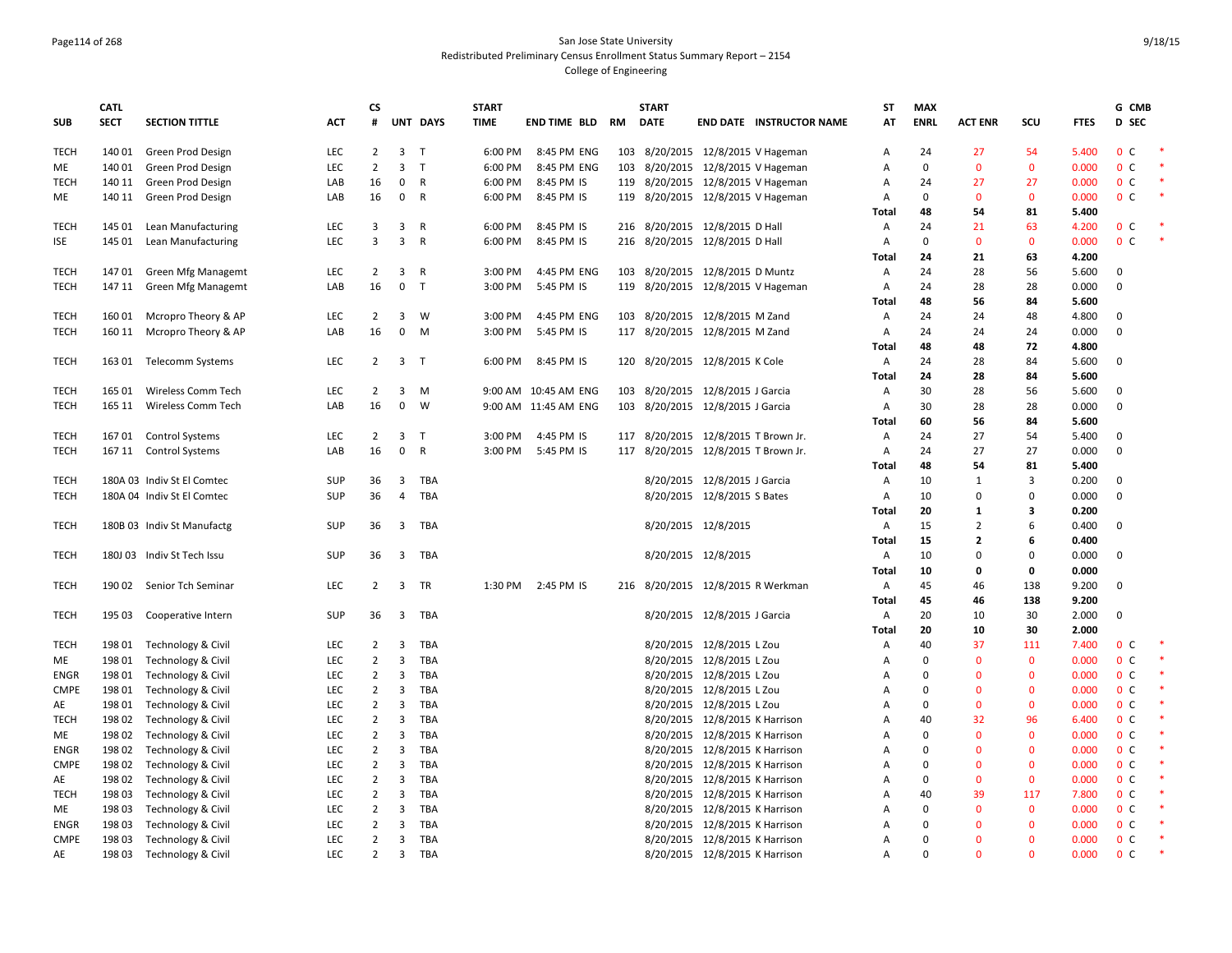#### Page115 of 268 San Jose State University Redistributed Preliminary Census Enrollment Status Summary Report – 2154 College of Engineering

| <b>SUB</b>  | <b>CATL</b><br><b>SECT</b> | <b>SECTION TITTLE</b> | <b>ACT</b> | <b>CS</b> | UNT DAYS                   | <b>START</b><br><b>TIME</b> | <b>END TIME BLD</b> | RM | <b>START</b><br><b>DATE</b> |                              | <b>END DATE INSTRUCTOR NAME</b> | ST<br>AT                | <b>MAX</b><br><b>ENRL</b> | <b>ACT ENR</b> | SCU         | <b>FTES</b> | G CMB<br><b>D</b> SEC      |
|-------------|----------------------------|-----------------------|------------|-----------|----------------------------|-----------------------------|---------------------|----|-----------------------------|------------------------------|---------------------------------|-------------------------|---------------------------|----------------|-------------|-------------|----------------------------|
|             |                            |                       |            |           |                            |                             |                     |    |                             |                              |                                 | Total                   | 120                       | 108            | 324         | 21.600      |                            |
| <b>TECH</b> | 290 03                     | Grad Prob             | SUP        | 25        | <b>TBA</b><br>$\mathbf{3}$ |                             |                     |    |                             | 8/20/2015 12/8/2015 J Garcia |                                 | A                       | 10                        |                | b           | 0.500       | $\overline{\phantom{0}}^2$ |
|             |                            |                       |            |           |                            |                             |                     |    |                             |                              |                                 | Total                   | 10                        | $\mathbf{2}$   | 6           | 0.500       |                            |
| TECH        | 29803                      | Grad Spec Study       | SUP        | 25        | TBA<br>- 3-                |                             |                     |    |                             | 8/20/2015 12/8/2015 J Garcia |                                 | A                       | 10                        |                |             | 0.250       |                            |
|             |                            |                       |            |           |                            |                             |                     |    |                             |                              |                                 | Total                   | 10                        |                | 3           | 0.250       |                            |
| <b>TECH</b> | 299 01                     | Masters Thesis        | <b>SUP</b> | 25        | TBA<br>- 3                 |                             |                     |    |                             | 8/20/2015 12/8/2015 J Garcia |                                 | A                       | 10                        |                | $\mathbf 0$ | 0.000       | $\overline{\mathbf{0}}$    |
|             |                            |                       |            |           |                            |                             |                     |    |                             |                              |                                 | Total                   | 10                        |                | $\mathbf 0$ | 0.000       |                            |
|             |                            |                       |            |           |                            |                             |                     |    |                             |                              |                                 | <b>Technology Total</b> | 1148                      | 1061           | 1866        | 124.547     |                            |